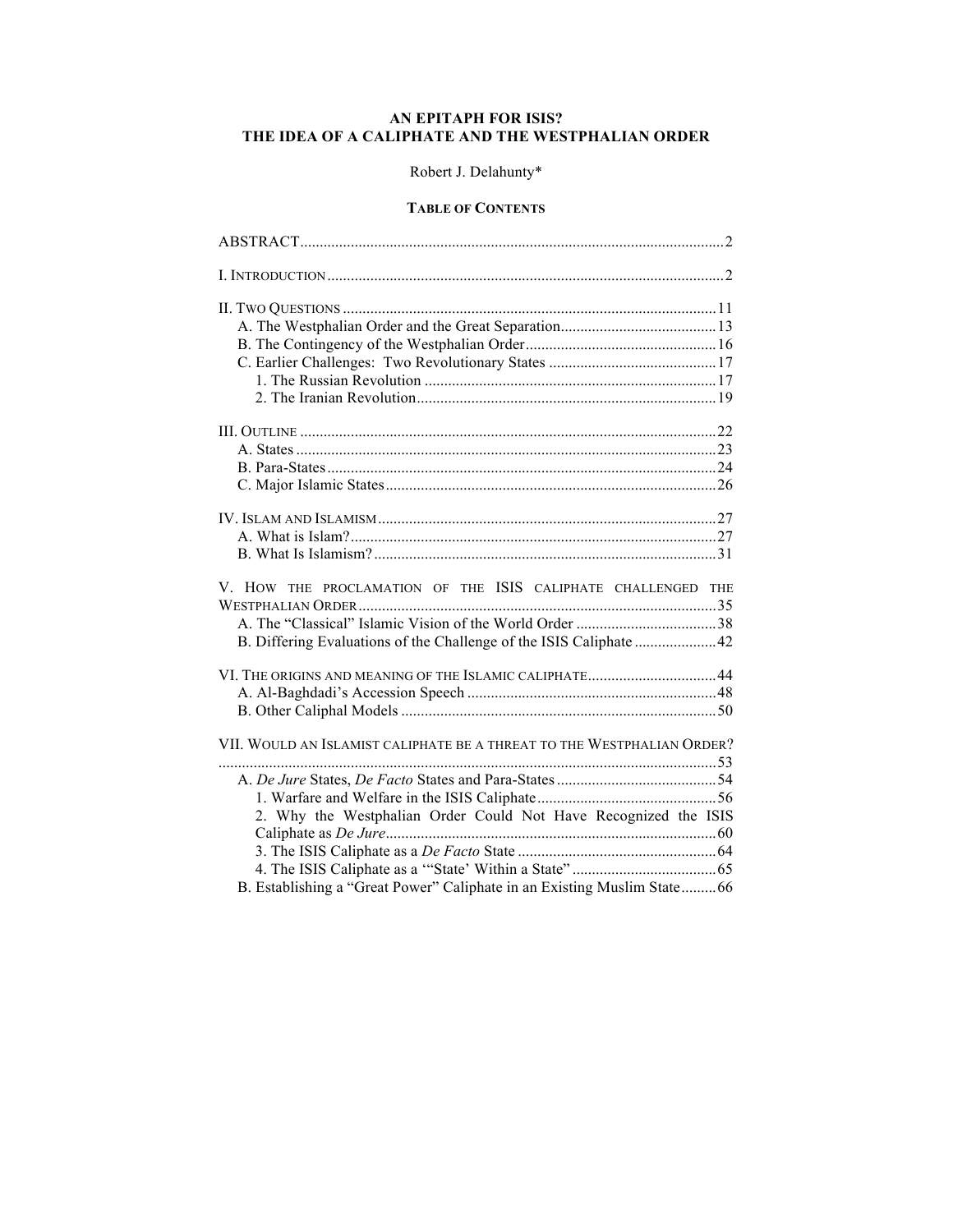VIII. CONCLUSION..................................................................................................70

#### **ABSTRACT**

The project of restoring the Islamic caliphate has attracted considerable attention and caused both hope and anxiety ever since the Islamic State of Iraq and Syria (ISIS) proclaimed a caliphate in 2014. The idea of a caliphate has a powerful attraction for many millions of the world's Muslims, including those who emphatically disapprove of ISIS, and is viewed as a remedy for the marginalization and humiliation that the Muslim world has endured at the hands of the West. Thus, although the military defeat of ISIS seems certain at this point, a widespread desire for a restored caliphate would undoubtedly persist.

On the other hand, prominent Western political leaders, diplomats, and scholars have expressed severe forebodings about such a restoration. Among other causes for such concern is the fear that a restored caliphate would challenge, and might eventually overturn, the Westphalian system of state sovereignty, which is the legal basis of the current world order. From this perspective, a restored caliphate could pose a revolutionary challenge to a state-centric system of international law. Indeed, it might pose a more substantial threat to the Westphalian system than those that the Soviet Union or the Islamic Republic of Iran presented in their early phases.

This paper explores whether the project of restoring a caliphate, if successful, would indeed have such a destabilizing effect. First, it considers the origins and self-understanding of the ISIS caliphate, examines ISIS's historiographic narrative of Islamic expansion, greatness, decline, and eventual renewal, and identifies structural reasons for ISIS's probable failure. Then, it examines the possibility of what has been called a "Great Power" caliphate, *i.e.,* a restored caliphate in a major Muslim state, such as Turkey, Egypt, Pakistan, or Indonesia. Here too, it is argued, the Westphalian order would probably prove to be resilient enough to withstand a challenge.

The restorationist project of radical Islam suffers from a serious, perhaps even incurable, flaw. That flaw arises from the project's inherent dependence on a meta-historical narrative of the rise, decline, and re-emergence of Islam. The restoration of Islam, which the project promises to bring about, assumes a geopolitical environment similar to that in which Islam arose. That assumption is false. Worse still, in order to provide a political and economic model that could compellingly attract large numbers of Muslims throughout the Islamic world, the ISIS caliphate (or one like it) would have to accommodate, and even increasingly assimilate into, the Westphalian order. By assimilating to the Westphalian order, the caliphate would no longer threaten that order. A similar dilemma appears to confront the project of a Great Power caliphate as well.

#### **I. INTRODUCTION**

On June 29, 2014, the Islamic State of Iraq and Syria (ISIS) announced that it had established a "caliphate" with a population of some 1.2 million people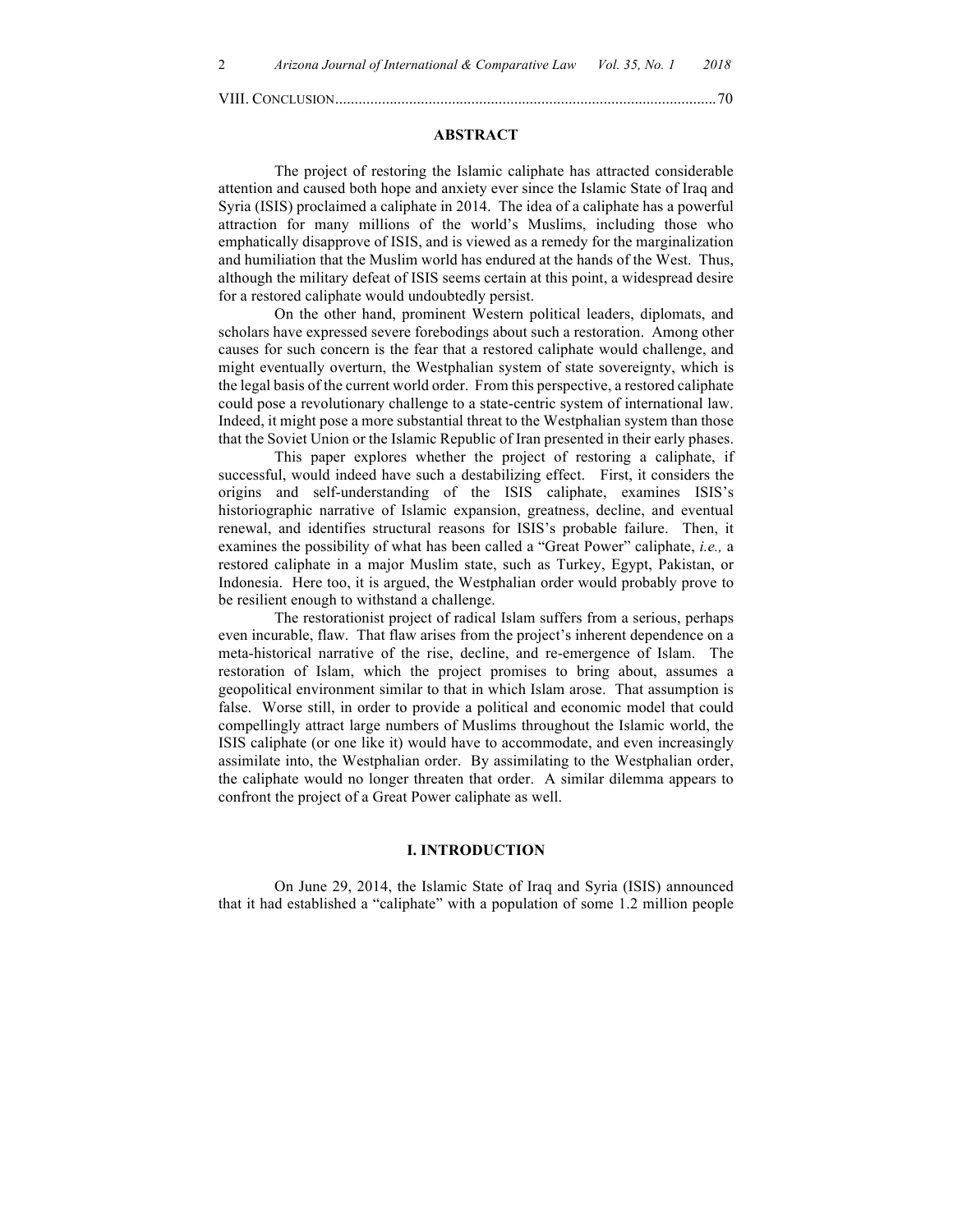over a territory approximately the size of Belgium.<sup>1</sup> The news was reported in the first issue of *Dabiq,* a stylishly produced publication that displayed ISIS's sophisticated use of contemporary media and communication.<sup>2</sup> Soon after the caliphate had been offered to him, the new Caliph, abu-Bakr al-Baghdadi, $3$  in a carefully staged, filmed, and publicized ceremony, delivered the Friday sermon in the Nuri Mosque of Mosul, where he acceded to the office.<sup>4</sup> Al-Baghdadi was dressed in a black robe and turban, perhaps to signify his descent from Muhammed or perhaps in emulation of the black turban that the Prophet wore when conquering Mecca.<sup>5</sup>

The proclamation of the new caliphate triggered an outburst of anger and dismay in the West. President Obama, who had earlier dismissed ISIS as a "JV team,"<sup>6</sup> said that the United States would not tolerate the purported caliphate's claims.<sup>7</sup> Thereafter, the United States ramped up its military activities against ISIS

 $\overline{a}$ 

(July 5, 2014), http://www.ieproject.org/projects/dabiq1.pdf. The name "*Dabiq*" refers to a Syrian town that has been invested with apocalyptic significance. GRAEME WOOD, THE WAY OF STRANGERS: ENCOUNTERS WITH THE ISLAMIC STATE <sup>62</sup> (2017). <sup>3</sup> "Al-Baghdadi" is a *nom de guerre—*an assumed name for combat purposes*.* His

real name was Ibrahim bin Awwad bin Ibrahim al-Badri al-Qurayshi. *See* GERGES, *supra* note 1, at 130–43; ABDEL BARI ATWAN, ISLAMIC STATE: THE DIGITAL CALIPHATE 110–21 (2015). <sup>4</sup> Jihadist News, *Abu Bakr al-Baghdadi Appears in Video, Delivers Sermon in*

*Mosul*, SITE INTELLIGENCE GROUP (July 5, 2014), https://news.siteintelgroup.com/Jihadist-News/abu-bakr-al-baghdadi-appears-in-video-delivers-sermon-in-mosul.html. 5 WILLIAM MCCANTS, THE ISIS APOCALYPSE: THE HISTORY, STRATEGY, AND

DOOMSDAY VISION OF THE ISLAMIC STATE 123 (2015). Al-Baghdadi may even have used a "cleaning twig" before delivering his sermon in emulation of Muhammed's reported practice. *See* ATWAN, *supra* note 3*,* at 111; Charles R. Lister, *The Syrian Jihad: Al-Qaeda, the Islamic State and the Evolution of an Insurgency* 240 (2015). <sup>6</sup> Shreeya Sinha, *Obama's Evolution on ISIS*, N.Y. TIMES (June 9, 2015),

http://www.nytimes.com/interactive/2015/06/09/world/middleeast/obama-isis-

strategy.html. <sup>7</sup> Thomas L. Friedman, *Obama on the World: President Obama Talks to Thomas L. Friedman About Iraq, Putin and Israel*, N.Y. TIMES (Aug. 8, 2014), http://www.nytimes.com/2014/08/09/opinion/president-obama-thomas-l-friedman-iraqand-world-affairs.html?action=click&contentCollection=Middle%20East&module=Related Coverage&region=Marginalia&pgtype=article; Roberta Rampton, *Obama says won't let Islamic militants create caliphate: NYT*, REUTERS (Aug. 8, 2014) http://www.reuters.com/

<sup>\*</sup> LeJeune Chair and Professor of Law, University of St. Thomas School of Law, Minneapolis, Minnesota. I would like to thank Afsheen John Radsan and John C. Yoo for their comments; my faculty colleagues, especially Rob Kahn, for their suggestions about a draft of this paper presented on October 24, 2016; and my Research Assistant Andrew Carballo, for his hard work.<br><sup>1</sup> Chelsea J. Carter, *Iraq Developments: ISIS establishes 'caliphate,' changes name*,

CNN (June 30, 2014 12:00 AM), http://www.cnn.com/2014/06/29/world/meast/iraqdevelopments-roundup/. On another estimate, one year after the declaration of the caliphate, ISIS controlled a territory the size of the United Kingdom and a population of over five million. FAWAZ A. GERGES, ISIS: A HISTORY 226 (2016).<br><sup>2</sup> Islamic State of Iraq and the Levant, *The Return of the Khilafah*, 1 DABIQ 1, 7–9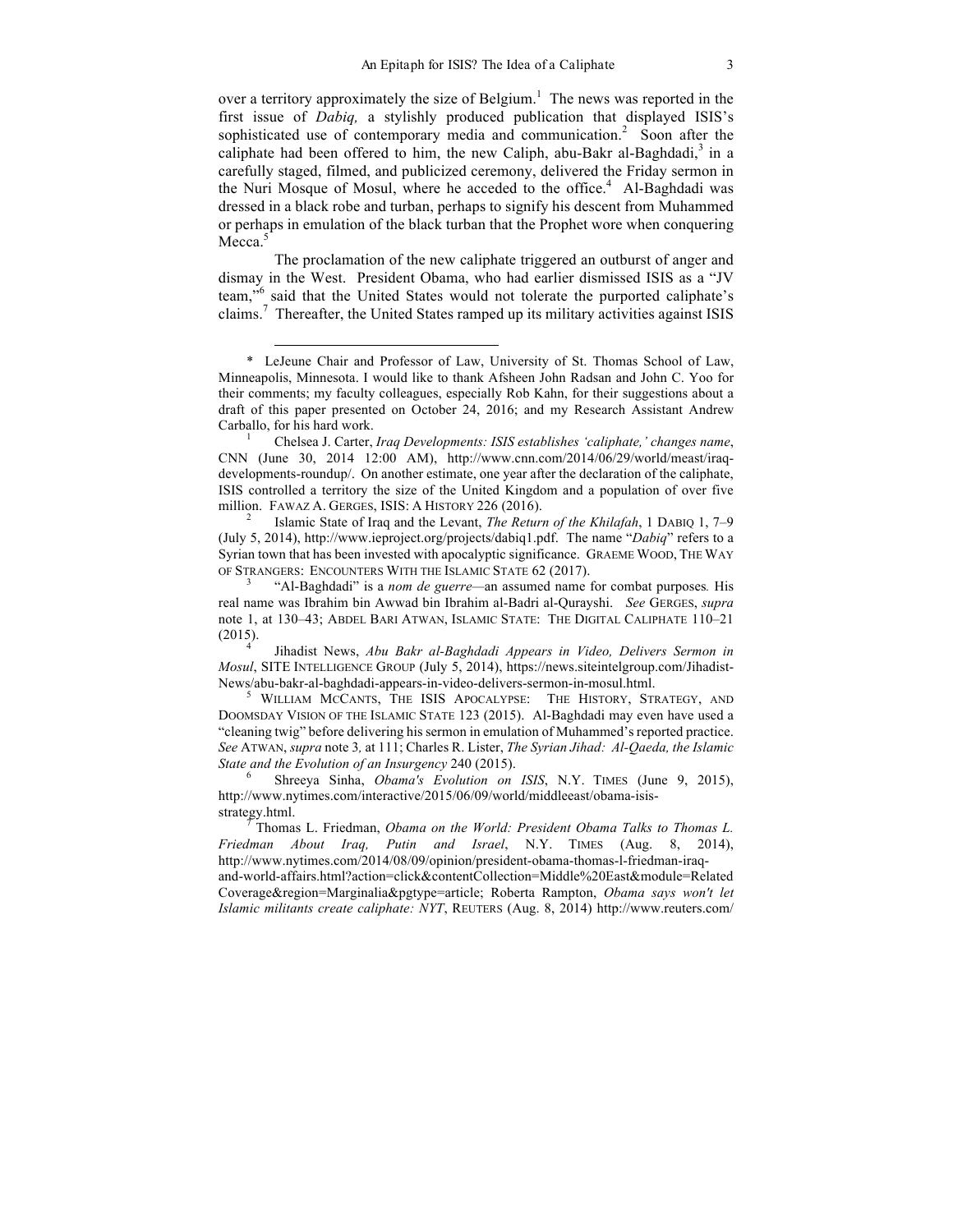or, as it now called itself, the "Islamic State"  $(IS)$ . <sup>8</sup> On August 7, 2014, <sup>9</sup> President Obama told the nation that he had resumed US military operations in Iraq in an effort to halt ISIS's advance on the Iraqi city of Erbil (where there was a US diplomatic and consular presence) and to rescue several thousand Yazidis<sup>10</sup> that ISIS forces had trapped on a mountain without food or water.<sup>11</sup> Subsequently, the United States struck cities in Syria as well as in Iraq.12

United States (Aug. 7, 2014) (on file at https://obamawhitehouse.archives.gov/the-pressoffice/2014/08/07/statement-president).<br><sup>10</sup> The Yazidis or Yezidis are a Kurdish religious community of about 200,000 to

300,000 that ISIS considers heretical. BIRGIL ACIKYILDIZ, THE YEZIDIS: THE HISTORY OF A COMMUNITY, CULTURE AND RELIGION (2014). A UN panel has found that ISIS has committed and is committing genocide against the Yazidis. Nick Cumming-Bruce, *ISIS Committed Genocide Against Yazidis in Syria and Iraq, U.N. Panel Says*, N.Y. TIMES (June 16, 2016), http://www.nytimes.com/2016/06/17/world/middleeast/isis-genocide-yazidiun.html?\_r=0.<br> $11$  Barrack Obama, 44th President of the United States, Statement by the President

(Aug. 7, 2014) (transcript available at https://www.whitehouse.gov/the-pressoffice/2014/08/07/statement-president). <sup>12</sup> *Id.*; Helene Cooper et al., *Obama Allows Limited Airstrikes on ISIS*, N.Y. TIMES

 $\overline{a}$ 

article/us-iraq-crisis-obama-interview-idUSKBN0G905E20140809 (quoting former President Obama saying "We're not going to let them create some caliphate through Syria and Iraq."). 8 *See generally* ATWAN, *supra* note 3; Cole Bunzel, *From Paper State to Caliphate:* 

*The Ideology of the Islamic State*, CENTER FOR MIDDLE EAST POLICY AT BROOKINGS (Mar. 2015), https://www.brookings.edu/wp-content/uploads/2016/06/The-ideology-of-the-Islamic-State.pdf; PATRICK COCKBURN, THE RISE OF ISLAMIC STATE: ISIS AND THE NEW SUNNI REVOLUTION (2014); GERGES, *supra* note 1; Ahmed S. Hashim, *The Islamic State: From Al-Qaeda Affiliate to Caliphate,* 21 MIDDLE EAST POL'Y 69 (Winter 2014); Robert Manne, *The Mind of the Islamic State* (2016); Loretta Napoleoni, *ISIS: The Terror Nation*  (2014); MCCANTS, *supra* note 5; OLIVIER ROY, JIHAD AND DEATH: THE GLOBAL APPEAL OF ISLAMIC STATE (2017); MARK SILINSKY,JIHAD AND THE WEST: BLACK FLAG OVER BABYLON (2016); Philippe-Joseph Salazar, *Words Are Weapons: Inside ISIS's Rhetoric of Terror*  (Doma Khazeni trans*.* 2017). *See also* SHADI HAMID, ISLAMIC EXCEPTIONALISM: HOW THE STRUGGLE OVER ISLAM IS RESHAPING THE WORLD ch. 7 (2016); PANKAJ MISHRA, AGE OF ANGER: A HISTORY OF THE PRESENT ch. 4 (2017). In addition to such scholarship, the UN Secretary General issues periodical reports that monitor ISIS and its activities, including those of its affiliates. *See* U.N. Secretary-General, *Fifth Rep. on the Threat Posed by ISIL (Da'esh) to International Peace and Security and the Range of United Nations Efforts in Support of Member States in Countering the Threat*, U.N. Doc. S/2017/467 (May 31, 2017); U.N. Secretary-General, *Fourth Rep. on the Threat Posed by ISIL (Da'esh) to International Peace and Security and the Range of United Nations Efforts in Support of Member States in Countering the Threat*, U.N. Doc. S/2017/97 (Feb. 2, 2017); Threat Posed by ISIL (Da'esh) to International Peace and Security and the Range of United Nations Efforts in Support of Member States in Countering the Threat, Rep. of the S.C. U.N. Doc. S/2016/501 (May 31, 2016).<br><sup>9</sup> Press Release, The White House Office of the Press Secretary, President of the

<sup>(</sup>Aug. 7, 2014), https://www.nytimes.com/2014/08/08/world/middleeast/obama-weighsmilitary-strikes-to-aid-trapped-iraqis-officials-say.html.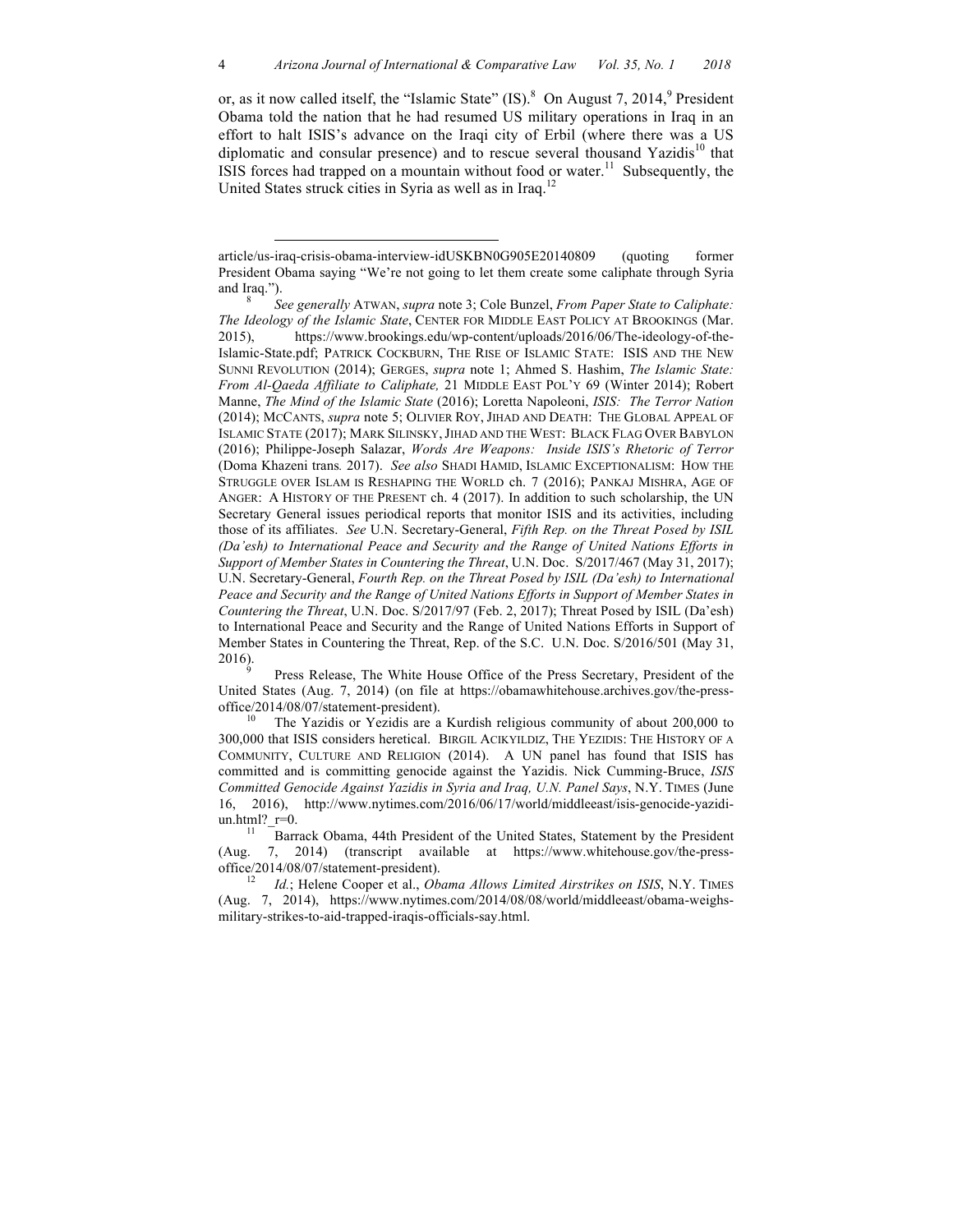The announcement of an ISIS caliphate seems to have prompted the United States to intervene far more intensively in the Syrian Civil War, something that neither the use of chemical weapons<sup>13</sup> in that war (which the UN Secretary General had denounced in 2013 as a war crime<sup>14</sup>) nor ISIS's many previous atrocities<sup>15</sup> had led it to do.<sup>16</sup> Coupled with ISIS's startling victories earlier in 2014 over the Iraqi military, the proclamation of the caliphate also seems to have been cause for the re-

*accuses Russia of war crimes in Syria*, SKY NEWS (Sept. 26, 2016), http://news.sky.com/story/rebels-say-push-for-peace-in-syria-is-futile-as-russian-backed-

bombing-intensifies-10592957.<br><sup>14</sup> UN Mission to Investigate Allegations of the Use of Chemical Weapons, *supra* note 13.<br><sup>15</sup> ISIS began streaming grisly images of its atrocities in May 2014. ATWAN *supra* 

note 13. <sup>15</sup> ISIS began streaming grisly images of its atrocities in May, 2014. ATWAN, *supra* note 3, at 125. Non-governmental organizations like Amnesty International also documented ISIS's atrocities well before the caliphate was proclaimed. Amnesty International, *Rule of Fear: ISIS Abuses in Detention in Northern Syria,* MDE 24/063/2013 (Dec. 19, 2013), http://reliefweb.int/sites/reliefweb.int/files/resources/Rule%20of%20Fear%20ISIS%20abus es%20in%20detention%20in%20northern%20Syria.pdf. <sup>16</sup> Barack Obama, 44th President of the United States, Commencement Address at

West Point (May 28, 2014) (transcript available at http://www.nytimes.com/2014/05/29/ us/politics/transcript-of-president-obamas-commencement-address-at-west-point.html).

This speech was roughly a month before ISIS announced the caliphate, and the President defended his decision not to intervene militarily in the Syrian Civil War. *Id.* ("As president, I made a decision that we should not put American troops into the middle of this increasingly sectarian civil war, and I believe that is the right decision.").

<sup>&</sup>lt;sup>13</sup> United Nations Mission to Investigate Allegations of the Use of Chemical Weapons in the Syrian Arab Republic on the Alleged Use of Chemical Weapons in the Ghouta Area of Damascus on 21 August 2013, Rep. of S.C., U.N. Doc. A/67/997 (Sept. 16, 2013) [hereinafter UN Mission to Investigate Allegations of the Use of Chemical Weapons]; David Martin, *The Chemical Weapons Convention: Hollow Idealism or Capable Mechanism? The Syrian Intervention as a Test Case,* 37 LOY. L.A. INT'L & COMP. L. REV. 31, 51–53 (2015). In 2012, President Obama was understood to have implied that the United States would intervene militarily in the Syrian conflict, drawing a "red line" on the use of chemical weapons. Glenn Kessler, *President Obama and the 'red line' on Syria's chemical weapons,* WASH. POST (Sept. 6, 2013), https://www.washingtonpost.com/news/factchecker/wp/2013/09/06/president-obama-and-the-red-line-on-syrias-chemical-weapons/. Thereafter, White House staff amplified but did not retract his comments. *Id.*; John R. Crook, *Contemporary Practice of United States Relating to International Law,* 107 AM. J. INT'L L. 900 (2013). After Syrian President Assad's troops appeared to have launched a chemical attack on the inhabitants of Ghouta in August 2013, however, the President (in his critics' view) "blinked," and the Administration accepted a Russian-brokered agreement with the Assad regime. Eric Sterner, *Dictators and Deterrence: Syria's Assad, Chemical Weapons, and the Threat of U.S. Military Action*, 33 Comp. Strategy 407, 408–13 (2014); ATWAN, *supra* note 3, at 96; It was in any case debatable whether international law would have supported a US-led military intervention because of Syria's alleged conduct. *See generally* Jillian Blake & Aqsa Mahmud, *A Legal "Red Line"? Syria and the Use of Chemical Weapons in Civil Conflict,* 61 UCLA L. REV. DISC. 244 (2013). By the end of the Obama Administration, it appeared that Russia, along with the Assad régime that it was supporting, was deploying chemical weapons against Syrian civilians. *British ambassador to UN*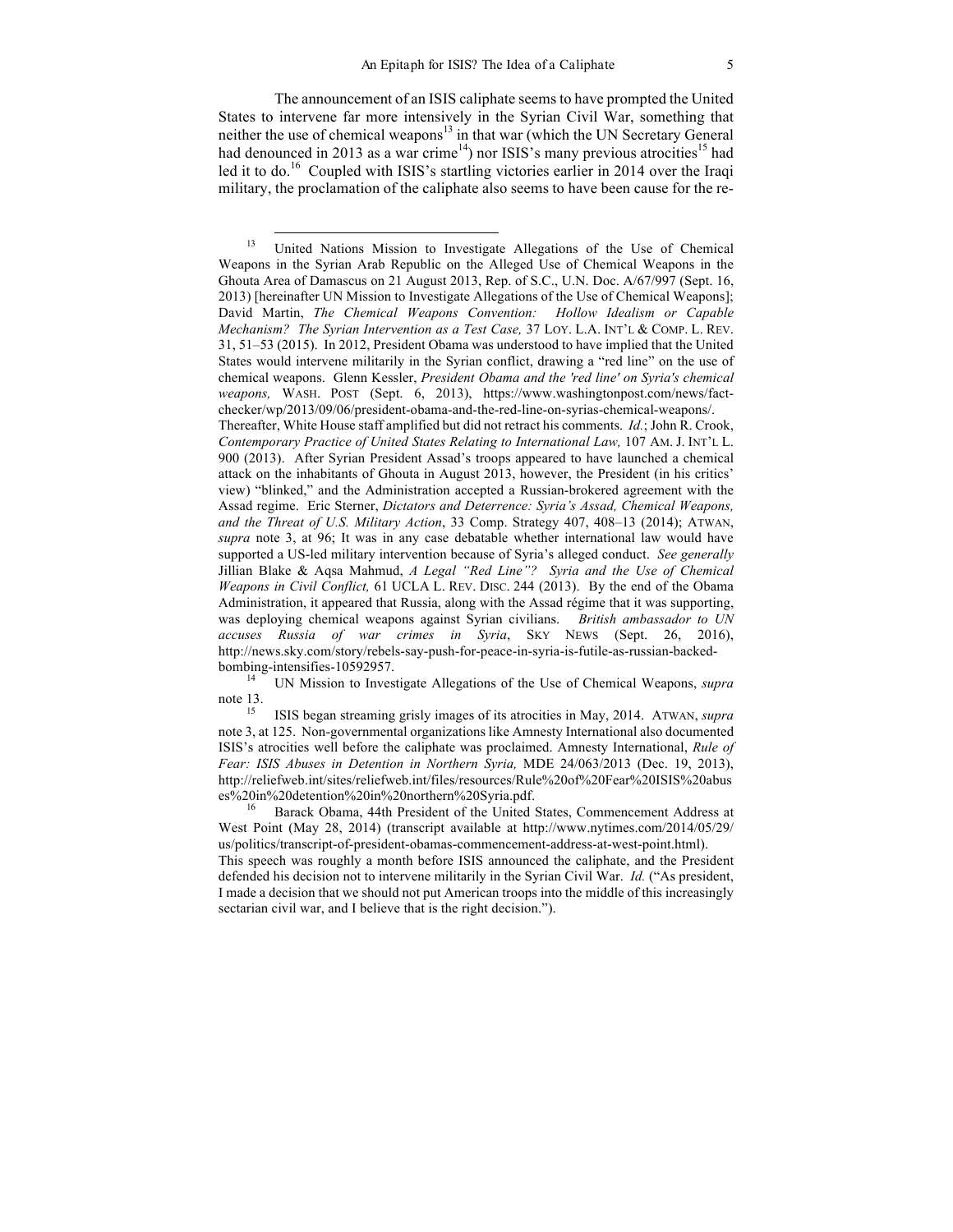introduction of US armed forces into Iraq—something the Obama Administration had been plainly reluctant to do. $^{17}$ 

In the period after the announcement of the caliphate, the international community mobilized powerfully against it—owing, in large part, to the ISIS caliphate's harrowing record of atrocities, including genocide<sup>18</sup> and other savageries.<sup>19</sup> On August 12, 2014, the UN Security Council, invoking its Chapter VII authority, unanimously adopted Resolution 2170 (2014), condemning ISIS and other extremist groups and placing sanctions on named individuals associated with them. More significantly, on November 20, 2015, the UN Security Council, in Resolution  $2249$ ,<sup>20</sup> denounced ISIS as "a global and unprecedented threat to international peace and security."21 In operative paragraph 5 of Resolution 2249, the Council:

> *[c]alls upon* Member States that have the capacity to do so to take all necessary measures, in compliance with international law, in particular with the United Nations Charter, as well as international human rights, refugee and humanitarian law, on the

*Stage through which the Umma Will Pass* (2004) (translated by William McCants), https://azelin.files.wordpress.com/2010/08/abu-bakr-naji-the-management-of-savagery-themost-critical-stage-through-which-the-umma-will-pass.pdf; ATWAN, *supra* note 3, at 159– 63; Manne, *supra* note 8, at 129–39; Jeff Sole, *"Management of Savagery"– A Model for Establishing the Islamic State*, Mackenzie Inst. (June 2, 2016), http://mackenzie institute.com/management-of-savagery-a-model-for-establishing-the-islamic-state/. 20 S.C. Res. 2249 (Nov. 20, 2015). Earlier, governmental bodies including the

European Parliament, the Council of Europe, the UK Parliament, the US Congress, and the US State Department, had condemned ISIS for genocidal acts against Yazids and Christians. Joint Motion for a Resolution, EUR. PARL. DOC. (RC\1085712) (2016); Patrick Wintour, *MPs unanimously declare Yazidis and Christians victims of ISIS genocide*, GUARDIAN (Apr. 20, 2016), http://www.theguardian.com/politics/2016/apr/20/mps-unanimously-declare-yazidisvictims-of-isis-genocide. ISIS has been open and unapologetic about its genocidal intentions towards Shi'ites, Alawites, Yazids, Druze, Christians and Jews. *See* Manne, *supra* note 8, at 168. 21 S.C. Res. 2249 (Nov. 20, 2015) ("[B]y its violent extremist ideology, its terrorist

acts, its continued gross systematic and widespread attacks directed against civilians, abuses of human rights and violations of international humanitarian law, including those driven on religious or ethnic ground, its eradication of cultural heritage and trafficking of cultural property, but also its control over significant parts and natural resources across Iraq and Syria and its recruitment and training of foreign terrorist fighters whose threat affects all regions and Member States, even those far from conflict zones, the Islamic State in Iraq and the Levant (ISIL, also known as Da'esh), constitutes a global and unprecedented threat to international peace and security.").

 <sup>17</sup> Paul Williams, *President Obama's Approach to the Middle East and North Africa: Strategic Absence,* 48 CASE W. RES. J. INT'L L. 83 (2016).<br><sup>18</sup> *"They Came to Destroy": ISIS Crimes Against the Yazidis*, U.N. Human Right's

Council, U.N. Doc. A/HRC/32/CRP.2 (June 15, 2016). The panel found that ISIS forces had committed and were continuing to commit genocide, crimes against humanity and war crimes against the Yazidi community in Syria and Iraq. *Id.* <sup>19</sup> *See generally* Abu Bakr Naji, *The Management of Savagery: The Most Critical*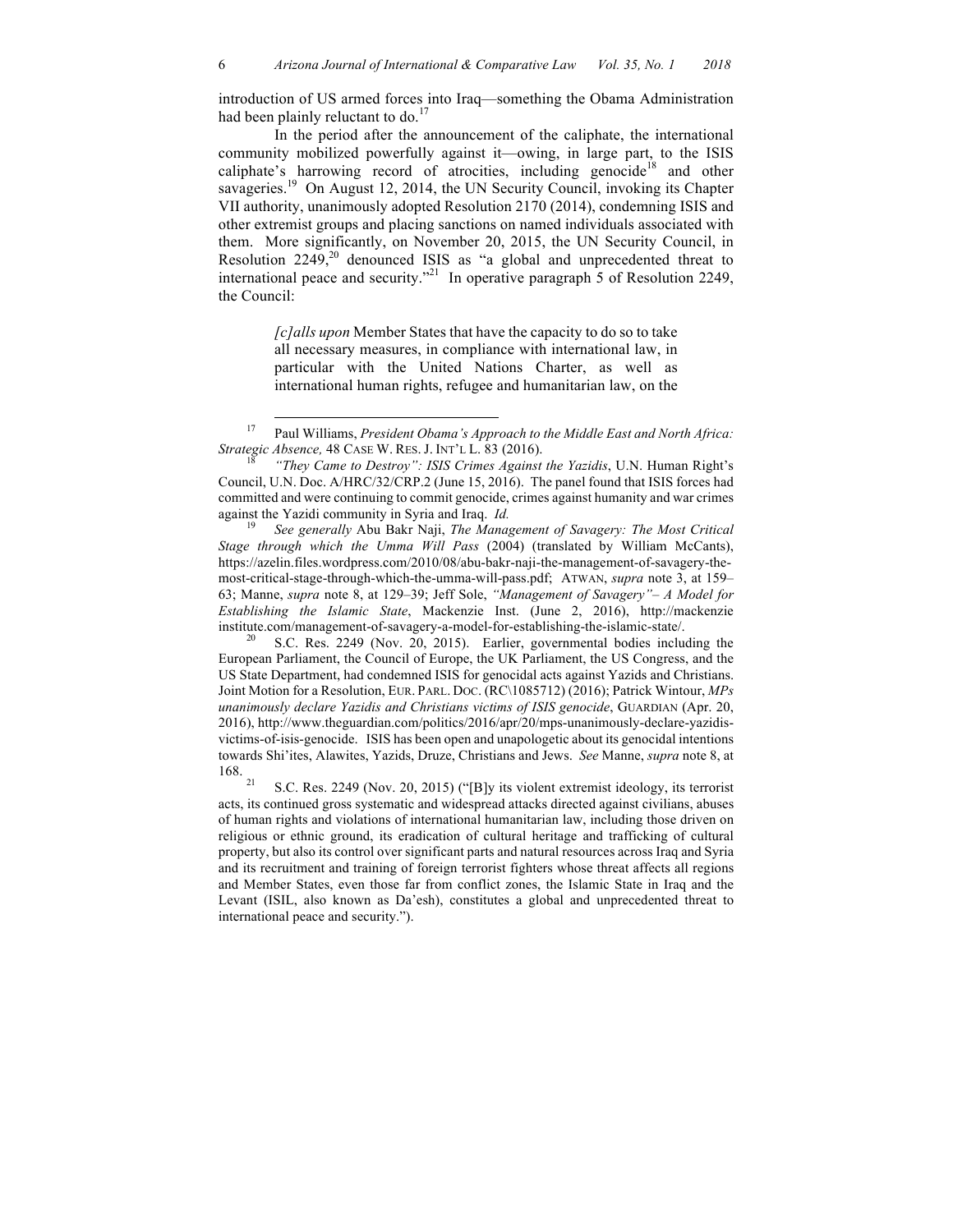territory under the control of ISIL also known as Da'esh, in Syria and Iraq, to redouble and coordinate their efforts to prevent and suppress terrorist acts committed specifically by ISIL also known as Da'esh.

That language arguably provided US, Iraqi, and other forces with legal authority to engage in military action against ISIS in Syrian territory, even without the consent (and in the face of disapproval) of the Syrian government.<sup>22</sup> On December 17, 2015, the Security Council expanded its existing sanctions against ISIS by adopting Resolution 2253 (2015), redoubling its efforts to suppress terrorist financing.

These UN actions were matched by military activity in the air and on the ground. As this paper was being finalized, the combined efforts of the US, several of its NATO allies and other allies, the Iraqi military, and Kurdish forces seemed to have brought the ISIS caliphate close to extinction.<sup>23</sup> An allied offensive to retake the Iraqi city of Mosul, which ISIS captured early in June 2014, succeeded in July  $2017<sup>24</sup>$  There are reports that Russian forces may have killed caliph al-Baghdadi in June 2017.<sup>25</sup> Other senior ISIS figures, including Abu Muhammed al-Adnani, who in 2014 had announced the caliphate, are known to have been killed.<sup>26</sup> ISIS itself seemed to acknowledge its downward spiral.<sup>27</sup> At this point, one might readily have agreed with Aszal Ashraf, an *al-Jazeera* writer who dismissed the ISIS caliphate as the work of "a theo-pop boy band."<sup>28</sup>

 <sup>22</sup> Michael P. Scharf, *How the War Against ISIS Changed International Law,* 48 CASE WESTERN RES. J. INT'L L. 16, 64–65 (2016). The dilution of the norms of non-intervention and the equality of sovereign states, as evidenced in Resolution 2249, is a consequence of the combination of fragile peripheral states and jihadist terrorism. *See* Andrew Phillips, *The Protestant Ethic and the Spirit Of Jihadism – Transnational Religious Insurgencies and the* 

*Transformation of International Orders,* 36 REV. INT'L STUD. 257, 259 (2010).<br><sup>23</sup> *End of ISIS Approaching as Caliphate Loses Money and Land*, SYRIAN OBSERVATORY HUM. RTS. (July 10, 2017), http://www.syriahr.com/en/?p=69

<sup>&</sup>lt;sup>24</sup> Tim Arango & Michael R. Gordon, *Iraqi Prime Minister Arrives in Mosul to Declare Victory over ISIS,* N.Y. TIMES (July 9, 2017), https://www.nytimes.com/2017/07/09/world/ middleeast/mosul-isis-liberated.html. 25 Andrew E. Kramer & Eric Schmitt, *Russian Military Says It Might Have Killed* 

*ISIS Leader,* N.Y. TIMES (June 16, 2017), https://www.nytimes.com/2017/06/16/ world/middleeast/baghdadi-russia-isis.html. 26 Lizzie Dearden, *ISIS Dealt 'Major Blow' by Death of Spokesman Abu Muhammad* 

*al-Adnani in Air Strike Claimed by US and Russia*, INDEPENDENT (Aug. 31, 2016), http://www.independent.co.uk/news/world/middle-east/isis-abu-muhammad-al-adnani-

killed-dead-us-air-strike-syria-intelligence-aleppo-victory-impact-a7218061.html. <sup>27</sup> *See* Aron Lund, *Why Islamic State is Losing, and Why It Still Hopes to Win,* CENTURY FOUND (June 17, 2016), https://tcf.org/content/report/islamic-state-losing-stillhopes-win/.

<sup>28</sup> Afzal Ashraf, *The Myth of the Caliphate and the Islamic State*, ALJAZEERA (July 10, 2014), http://www.aljazeera.com/indepth/opinion/2014/07/myth-caliphate-islamic-state-20147912425476113.html.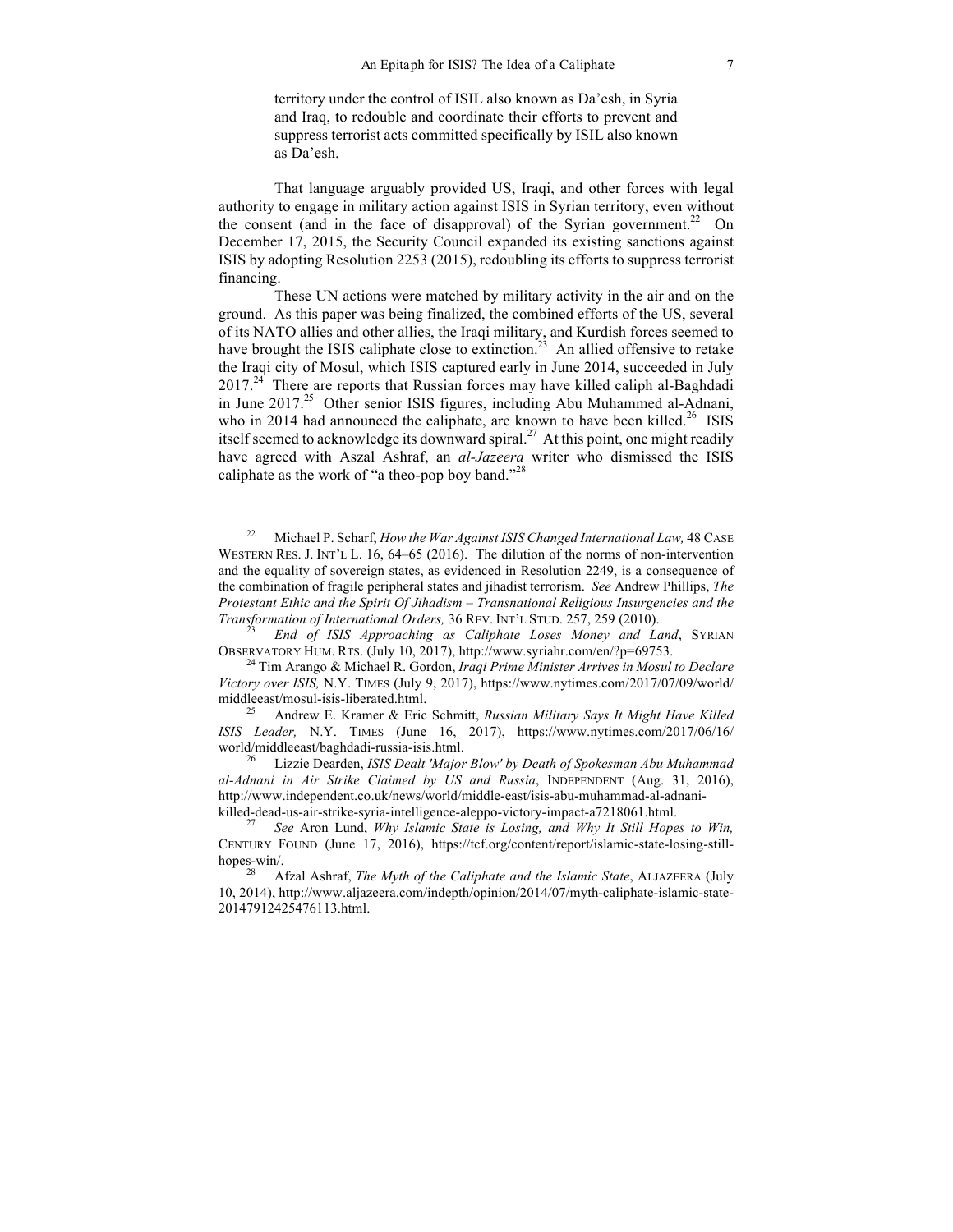Nonetheless, the ISIS caliphate, even if short-lived, warrants careful study by international lawyers. The idea of reviving the caliphate is common to much of political Islam, and even the destruction of the ISIS caliphate<sup>29</sup> would not extinguish the idea. $30$  Indeed, even in a weakened condition, ISIS commanded a significant amount of support in the Arab world.<sup>31</sup> As *Washington Post* columnist David Ignatius wrote, "[e]ven if ISIS is crushed, this idea of 'our caliphate' is likely to persist, and return."32

Writing even before the dramatic events of the attempted 2016 military coup in Turkey, Michael Rubin of the American Enterprise Institute raised the question of whether Turkish President Recep Tayyip Erdogan was entertaining the long-range goal of re-establishing a caliphate, perhaps to mark the centenary of Turkey's creation in 1923.<sup>33</sup> Erdogan is, of course, a prominent Islamist.<sup>34</sup> The extent and severity of Erdogan's measures to reshape Turkey in an Islamist image after the attempted coup failed can only lend support to Rubin's hypothesis. And within the Islamic world, the most prominent cleric in the Muslim Brotherhood, Sheik Yousuf Qaradawi, has declared that if any living Muslim deserves to be recognized as caliph, it is not al-Baghdadi but Erdogan.<sup>35</sup>

Even if Turkey does not take that path, other Islamist governments or movements might do so. A caliphate might conceivably emerge in another major Muslim state and thereafter form the nucleus of an "Islamicate great power," as the

 $29$  Even after ISIS is defeated, some experts predict that it will regroup or assume a new form, as it has done in the recent past. Ali H. Soufan, *Can You Kill the Islamic State?* N.Y. TIMES (June 20, 2017), https://www.nytimes.com/2017/06/20/opinion/isis-abu-bakr-albaghdadi.html; William McCants & Craig Whiteside, *The Islamic State's coming rural revival,* BROOKINGS INSTITUTE (Oct. 25, 2016), https://www.brookings.edu/blog/markaz/ 2016/10/25/the-islamic-states-coming-rural-revival/. 30 Soufan, *supra* note 29. 31 Rami G. Khouri, *9/11 then and now: Terror, militarism, war and fear,* AL JAZEERA

<sup>(</sup>Sept. 11, 2016), http://www.aljazeera.com/indepth/opinion/2016/09/911-terror-militarismwar-fear-160911055050615.html ("[A]ccording to respected local and international pollsters, five to eight percent of the populations in the Arab world express favourable views

of al-Qaeda or ISIL – this reaches 15 percent in some cases."); SILINSKY, *supra* note 8, at 24.<br><sup>32</sup> David Ignatius, *How ISIS Spread in the Middle East: And how to stop it*, ATLANTIC (Oct. 29, 2015), http://www.theatlantic.com/international/archive/2015/10/how-isis-startedsyria-iraq/412042/. Furthermore, through its sophisticated use of the media, ISIS has created "a caliphal archive on a grand scale" that could ensure the perpetuation of its vision. Salazar, *supra* note 8, at 201. 33 Michael Rubin, *Is Erdogan's End Goal a Caliphate?,* AELDEAS (Mar. 9, 2016),

http://www.aei.org/publication/is-erdogans-end-goal-a-caliphate/. 34 HAMID, *supra* note 8*,* at ch. 5 (discussing that it would by no means be impossible

for a "secular" figure like Erdogan to become accepted as a caliph, and after the abolition of the Ottoman caliphate in 1924 by Mustapha Kemal, the leader of the new Turkey, there were calls for Kemal himself to be made caliph – and he might well have been accepted as one, had he been willing to take the role.); S. SAYYID, A FUNDAMENTAL FEAR: EUROCENTRISM AND THE EMERGENCE OF ISLAMISM 58–59 (3d ed. 2015). <sup>35</sup> Shmuel Bar, *The Implications of the Caliphate,* 35 COMP. STRATEGY 1, 8 (2016)

<sup>(</sup>noting that the Muslim Brotherhood is a large, Egyptian-based, Islamist movement).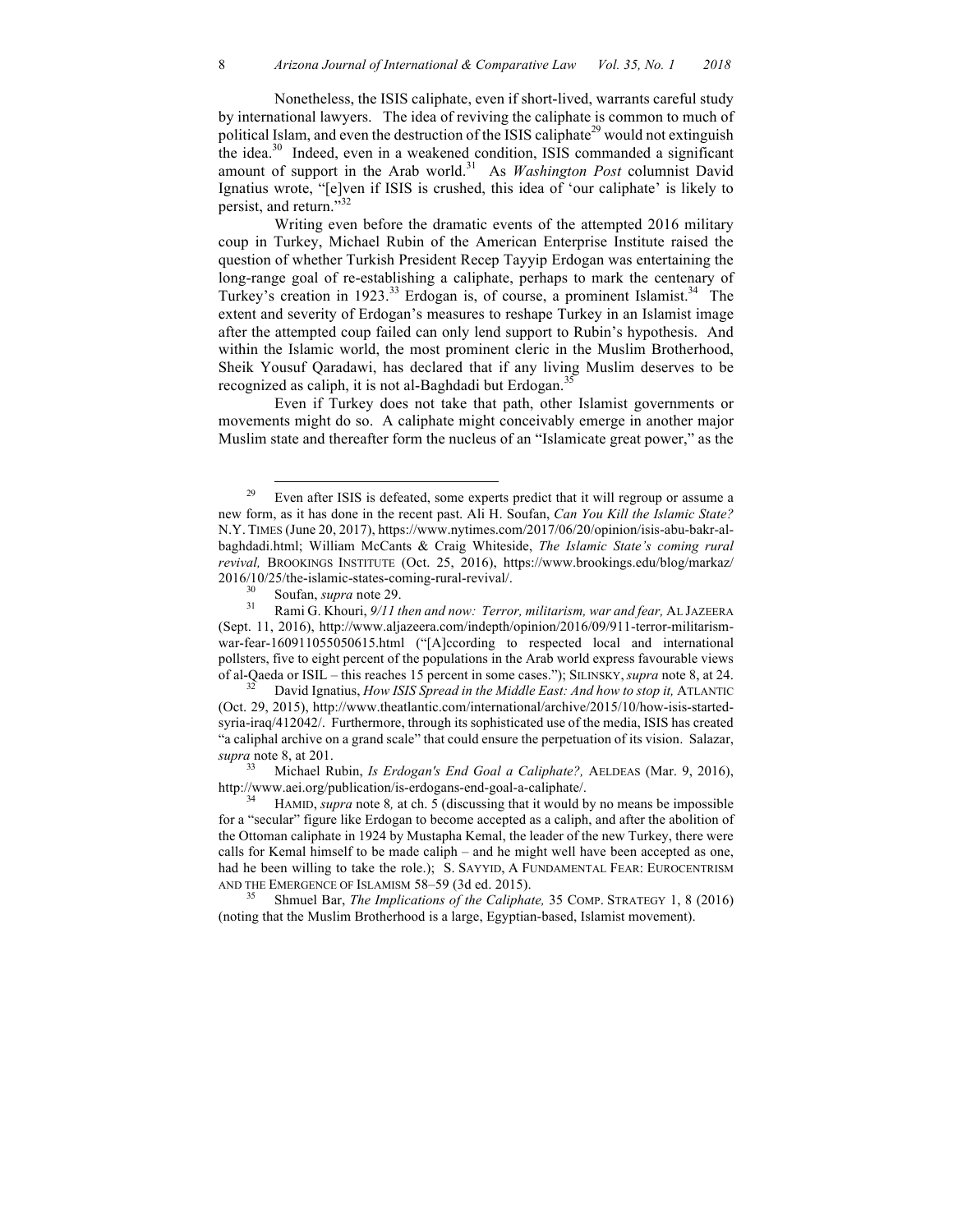British analyst S. Sayyid envisages.<sup>36</sup> The head of the Egyptian Muslim Brotherhood, Muhammed Badie, has stated that the goals of his party included the re-establishment of the caliphate and the *sharia*. <sup>37</sup> An Islamist movement based in Pakistan, the *Mohajirun,* has called for the formation of a caliphate in that country on the grounds that Pakistan is a nuclear-armed state whose transformation into a caliphate would be a force-multiplier.<sup>38</sup> The Australian Attorney General, George Brandis, has spoken of the danger that ISIS might seek to establish a "distant caliphate" in Indonesia.<sup>39</sup> After the announcement of the ISIS caliphate, al-Qaeda intimated that the late Taliban leader Mullah Omar was in fact the rightful caliph.<sup>40</sup> ISIS-affiliated states known as "statelets"—three of which are in Libya—or Islamist movements elsewhere such as Boko Haram in Nigeria might proclaim caliphates.<sup>41</sup> The ISIS caliphate itself might also retreat to a location like Afghanistan and form a "fallback caliphate" there.<sup>4</sup>

Restoration of the caliphate is also a favored topic in contemporary political discourse in Muslim societies.<sup>43</sup> Polling data indicated even before the rise of ISIS that a clear majority of Muslims globally favored the restoration of a

Nigeria. *Id.* at 129.<br><sup>37</sup> REZA PANKHURST, THE INEVITABLE CALIPHATE? A HISTORY OF THE STRUGGLE FOR GLOBAL ISLAMIC UNION. 1924 TO THE PRESENT 4 (2013).

GLOBAL ISLAMIC UNION, <sup>1924</sup> TO THE PRESENT 4 (2013). 38 *See* Bar, *supra* note 35*,* at 4. <sup>39</sup> Adam Brereton, *ISIS Seeking to Set Up 'Distant Caliphate' in Indonesia*, *George Brandis Warns*, GUARDIAN (Dec. 21, 2015), https://www.theguardian.com/world/2015/

dec/22/isis-seeking-to-set-up-distant-caliphate-in-indonesia-george-brandis-warns. 40 MCCANTS, *supra* note 5, at 129–30 (noting that the al-Qaeda stopped short of

<sup>&</sup>lt;sup>36</sup> S. SAYYID, RECALLING THE CALIPHATE: DECOLONIZATION AND WORLD ORDER 121–32 (2014) ("[T]he caliphate [in such a form] does not need to represent the entirety of the *ummah* or the exclusivity of a solitary Islamicate polity; but it does, at the minimum, need to have the capability of a great power."). Sayyid believes that if a "great power" caliphate were to emerge, it would be from one of the world's ten leading Muslim countries— Indonesia, Turkey, Iran, Saudi Arabia, Pakistan, Egypt, Bangladesh, Malaysia, Algeria, or

declaring Mullah Omar to be the caliph). 41 Karen Leigh et al., *Islamic State and Its Affiliates*, WALL ST. J., http://graphics.wsj.com/islamic-state-and-its-affiliates/ (last visited Oct. 12, 2017).<br>
<sup>42</sup> Lund, *supra* note 27, at 4.<br>
<sup>43</sup> PANKHURST, *supra* note 37, at 1–2; Mahan Abedin, *Islam: the Caliphate debate-*

*Interview with Reza Pankhurst*, RELIGISCOPE (July 29, 2014), http://religion.info/english/ interviews/article\_646.shtml#.V8nqDnlTF9A.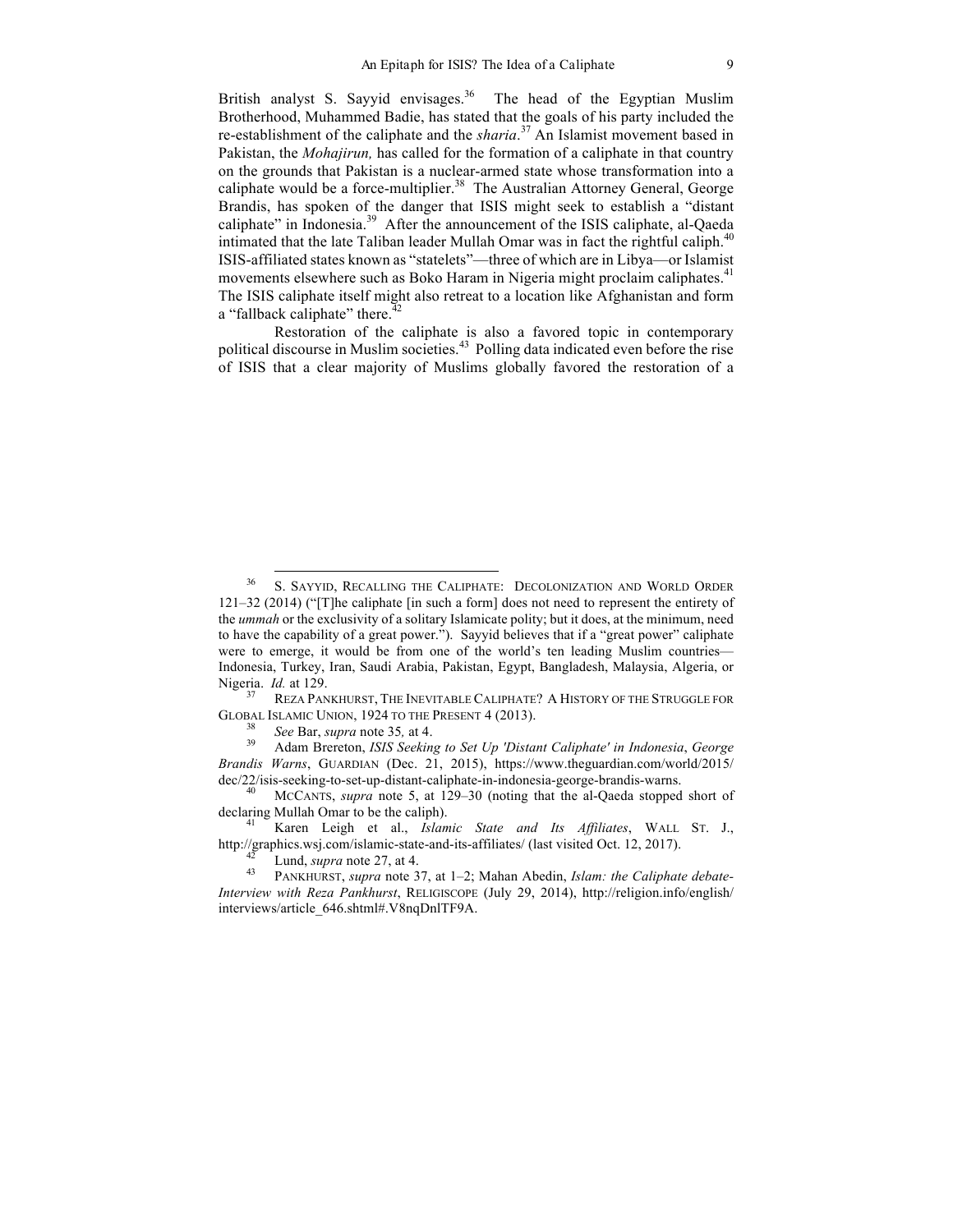caliphate.<sup>44</sup> ISIS's proclamation of its caliphate drew a surge of new recruits, not only from the Muslim world, but from Western states.<sup>45</sup>

The project of restoration has broad and undeniable appeal to millions of Muslims, not limited to the Islamists among them.<sup>46</sup> Sayyid notes that the idea of a caliphate may not be an "administrative blueprint," but that it can exert compelling force as a "political vision":

> The caliphate may well only be an ideal, but that is precisely what makes its articulation a political act. . . . The growing prominence of the idea of the caliphate among Muslims can be seen as a dawning recognition that the institution of the caliphate may provide an escape for Muslims from a world of constant subjugation and marginalization. $47$

Other experts agree. The distinguished Iraqi scholar and former Cabinet member Ali Allawi writes:

> The institution of the caliphate symbolizes the former world power of Islam. The yearning for its reinstatement has been a constant theme for radical Islamists, while the possibility of its regeneration has also created an opposite feeling—one of gnawing anxiety that, in spite of all the odds, the caliphate might re-emerge and assert itself as a vehicle for pan-Islamic unity. . . . The idea of the caliphate continues to exert a powerful pull on Muslims, and its restitution has been skillfully employed by

 <sup>44</sup> Blake Hounshell, *Muslims and the Caliphate*, FOREIGN POL'Y (Dec. 30, 2009), http://foreignpolicy.com/2009/12/30/muslims-and-the-caliphate/; Inayat Bunglawala, *Bringing back the caliphate*, GUARDIAN (July 16, 2007), https://www.theguardian.com/ commentisfree/2007/jul/16/bringingbackthecaliphateA ("[T]he caliphate clearly has an enormous emotional pull on Muslims and for understandable reasons as it aspires to break down national/tribal borders and unify Muslim countries under a just government as opposed to their current crop of mainly unelected and dishonest rulers."). Note, however, that other polls have found little support for the idea. *ICM poll of British Muslims*, UK POLLING REP. (Apr. 11, 2016), http://ukpollingreport.co.uk/blog/archives/9666.<br>MCCANTS, *supra* note 5, at 131.<br><sup>46</sup> HUGH KENNEDY, CALIPHATE: THE HISTORY OF AN IDEA xvii (2016) ("There are

those who see caliphate as a vehicle for imposing their particular and often very narrow view of Islam on the *umma;* there are others who see caliphate as a justification for aiming at world conquest; but there are equally those who see caliphate as simply providing a framework in which Muslims can strive to live a godly life and make up their own minds about the best way to do this."). The desire for a restored caliphate, even if considered unfeasible, has deep roots in Islamic sensibility. MONA HASSAN, LONGING FOR THE LOST CALIPHATE: A TRANSREGIONAL HISTORY 13–14 (2016). That an Islamist caliphate might bear little resemblance to the cosmopolitan caliphal empires of the past does not preclude the nostalgia to create one. CEMIL AYDIN, THE IDEA OF THE MUSLIM WORLD: A GLOBAL INTELLECTUAL SURVEY 233 (2017). <sup>47</sup> SAYYID, *supra* note 36, at 117–18.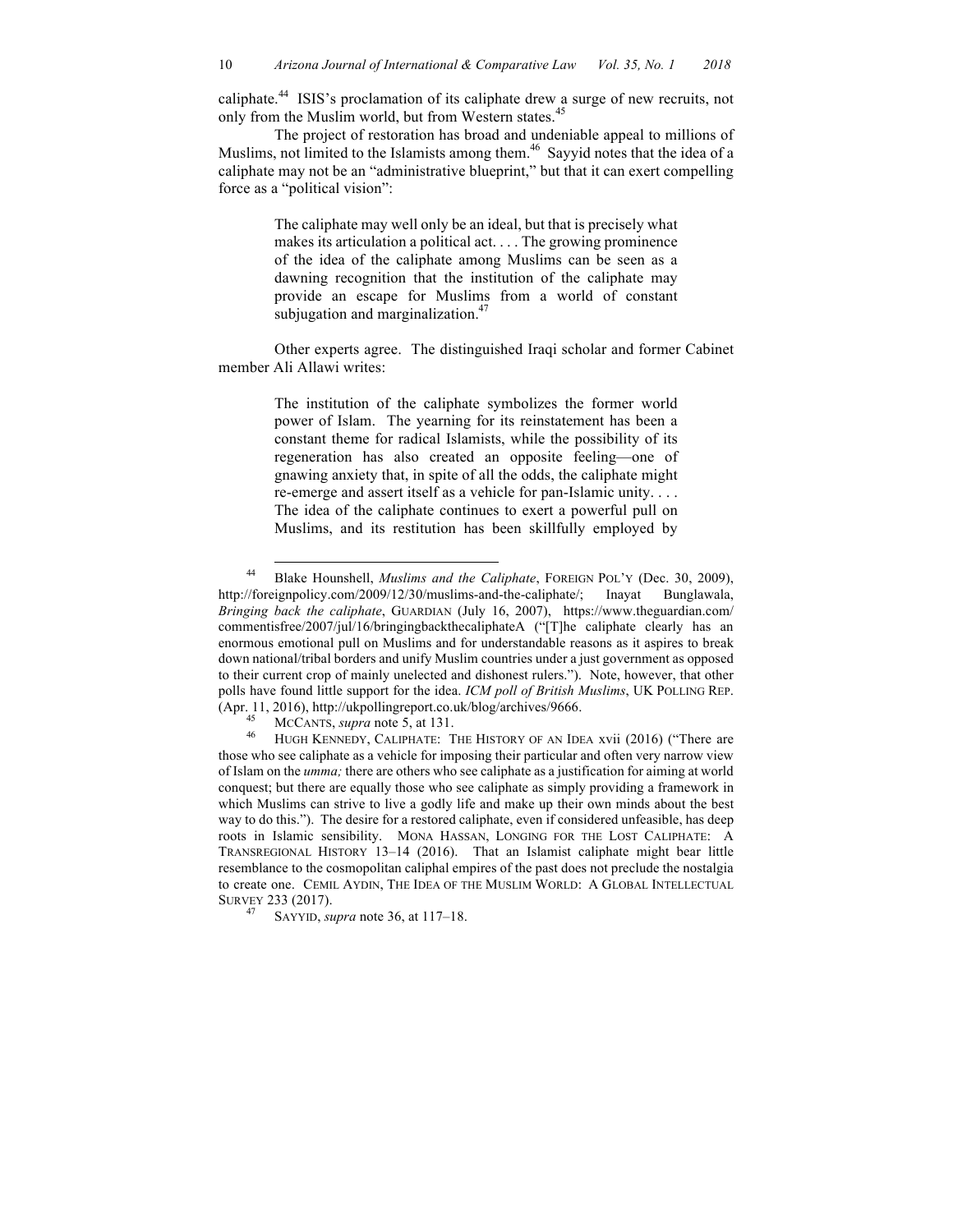Islamists of all hues as a shorthand for the emergence of a Muslim super-state able to bestride the world stage. Even non-radical Islamists are attracted to the ideal, seeing in it the assertion of a global Islamic identity that must be reckoned with, as well as a way out of the perceived powerlessness and marginalization of Muslims.<sup>48</sup>

Likewise, the Princeton scholar, Michael Cook, writes:

The sources of the appeal of such a restoration are not far to seek. The caliphate is a uniquely Islamic conception; it provides an emotionally powerful antidote to the sense of geopolitical deprivation arising from the current distribution of global power; it furthers a sense of Muslim unity across the globe; and it invokes a component of the religious tradition that is associated with a glorious past. And if the idea of creating a giant state out of nothing seems overly ambitious, the fact is that the Prophet and his successors did just that in the seventh century.<sup>49</sup>

### **II. TWO QUESTIONS**

This paper will analyze two related questions. The first is whether the ISIS caliphate, or a future caliphate that may be proclaimed by an "Islamist" government or group, presents a threat to the Westphalian order of international society and, specifically, to the state-centric system of international law regulating that order.<sup>50</sup>

<sup>&</sup>lt;sup>48</sup> ALI A. ALLAWI, THE CRISIS OF ISLAMIC CIVILIZATION 163 (2009).<br><sup>49</sup> MICHAEL COOK, ANCIENT RELIGIONS, MODERN POLITICS: THE ISLAMIC CASE IN COMPARATIVE PERSPECTIVE 326 (2014).<br><sup>50</sup> The origins of the "Westphalian" order are almost certainly not to be found in the

actual Peace of Westphalia of 1648, but rather in the European system of state sovereignty that gradually evolved afterwards. Derek Croxton, *The Peace of Westphalia of 1648 and the Origins of Sovereignty,* 21 INT'L HIST. REV. 569, 584 (1999). In particular, the Peace of Westphalia did not codify the principles of non-intervention or of the formal legal equality of states. Historians have concluded that "the peace of Westphalia contributed little to the theory or practice of sovereignty, either explicitly or implicitly." *Id. See also* Peter M. R. Stirk, *The Westphalian Model and Sovereign Equality,* 38 REV. INT'L STUD. 641 (2012) (arguing that the Peace of Westphalia did not introduce the idea of sovereignty "equality," but rather presupposed a normatively hierarchical order, and that the linkage between Westphalia and sovereign equality was only forged in the late nineteenth century); Andreas Osiander, *Sovereignty, International Relations, and the Westphalian Myth,* 55 INT'L ORG. 251 (2001). Others have argued that the origins of the modern concept of sovereignty are to be found, not *after* Westphalia, but *before* it. CASPAR HIRSCHI, THE ORIGINS OF NATIONALISM: AN ALTERNATIVE HISTORY FROM ANCIENT ROME TO EARLY MODERN GERMANY 81–87 (2012) (discussing the concept of nationhood at Council of Constance of 1414–18). Indeed, it has been maintained that the idea of territorial sovereignty should be traced back to the Concordat of Worms, which took place five centuries before Westphalia.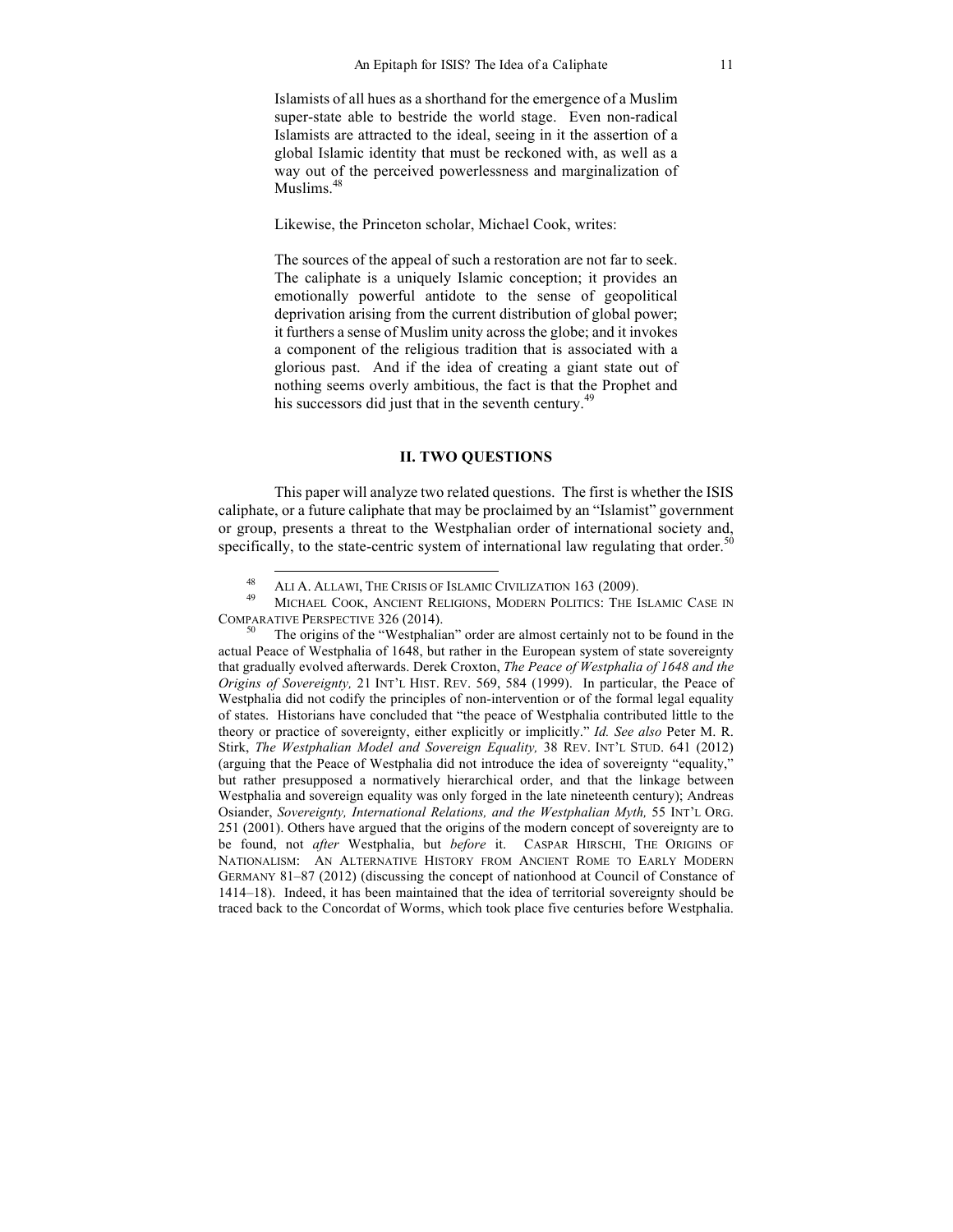The second is whether, even if ISIS's project fails, the creation of a caliphate by another Islamist group, or by an existing government controlled by Islamists, would present such a threat.

Note that this formulation presupposes a distinction between a "firstorder" threat to the interests and security of a state or group of states and a "secondorder" threat to the international legal order as such*.* ISIS undoubtedly presents, or at least once presented, a threat to the national security of many states, including the United States, France, Iraq, Syria, Saudi Arabia, and Turkey. However, that is not the *kind* of threat under consideration here. The question is not whether ISIS is or was a threat (which can be conceded), but whether it is a threat because it is a caliphate.

What is at issue, then, are the existence and the gravity of a threat to the global legal order of states—a foundational threat.<sup>51</sup> By its nature, such a threat affects all states more or less equally, insofar as they have (or may be thought to have) an interest in the maintenance of the current state-centric international system, as distinct from other possible world orders.<sup>52</sup>

In other words, the challenge we are assessing here is as legal or ideational in nature as it is anything else. Indeed, it is better to say that the challenge is religious in nature, insofar as it rests upon the divinely mandated and prophetically revealed idea of the sharia*.* <sup>53</sup> In stark contrast, the Westphalian legal order, like other liberal forms of political order, rests fundamentally on human consent.<sup>54</sup>

 $\overline{a}$ 

(1997) (discussing the especially influential work of the group of International Relations theorists known as "the English School" in evaluating whether states have a general interest in maintaining the current order); *but cf.* Steve Smith, *Is the Truth Out There? Eight Questions about International Order*, *in* INTERNATIONAL ORDER AND THE FUTURE OF WORLD POLITICS 99 (T.V. Paul & John A. Hall eds., 1999). 53 *Sharia* literally means "a path to water." David A. Westbrook, *Islamic* 

*International Law and Public International Law: Separate Expressions of World Order,* 33 VA. J. INT'L L. 819, 823 (1993) ("*Shari'a* is a difficult concept, quite different from Western notions about law. . . . Abstractly, *shari'a* is the path revealed by God through the Prophets which God intends humanity to follow. *Shari'a* both articulates the transcendent will of God, and provides an opportunity for righteous action in every occasion faced by humans. Not merely a framework in which life is conducted, not solely a bound for permissible action, the *shari'a* itself is an expression of divine truth. Sovereignty is divine, and therefore the will of God, even regarding daily matters, is what lends legal authority to power. Submission to *shari'a—*following the path of God—is Islam. The law sets forth the integuments of belief and so defines the righteous life and makes salvation possible.").<br><sup>54</sup> *Id.* at 863 ("As with all liberal structures, consent is the central source of authority

in public international law. The substance of public international law is the accretion of institutional consent, and the vital activity in international law is the structuring of consensual

Bruce Bueno de Mesquita, *Popes, Kings, and Endogenous Institutions: The Concordat of Worms and the Origins of Sovereignty, 2 INT'L STUD. REV. 93 (2000).*<br><sup>51</sup> Speaking of terrorist groups like al-Qaeda (and ISIS) that operate transnationally,

Barak Mendelsohn writes that they may "seek to transform the whole system by creating a new world order based on their religion. Such groups challenge the foundations of [the international society of states]." Barak Mendelsohn, *Sovereignty under Attack: The International Society Meets the Al Qaeda Network,* 31 REV. INT'L STUD. 45, 56 (2005). <sup>52</sup> HEDLEY BULL, THE ANARCHICAL SOCIETY: <sup>A</sup> STUDY OF ORDER IN WORLD POLITICS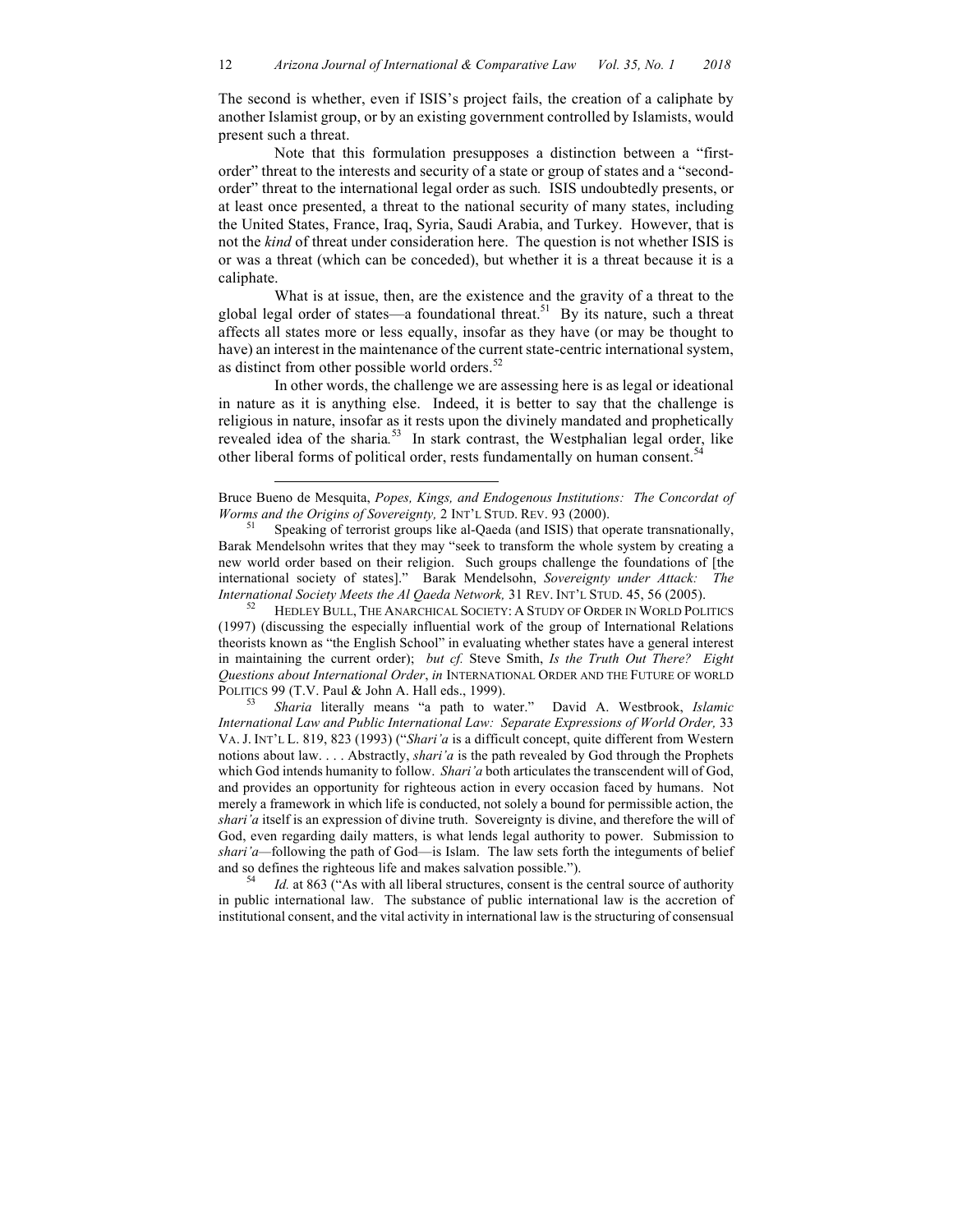One of the most penetrating writers on these subjects has emphasized the religious dimensions of the threat that the caliphate project, and more generally the revival of Islam, pose to Western secular liberalism:

> The idea that the Islamic resurgence represents a return of the repressed does not take only a political form. At a more diffuse level, the Islamic revival signals a cultural anxiety in the West. The West sees in Islam the distorted mirror of its own past. It marks the rebirth of the God they killed so that Man [*sic*] could live. The Islamic resurgence marks the revenge of God; it signals the return of faith, the return to all that puts into question the idea of a progressive liberation of humanity.<sup>5</sup>

### **A. The Westphalian Order and the Great Separation**

The Westphalian order emerged from what Mark Lilla of Columbia University has called "The Great Separation"—the displacement of political theology by modern political philosophy, which "disengage[es] reflection about the human political realm from theological speculations about what might be beyond it."<sup>56</sup> By contrast, the ISIS caliphate, along with other similar movements, rests on a theological-political basis. The ISIS caliphate resolutely affirms that the political order, including relations between states, must be constructed on "higher appeals to [divine] revelation."<sup>57</sup> Uninfluential though it may be in the West, political theology<sup>58</sup> remains vital elsewhere, especially in the Islamic world, and "stands as a perennial alternative to the kind of thinking that inspired the modern [Western] institutions we now take for granted."59

The Westphalian idea assumes that peace arises not from shared beliefs (which could only be brought about and maintained through an intolerable degree

. It was replaced by a new approach to politics focused exclusively on human nature and human needs. A Great Separation took place, severing Western political philosophy decisively from cosmology and theology. It remains the most distinctive feature of the modern West to this day.").<br><sup>57</sup> *Id.* at 7.<br><sup>58</sup> *See generally* PAUL KAHN, POLITICAL THEOLOGY: FOUR CHAPTERS ON THE

 $\overline{a}$ 

processes—processes which will give rise to law. Public international law thus derives its legitimacy, its quality as legal, not from its concordance with the right order of things, but from its production by appropriate processes.").<br><sup>55</sup> SAYYID, *supra* note 34, at 4.<br><sup>56</sup> MARK LILLA, THE STILLBORN GOD: RELIGION, POLITICS, AND THE MODERN WEST

<sup>7 (2008).</sup> More fully, the wars of religion in Europe in the sixteenth and seventeenth centuries galvanized certain leading thinkers, above all Thomas Hobbes, to seek to supplant political theology as the foundation of the political order. *Id.* at 57–58. ("Not just Christian") political theology, but the basic assumptions upon which all political theology had rested. . .

CONCEPT OF SOVEREIGNTY (2012). 59 LILLA, *supra* note 56, at 8.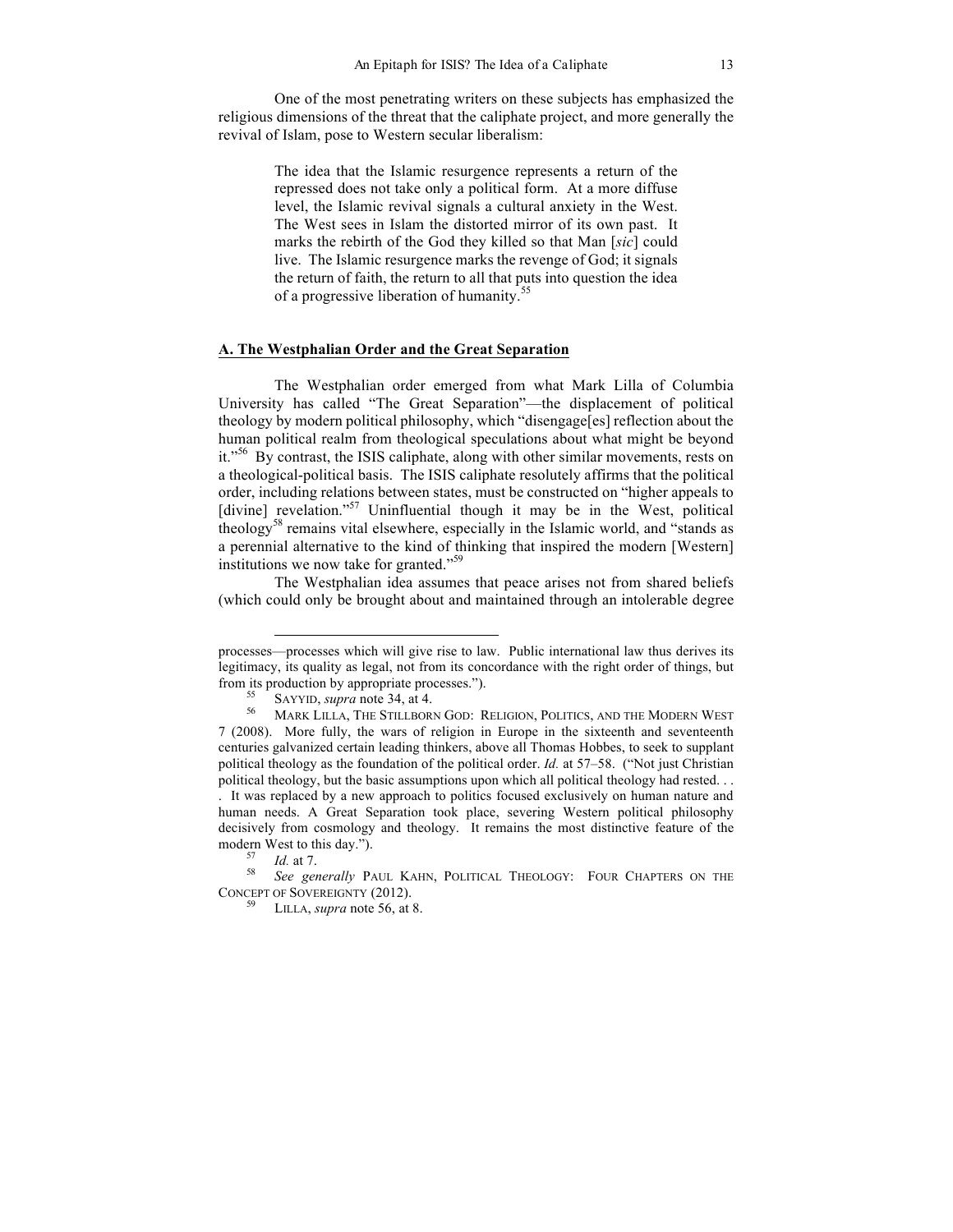of coercion), but from procedures that seek to accommodate an ineradicable plurality of beliefs.<sup>60</sup> States of all political forms and ideological varieties kingdoms, democracies, dictatorships; communist, socialist or capitalist; theocracies or secularist states—can co-exist within the Westphalian order. Peace among them is to be achieved through processes that enable debate, negotiation, bargaining, and the resolution of disputes to take place.<sup>61</sup> By contrast, a shariabased order (in the form of interest to us here) assumes that peace is attainable only through beliefs that are held in common, and that the persistence of fundamental disagreement over truth entails the inevitability of violent conflict.<sup>62</sup> Diplomacy, negotiation, arbitration, judicial rulings, treaty-making, and other such processes might suspend or postpone such conflict, but they cannot eliminate it. To put it starkly, the Westphalian order is secular, pluralistic, and procedural in nature; it is directed towards the end of peace, but is not guided by a robust, substantive

 <sup>60</sup> LAUREN APFEL, THE ADVENT OF PLURALISM: DIVERSITY AND CONFLICT IN THE AGE OF SOPHOCLES (2011) (tracing the defense of pluralism back to Greek figures including Protagoras, Herodotus and Sophocles). Although the Westphalian order emerged historically from the inability to impose uniformity of religious belief by compulsion rather than from the acknowledgement of the positive merits of pluralism, it has eventually become an implicit expression of the idea that pluralism is not merely unavoidable, but salutary. The belief that pluralism as to moral values, ways of life, political orders and religious views is desirable despite (or because of) the tensions that must accompany it has a long and distinguished career in Western thought. *Id.* Leading contemporary Western thinkers have also argued that a general consensus over moral and political questions, even when it is not the product of coercion, is not to be preferred normatively to a social order in which dissension is accepted and accommodated. NICHOLAS RESCHER, PUBLIC CONCERNS: PHILOSOPHICAL STUDIES OF SOCIAL ISSUES 4–5 (1993) ("a benign social order need not be committed to the quest for consensus, but can be constituted along very different, irreducibly *pluralistic* lines.").<br><sup>61</sup> U.N. Charter art. 33, ¶ 1 ( "[t]he parties to any dispute, the continuance of which

is likely to endanger the maintenance of international peace and security, shall, first of all, seek a solution by negotiation, enquiry, mediation, conciliation, arbitration, judicial settlement, resort to regional agencies or arrangements, or other peaceful means of their own choice."). <sup>62</sup> *See* Westbrook, *supra* note 53, at 828–29; Salazar, *supra* note 8, at 186–87. The

eighteenth-century philosopher Jean-Jacques Rousseau stated this point of view memorably when he wrote, "It is impossible to live at peace with those we regard as damned; to love them would be to hate God who punishes them: we positively must either reclaim or torment them." J.J. Rousseau, *The Social Contract or the Principles of Political Right*, Book IV, ch. VIII ("Civil Religion") (G.D.H. Cole trans., 1782), http://www.constitution.org/jjr/ socon\_04.htm.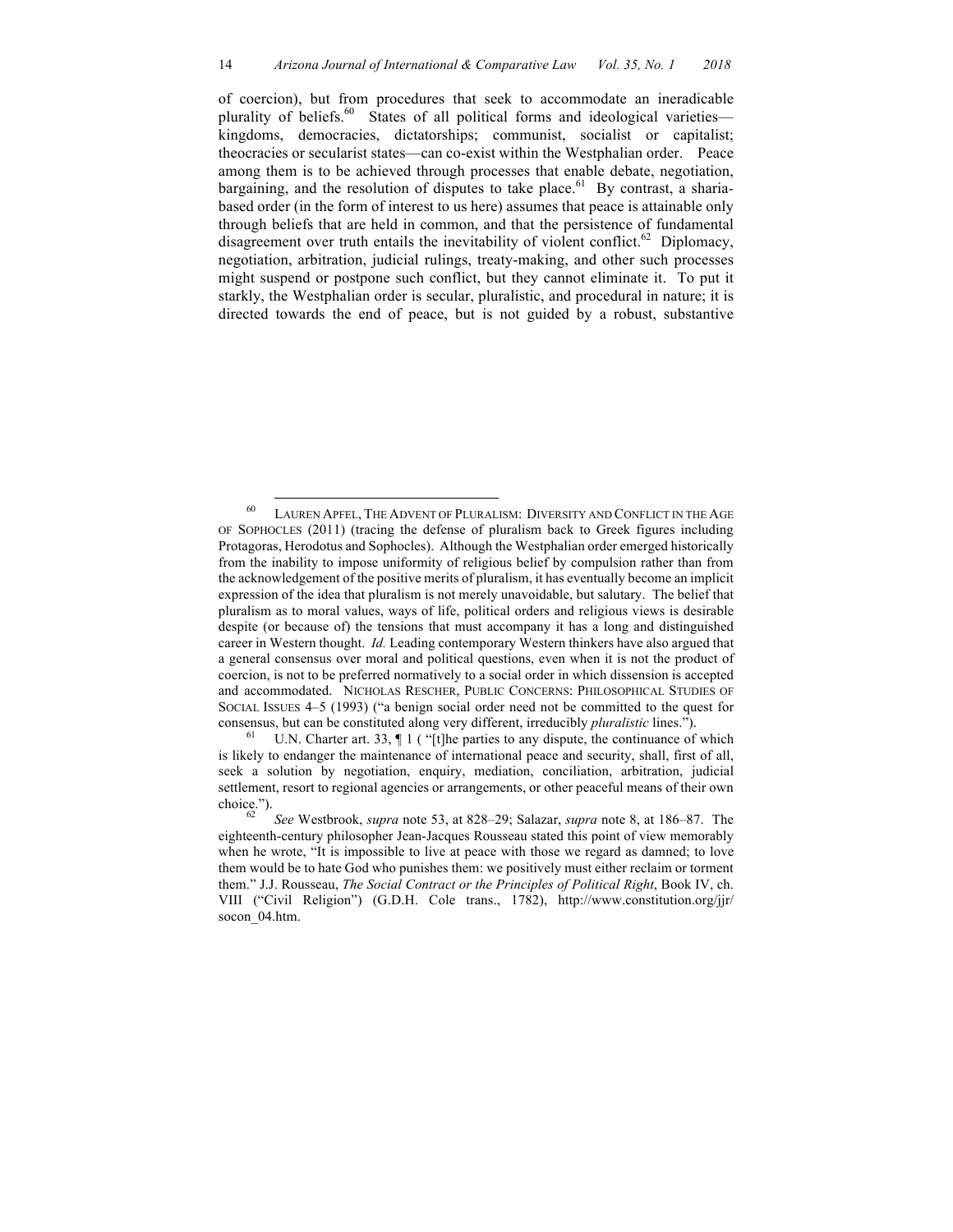conception of justice. $63$  A sharia-based world order would be sacralized, monistic, and directed to the fulfillment of divine mandates prescribing righteous conduct.<sup>64</sup>

SOC. SCI. REV. 156 (2005). This is not to deny that a pluralistic and proceduralist world order, like the Westphalian one, might be founded on religious rather than secular premises. Indeed, early modern European thinkers like Hugo Grotius arguably assumed a Christian basis for the rules of international law. *Id.* Analogously, the domestic constitutions of particular liberal societies, say nineteenth century Britain, have provided for religious establishments. *Id.* Nonetheless, the Westphalian order originated in irresoluble confessional disagreements and repudiated the religious and doctrinal premises on which the

 <sup>63</sup> International Commission on Intervention and State Sovereignty, *The Responsibility to Protect*, ICISS 13 (2001), http://responsibilitytoprotect.org/ICISS%20 Report.pdf. Of course, that statement, as it stands, is too stark. The Westphalian order, in its contemporary form, is by no means purely procedural and value-free; on the contrary, it is heavily infused with human rights norms, and some would further argue that sovereignty has become conditional, entailing obligations on the part of states to uphold human rights norms and inviting outside intervention when they do not. Fernando R. Tesón, *The Kantian Theory of International Law,* 92 COLUM. L. REV. 53 (1992). On any account, a succession of major post-1945 human rights treaties, including the Genocide Convention, has caused attrition in the traditional Westphalian idea of state sovereignty, *e.g.,* not only by prohibiting states from engaging in genocide themselves, but also by imposing some degree of responsibility on all state parties for preventing violations by others. Andrea Gattini, *Breach of the Obligation to Prevent and Reparation Thereof in the ICJ's Genocide Judgment,* 18 EURO. J. INT'L L. 695, 697–706 (2007). Indeed, in recent decades, the international enforcement of human rights goals has been thought to be so imperative that it took priority over respect for state sovereignty, to the point of justifying (in the 1999 NATO war in Kosovo) a violation of the Charter's use of force rules. Richard Falk, *Kosovo, World Order, and the Future of International Law,* 93 AMER.J.INT'L L. 847 (1999); Fernando R. Tesón, *Kosovo: A Powerful Precedent for the Doctrine of Humanitarian Intervention*, AMSTERDAM LAW FORUM, http://amsterdamlawforum.org/article/view/62/119 (last visited Oct. 12, 2017); Bruno Simma, *NATO, the UN, and the Use of Force: Legal Aspects*, 10 EURO. J. INT'L L. 1 (1999). These post-1945 developments had been foreshadowed at an earlier stage. Even the United Nations Charter, which axiomatized sovereignty in Article 2(4), and which gave precedence to the preservation of peace over all other goals, also emphasized the importance of human rights. U.N. Charter Preamble. Indeed, even before the outbreak of the Second World War, publicists were teaching that international agreements that had been adopted through procedurally valid processes might nonetheless be void because their content was normatively objectionable. Pure process, in other words, could not repair a substantive deficit. Alfred von Verdross, *Forbidden Treaties in International Law,* 31 AMER. J. INT'L L. 571 (1937). That early view was ratified in post-1945 international law, including through its codification in Article 53 of the Vienna Convention on the Law of Treaties. At most, then, one can say that the international law of the Westphalian order remains primarily procedural, and that its conception of state sovereignty remains largely intact. Of most relevance here, however, one should note that general international law regarding *the recognition of new states* seems now to be influenced by human rights concerns. Christian Hillgruber, *The Admission of New States to the International Community*, 9 EUR. J. INT'L L. 491 (1998). Thus, entrance into membership in the Westphalian order of states now appears to be regulated by normative requirements. *See infra,* at 56–60 (discussing how the ISIS caliphate could not be assimilated into the Westphalian order for this reason alone). 64 Jason Farr, *Point: The Westphalia Legacy and the Modern Nation-State,* 80 INT'L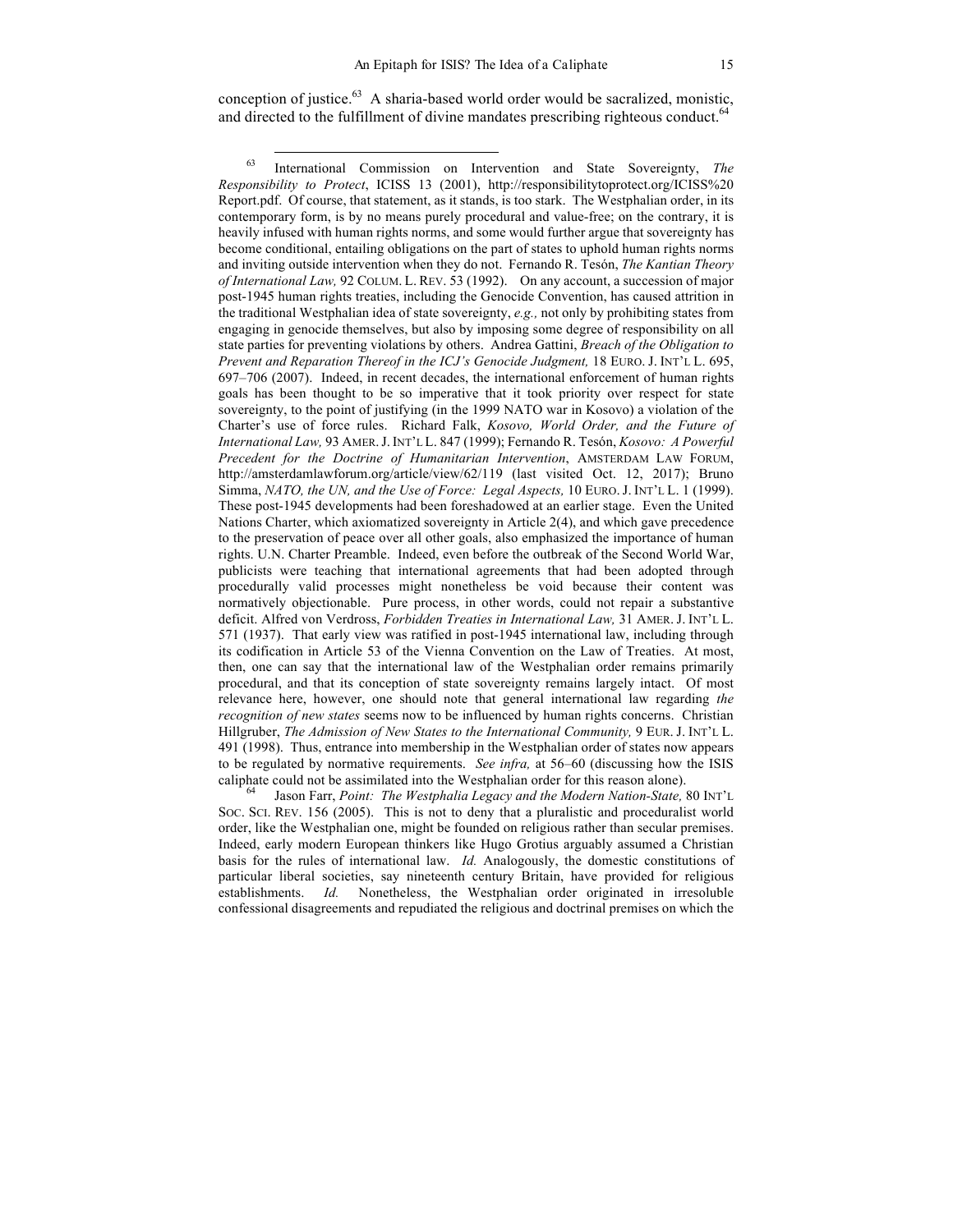### **B. The Contingency of the Westphalian Order**

 $\overline{a}$ 

There is nothing inevitable or unchangeable about the existing foundations of the Westphalian legal order. To begin with, even the basic unit of that order the "state"—is not a "natural" phenomenon, although for us it may have become a *naturalized* one.<sup>65</sup>

Further, the centrality of "sovereign" states in the current order is a historical contingency. That form of political organization took hold in early modern European history against competing forms, including non-territorial modes of organization that included the Latin Church and the Holy Roman Empire.<sup>66</sup> During the period of European expansion throughout the rest of the world, but especially during the nineteenth century, the state-centric order also managed to establish itself globally, in spite of the existence of powerful and attractive regional alternatives, such as the (so-called) "tribute system" (the term is a Western construct) of the Chinese Empire.<sup>67</sup> However, the current state-centric system has

See generally HENDRIK SPRUYT, THE SOVEREIGN STATE AND ITS COMPETITORS: AN ANALYSIS OF SYSTEMS CHANGE (1994). <sup>67</sup> *See, e.g.,* CHRISTOPHER A. FORD, THE MIND OF EMPIRE: CHINA'S HISTORY AND

earlier European order had rested: the Westphalian settlement greatly weakened both the political and the spiritual power of the Roman Catholic Church. *Id.* Moreover, the existing form of the Westphalian order is in fact pervasively secularized. *Id.* 65 JAMES C. SCOTT, THE ART OF NOT BEING GOVERNED: AN ANARCHIST HISTORY OF

UPLAND SOUTHEAST ASIA, 1–13, 32–39 (2009); ANDREAS OSIANDER, BEFORE THE STATE: SYSTEMIC POLITICAL CHANGE IN THE WEST FROM THE GREEKS TO THE FRENCH REVOLUTION 5–10 (2007).

MODERN FOREIGN RELATIONS 94–100 (2010); ANDREW PHILLIPS, WAR, RELIGION AND EMPIRE: THE TRANSFORMATION OF INTERNATIONAL ORDERS 149–260 (2011); Zhang Yongjin & Barry Buzan, *The Tributary System as International Society in Theory and Practice,* 5 CHINESE J. INT'L POL. 1 (2012); Zhang Feng, *Rethinking the 'Tribute System': Broadening the Conceptual Horizon of Historical East Asian Politics,* 2 CHINESE J.INT'L POL. 545 (2009). *Compare* YUAN-KANG WANG, HARMONY AND WAR: CONFUCIAN CULTURE AND CHINESE POWER POLITICS 145–51, 179–80 (2011) (discussing that the threat or use of Chinese military force was crucial to maintaining and enforcing tributary system), *with* DAVID C. KANG, EAST ASIA BEFORE THE WEST: FIVE CENTURIES OF TRADE AND TRIBUTE 54–106 (2010), *and* DAVID C. KANG, CHINA RISING: PEACE, POWER AND ORDER IN EAST ASIA 23–49 (2007) (arguing that the Chinese-dominated early modern East Asian system before Western ascendancy in the region was prevailingly stable and peaceful, that "tribute" consisted primarily of trade, that unlike the European system, East Asia did not see smaller states balancing against the hegemonic power, and that periods of Chinese weakness were more prone to lead to international conflict than its periods of strength). The traditional Chinese vision of world order had no place for the concept of the "state." Adda Bozeman, *On the Relevance of Hugo Grotius and De Jure Belli Ac Pacis for our Times,* 1 Grotiana n.s. 65, 75 (1980). Rather, "the Chinese always thought of the space they occupied as the exclusive abode of 'Civilization' writ large" at once "an empire whose contours had to be indeterminate" and "a family on nations on the analogy of the classical Confucian model of the natural family: for just as the father, the elder brother or the younger brother had assigned roles to play in the nuclear association, so did each inferior people have its special tasks, privileges, and tribute relations." *Id.*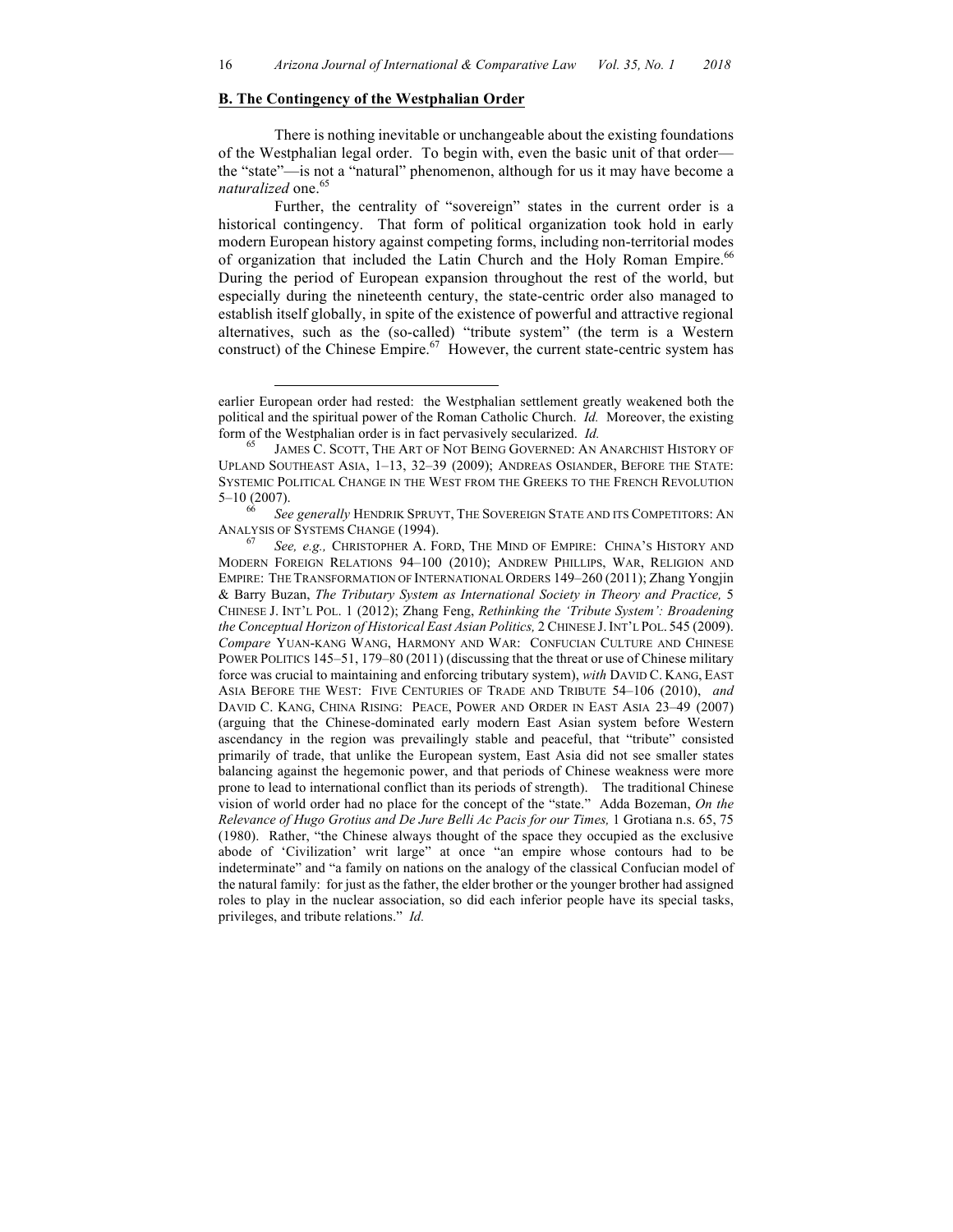been and remains an object of intense debate and contestation.<sup>68</sup> In particular, the Westphalian state's claim to "sovereignty," and its consequent assumption of the power to legislate, places it in fundamental opposition to the claim, arguably founded on the Qur'an, $69$  that the sharia, as the expression of the divine law-making authority, is *alone* sovereign. 70

The primary question then is how far the ISIS caliphate, which designedly incorporates this alternative, pre-modern model, or a post-ISIS caliphate in some other form, might destabilize the current Westphalian order, and perhaps contribute to its eventual dissolution.

### **C. Earlier Challenges: Two Revolutionary States**

ISIS is by no means the first political and ideological movement both to have challenged the Westphalian order but also to have come to power as a (kind of) state itself. Two other twentieth century revolutions resulted in similar outcomes: the Russian Revolution and the Iranian Revolution.

### 1. The Russian Revolution

For a period beginning with the October Revolution in Russia in 1917 to the early 1920s, Soviet Communism propagated the idea that the international legal order was illegitimate and had to be supplanted by a non-state-centered one.<sup>71</sup> Only

MORAL PREDICAMENT 51 (2013) ("the modern state can no more be Islamic than Islam can come to possess a modern state (unless, of course, the modern state is entirely reinvented)."). 71 *See generally* DAVID ARMSTRONG, REVOLUTION AND WORLD ORDER: THE

REVOLUTIONARY STATE IN INTERNATIONAL SOCIETY 120–54 (1993); Leon S. Lipson, *The Soviet View on International Law*, 61 U.S. NAVAL WAR C. INT'L L. STUD. 101 (1980); Earl Snyder, *The Communist Theory of International Law,* 2 VA. J. INT'L L. 80 (1962); John N. Hazard, *The Soviet Conception of International Law,* 33 PROC. AMER. SOC. INT'L L. 33, 34 (1939) [hereinafter Hazard, *Soviet Conception*]; John N. Hazard, *Cleansing Soviet International Law of Anti-Marxist Theories,* 32 PROC. AMER. SOC. INT'L L. 244 (1938);

 <sup>68</sup> William A. Callahan, *Chinese Visions of World Order: Post-hegemonic or a New Hegemony?*, 10 INT'L STUD. REV. 749 (2008); FORD, *supra* note 67, at 245–47, 273. Some contemporary Chinese thinkers may even be attempting to create the intellectual framework

for a restoration of the Sinosphere. 69 PANKHURST, *supra* note 37, at 16. There are numerous verses from the Qur'an which indicate that revelation is the basis of legislation, and that it is the law as ordained by God that should be used to judge between men. *Id.* The sharia might in practice be implemented in a variety of different ways. KNUT S. VIKØR, BETWEEN GOD AND THE SULTAN: A HISTORY OF ISLAMIC LAW 257–63 (2005). But the difficulties in implementing it, at least without comprehensive transformation of the modern state, are severe. Wael Hallaq, *Can the Shari'a be Restored?*, *in* LAW AND THE CHALLENGES OF MODERNITY 21 (Yvonne F. Haddad & Barbara F. Stowasser eds., 2004). The IMPOSSIBLE STATE: ISLAM, POLITICS, AND MODERNITY'S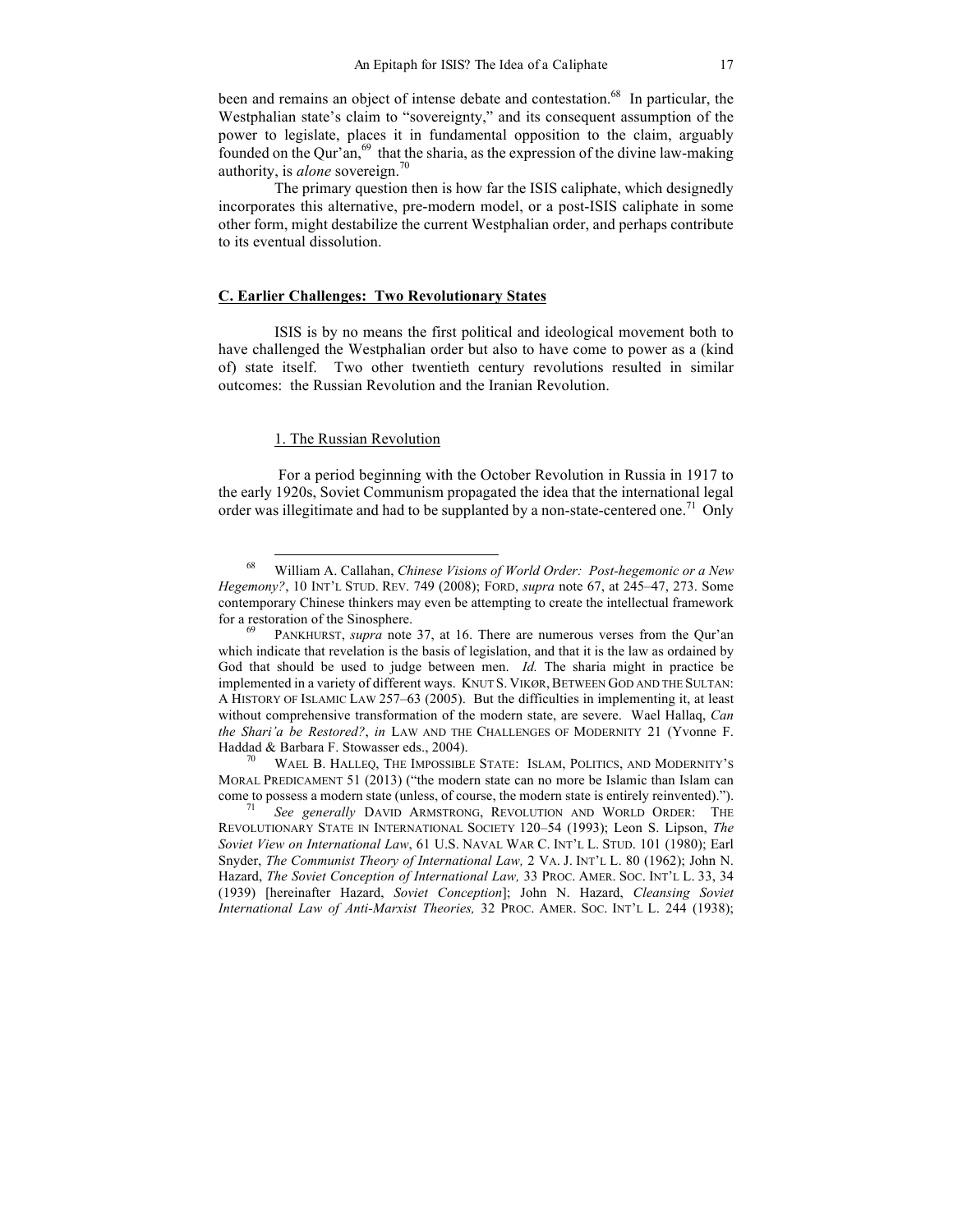four years into their revolutionary régime, the Soviets began to seek an accommodation with other major states. The Economic Agreement of 1921 between Great Britain and the Russian Republic not only established commercial relations between the two countries, but also included clauses requiring each party to refrain from hostile actions and from fostering propaganda against the other outside its borders.<sup>72</sup> At a diplomatic conference in Genoa in 1922, the Soviets, seeking to normalize their diplomatic relations with foreign governments, invited foreign trade and investment, and discouraged the renewal of outside intervention. The Soviets also announced their support for a policy of accommodation, or what came to be called "peaceful co-existence," with the liberal, capitalist states.<sup>73</sup>

To be sure, the process was a halting one. For example, the Soviets refused to agree to appear before the Permanent Court of International Justice in its 1923 *Eastern Carelia* case, which involved a dispute over the Soviet-Finnish border. In doing so, the Soviets declared brusquely that "any attempt on the part of any power to apply to Russia the article of the Covenant of the League relating to disputes between one of its Members and a non-participating State would be regarded by the Russian Government as an act of hostility to the Russian State."<sup>74</sup> Gradually, however, the Soviet Union became further enmeshed in the state-centered order, entering into treaties, alliances, and diplomatic and commercial relations with other states.<sup>75</sup> The Soviets joined the League of Nations in 1934, and thereafter encouraged membership in and loyalty to that organization.<sup>76</sup> After World War II, the Soviet Union became a founding member of the United Nations, the main international organization to give legal and institutional expression to the statecentered order. In time, the Soviet Union became known as:

> [O]ne of the most active participants in international relations and a prominent actor in the stages of international law. . . [It] sent judges to the International Court of Justice; it [took] part in the work of the International Law Commission; its representatives [made] legal arguments in many bodies in the United Nations; it [sent] delegations to nongovernmental bodies like the International Law Association; . . . it [was] party to scores of

 $\overline{a}$ 

TIMOTHY ANDREW TARACOUZIO, THE SOVIET UNION AND INTERNATIONAL LAW: A STUDY BASED ON THE LEGISLATION, TREATIES, AND FOREIGN RELATIONS OF THE USSR (1935). <sup>72</sup> TARACOUZIO, *supra* note 71, at 258. A similar treaty with Germany soon followed.

*Id.* at 259.

<sup>73</sup> Evgeny Chossudovsky, *Genoa Revisited: Russia and Coexistence,* 50 FOREIGN

AFF. 554 (1972); ARMSTRONG, *supra* note 71, at 143–44.<br>
Status of Eastern Carelia, Advisory Opinion 1923 P.C.I.J. (ser. B) No. 10 (July 23, 1923).

ARMSTRONG, *supra* note 71, at 140. The suspicion existed on both sides. *Id.* ("[I]t was never very clear whether peaceful coexistence was to be regarded merely as a tactic to buy time while the real work of the Soviet Union – preparing for world revolution – went on behind the scenes, or whether it implied a long-term commitment to a policy of integrating the Soviet Union within the state system through acceptance of the prevailing norms of Westphalian society."). This suspicion persisted into the Cold War. *Id.* at 145. <sup>76</sup> Hazard, *Soviet Conception*, *supra* note 71, at 36.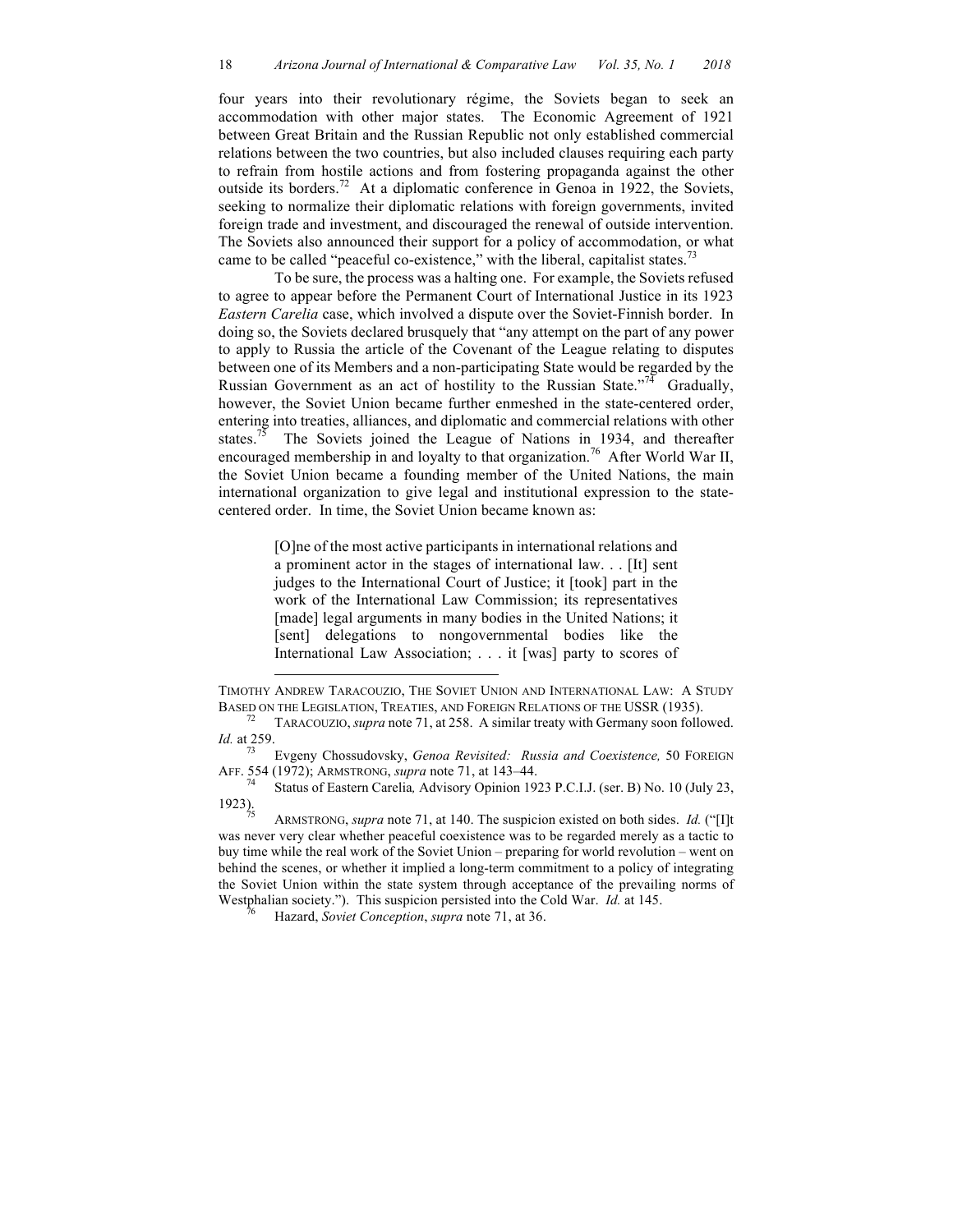bilateral and multilateral agreements; . . . its agents [concluded] many foreign trade agreements.<sup>77</sup>

The Soviet Union's gradual and peaceful assimilation into the Westphalian system was underscored by its ratification of the 1975 "Helsinki Accords,"<sup>78</sup> a multi-faceted international agreement between the Soviet and Western blocs. The Accords included guarantees of territorial integrity, the definition of borders, peaceful dispute resolution, and the protection of human rights. In effect, the Soviets and the West agreed to accept each other's permanence and legitimacy and to forswear efforts at subversion or forcible alteration of boundaries. Furthermore, the Soviets' pledge to respect human rights—as understood by the liberal, capitalist West—represented a further (if not quite complete) break with their original, revolutionary past.<sup>79</sup> By the late 1980s, under Gorbachev, the Soviets had largely shed their earlier view of international law. They called for greater reliance on the United Nations, urged collective measures to deal with the problems of terrorism, hunger, pollution, and supported more frequent recourse to the International Court of Justice (ICJ).<sup>80</sup>

### 2. The Iranian Revolution

More recently, after the Iranian Revolution of 1979, the Islamic Republic of Iran, under the leadership of the Ayatollah Khomeini, proclaimed its hostility to the global state-centered order and announced its intention to subvert it.<sup>81</sup> "Khomeini defined his political project as seeking a state in which '[t]he sole determining principle in a government … is divine law, law that is the expression of divine will, not the product of the human mind.'"82 Accordingly, Iran disparaged

<sup>77</sup> Lipson, *supra* note 71, at 104. <sup>78</sup> Conference on Security and Co-operation in Europe, *Helsinki Final Act*, OSCE (1975), http://www.osce.org/helsinki-final-act?download=true. 79 Harold Molineu, *Negotiating Human Rights: The Helsinki Agreement,* <sup>141</sup>

WORLD AFF. 24, 25, 36 (1978) ("The overriding interest of the USSR was the fixing of the postwar European borders, an act which would, it was assumed, secure Western acceptance of the status quo in Europe and thereby eliminate the major cause of East-West tension. . . . In spite of Soviet assertions that ideological competition would continue even in an era of

détente, the West insisted [on] giving attention to humanitarian aspects.").<br><sup>80</sup> John Quigley, *Perestroika and International Law*, 82 AM. J. INT'L L. 788, 794–96<br>(1988).

ARMSTRONG, *supra* note 71, at 188–97 (discussing post-revolutionary Iran as a challenge to Westphalia). <sup>82</sup> Anthony Chase, *Legal Guardians: Islamic Law, International Law, Human Rights* 

*Law, and the Salman Rushdie Affair,* 11 AM. U. INT'L L. REV. 375, 381 (1996). *Compare*  IMAM KHOMEINI, GOVERNANCE OF THE JURIST 29 (1970) ("in Islam the legislative power and competence to establish laws belongs exclusively to God almighty. The Sacred Legislator of Islam is the sole legislative power), *with* Armstrong, *supra* note 71, at 193 (quoting Khomeini saying, "No one has the right to legislate and no law may be executed except the law of the Divine Legislator. Whatever is in accordance with Islam and its laws we will obey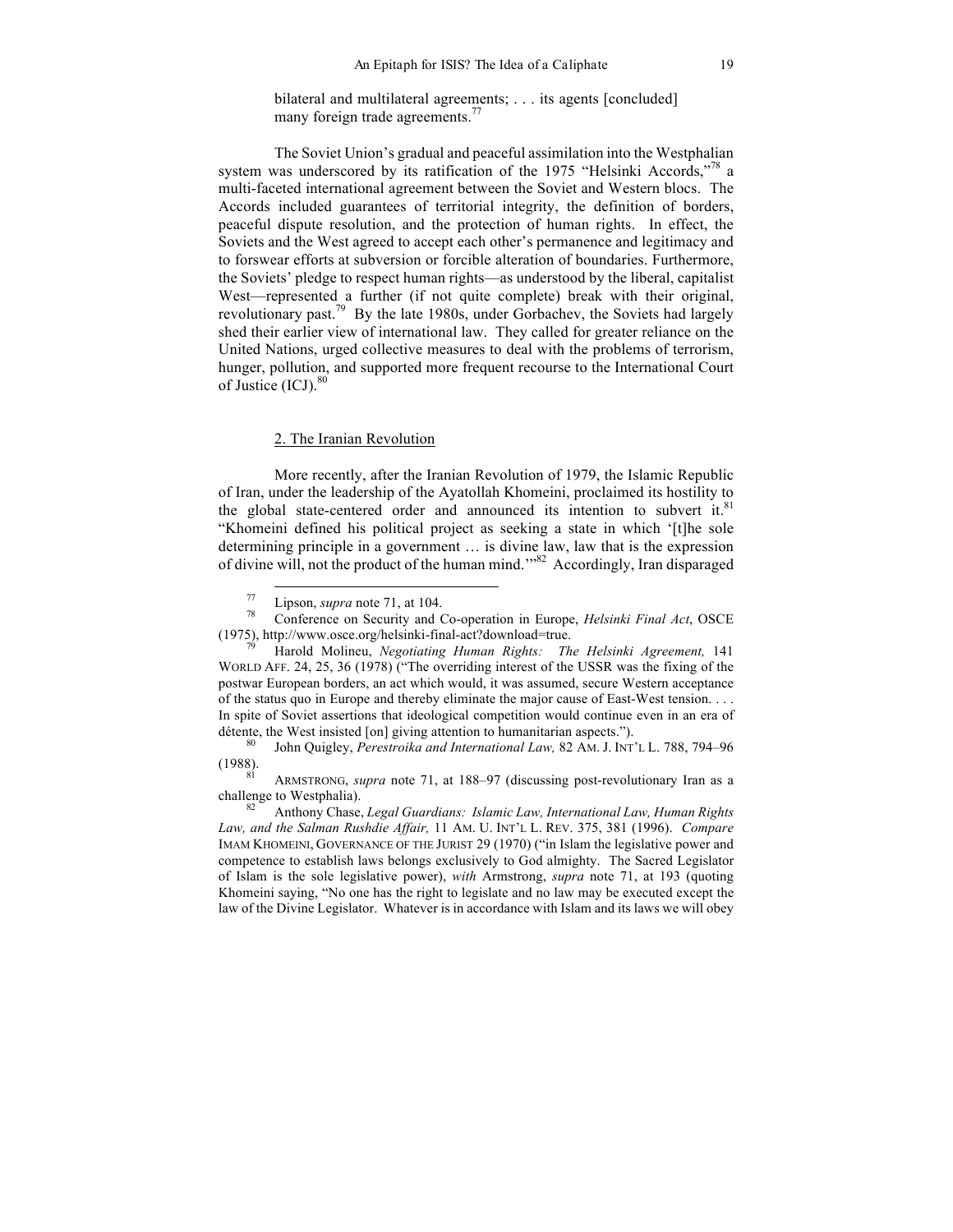international law, viewing it as an instrument fashioned to serve the interests of the West.<sup>83</sup> Khomeini's own public career began with his attacks in the early 1960s on the so-called "capitulation treaties"<sup>84</sup> that would have given US forces stationed in Iran the equivalent of diplomatic immunity from local law.<sup>85</sup> During Khomeini's rule, Iran conspicuously violated international law (specifically, the inviolability of diplomatic premises) through its conduct during the takeover of the US Embassy in Tehran.<sup>86</sup> In its Order in *Tehran Embassy Case* of December 15, 1979,<sup>87</sup> the ICJ was at some pains to emphasize the seriousness of Iran's (and Khomeini's) breach of fundamental international legal norms.<sup>88</sup> In response to the downing of Iran Air

 $\overline{a}$ 

other "capitulation" treaties decades earlier. Anglo-Iranian Oil Co. (U.K. v. Iran), Judgement, 1952 I.C.J. Rep. 16, at 93, 105 (July 22).<br><sup>86</sup> United States Diplomatic and Consular Staff in Tehran (U.S. v. Iran), Judgment,

1980 I.C.J. Rep. 3 (May 24).

U.S. Diplomatic and Consular Staff in Tehran (U.S. v. Iran), Order, 1979 I.J.C. 23 (Dec. 24). <sup>88</sup> G.A. Res. 45/39, ¶¶ 38–39 (Nov. 28, 1990) (denouncing Iraqi behavior towards

foreign diplomatic missions in Kuwait). In effect, the Court saw Iran as inflicting a grave injury, not only on the United States, but (in Hedley Bull's terms) on the society of states as a whole. *Id.* ("[T]here is no more fundamental prerequisite for the conduct of relations between States than the inviolability of diplomatic envoys and embassies, so that throughout history nations of al1 creeds and cultures have observed reciprocal obligations for that

with humility. However, whatever contradicts the Qur'an, be it constitutional law or international treaties, we will oppose it.").<br><sup>83</sup> ALI ANSARI, CONFRONTING IRAN: THE FAILURE OF AMERICAN FOREIGN POLICY 203

<sup>(2007) (</sup>referring to "historical distrust Iranianlillas had for Western legalism"). Other scholars provide a further analysis of the (then) Iranian view of international law. *See, e.g.*, Sarvenaz Bahar, *Khomeinism, The Islamic Republic of Iran, and International Law: The Relevance of Islamic Political Ideology,* 33 HARV. INT'L L.J. 145, 146 (1992) (arguing that "Khomeinism . . . exerts pressure on certain norms, principles, and processes of international law, while it reinforces others. Yet in neither case does it seek a reappraisal of the nationstate system or of the core aspirations of international law: peaceful co-existence, sovereign equality, self-determination of peoples, and human integrity."). Some legal scholars, while acknowledging the centrality of the Westphalian rules protecting embassies and diplomatic personnel, also drew attention to the wrongs that Iran had undoubtedly suffered at American and Western hands, pointing especially to the record of violations of the non-intervention norm. *See, e.g.*, Richard Falk, *The Iran Hostage Crisis: Easy Answers and Hard Questions,* 74 AM. J. INT'L L. 411 (1980). <sup>84</sup> Ingrid Detter, *The Problem of Unequal Treaties*, 11 INT'L & COMP. L.Q. 1069,

<sup>1073–75, 1078–80 (1962) (</sup>surveying unequal treaties between Western powers and China); Denunciation of the Treaty of November 2nd, 1865, between China and Belgium (Belg. v. China), Order, 1927 P.C.I.J. (ser. A) No. 8 (Jan. 8) (describing rights of Belgians in China under treaty). These laws resembled and grew out of the "unequal treaties" that powerful Western nations, including the US, had imposed on (then) weaker non-Western states such as Japan, China, and the Ottoman Empire. One common justification offered for this manifestly unequal practice (which, of course, derogated from the territorial sovereignty of the weaker power) was that they were "essential to the peaceful residence of [Western] Christians within those countries and the successful prosecution of commerce with their people." In re Ross, 140 U.S. 453, 463 (1891).<br><sup>85</sup> *See* RAY TAKEYH, GUARDIANS OF THE REVOLUTION 14 (2009). Iran had denounced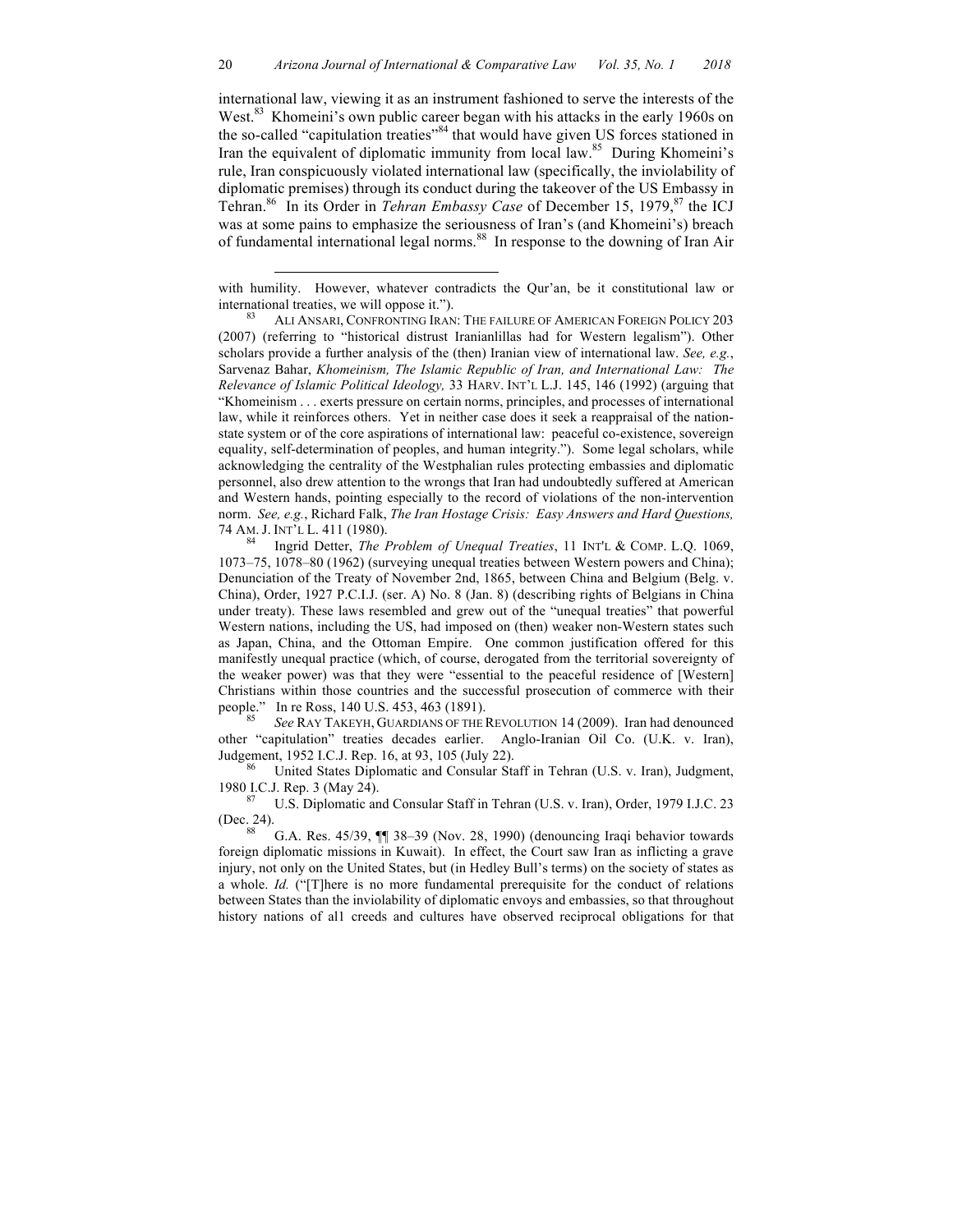Flight 655 on July 3, 1988 by a US Navy warship, the *Vincennes,* Khomeini called for a "full-fledged war" against the United States. <sup>89</sup> This response was clearly disproportionate to the US action, even assuming that the downing of the airplane was intentional.<sup>90</sup>

Yet, even under Khomeini, Iran followed the dispute-resolution procedures favored by international law. Thus, Iran sought legal redress against the United States for its alleged violation of international law in the *Vincennes* incident by filing a complaint with the ICJ,<sup>91</sup> but the case was later removed from the court's  $\frac{3}{2}$  Iran eventually agreed with the United States to establish an international body, the US-Iran Claims Settlement Tribunal, to resolve claims and counterclaims arising out of the Tehran Embassy situation.<sup>93</sup> Moreover, during the Iran-Iraq War, Iran repeatedly, if unavailingly, brought Iraq's use of illegal chemical weapons to the attention of the UN Security Council, thus seeking the protections of international humanitarian law for itself in the conflict. $94$ 

In later cases, Iran sought and obtained relief in the ICJ's 2003 *Oil Platforms Case* for US violations of international use-of-force rules.<sup>95</sup> More recently, in June 2016, Iran filed a complaint in the ICJ against the United States

 $\overline{a}$ 

1988), http://articles.chicagotribune.com/1988-07-05/news/8801120830\_1\_iran-iraq-warayatollah-hossein-ali-montazeri-iranian-retaliation. <sup>90</sup> Proportionality is a legal requirement even for a defensive war. *See* Oil Platforms

(Iran v. U.S.)*,* Judgment, 2003 I.C.J. Rep. 90, at 161 (Nov. 6) [hereinafter Oil Platforms (Iran v. U.S.)]; Armed Activities on the Territory of the Congo (Dem. Rep. Congo v. Uganda), 2005 I.C.J. Rep. 116, at 315 (Dec. 19) (separate opinion of Judge Kooijmans); Armed Activities on the Territory of the Congo (Dem. Rep. Congo v. Uganda), 2005 I.C.J. Rep. 116, at 338 (separate opinion of Judge Simma); *see also* Sina Etezazian, *The Nature of the Self-Defense Proportionality Requirement,* 3 J. USE FORCE & INT'L L. 260 (2016); Georg Nolte, *Multipurpose Self-Defence, Proportionality Disoriented: A Response to David Kretzmer,* 24 EUR. J. INT'L L. 283 (2013); David Kretzmer, *The Inherent Right to Self-Defense and* 

The Aerial Incident of 3 July 1988 (Islamic Republic of Iran v. U.S.), Memorial, 19 1990 I.C.J. 1, (July 3). The Aerial Incident of 3 July 1988, (Islamic Republic of Iran v. U.S.), Pleadings,

1988, I.C.J. Rep. 9 (Feb. 22).<br><sup>93</sup> Dames v. Regan, 453 U.S. 654 (1981); U.S. v. Sperry Corp., 493 U.S. 52 (1989);

David D. Caron, *The Nature of the Iran-United States Claims Tribunal and the Evolving* 

*Structure of International Dispute Resolution,* <sup>84</sup> AM. J. INT'L L. 104, 104 (1990). <sup>94</sup> R.P.H. KING, U.N. AND THE IRAN-IRAQ WAR 19–21 (1987) (noting that Iran's original complaint was filed in 1983). 95 Oil Platforms (Iran v. U.S.)*,* Judgment, *supra* note 90.

purpose; and whereas the obligations thus assumed, notably those for assuring the persona1 safety of diplomats and their freedom from prosecution, are essential, unqualified, and inherent in their representative character and their diplomatic function…. [T]he institution of diplomacy, with its concomitant privileges and immunities, has withstood the test of centuries and proved to be an instrument essential for effective co-operation in the international community, and for enabling States, irrespective of their differing constitutional and social systems, to achieve mutual understanding and to resolve their differences by peaceful means.").<br><sup>89</sup> Ray Moseley, *Khomeini Calls For 'Full-fledged War'*, CHICAGO TRIBUNE (July 5,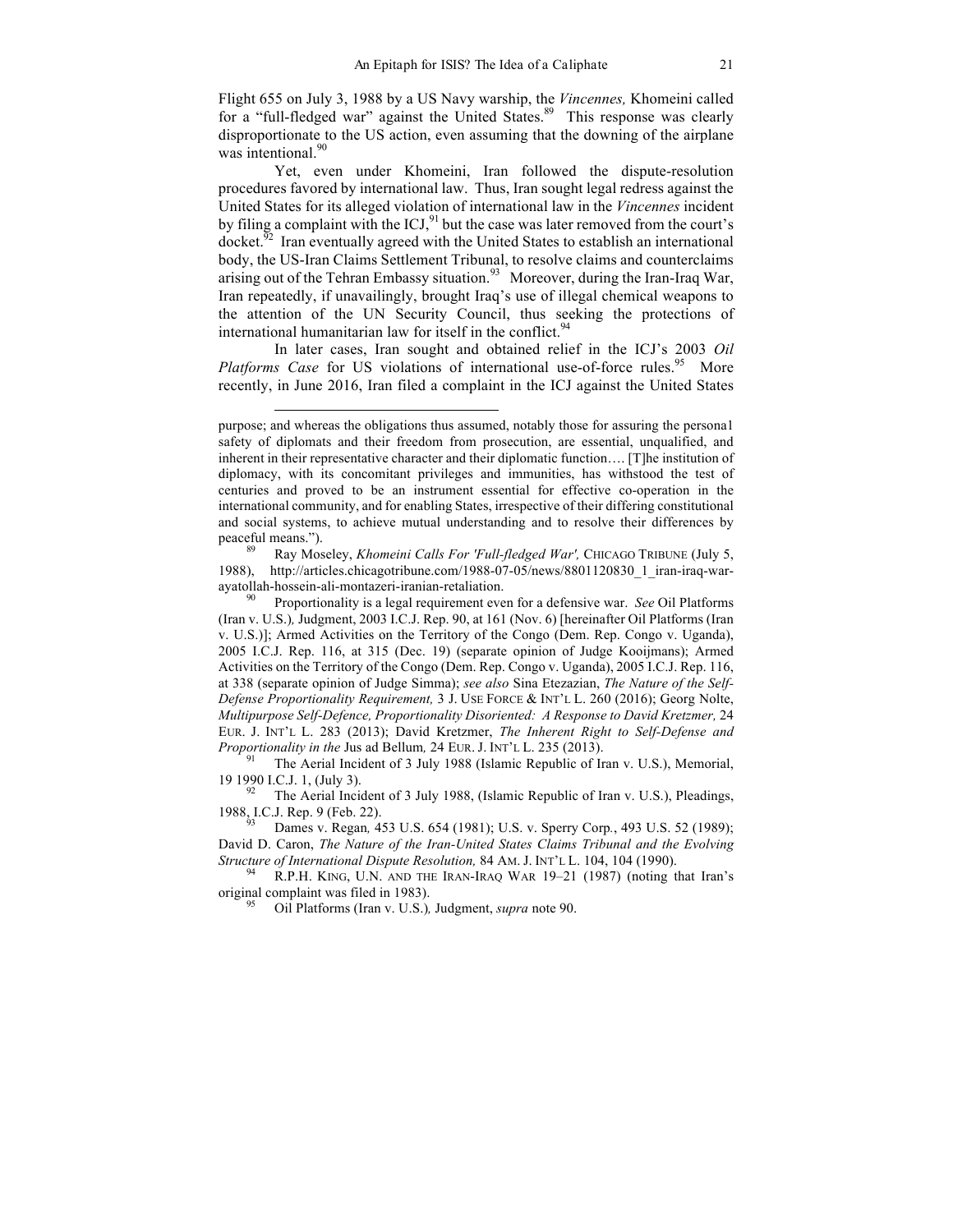for alleged breaches of the 1955 Treaty of Amity, based on the United States' disposition of Iranian assets inside this country.<sup>96</sup> The skepticism that Iranian leaders have repeatedly voiced about international law is in some measure a reflection of the international community's (and the United States') failure to enforce legal norms against Iraq, including the prohibition on the use of chemical weapons during the Iran-Iraq War.<sup>97</sup>

In other ways too, Iran may gradually be seeking to "normalize" its international relations. Although Iran's statements about and conduct towards Israel have arguably "violated all prevailing international norms," Iran has carefully sought to avoid direct military confrontation with Israel.<sup>98</sup> And, as the 2015 agreement between the United States and Iran over the latter's nuclear power program indicates,<sup>99</sup> Iran has increasingly been integrated into the state-centered global legal order. It is a separate question whether Iran professes to participate in that order, but in fact fails to discharge the responsibilities that membership entails.

### **III. OUTLINE**

The analysis that follows is divided into four parts. Part I will discuss the relationship between "Islam" and "Islamism." Since ISIS claimed unique normative authority because of its conception of early Islamic discourse and practice, Part I will also explore ISIS's use of that authority. Part II will explain why the ISIS caliphate and other forms of Islamism have generally been considered a threat or potential threat to the Westphalian order and will review differing evaluations of the nature and seriousness of that threat. Part III explores the common Sunni understanding of the meaning and origins of the caliphate idea and describes ISIS's appropriation of that idea. Part IV assesses whether the ISIS caliphate, or other Islamist efforts to restore a caliphate, threaten the Westphalian order. Here, it will be necessary to distinguish two cases: (A) that of a violent Islamist group that is not a recognized state, like ISIS, and; (B) that of an existing and established government, like Turkey's, that may proclaim itself a restored caliphate.

I conclude, first, that the ISIS caliphate (or a "caliphate" that came to power in a way like ISIS) is unlikely to present a threat to subvert the Westphalian order. Islamist groups like ISIS are themselves the product, in part, of

 <sup>96</sup> Press Release, International Court of Justice, Iran Institutes Proceedings Against the United States with Regard to a Dispute Concerning Alleged Violations of the 1955 Treaty of Amity, (June 15, 2016) (on file at http://www.icj-cij.org/files/case-related/164/19032.pdf). 97 Colin Dueck & Ray Takeyh, *Iran's Nuclear Challenge,* 122 POL. SCI. Q. 189, 196–

<sup>97 (2007).</sup> The Security Council's condemnation of the use of chemical weapons in this conflict had no perceptible effect. S.C. Res. 612 (May 9, 1988); S.C. Res. 620 (Aug. 26, 1988).

<sup>&</sup>lt;sup>98</sup> Dueck & Takeyh, *supra* note 97, at 192–93.<br><sup>99</sup> S.C. Res. 2231 (July 9, 2015) (endorsing Joint Comprehensive Plan of Action from 2015). *See also* Milena Sterio, *President Obama's Legacy: The Iran Nuclear Agreement?*, 48 CASE W. RES. J. INT'L L. 69, 69 (2016).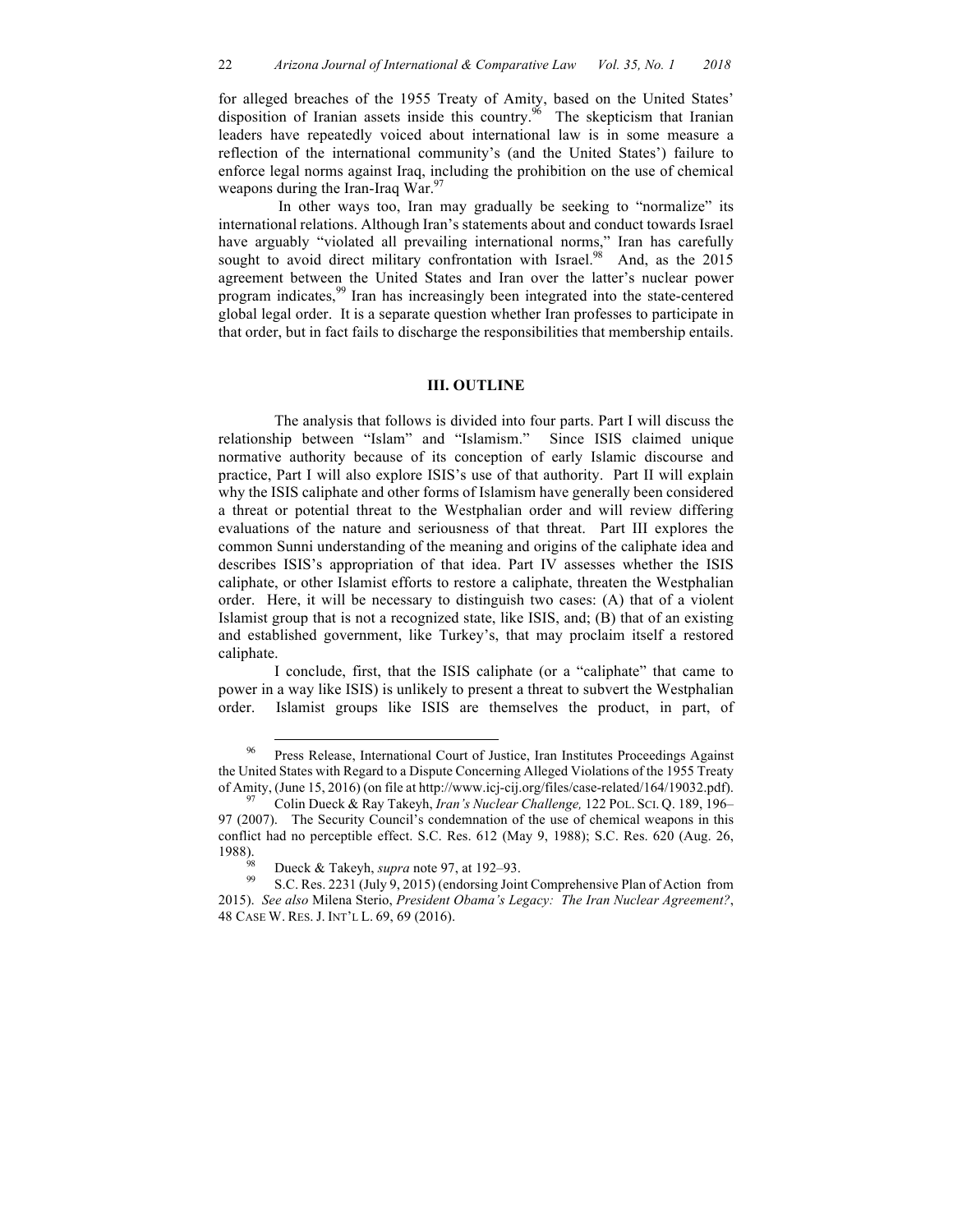developmental failures in the Islamic and Arab world. They would only attract widespread support for their state-building project—the caliphate—if they seemed able to solve the developmental problems and promote the welfare of the population which they governed. But to achieve that outcome, their state would have to be integrated into the Westphalian system. In other words, their caliphate would have to become something that was, or that approximated to a *de jure* state (in Westphalian terms). To the extent that the caliphate participated in the Westphalian system as a *de jure* member in good standing, however, it would cease to pose a threat to the Westphalian order.

### **A. States**

There are, however, different kinds of *de jure* states. Some are usually in compliance with the fundamental rules of international law, while others are perceived as habitual transgressors against them. In the category of *de jure* but transgressive states are those like North Korea, Iraq under Saddam Hussein, or Serbia under Slobodan Milosevic. Such states enjoy widespread international recognition as states, as reflected in their membership in international organizations like the United Nations and their presence at diplomatic conferences; however, many or most other states view them as chronic violators of international law.<sup>100</sup> As a consequence of that perception, such *de jure* but transgressor states are liable to suffer international legal and extra-legal sanctions; in any case, they are often the objects of the hostility, suspicion, and odium of other *de jure* states. The ISIS caliphate could not have become a *de jure* state, even of that kind.

That does not end the analysis. Not all states are *de jure*; some have minimal or no international recognition, and hence are at best *de facto* states. *De facto* states of this kind are those that enjoy a limited measure of international recognition as states and do not participate actively or at all in the workings of the international state system. Such *de facto* states in the past have included Kosovo (recognized by many but not all states), <sup>101</sup> Abkhazia (recognized by a small handful

 <sup>100</sup> *See, e.g.*, Security Council Report, *UN Documents for DPRK (North Korea)*, http://www.securitycouncilreport.org/un-documents/dprk-north-korea/ (last visited Oct. 13, 2017) (exemplifying inventory of UN Security Council Resolutions denouncing North Korea); 43d President George W. Bush, *Saddam Hussein's Defiance of United Nations Resolutions*, THE WHITE HOUSE, https://georgewbush-whitehouse.archives.gov/infocus/iraq/ decade/sect2.html (last visited Oct. 13, 2017) (providing a list by the United States of Security Council Resolutions violated by Iraq); S.C. Res. 1160 (Mar. 31, 1998); S.C. Res. 1199 (Sept. 23, 1998); S.C. Res. 1203 (Oct. 24, 1998) (regarding Serbia and Kosovo). 101 Republic of Kosovo, *Foreign Missions in Kosovo,* MINISTRY FOREIGN AFF.,

http://www.mfa-ks.net/?page=2,50 (last visited Oct. 1, 2017); David I. Efevwerham, *Kosovo's Chances of UN Membership: A Prognosis,* 4 GOETTINGEN J. INT'L L. 93 (2012). Additionally, Kosovo is a member of some international organizations, including the International Monetary Fund. International Monetary Fund, *IMF Members' Quotas and Voting Power, and IMF Board of Governors*, IMF, http://www.imf.org/external/np/sec/ memdir/members.aspx (last updated Oct. 13, 2017). However, Kosovo is not a member state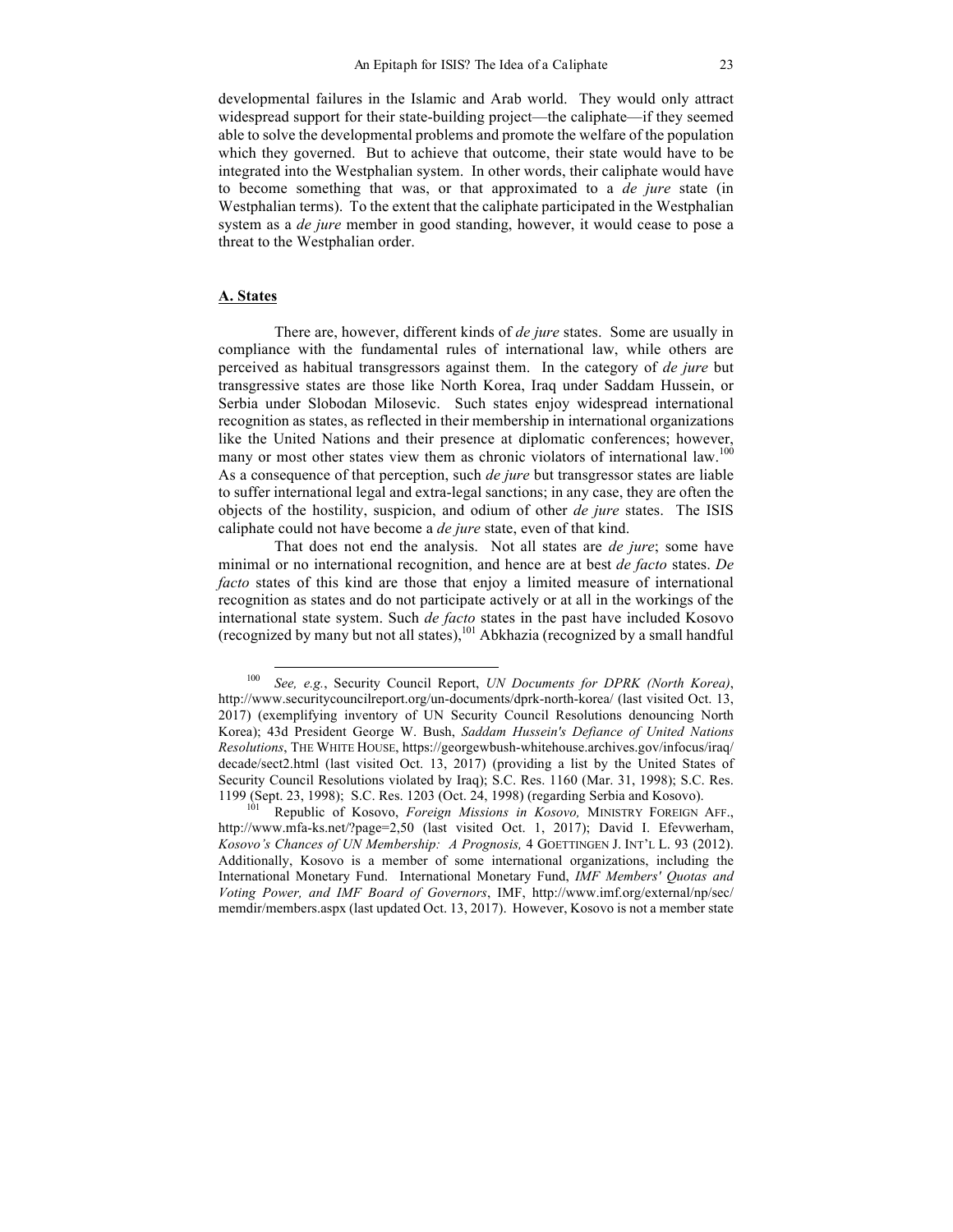of states and Russia),  $^{102}$  Somaliland (not recognized officially by any state),  $^{103}$  and the Turkish Republic of Northern Cyprus.<sup>104</sup> The ISIS caliphate might conceivably have become such a *de facto* state. However, ISIS would have been unlikely to maintain itself in that position without either the sponsorship of another power (as with Kosovo and the West, or Abkhazia and Russia), or becoming a matter of general indifference to the international community (as with Somaliland). Thus, even as a *de facto* state, the ISIS caliphate would not have offered a compelling model for the Muslim world.

#### **B. Para-States**

 $\overline{a}$ 

Yet another cluster of possibilities remains to be considered. The ISIS caliphate might continue to exist, but not as a state of any kind whatsoever, whether *de jure* or *de facto.* In that event, several distinct scenarios present themselves.

For one, ISIS might become a de-territorialized terrorist group like al-Qaeda. In that form, it might have a transnational reach and influence, and engage in or promote acts of terrorism across the globe. Some analysts discern signs that this might already be happening.<sup>105</sup> But without a territory of its own to administer, ISIS would not be a true caliphate. It would be a threat to global peace and security, as al-Qaeda is, but not a threat by virtue of being a caliphate*.*

Alternatively, ISIS might become a sub-state actor controlling a shifting and undefined territory—a "para-state," as opposed to a "state."<sup>106</sup> Or it might evolve into what some international relations scholars have begun to call a "black spot."<sup>107</sup> This could happen, for example, if neither Syria nor Iraq considered it

of the United Nations. *See* United Nations, *Member States*, UN, http://www.un.org/en/ member-states/#gotoK (last visited Oct. 13, 2017).<br><sup>102</sup> *Abkhazia profile - Overview*, BBC NEWS (Aug. 27, 2015), http://www.bbc.com/

news/world-europe-18175394.<br><sup>103</sup> T.G., *Why Somaliland is Not a Recognised State*, ECONOMIST, (Nov. 1, 2015),

http://www.economist.com/blogs/economist-explains/2015/11/economist-explains.<br>Cyprus v. Turkey, 2001-IV Eur. Ct. H.R. 182 (2001).<br>Julfikar Ali Manik et al., *Bangladesh Attack Is New Evidence That ISIS Has Shifted* 

*Its Focus Beyond the Mideast*, N.Y. TIMES (July 2, 2016), http://www.nytimes.com/ 2016/07/03/world/asia/bangladesh-hostage-standoff.html?\_r=1.<br><sup>106</sup> NINA CASPERSEN, UNRECOGNIZED STATES 103–04 (2012) (discussing the concept

of a "para-state").<br><sup>107</sup> ZACHARIAH CHERIAN MAMPILLY, REBEL RULERS: INSURGENT GOVERNANCE AND

CIVILIAN LIFE DURING WAR 40–47 (2011); Bartosz H. Stanislawski, *Para-States, Quasi-States, and Black Spots: Perhaps Not States, But Not "Ungoverned Territories," Either,* 10 INT'L STUD. REV. 366 (2008) (explaining a "black spot" as a self-governing area outside the effective control of the state in which it is located, but also lacking in international recognition, and he associates other characteristics with these, including being undemocratic and under despotic rule).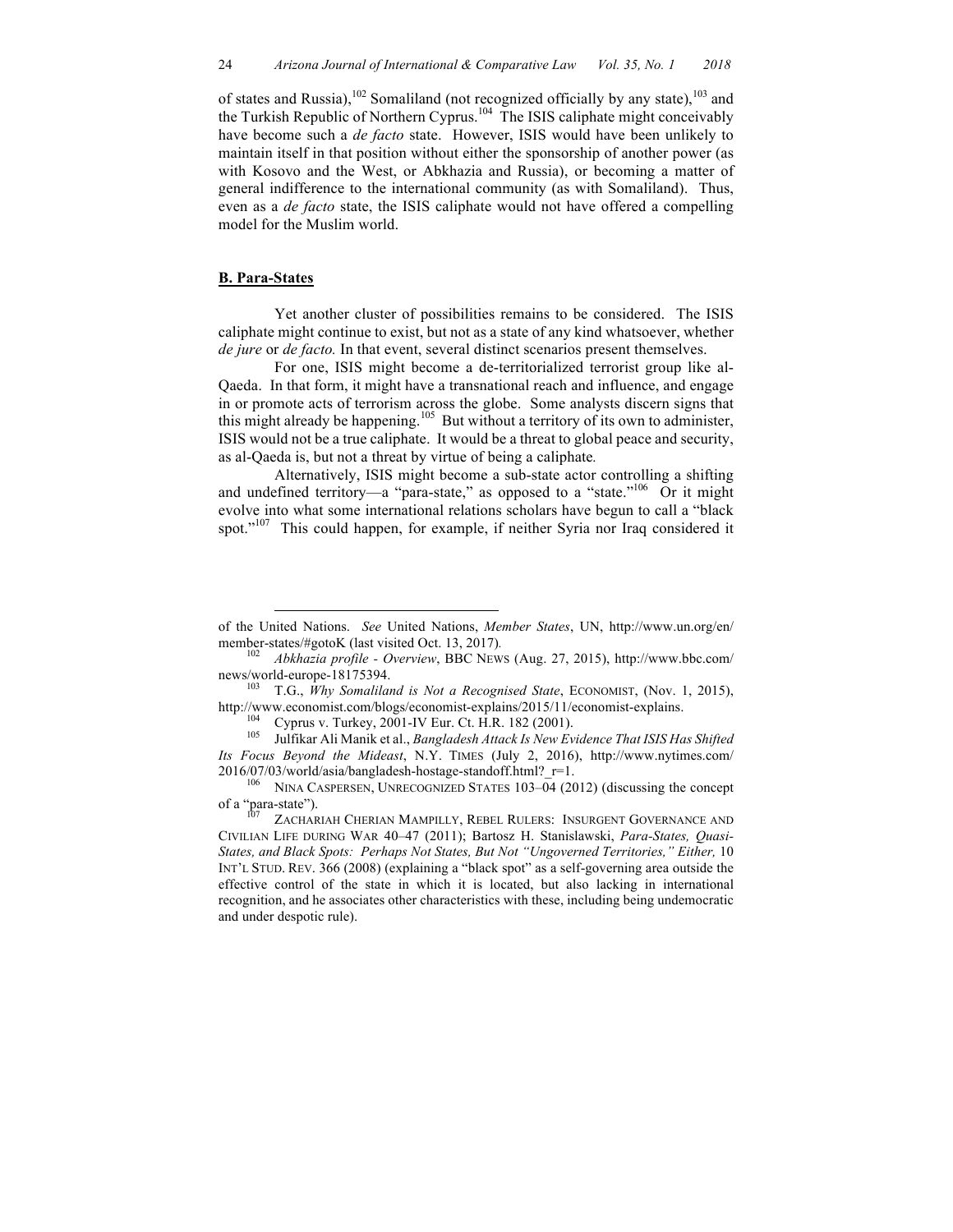worth the cost to drive the ISIS caliphate out of their territories altogether,  $^{108}$  and no other power was able or willing to do so.<sup>109</sup> The withdrawal of the governments of Syria and Iraq to more defensible positions within their countries would potentially mean that the evacuated areas will become anarchical badlands, ungoverned territories and, perhaps, the locus of struggle between infighting factions or warlords.<sup>110</sup>

But, even if Syria or Iraq evacuated from ISIS-held territories within their boundaries, those areas would not necessarily lapse into "anarchy." A territory not governed by a central state is not inherently doomed "to become a black hole filled by criminals, terrorists and violence.<sup>"111</sup> Territories may be "stateless" (in the sense of being within the formal jurisdiction of a state, but outside its powers to control) and yet not be so much *ungoverned* as *alternatively governed*.<sup>112</sup> And even when putatively "ungoverned" territories have provided safe havens for terrorists, they have been far more likely to harbor *local* rather than *transnational* terrorist groups.<sup>113</sup> Finally, the states in which "ungoverned" territories have been formed may maintain relationships—even institutionalized and legalized ones—with those who exercise power within them. For instance, in Syria, local truces and ceasefires have offered respite to civilians caught in horrendous humanitarian disasters. Governance within the Middle East has frequently been conducted by local power holders, be they tribal leaders, religious figures, or other embedded societal actors.<sup>114</sup>

Thus, the ISIS caliphate might conceivably remain in existence while becoming a kind of '"state' within a state." While Syria and Iraq would remain formally sovereign over the relevant areas and population, the ISIS caliphate could functionally govern them.<sup>115</sup> "External" and "internal" sovereignty, in this scenario,

 <sup>108</sup> The Assad régime, *e.g.,* might content itself with ensuring its control over the coastal region of Syria and decide not to make a sustained effort to recover the landlocked

areas of the country where ISIS prevails.<br><sup>109</sup> ROY, *supra* note 8, at 88 ("The main reason for ISIS's resilience is that no regional or international power views it as its principal enemy.").

<sup>&</sup>lt;sup>110</sup> CASPERSEN, *supra* note 106, at 21 (citing Chechnya between 1996 and 1999 as a "largely anarchic entity dominated by infighting warlords"); Katarzyna Pelczyńska-Nalęcz et al., *Para-States in the Post-Soviet Area from 1991 to 2007,* 10 INT'L STUD. REV. 370, 377– 81 (2008) (analyzing the Chechen case). <sup>111</sup> Ariel A. Ahram & Ellen Lust, *The Decline and Fall of the Arab State,* 58(2)

SURVIVAL GLOBAL POL. & STRATEGY 7, 25 (2016). <sup>112</sup> CASPERSEN, *supra* note 106, at 7–8 (citing cases of Somalia and Pakistan, where

central authority did not reach certain areas but where "shadow states" or tribal rule emerged instead). *See also* KIMBERLY MARTEN, WARLORDS: STRONG-ARM BROKERS IN WEAK STATES 25–26, 31–63 (2012) (providing a further analysis of "tribal" rule—warlordism—in the Federally Administered Tribal Areas of Pakistan and the Pakistani government's longstanding and institutionalized involvement in it). 113 STEWART PATRICK, WEAK LINKS: FRAGILE STATES, GLOBAL THREATS AND

INTERNATIONAL SECURITY 79–82 (2011).<br><sup>114</sup> Ahram & Lust, *supra* note 111, at 24–25.<br><sup>115</sup> MARTEN, *supra* note 112, at 3, 25–26 (explaining that para-states like "warlords"

arguably exist only through the complicity of state leaders).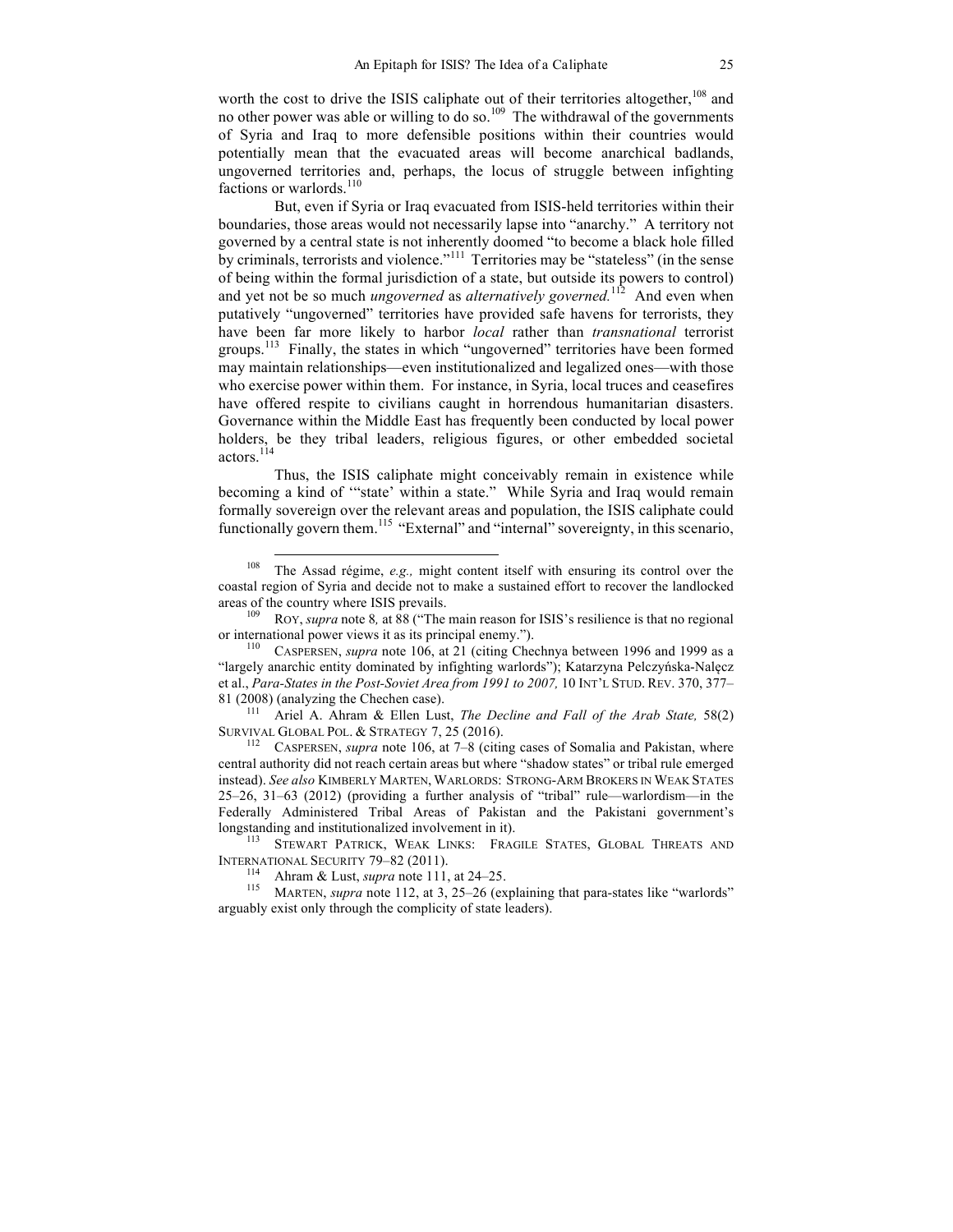would fall apart. In other words, in the eyes of the international community, Syria and Iraq would remain "sovereign" over the region and its inhabitants, but the ISIS caliphate would effectively have control over them.

There have been some precedents for this type of outcome, such as the Islamic Courts Union of Somalia, an Islamist group that imposed sharia-based rule over Mogadishu and other parts of that country after persistent anarchy and warlordism in previous years. Indeed, the Islamic Courts Union fought successfully against local warlords, and some recall its period in power as a "golden age," at least in comparison with what had preceded it. Its success against the warlords garnered a substantial degree of popular support from those it governed. During the years of its existence, the Islamic Courts Union exerted functional control or "internal sovereignty" over parts of Somalia, even as the international community considered the Transitional Federal Government of Somalia, which could not even hold the nation's capital, to be the formal government or "external sovereign" of the entire country.<sup>116</sup> But the Islamic Courts Union was brought down in 2007 by Ethiopia, apparently with US assistance.<sup>117</sup>

The fragility of the Islamic Courts Union's hold, however, illustrates the severity of the risks that the ISIS caliphate would also encounter if it survived in liminal form as a "stateless" but "governed" territory within Syria's and Iraq's borders. Outside military intervention by regional powers, perhaps backed by global great powers, would be a permanent threat. Further, it is most unlikely that the ISIS caliphate could survive such a threat for long by figuratively flying under the radar. Indeed, to the extent that ISIS managed to survive because it was both insignificant and inconspicuous, it would also necessarily cease to be a challenge to the Westphalian order. In short, as argued in this article, the Westphalian order is a self-protective system that is sufficiently robust to withstand and defeat a challenge from a group like the ISIS caliphate.

### **C. Major Islamic States**

That leaves the second question: whether the creation or restoration of a caliphate in an existing state, particularly one as powerful and established as Turkey, Egypt, Indonesia, Nigeria, or Saudi Arabia, would threaten the Westphalian order. That question is an appreciably more difficult one, and this article's answer to it is correspondingly less certain. However, the precedents of the Islamic Republic of Iran and the early Soviet Union suggest that even powerful states governed by leaders who reject the Westphalian order will gradually shed their revolutionary hostility and join it. In other words, they will remain or become *de jure* states. Granted, they may seek to maintain their *de jure* status while also transgressing fundamental international legal norms—but that is an inherently unstable position. Eventually, they are likely either to be treated as "pariahs" by

<sup>116</sup> S.C. Res. 1725. ¶¶ 2–3 (Dec. 6, 2006). <sup>117</sup> Cedric Barnes & Harun Hassan, *The Rise and Fall of Mogadishu's Islamic Courts*, CHATHAM HOUSE, 5–6 (April 2007), https://www.chathamhouse.org/sites/files/chatham house/public/Research/Africa/bpsomalia0407.pdf.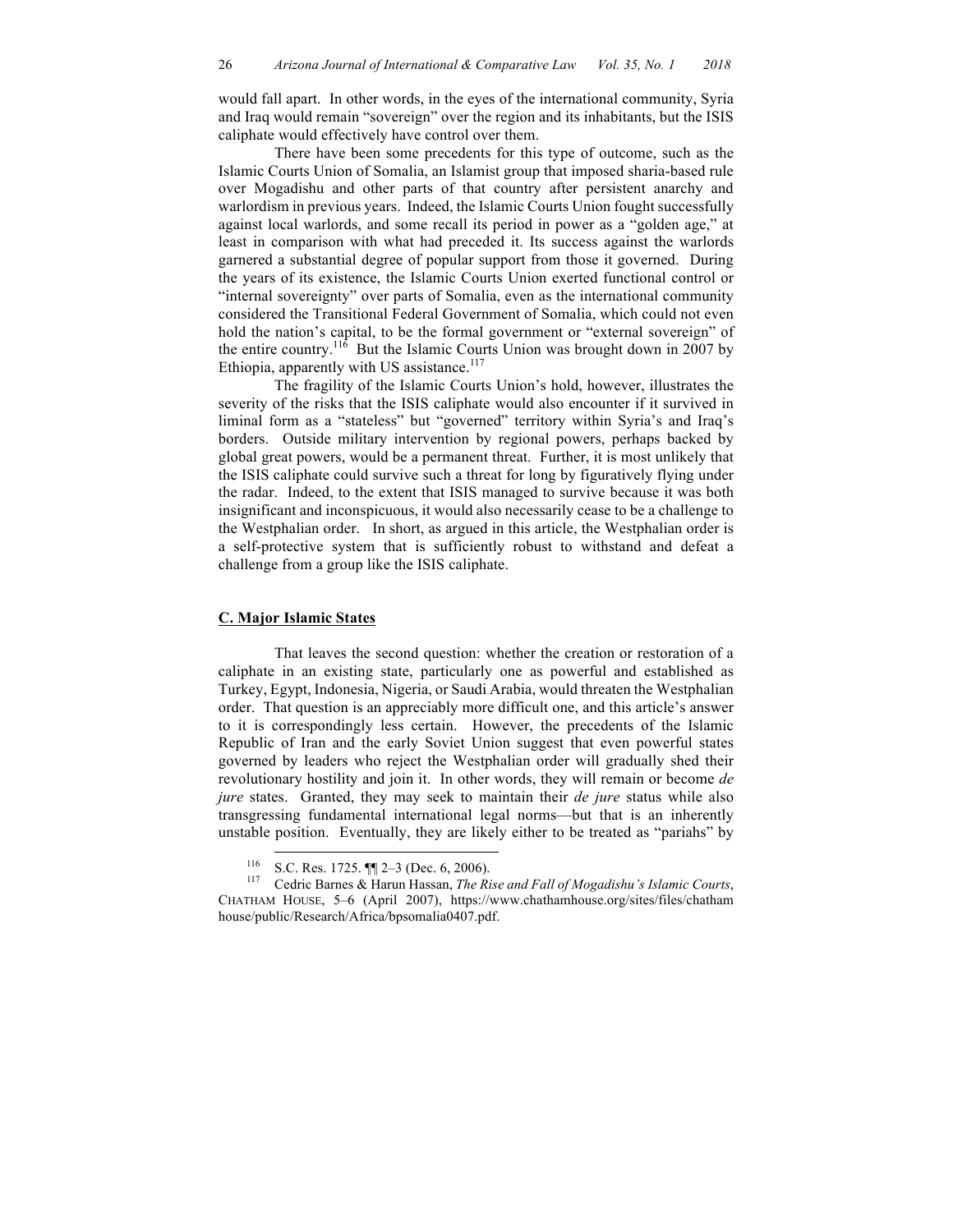other states, thus losing the privileges of *de jure* status, or they will reform themselves by conforming to international legal rules. In either case, the chances of ISIS posing a genuine threat to the Westphalian order would diminish.

### **IV. ISLAM AND ISLAMISM**

### **A. What is Islam?**

Framing the questions as we have done presupposes the commonly accepted distinction between "Islam" and "Islamism." But that distinction raises complex and controversial questions, and its use here must be evaluated and justified.

Bassam Tibi, a prominent scholarly proponent of the distinction,<sup>118</sup> has attempted to negotiate a path between collapsing "Islam" (understood as a "faith") into "Islamism" (a political position, or in Tibi's term a "religionized" form of politics), and collapsing "Islamism" into "Islam."

For Tibi, to equate Islam with Islamism invites either of two ensuing errors. Either: (1) it is Islamists alone who hold that they alone represent the "true" Islam, and that their Islamic opponents are heretics to be placed under excommunication or *takfir*; or (2) on the contrary, as argued by the most extreme critics of Islam, *all* of Islam should be viewed as "Islamist" and, therefore, essentially *jihadist* and violent.<sup>119</sup>

The alternative conflation—that of collapsing "Islamism" into "Islam" is, Tibi argues, effectively to deny that contemporary jihadism, as practiced by groups like al-Qaeda or ISIS, has anything much to do with Islam. At worst, it is to assume that such jihadism represents a highly marginal, deviant, and minority strain within Islam. Tibi considers this error to be characteristic of non-Muslim scholars who seek to disassociate the practitioners of radical violence from the great faith whose sanction they invoke. $120$ 

To speak of "Islamism" as distinct from "Islam," then, is to acknowledge a true and indispensable distinction between the two things—the former being a "religionized" politics, the latter being a "religion." But it is also to insist that there is a substantial relationship between the two.<sup>121</sup> For Tibi, "Islamism is not Islam, [but it] is a political interpretation of this religion; in other words, it is based in Islam and does not lie outside of it."<sup>122</sup>

Tibi's analysis, although persuasive, rests on a distinction between "religion" and "politics" that is exposed to serious challenge. Some scholars have argued that concepts such as "religion" and "politics," as used here, are not neutral, analytical categories. Instead, they tacitly incorporate assumptions that reflect the

<sup>118</sup> BASSAM TIBI, ISLAM AND ISLAMISM ch. 1 (2012).<br>
119 *Id.* at 11–12.<br>
120 *Id.* at 12–13.<br>
121 *Id.* at 11–15.<br>
122 *Id.* at 7.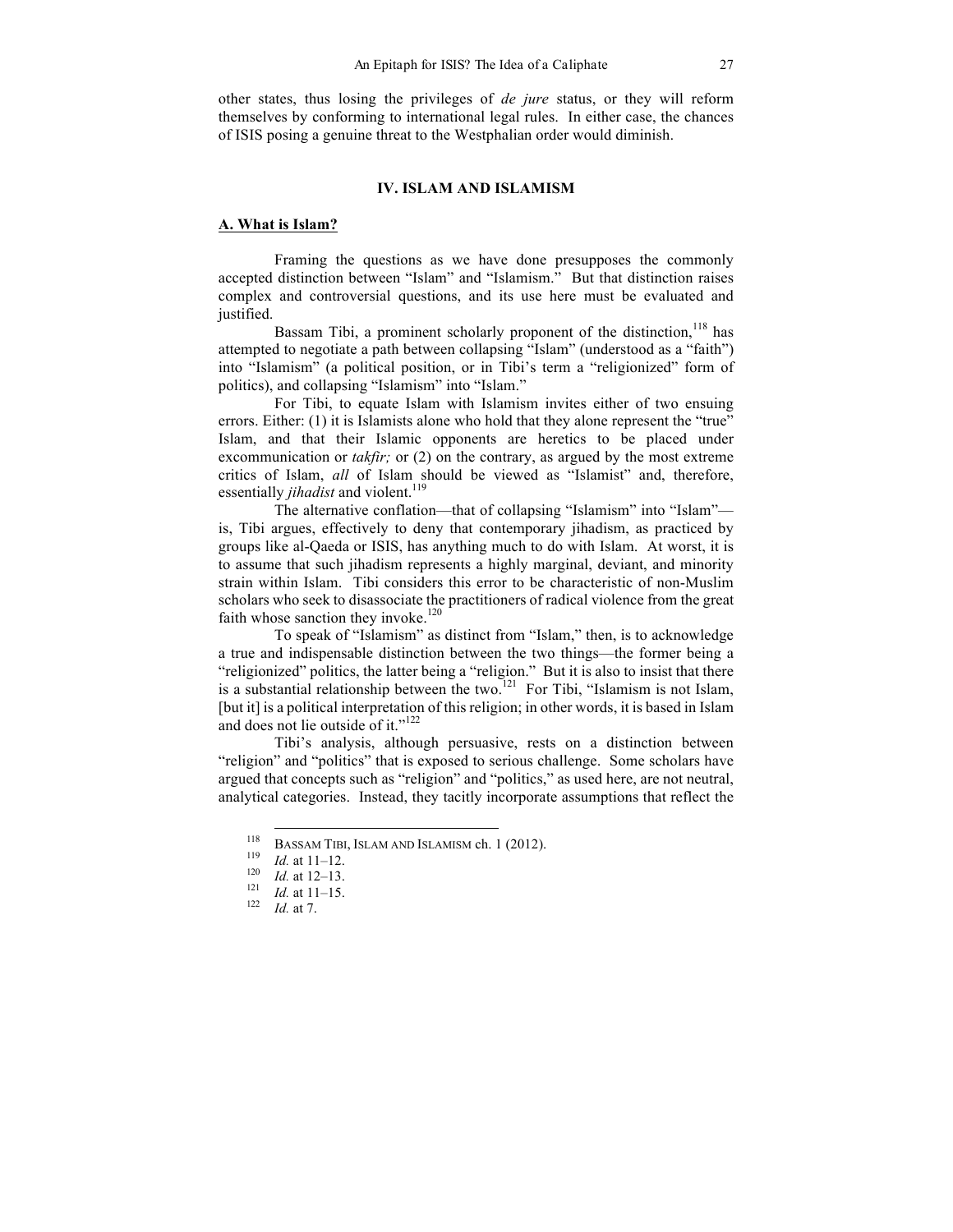specific historical experience of Latin Christianity, and are inapplicable to the Muslim world.<sup>123</sup> Thus, what to contemporary liberal-Western eyes appears to be a self-evident distinction is in fact merely an artifact of a Christian (and particularly a Protestant) vision.<sup>124</sup>

Most recently, in a deep, rich, and searching discussion, the Harvard scholar Shahah Ahmed has assailed the validity—for purposes of studying Islam of an array of common conceptual distinctions, including those between the "religious" and the "political" or "cultural," and between the "sacred" and the "secular," or the "profane."<sup>125</sup> Ahmed argues that these categories not only fail to illuminate Islam, but actually falsify it, requiring us to understand Islam in terms that incorrectly assume that it has an underlying, structural resemblance to Western Christianity. Ahmed maintains that although scholars of Islam frequently start by recognizing that "church" and "state" had no counterparts in historic Islam, they have characteristically failed to think through the radical consequences of that acknowledgement.<sup>126</sup> International law, like other disciplines, has arguably

216–23 (2016).<br> $\frac{126}{126}$  *Id.* at

Id. at 189–93. As early as the 1920s, the great historian Arnold Toynbee had recognized that "the distinction between 'religious' and 'political', 'sacred' and 'profane', 'ecclesiastical' and 'secular', 'spiritual' and 'temporal'… was so characteristic of Western thought that it was difficult for Westerners not to read it unconsciously into the thought of

 <sup>123</sup> *See* SAYYID, *supra* note 34, at 14–15; ELIZABETH SHAKMAN HURD, THE POLITICS OF SECULARISM IN INTERNATIONAL RELATIONS ch. 7 (2008). The argument can indeed be carried even further and has been by other scholars. William Cavanaugh has powerfully contended that the very category of "religion" is itself an artifact created by the rise of the modern, liberal nation state as it developed in the West, and that until (at the earliest) the Renaissance, Christians did not conceive Christianity as (in the modern sense) a "religion." WILLIAM T. CAVANAUGH, THE MYTH OF RELIGIOUS VIOLENCE 69-70 (2009) ("With the dawn of modernity . . . a new concept with a much wider and different significance [from religion] came to operate under the term religion. Religion in modernity indicates a universal genus of which the various religions are species; each religion comes to be demarcated by a system of propositions; religion is identified with an essentially interior, private impulse; and religion comes to be seen as essentially distinct from secular pursuits such as politics, economics, and the like. The rise of the concept of religion thus establishes Christianity's proper sphere as the interior life, without direct access to the political."). *See also* BRENT NONGBRI, BEFORE RELIGION: A HISTORY OF A MODERN CONCEPT (2013).<br><sup>124</sup> The distinction between religion and politics, and the related distinction between

Church and State, were emphasized by leading early modern liberal thinkers, above all by John Locke. Locke's understanding was rooted in a specifically Protestant conception of Christianity. John Locke, *A Letter Concerning Toleration*, *in* THE WORKS OF JOHN LOCKE 1, 37–38 (1824) ("[T]he commonwealth of the Jews, different in that from all others, was an absolute theocracy: nor was there, or could there be, any difference between that commonwealth and the church. The laws established there concerning the worship of one invisible deity, were the civil laws of that people, and a part of their political government, in which God himself was the legislator.... But there is absolutely no such thing, under the gospel, as a christian commonwealth."). Locke's remarks here are illuminating, for they acknowledge that within a non-Christian religious system—here, ancient Judaism—the "commonwealth" and the "church" may be one. *Id.* In such a system, "religion" and "politics" overlap or coincide.<br><sup>125</sup> SHAHAH AHMED, WHAT IS ISLAM? THE IMPORTANCE OF BEING ISLAMIC 183–97,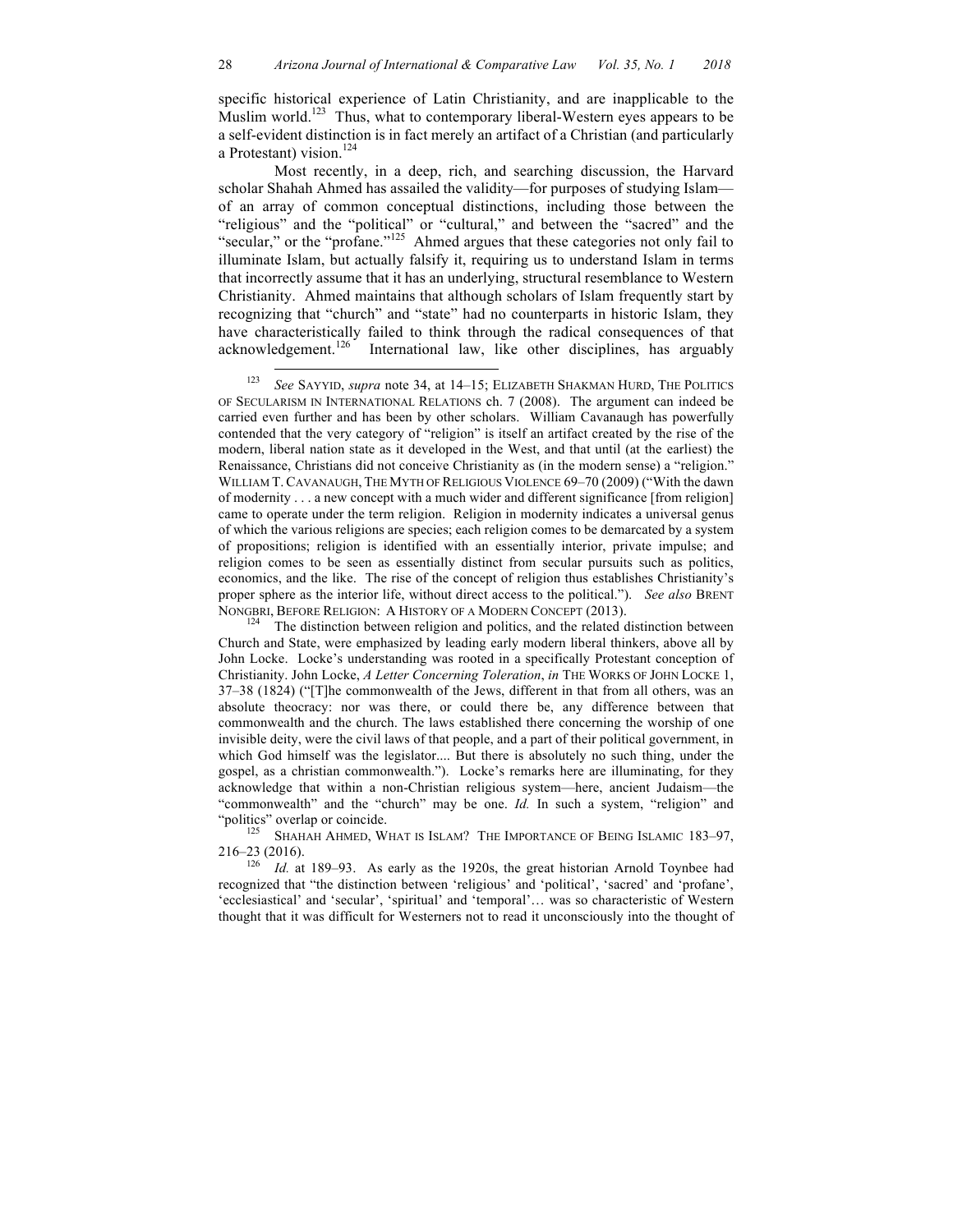suffered from its insistence on interpreting Muslim political institutions through categories derived from Christianity.<sup>127</sup>

Despite Ahmed's massively learned and powerfully argued critique, the Islam/Islamist distinction is not untenable if handled carefully. First, it is not essential for our discussion to decide exactly how best to understand the relationship between "Islam" and the movements, such as ISIS, that invoke a version of it for their political purposes.<sup>128</sup> Our objective here is to analyze the relationship between one such movement and the international legal order, not between that movement and Islam itself. Moreover, even if ISIS (or Islamism generally) has only a spurious, eccentric, or attenuated relationship to the doctrines, rites, and historic practices of Islam, it is still regarded by its followers and sympathizers, who are overwhelming Muslim themselves, as a tenable—indeed, the *true*—interpretation

 $\overline{a}$ 

other civilizations." Arnold J. Toynbee, *The Islamic World Since the Peace Settlement*, 1 SURV. INT'L AFF. 1, 26 (1927). 127 *See e.g.*, Western Sahara, Advisory Opinion, 1975 I.C.J. Rep. 61, at 12 (dealing

with questions involving "sovereignty" over the nomadic peoples of the western Sahara, which raised the issue whether the ties between the Sultanate of Morocco or the Emir of Adrar and the chiefs of the nomadic tribes were "legal" in nature). The thoughtful individual opinion of Judge Dillard noted the argument that "a concept of law and hence of 'legal' ties [might be] misconceived if patterned on the kind of sense of obligation which now prevails in post-Reformation western oriented societies." *Id.* at 125–26 (quoting the individual opinion of Judge Dillard). On that argument, "ever since the Reformation, the sense of obligation to the sovereign has been sharply focused on his secular authority which is not only paramount but permits a dissociation between obligation owed to the State and those owed to religious authority." *Id.* But such a concept of "law," Dillard observed, might simply be inapplicable to a society in which distinctions like that between secular and religious *modes* of obligation "are not sharply delineated and are not part of the consciousness of people." *Id.* Hence the ties between the Saharan tribes and the Sultan or Emir might indeed be characterized as "legal" "once we rid ourselves of the preconceptions which identify 'legal' with deference to a mere secular authority." *Id.* <sup>128</sup> *See* ROY, *supra* note 8, at 43 (arguing that the radicalism of what is called "Islamic"

radicalism" is its generative core, and that radicalism is subsequently "Islamized;" in his view, ISIS provides a theological "rationalization" for "the radical imaginary").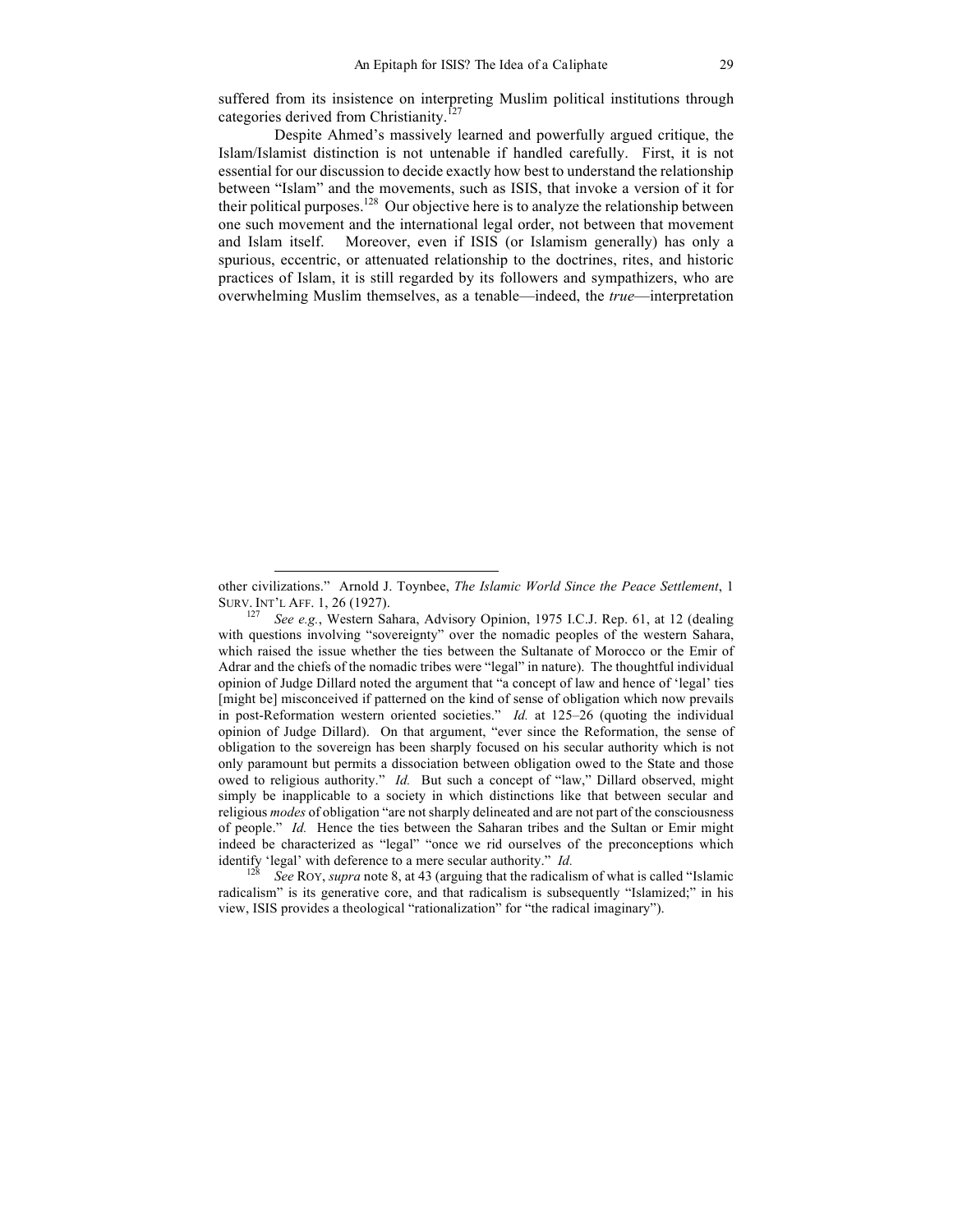of Islam.129 ISIS may embody an extreme, legalistic, text-driven130 and *Salafist*<sup>131</sup> understanding of Islam, unlike Ahmed's more humanistic, civilizational, polyphonic and *Sufist* one.<sup>132</sup> Even so, that would not negate the existence of plausible ties between Islam, as many Muslims understand it, and ISIS.

Indeed, Ahmed himself observes that a "prominent and permanent thread of the history of Muslims has been the struggle to arrive at a coherent working

*Approach Islamic Scripture?*, BROOKINGS (Mar. 26, 2015), https://www.brookings.edu/ blog/markaz/2015/03/26/experts-weigh-in-part-2-how-does-isis-approach-islamicscripture/ (noting that ISIS does not, however, invariably follow the literal meaning of the

text in its scriptural or legal interpretation). 131 Peter Layton, *Bringing the Transnational into 'New Wars': The Case of Islamic* 

*State*, 5 INT'L REV. Soc. SCI. RESEARCH 191, 193 (2015) ("ISIS stakes its claim to power on a particular religious identity loosely derived from the Salafist teachings of the Sunni writer Abu Muhammed al-Maqdidi, perhaps the most influential Jihadist ideologue alive today. . . . ISIS taps into Maqdidi's Salafist Jihadist's notion that Muslims should return to the simplicity and unity of early Islam and blends with it a hardline takfirism that considers those who oppose Islamic rule are either apostates or infidels and must be eradicated."). However, the contrast between *Salafism* and *Sufism* at which referred to here is highly problematic and should not be pressed too hard, but it deserves a brief explanation. "Salafism" is often associated with both radical Islamist violence and with a universalizing, legalistic and "puritanical" Wahhabism; "Sufism" on the other hand is often assumed to be tolerant, peaceful, ecumenical, and inclined to mysticism. ASMA AFSARUDDIN, THE FIRST MUSLIMS: HISTORY AND MEMORY 157 (2008). But the term "*salafi*" "by no means implies adherence to a predictable, consistent set of beliefs. As used specifically in the nineteenth and twentieth centuries, it refers to a wide gamut of views that developed in this period. It further reflects an ongoing process of connecting and disconnecting with the past in various projects of renewal (*tajdid*) and reform (*islah*) through the period." *Id.* Salafism includes both an "integrist or conservative" wing and a "reformist" wing. *Id.* at 151. Indeed, some scholars discern markedly *"*sufi*"* characteristics even in supposedly "salafist" groups like Taliban and al-Qaeda. FAISAL DEVJI, LANDSCAPES OF THE JIHAD: MILITANCY, MORALITY, MODERNITY 22–23, 42–45 (2005); Mark Woodward et al., *Salafi Violence and Sufi Tolerance? Rethinking Conventional Wisdom,* 7 PERSPECTIVES ON TERROR 58 (2013); Henri Lauzière, *The Construction of Salafiyya: Reconsidering Salafism from the Perspective of Conceptual History,* 42 INT'L J. MIDDLE EAST STUD. 369, 374, 384–85 (2010). Equally, the common understanding of "Wahhabism" is not accurate. *See generally* SAMIRA HAJ, RECONFIGURING ISLAMIC TRADITION: REFORM, RATIONALITY, AND MODERNITY ch. 2 (2009); NATANA J. DELONG-BAS, WAHHABI ISLAM: FROM REVIVAL AND REFORM TO GLOBAL JIHAD (2004). 132 ANNEMARIE SCHIMMEL, MYSTICAL DIMENSION OF ISLAM 3–23 (2d ed. 2001)

(discussing Sufism).

<sup>&</sup>lt;sup>129</sup> ROXANNE L. EUBEN, ENEMY IN THE MIRROR: ISLAMIC FUNDAMENTALISM AND THE LIMITS OF MODERN Rationalism 22–36 (1999). It bears emphasis that Islamist movements generally, and ISIS in particular, do not use Islam merely instrumentally—though some of their leaders may do so. *Id.* The genuineness of Islamists' commitment to Islam *as a religion,* and not merely as a means to mobilize support for a social, economic and political agenda, cannot be doubted. *Id.* Even ISIS's horrifying atrocities stem from religious beliefs. *Id.* Western "rationalism" to the contrary, religious motivations are *not* intrinsically epiphenomenal on "truer" causes. *Id.* <sup>130</sup> William McCants & Sohaira Siddiqui, *Experts Weigh In (Part 2): How Does ISIS*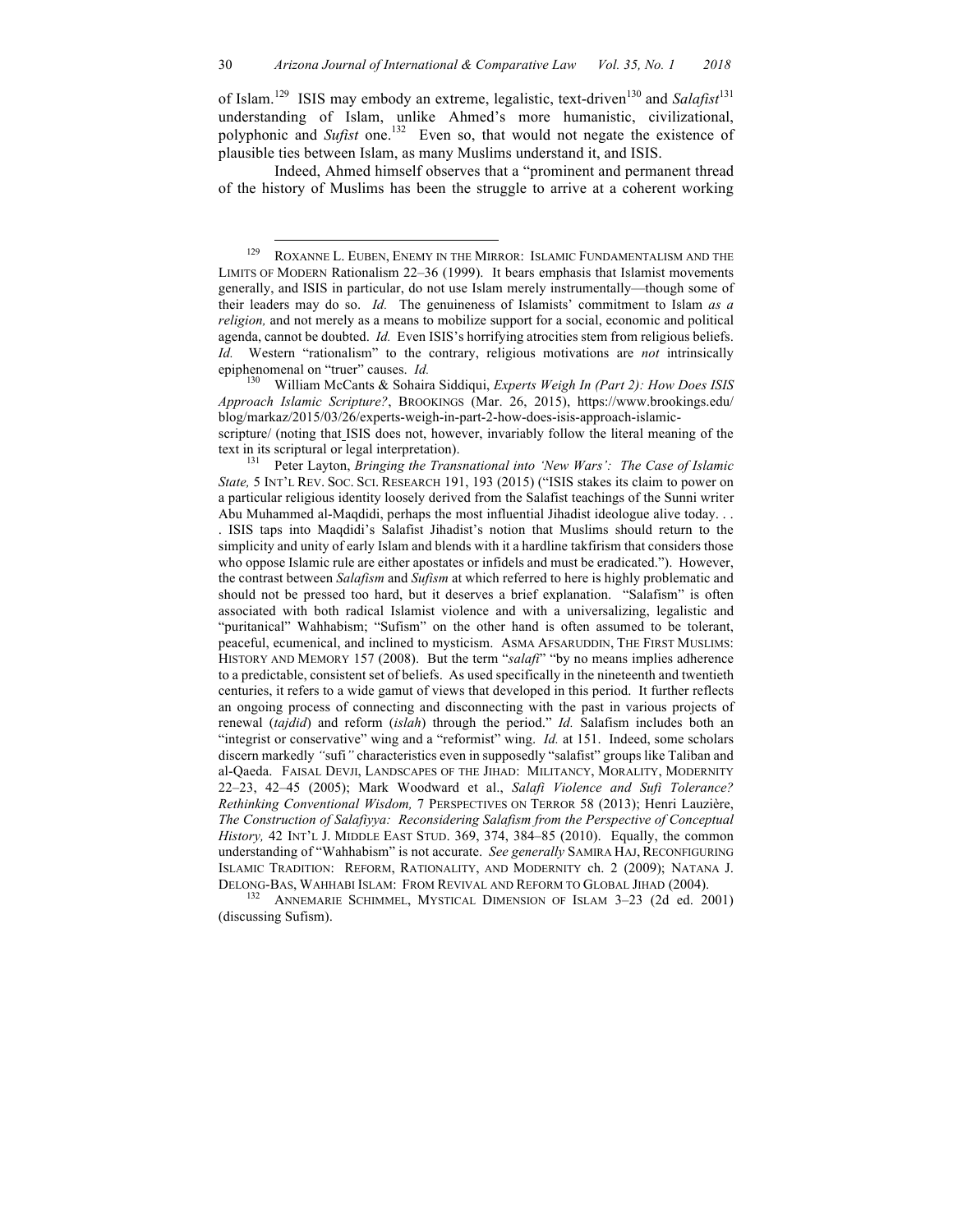relationship in society between the respective truth claims of law and of Sufism."<sup>133</sup> And while his erudite rendition of Islam is overtly hostile to (what we are calling) the legalist/textualist *Salafisti* tendency in it<sup>134</sup> and is deeply appreciative of (what we are calling) the philosophical/cultural *Sufist* one,<sup>135</sup> he also acknowledges the powerful trend among modern Muslims to marginalize and devalue the practices and discourse associated with traditional *Sufism,* and to gravitate instead towards *Salafist* neo-traditionalism, especially by locating the sources of theological and political authority in law and sacred text.<sup>136</sup> Thus, speaking of the modernizers, he writes that "for something to possess a value or meaning in terms of Islam today, that value or meaning must, by and large, be validated in terms of the reasoning of projects of hermeneutical engagement with the Text."<sup>137</sup> In other words, contemporary Muslims are drawn in large numbers to an archaizing, legalistic, and arguably "re-imagined" version of Islam that emphasizes the centrality of Law, as formed principally through a particular understanding of "the modular period of the Prophet, the Rightly-Guided Caliphs (the Rashidun) and the Salaf," and of "the Prophetic Hadith—the Textual corpus collected in the first centuries of Islam by a sector of the community of Muslims."<sup>138</sup> The result may well be, as Ahmed argues, a truncated, unhistorical, impoverished, and fundamentally untrue version of "Islam"—but even he concedes that it is an increasingly widespread one among Muslims.<sup>139</sup> Thus, the distinction which Tibi draws does indeed point to an underlying reality: there *is* a historic (and contemporary) difference between a (broadly) *Salafist* interpretation of Islam—one form of which might be designated as "Islamism"—and on the other hand a (broadly) *Sufist* one.

### **B. What Is Islamism?**

Let us then attempt to characterize Islamism in terms of broad themes or tendencies that flow from its conception of Islam. Thus, the French scholar Olivier Roy characterized Islamism (or what he called "political Islam") in terms of "themes" that have recurrently appeared in Islamic political thought:

> The nonseparation of the religious, legal, and political spheres is affirmed. The *sharia* should be the sole source of law as well as

<sup>133</sup> AHMED, *supra* note 125, at 24.<br>
<sup>134</sup> *Id.* at 171–72.<br> *Id.* at 93–94.<br> *Id.* at 517–18.<br> *Id.* at 518.<br> *Id.* at 518.<br> *IMED, supra* note 125, at 529.<br> *Id.* ITMED, *supra* note 125, at 529.<br> *Id.* ITMED, *supra* from Islamic tradition, their success evidences the *disintegration* of the traditional "juridical authority that had for centuries been located in a clerical class known as the *ulama*," and the consequent *democratization* of that authority. DEVJI, *supra* note 131, at 112. ISIS's skill at appealing to a largely youthful Muslim audience through its mastery of social media is indicative of this "flattening" of the structures of Islamic authority.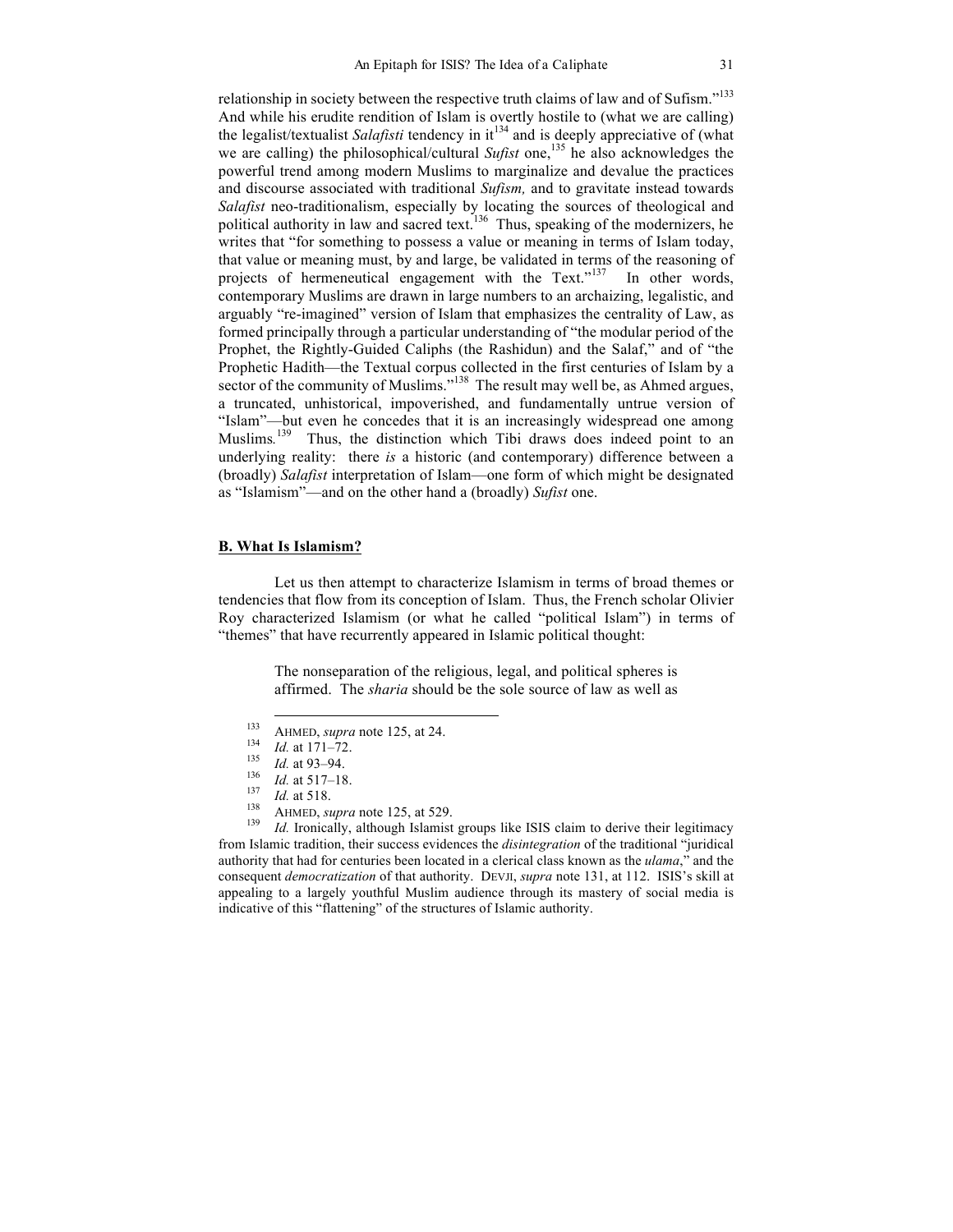the norm for individual behavior, both for the sovereign and for the simple believer. The definition of an autonomous political space, with its own rules, its positive laws, and its own values, is prohibited. Finally, the state is never considered in terms of a territorialized nation-state; the ideal is to have a power that would rule over the entirety of the *umma,* the community of the faithful, while actual power is exercised over a segment of the *umma*  whose borders are contingent, provisional, and incomplete ... The lidea Ithat no distinction is made between the religious and the political orders] is one of the deep convictions of the political actors in contemporary Islam.<sup>140</sup>

A certain political project, it seems safe to say, is central to Islamism, regardless of whether it is central to the historically dominant form of Islam. That project calls for the establishment, whether by legal or revolutionary means, of a pervasively Islamic government, whether on a local, regional, or global scale, that is comprehensively directed by and centered on *sharia* law, <sup>141</sup> or at any rate, by what is taken to be *sharia* law.<sup>142</sup> Though Islamism may have goals other than this, that objective is at its core.<sup>143</sup>

Moreover, "Islamism," in at least some of its forms (including ISIS), tends to have a specific and selective conception of what the constitutionalization of the *sharia* would entail. Islamism (and ISIS) accord a uniquely privileged and authoritative place to (their depiction of) the period of Muhammed and its

(2003). <sup>141</sup> TIBI, *supra* note 118, at 3 ("The major creed of Islamism is *din-na-dawla* (unity of state and religion) under a system of constitutionally mandated shari'a law.").<br><sup>142</sup> *Id.* at 24–25; AFSARUDDIN, *supra* note 131, at 157 ("Hard-line Islamists adhere to

<sup>&</sup>lt;sup>140</sup> OLIVIER ROY, THE FAILURE OF POLITICAL ISLAM 13 (Carol Volk trans. 1994). Likewise, Graham Fuller characterizes Islamism, not as an ideology comparable to nationalism, liberalism or communism, but as "a cultural variant, an alternative vocabulary in which to address any of these ideological trends" that includes "certain predispositions such as a conservative social agenda, a call for political change, a defensive cultural/nationalist bent, and a rhetorical call for adoption of Islamic law that means many different things in practice." GRAHAM E. FULLER, THE FUTURE OF POLITICAL ISLAM 193 (2003).

the notion of a practically immutable religious law, the *shari'a,* regarding whose scope and interpretation all right-thinking Muslims are in perfect accord. The two principal sources of the *shari'a,* the Qur'an and the *sunna,* are held by many of them to admit of a single and uniform, often literal, interpretation, authoritatively established by the Prophet and upheld by his Companions, and thus valid for all times and places. While there still may be room for interpretation in limited cases, reasoned interpretation (*ijtihad*) is the province of only a few, preferably of those who subscribe to their particularist views and share their ideological orientation. Hard-line Islamists reject the possibility of multiple, equally valid interpretations of the religious law. . . . Nowhere is the hard-line Islamist perception of the *shari'a* more manifest as absolute and unchanging than in their construction of religious and political authority."). 143 AFSARUDDIN, *supra* note 131, at 153 (discussing that the "primary wish" of

Islamists is "to govern and be governed politically only be Islamic principles, "understood by them to be immutably enshrined in the *shari'a*").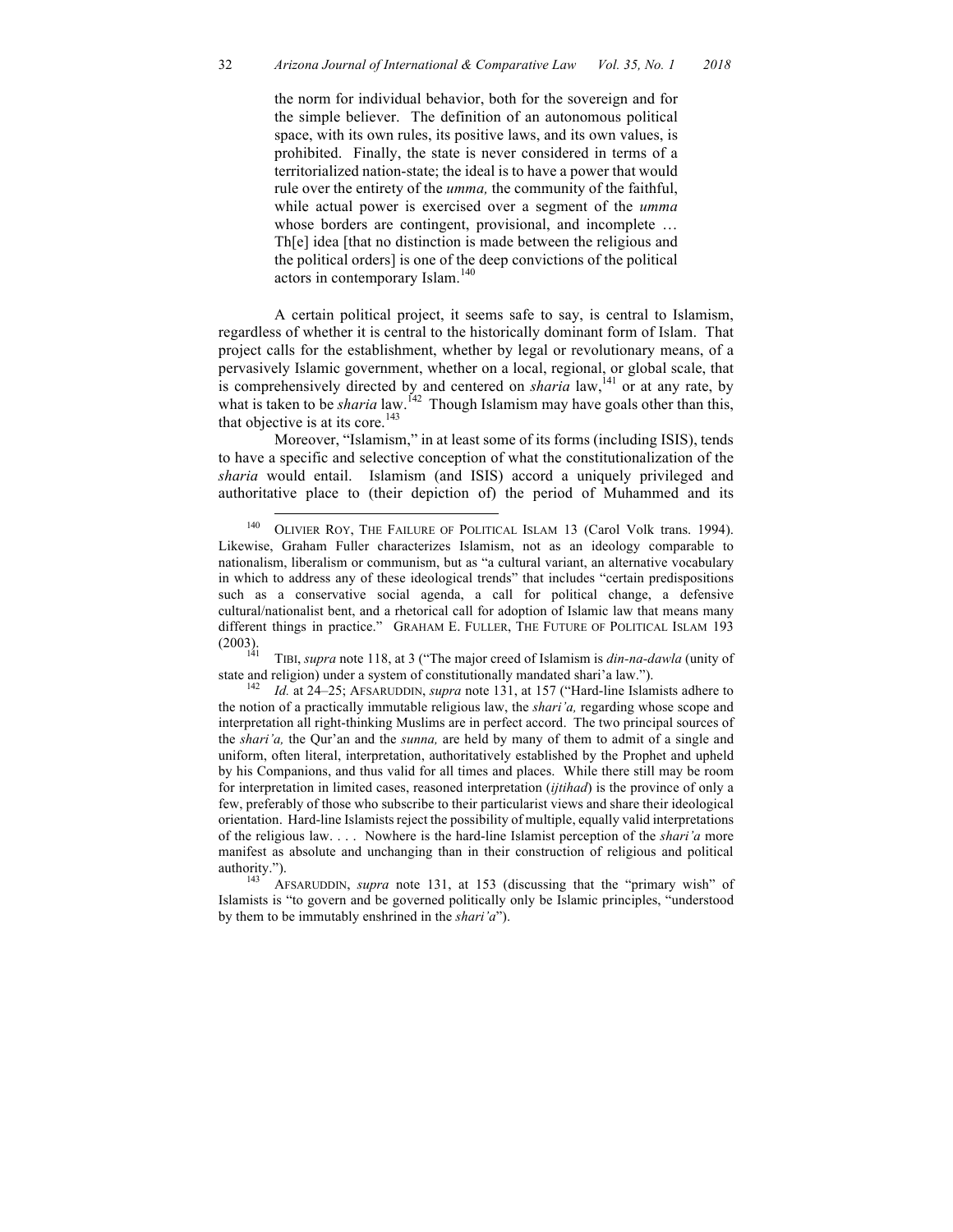immediate aftermath<sup>144</sup>—a period that, Roy says, "offers the militants of political Islam an ideal for Muslim society" and that has become the object of their "nostalgia."<sup>145</sup> But that constellation of views regarding the political order depends on a highly questionable understanding of early Muslim history—a version that "modernist" Muslim scholars have attacked.<sup>146</sup> Moreover, it is not held by the majority of contemporary Muslims or their religious teachers; nor are they afflicted with the same "nostalgia"—at least not to the extent that the militants are.<sup>147</sup> On this analysis, ISIS (like other Islamist movements) plainly has a relationship to Islam, but represents a minority, archaizing and legalistic interpretation of it.<sup>148</sup>

The cruel fate of 26-year-old First Lieutenant Moaz al-Kasasbeh, a Jordanian pilot whom ISIS captured in late 2014 when his F-16 jet crashed in Syria, illustrates ISIS's relationship to Islamic teachings. ISIS produced and publicized a horrifying video, showing the pilot being burned alive in a metal cage. The video provoked outrage and condemnation throughout the Muslim world. Ahmed al-Tayeb, the head of al-Azhar, the most respected seat of Islamic learning in the Sunni community, condemned the ISIS militants, saying that they deserved the Quranic punishment of death, crucifixion, or mutilation as enemies of God and the Prophet. "Islam prohibits the taking of an innocent life," wrote al-Tayeb. He further observed that ISIS had violated an Islamic prohibition on wartime mutilation.<sup>14</sup>

sources that the Companions invoked a supposedly divinely mandated blueprint for an 'Islamic Government' or an 'Islamic State' in the election of the Prophet's first successor."). <sup>147</sup> ROY, *supra* note 140, at 12–13. The importance of a sense of "nostalgia" for a lost

but largely imaginary past is a defining feature of what Jeffrey Herf has called "reactionary modernist" movements. *See generally* JEFFEREY HERF, REACTIONARY MODERNISM: TECHNOLOGY, CULTURE, AND POLITICS IN WEIMAR AND THE THIRD REICH (1986). So too is the willingness to make full and adroit use of modern technology (including now social media) for neo-traditionalist purposes. *Id*. In these respects, ISIS surely is a form of reactionary modernism.

TIBI, *supra* note 118, at 7–8 ("Islamism is a political interpretation of the religion."). *See also* Graeme Woods, *What ISIS Really Wants*, ATLANTIC (Mar. 2015), http://www.theatlantic.com/magazine/archive/2015/03/what-isis-really-wants/384980/

(ascribing a "medieval religious nature" to ISIS in an influential but controversial discussion of ISIS's relationship to Islam). *But see* Raymond William Baker, *We Are at War with and Imaginary Islam: Lies, Propaganda and the Real Story of America and the Muslim World*, SALON (Sept. 26, 2015), http://www.salon.com/2015/09/26/we are at war with an imaginary islam lies propaganda and the real story of america and the muslim worl d/. <sup>149</sup> Rod Nordland & Anne Barnard, *Militants' Killing of Jordanian Pilot Unites the* 

<sup>&</sup>lt;sup>144</sup> AFSARUDDIN, *supra* note 131, at 148–51.<br><sup>145</sup> ROY, *supra* note 140, at 12–13. Yet, even that statement requires qualification, because Islamist thought has inevitably been infused with Western cultural forms and postcolonial concerns. *Id.* at 22–23; EUBEN, *supra* note 129, at 84–85.<br><sup>146</sup> AFSARUDDIN, *supra* note 131, at 184, 186 ("There is no evidence at all in the early

*Arab World in Anger*, N.Y. TIMES (Feb. 4, 2015), http://www.nytimes.com/ 2015/02/05/world/middleeast/arab-world-unites-in-anger-after-burning-of-jordanian-

pilot.html; *Jordanian Pilot's "Obscene" Burning Death by ISIS Sparks Outrage in Mideast,* CBS NEWS (Feb. 4, 2015), http://www.cbsnews.com/news/jordanian-pilots-obsceneburning-death-by-isis-sparks-outrage-in-mideast/.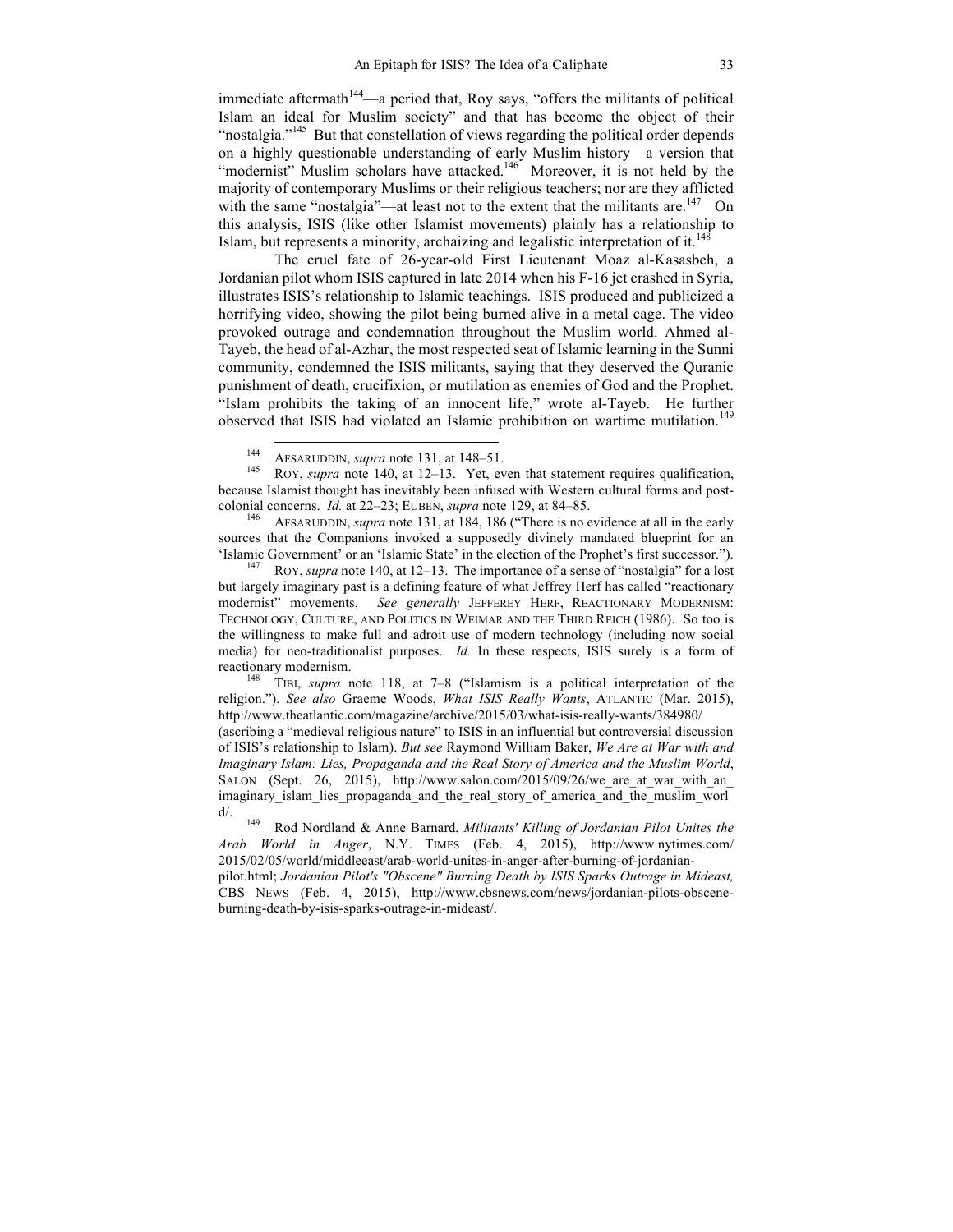Likewise, Sheik Salman al-Oudah, a prominent Saudi cleric, denounced ISIS's action, citing Islamic teaching that God alone has the right to punish by fire.<sup>150</sup> Other distinguished Muslim religious scholars, Sunni and Shiite alike, joined these condemnations.<sup>151</sup>

ISIS, however, offered a legal-theological defense of its action. In an article in volume 7 of *Dabiq,* entitled *The Burning of the Murtado Pilot*, ISIS claimed to have "carried out a just form of retaliation for his involvement in the crusader bombing campaign which continues to result in the killing of countless Muslims who, as a result of these airstrikes, are burned alive and buried under mountains of debris."152 Acknowledging the *hadith* that reported Muhammed's statement that **"**[n]o one should punish with fire except Allah," ISIS counter-cited two Quranic verses.<sup>153</sup> The first verse (An-Nahl:126) reads: "And if you punish [an enemy, O believers], punish with an equivalent of that with which you were harmed."<sup>154</sup> The second verse (Al-Baqarah: 194) reads: "So whoever has assaulted you, then assault him in the same way that he has assaulted you."<sup>155</sup> ISIS also referred to a *hadith* that reported that Muhammed had ordered the eyes of some men of the Uraynah clan to be branded with hot iron and then gouged out as punishment for their murder of an innocent Muslim herdsman.<sup>156</sup> Finally, ISIS cited five precedents from early Muslim history, including episodes during the first caliphate of Abu Bakr, in which burning alive was considered a fitting and permissible form of punishment.

ISIS's defense of the burning of the Jordanian pilot is of course utterly unconvincing as a legal and theological matter to the vast majority of Muslim jurists and other Muslim believers. But the crucial point is that ISIS's defense is presented in terms of a traditional and recognizably "Islamic" juridical and theological discourse. It relies on a reading of sources that Muslims generally accept as authoritative, including both scripture and *hadith,* and it responds in detail to the legal arguments made by ISIS's critics. ISIS's interpretation of Islamic teaching

<sup>150</sup> *Jordanian Pilot's "Obscene" Burning Death*, *supra* note 149*.* <sup>151</sup> Associated Press in Baghdad, *Muslim Clerics Denounce 'Savage' ISIS Murder of Jordanian Pilot,* GUARDIAN (Feb. 6, 2015), https://www.theguardian.com/world/2015/ feb/06/muslim-clerics-denounce-jordanian-pilot-execution-kasasbeh. 152 Islamic State of Iraq and the Levant, *The Burning of the Murdered Pilot*, 7 DABIQ

<sup>1, 5–8 (</sup>Feb. 12, 2015), https://clarionproject.org/docs/islamic-state-dabiq-magazine-issue-7 from-hypocrisy-to-apostasy.pdf.<br><sup>153</sup> *The Immolation by Islamic State of the Jordanian Pilot Revives a Theological* 

*Debate*, CHRONICLE MIDDLE EAST & NORTH AFRICA (Dec. 12, 2016), https://chronicle.fanack.com/jordan/history-past-to-present/immolation-islamic-state-

jordanian-pilot-revives-theological-debate/. <sup>154</sup> *An-Nahl: Sahih International*, QURAN 16:126, https://quran.com/16/126 (last

visited Oct. 13, 2017).<br><sup>155</sup> *Al-Baqarah: Sahih International*, QURAN 2:194, https://quran.com/2/194 (last visited Oct. 13, 2017).

Muhammad and the Muslims for Uraynah, Answering Islam, http://www.answering-islam.org/Muhammad/Enemies/urayna2.html (last visited Oct. 13, 2017).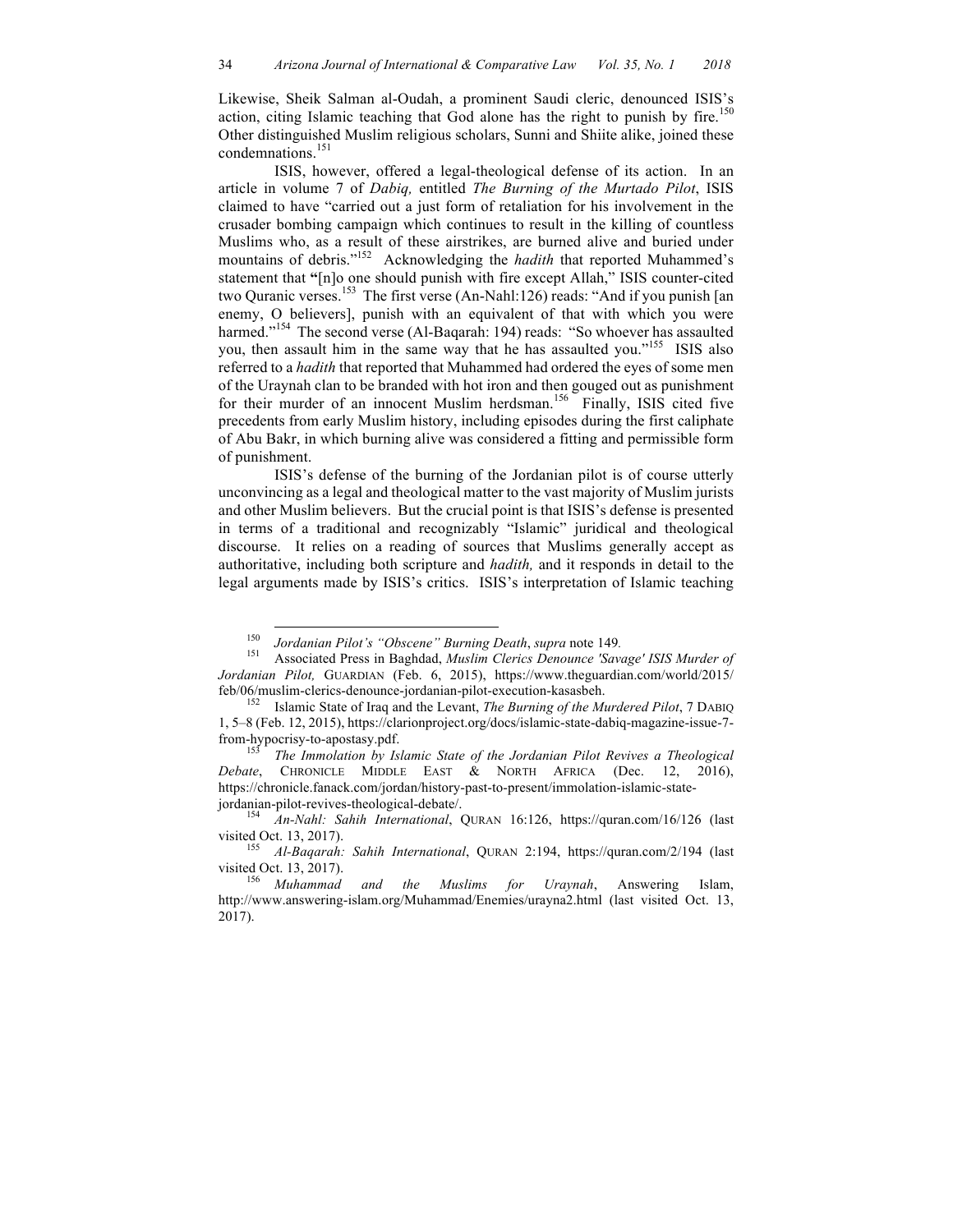may well be deviant, twisted and decontextualized, but it *is* textually and religiously grounded.157

### **V. HOW THE PROCLAMATION OF THE ISIS CALIPHATE CHALLENGED THE WESTPHALIAN ORDER**

The idea that an Islamist caliphate might threaten the basis of the international legal order arises from the fact that the current order is Westphalian and presupposes that the central actors in international affairs are "sovereign" states or nation-states. This presupposition is the basis of the UN Charter, which, as is assumed in Article  $103$ ,<sup>158</sup> can be viewed as a kind of "Constitution" for international society.<sup>159</sup> Moreover, it was affirmed in the 1969 Charter of the Organization of the Islamic Conference (OIC), which declares a purpose "to respect, safeguard and defend the national sovereignty, independence and territorial integrity of all Member States."160 This was also reaffirmed in the 1999 OIC Convention on Combating Terrorism.<sup>161</sup>

The ISIS "caliphate" challenges that state-centered international legal order, not so much because the caliphate is not a state of some kind itself (the very

Conference (OIC) (Sept. 25, 1969), http://www.oic-iphrc.org/en/data/docs/legal\_instruments /OIC%20Instruments/OIC%20Charter-%20AEFV/OIC%20Charter-EV.pdf (the

Organization is now known as the Organization of Islamic Cooperation). <sup>161</sup> Convention on Combating International Terrorism, Organization of the Islamic Conference (OIC) (1999), file:///C:/Users/amandadick/Downloads/OIC\_Convention \_En%20(2).pdf.

<sup>&</sup>lt;sup>157</sup> *See* Roy, *supra* note 8, at 58–61.<br><sup>158</sup> U.N. Charter art. 103 ("In the event of a conflict between the obligations of the Members of the United Nations under the present Charter and their obligations under any

other international agreement, their obligations under the present Charter shall prevail."). <sup>159</sup> *See generally* Michael W. Doyle, *A Global Constitution? The Struggle Over the UN Charter*, NYU Symposium (Sept. 2010), http://www.iilj.org/wpcontent/uploads/2016/11/Doyle-A-Global-Constitution-2010.pdf; Robert J. Delahunty & Antonio F. Perez, *The Kosovo Crisis: A Dostoievskian Dialogue on International Law, Statecraft, and Soulcraft,* 42 VANDERBILT J. TRANSNAT'L L. 15, 108–15 (2009); Bardo Fassbender, *The United Nations Charter as Constitution of The International Community,*  36 COLUM. J. TRANSNAT'L L. 529 (1998). The Charter assigns a cardinal role to the Westphalian idea of "sovereignty," codifying core elements of the doctrine. U.N. Charter art. 2(4) (laying down a principle prohibiting forcible intervention by one state against another: "All Members shall refrain in their international relations from the threat or use of force against the territorial integrity or political independence of any state, or in any other manner inconsistent with the Purposes of the United Nations."). The Charter also declares that "matters" that are "essentially within the domestic jurisdiction" of a state lie outside the scope of permissible intervention even on the part of the Security Council or other UN organs. U.N. Charter art. 2(7) ("Nothing contained in the present Charter shall authorize the United Nations to intervene in matters which are essentially within the domestic jurisdiction of any state or shall require the Members to submit such matters to settlement under the present Charter").<br><sup>160</sup> Charter of the Organization of the Islamic Conference, Organisation of the Islamic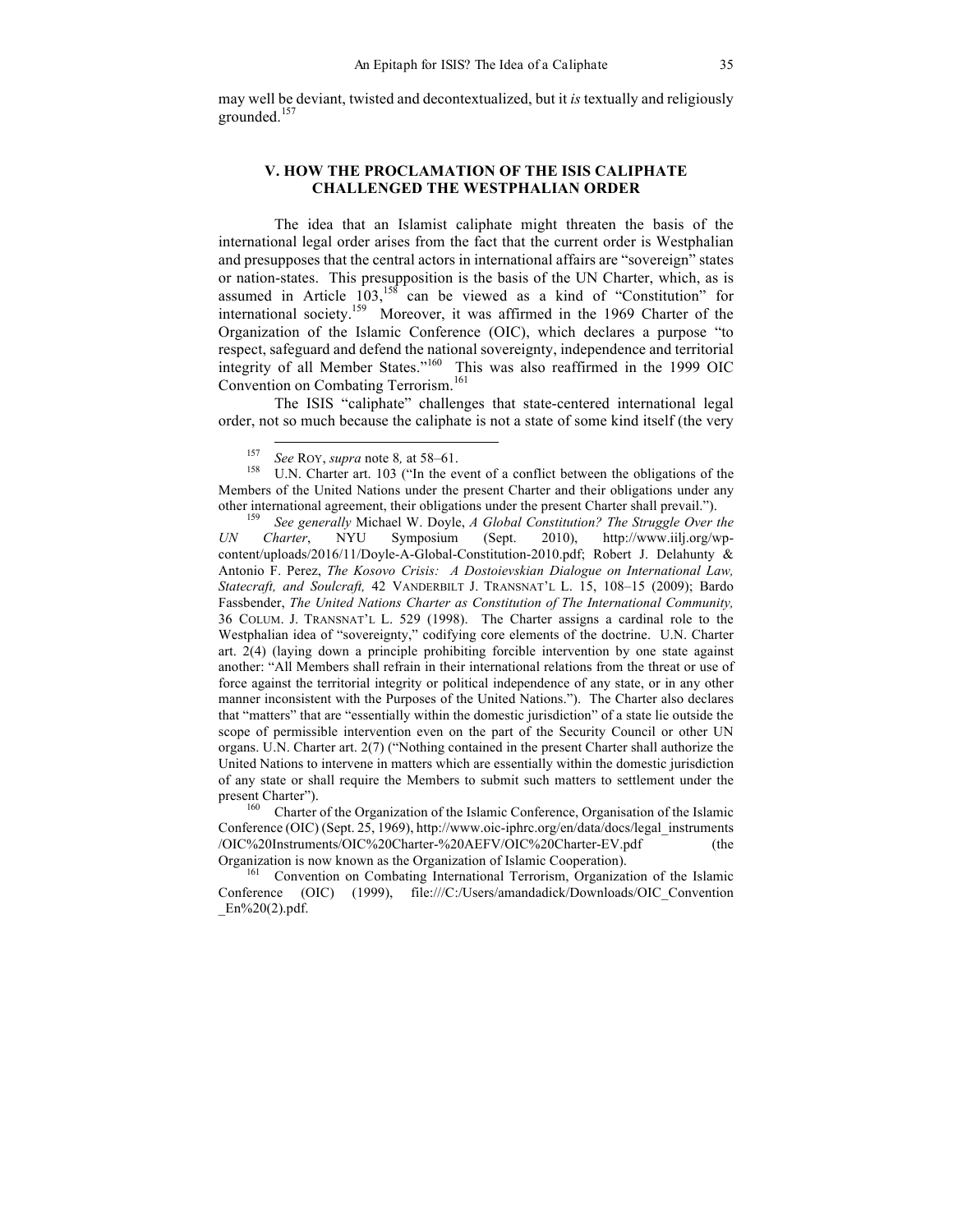names "ISIS" and "IS" make a claim to be one),  $^{162}$  but because it represents an attempted reversion to or restoration of a pre-Westphalian order in certain fundamental respects. The proclamation of the ISIS caliphate, displayed in a dramatic and vivid form, rejected what the international relations theorist Andrew Phillips has identified as the two crucial aspects of the contemporary world order that "most emphatically distinguish it from its historical predecessors":

> First, unlike [pre-Westphalian orders], the global state system lacks overt cosmological foundations. From the Axial Age onwards, a recognition of the existence of a tension between the transcendent and the immanent realms had historically been central in informing the diverse conceptions of the good underpinning international orders. Conversely, the global state system powerfully reflects Enlightenment legacies in its constitutional norms, with the goals of human emancipation and material progress in the temporal world entirely replacing religious imperatives as the basis for international order. Secondly, and relatedly, whereas imperial hierarchy formed a natural and unproblematic feature of past international orders, the global state system conversely grew out of a repudiation of empire as a legitimate form of political association.<sup>163</sup>

In re-establishing the caliphate, ISIS in effect rejected both axioms of the contemporary world order. First, it claimed in substance that the basis of the international legal order must be founded on the sacred, not the secular. Second, it claimed for itself the authority to represent and lead the entire global community of

<sup>&</sup>lt;sup>162</sup> William McCants, *How the Islamic State Declared War on the World*, BROOKINGS (Nov. 17, 2015), https://www.brookings.edu/blog/markaz/2015/11/17/how-the-islamicstate-declared-war-on-the-world/*.* The ISIS caliphate has had a functioning justice system that may well have been an improvement over the Iraqi and Syrian ones. Andrew F. March & Mara Revkin, *Caliphate of Law: ISIS' Ground Rules,* FOREIGN AFF. (April 15, 2015), https://www.foreignaffairs.com/articles/syria/2015-04-15/caliphate-law. And by regional standards, ISIS, at least before its capabilities were degraded by outside military forces, maintained a normal welfare system. Ahram & Lust, *supra* note 111, at 19–20; HAMID, *supra*  note 8, at 224–32. In a document announcing the caliphate entitled *This is the Promise of Allah*, ISIS boasted: "The people in the lands of the [Islamic] State move about for their livelihood and journeys, feeling safe regarding their lives and wealth. Wulat [governors] and judges have been appointed. Jizyah (a tax imposed on kuffar [unbelievers]) has been enforced. Fay' (money taken from the kuffar without dispute) and zakat (obligatory alms) have been collected. Courts have been established to resolve disputes and complaints. Evil has been removed. Lessons and classes have been held in the masajid . . . and . . . the religion has become completely for Allah." Abu Muhammed Al 'Adnani Al-Shami, Prior Spokesperson of the Islamic State of Iraq and the Levant, This is the Promise of Allah 4 (June 19, 2014) (transcript available at https://scholarship.tricolib.brynmawr.edu/bitstream/<br>handle/10066/14242/ADN20140629.pdf).

ANDREW PHILLIPS, WAR, RELIGION AND EMPIRE: THE TRANSFORMATION OF INTERNATIONAL ORDERS 263 (2011).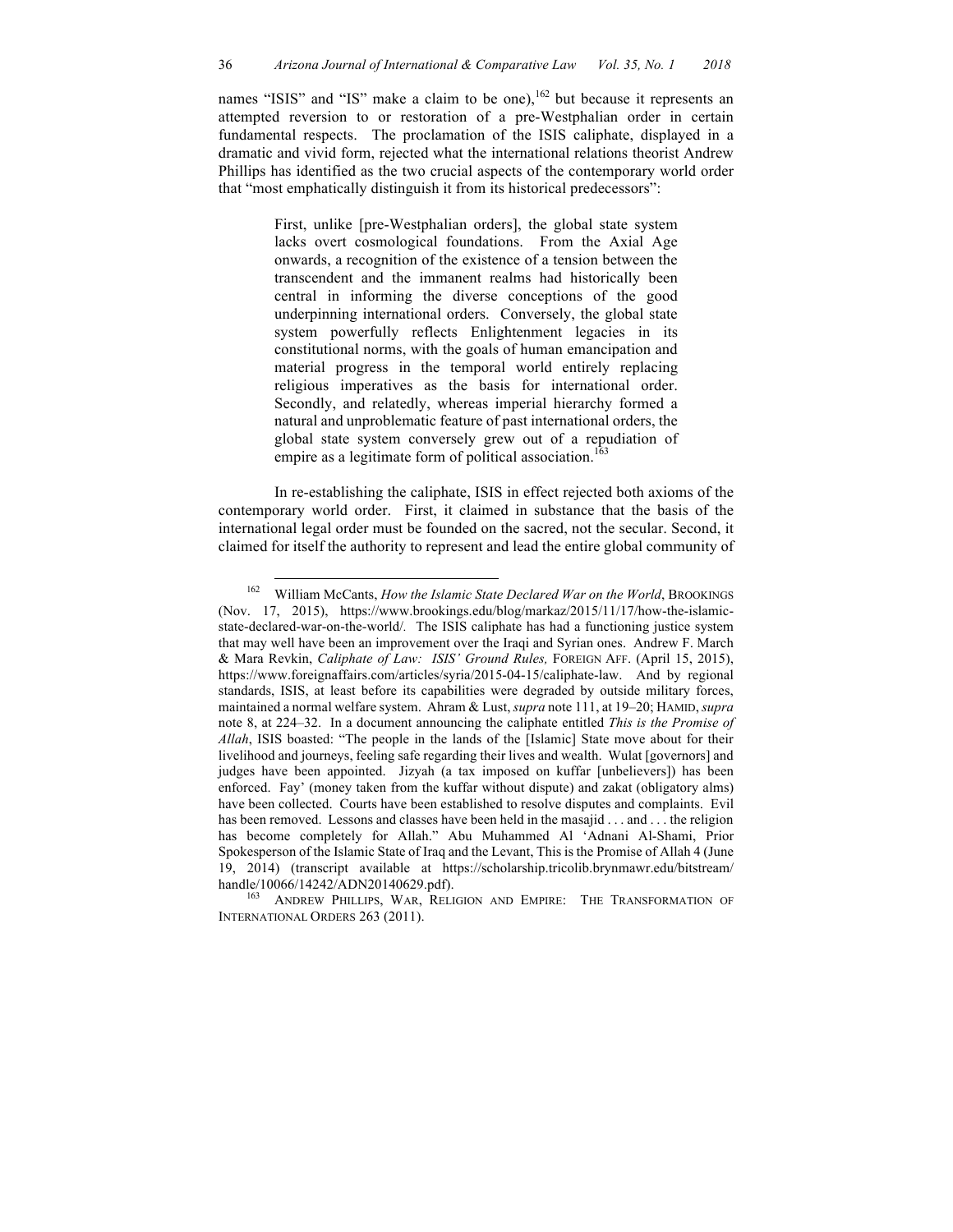Muslims (the *umma*), and so to occupy a uniquely privileged position within the hierarchy of the international order. The ISIS caliphate would therefore override and eventually displace the nation-state.<sup>164</sup> At the most general level, the proclamation of a caliphate sought to displace "politics" by "religion" as the basis of the global legal order.<sup>165</sup>

In more detailed terms, the proclamation of the caliphate affirmed that there must be a divine basis in Islamic law (the *sharia*) for any valid legal regulations regarding the relations between the caliphate and other states. ISIS thus denied that international law was derived from the consent, actual or implied, of formally equal sovereign states.<sup>166</sup> Divine imperatives, not secular consent, undergird the legal order. Rather, within that divinely sanctioned legal order, the caliphate was to occupy a uniquely privileged position. States were not formally and legally equals; rather, insofar as the existence of states other than the caliphate were legitimate at all, they ranked below it, legally, in the international order.

As the occupant of the central, privileged position in a global legal order, the caliphate peremptorily laid claim to the overriding loyalty of all Muslims (the *umma*) wherever situated, including those in non-Muslim-majority states. Thus, in the event of a legal conflict between their obligations to the state of which they were nationals and the caliphate, Muslims were obliged to conform to the caliphate's mandates, even as to "political" and "non-religious" matters. Further, the proclamation of the caliphate denied the legal validity of existing international boundaries, or at least to the extent they separated one majority-Muslim state from another.

 <sup>164</sup> ROY, *supra* note 8, at 82 ("[I]t is out of the question for ISIS to accept the concept of a nation-state with the attendant boundaries and rules of diplomacy. . . . The caliphate exists only to expand, and so to wage war, for it cannot brook any sort of negotiation.").<br><sup>165</sup> There is nothing specifically *Muslim* about such a civilizational understanding of

the world order. On the contrary, very similar understandings can be found in pre-modern civilizations such as medieval Christendom. In both medieval Christendom and Islam, it was not conceptually possible "to fathom a 'world order' in which relations between politically independent units were regulated by universally valid norms. Indeed, such an idea would have been entirely incongruous with the normative principles by which each of the separate realms was held together. . . . The same could also be said of the empires built by European nations, for each of them, too, was permeated by the convictions of its own supremacy." Bozeman, *supra* note 67, at 67. Even some modern Christian thinkers still argue that the state and the international order alike rest on sacred foundations. *See* Stephen R.L. Clark, *Civil Peace and Sacred Order: Limits and Renewals I* at 88, 93–97 (1989).<br><sup>166</sup> *See Manne, <i>supra* note 8, at 121 (a core element of the "Salafi jihadism"

represented by ISIS is the belief that "[a] single Islamic world community, the *umma,* had to triumph over the nation-state, the grotesque formation that had divided human beings since the Treaty of Westphalia, and replace that collectivity of grotesqueries, the United Nations. Sovereignty, *hakimmiyya,* in the *umma,* had to rest exclusively with God"). *See also*  Obligations Concerning Negotiations Relating to Cessation of the Nuclear Arms Race and to Nuclear Disarmament (Marshall Islands v. Pakistan), Judgment, 2016 I.C.J. 159, ¶¶ 126–29 (Oct. 2) (affirming the foundational nature of the principle of formal equality to international law).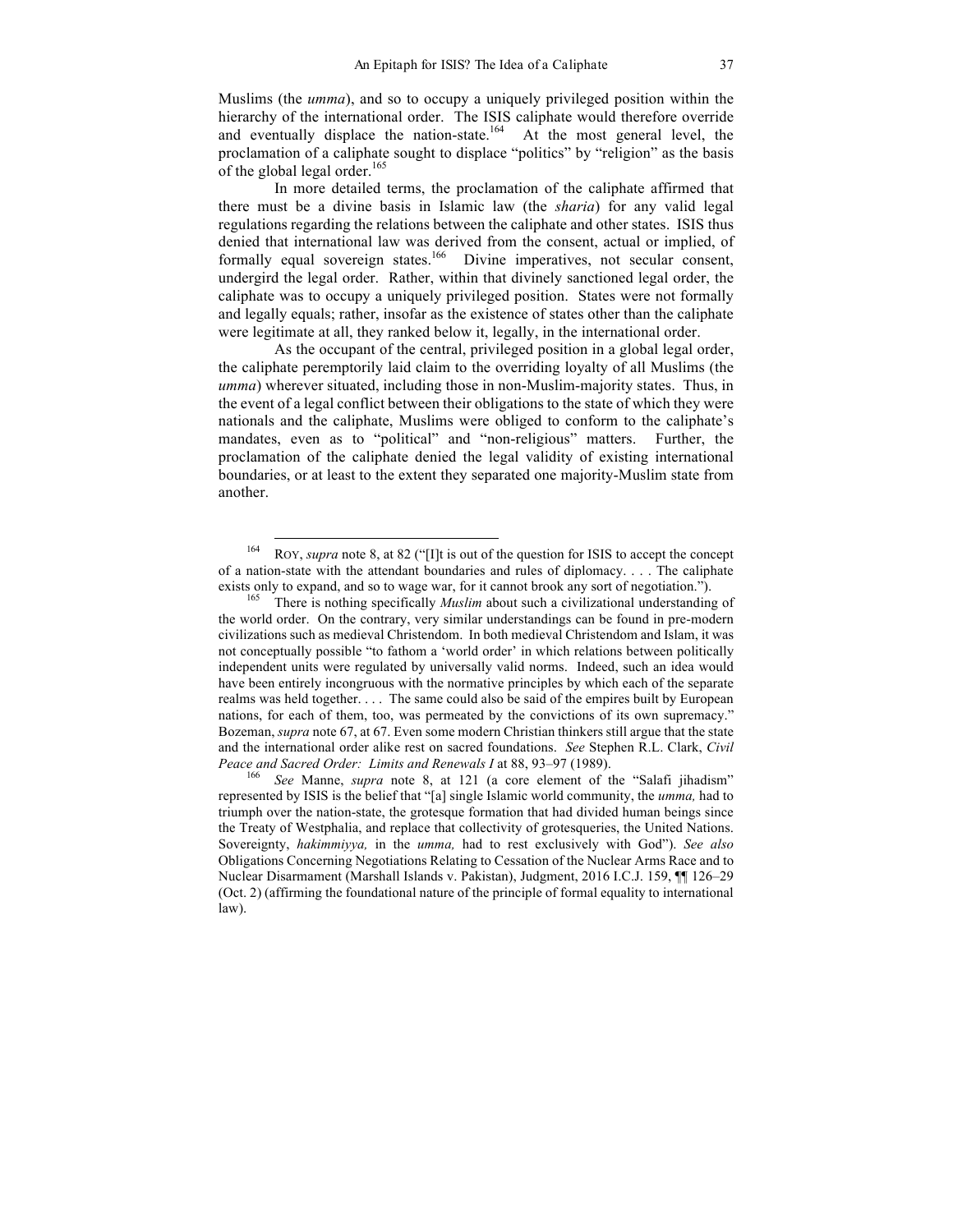The proclamation of the caliphate was also tantamount to a declaration of war on both other Muslim-majority states and non-Muslim states. For the ISIS caliphate, the existing governments of Muslim-majority states, including that of Saudi Arabia, are illegitimate.<sup>167</sup> Moreover, because the caliphate claims to represent the global *umma,* it is in a state of permanent war with the non-Muslim world, although that conflict can be suspended on occasion by treaties or truces.

#### **A. The "Classical" Islamic Vision of the World Order**

To understand these consequences more fully, we must consider the premodern, "classic" Islamic conception of the law of nations, which the ISIS caliphate has sought to appropriate. Although that body of law was only a rough approximation of the reality it sought to map, it had and continues to have considerable force as a paradigm. For our purposes, two features of that paradigm are crucial: first, the assumption that the Muslim world formed a certain unity, and second, that the relations between the Muslim and non-Muslim worlds would be fundamentally hostile.

Classically, Islamic thought distinguished between two "worlds"—the *dar al-islam* and the *dar al-harb.* As Patricia Crone, an eminent British scholar of classical Islam, explained, the *dar al-islam* world is conceived of as "the abode of Islam, or what one might more idiomatically call the Muslim world."<sup>168</sup> This was the world in which Islamic law held sway and in which there were rights and duties, human warmth, peace, and brotherhood."<sup>169</sup> The *dar al-harb* world (also known as the *dar al-kufr* or "abode of unbelief") was "the abode of war, or what we might more fashionably call the realm of 'The Other'; this was the world in which there was no legal (as opposed to de facto) order." $170^\circ$  For much of Islamic history, the *dar al-harb* was, to a great extent, Christendom, or the civilization shaped by the Christian religion.<sup>171</sup> While an antagonistic relation existed between the two

groups and organizations has become invalid."). 168 PATRICIA CRONE, GOD'S RULE: GOVERNMENT AND ISLAM: SIX CENTURIES OF MEDIEVAL ISLAMIC POLITICAL THOUGHT 359 (2004).<br><sup>169</sup> *Id. 170*<br><sup>171</sup> *See generally* TOMAŽ MASTNAK, CRUSADING PEACE: CHRISTENDOM, THE MUSLIM

 <sup>167</sup> *See* Richard Falk, *ISIS's Challenge to the Statist World Order*, MIDDLE EAST EYE (Dec. 11, 2015), http://www.middleeasteye.net/columns/isis-and-world-order-139021644 ("by discrediting those states that were imposed on the region after World War I, ISIS is claiming a superior political legitimacy to that conferred by international diplomatic procedures or through admission to the United Nations."); Al-Shami, *supra* note 162, at 4, 6 ("[W]ith this declaration of khilafah [caliphate], it is incumbent upon all Muslims to pledge allegiance to the khalifah [al Baghdadi] and support him. . . . The legality of all emirates, groups, states, and organizations, becomes null by expansion of the khilafah's authority and arrival of its troops to their areas. . . . As for you, O soldiers of the platoons and organizations, know that after this consolidation and the establishment of the khilafah, the legality of your

WORLD AND THE WESTERN POLITICAL ORDER, 96–117 (2002); R.W. SOUTHERN, WESTERN VIEWS OF ISLAM IN THE MIDDLE AGES (1962) (for medieval Christian understandings of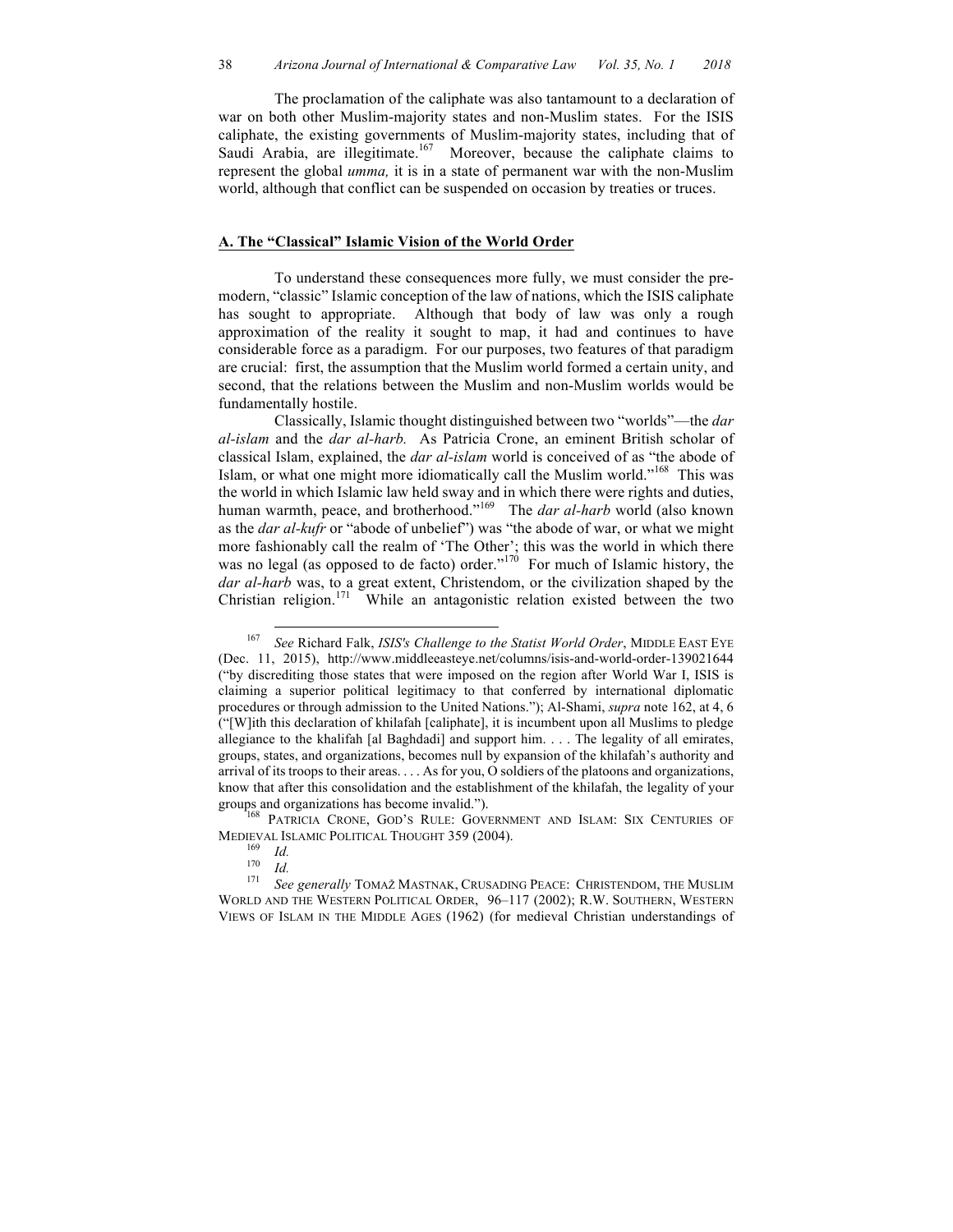"abodes" or "worlds," the relationship could be and often was softened in many ways.<sup>172</sup> Even during the two-hundred year period of the Crusades, some 120 treaties between Christian and Muslim forces were signed.<sup>173</sup> Indeed, it has been argued that in practice "[t]here was no effective binary of Muslim and non-Muslim  $lands.$ "<sup>174</sup>

Nonetheless, the *dar al-harb* was, in the final analysis, considered illegitimate. As explained by Crone:

> [The *dar al-harb* world] had no right to exist, like states denied diplomatic recognition in modern times. Though truces could temporarily suspend hostilities between it and the abode of Islam, the relationship between them could never be one of real peace. Muslims were legally obliged to wage holy war against *dar al-*

NORMAN HOUSLEY, CONTESTING THE CRUSADES 157 (2006). 172 *See* TALAL ASAD, FORMATIONS OF THE SECULAR: CHRISTIANITY, ISLAM, MODERNITY 163–64 (2003) (discussing a substantial legal question for pre-modern Christian states whether they could enter into treaties with Muslim ones). But many Christian states in fact did make such treaties. Thus, Byzantium made a treaty in 969–70 with the Prince of Aleppo to bring about free traffic of Greek caravans, limit customs duties, and guarantee the security of persons. *Id.* The treaty of 1154 between Pisa and the Fatmid caliphate of Egypt guaranteed protection for peaceful merchants and authorized the Pisans to set up a commercial settlement. *Id.* Pisa ratified a similar trade treaty with the King of Tunis in 1157. *Id.* Likewise, Genoa, Venice, Florence, Sicily, Aragon and Majorca all signed trade treaties with Muslim kingdoms. *See* FRANÇOIS L. GANSHOF, THE MIDDLE AGES: A HISTORY OF INTERNATIONAL RELATIONS 142–44, 304–05 (Rémy Inglis Hall trans. 1970). Early modern practice often followed a similar pattern. A Dutch-Persian Treaty of 1631 guaranteed merchants from either country sojourning in the other country parity of rights, and specifically protected Persian merchants' Muslim form of worship in the Netherlands. *See*  C.H. ALEXANDROWICZ, THE LAW OF NATIONS IN GLOBAL HISTORY 153 ET SEQ. (David Armitage ed. 2017). The great seventeenth century Dutch jurist Hugo Grotius argued on the basis of the New Testament for the legitimacy of treaty-making between Christian and Muslim states. *See* Peter Borschberg, *Hugo Grotius, the Portuguese and Free Trade in the Indies* 52 (2011). Even the Portuguese, despite their traditional hostility towards Islam, formed alliances and trade relations with Muslims during the age of European exploration. *See* Jeremy Prestholdt, *Portuguese Conceptual Categories and the "Other" Encounter on the Swahili Coast,* 36 J. ASIAN & AFRICAN STUD. 383 (2001). *See also* Giuseppe Marcocci, *Trading with the Muslim World: Religious Limits and Proscriptions in the Portuguese Empire (ca. 1480-1570) in* FRANCESCA TRIVELLATO, LEOR HALEVI AND CATIA ANTUNES (EDS.), RELIGION AND TRADE: CROSS-CULTURAL EXCHANGES IN WORLD HISTORY, 1000-1900<br>(2014).<br><sup>173</sup> Yuanna Eriadman, How to End Holy War: Negotiations between Muslims and

Yvonne Friedman, *How to End Holy War: Negotiations between Muslims and Crusaders in the Latin East,* 21 COMMON KNOWLEDGE 83, 83–84 (2015). <sup>174</sup> AYDIN, *supra* note 46, at 18.

 $\overline{a}$ 

Islam); JAMES MULDOON, POPES, LAWYERS, AND INFIDELS: THE CHURCH AND THE NON-CHRISTIAN WORLD 1250-1550 38–41 (1979) (discussing that Christian states, including the Papacy, had frequent diplomatic dealings with Muslim rulers during the Middle Ages). In 1076, Pope Gregory VII wrote to the Muslim Emir of Mauretania, saying that Christianity and Islam had a common heritage, and emphasizing the Abrahamic origins of both. *See*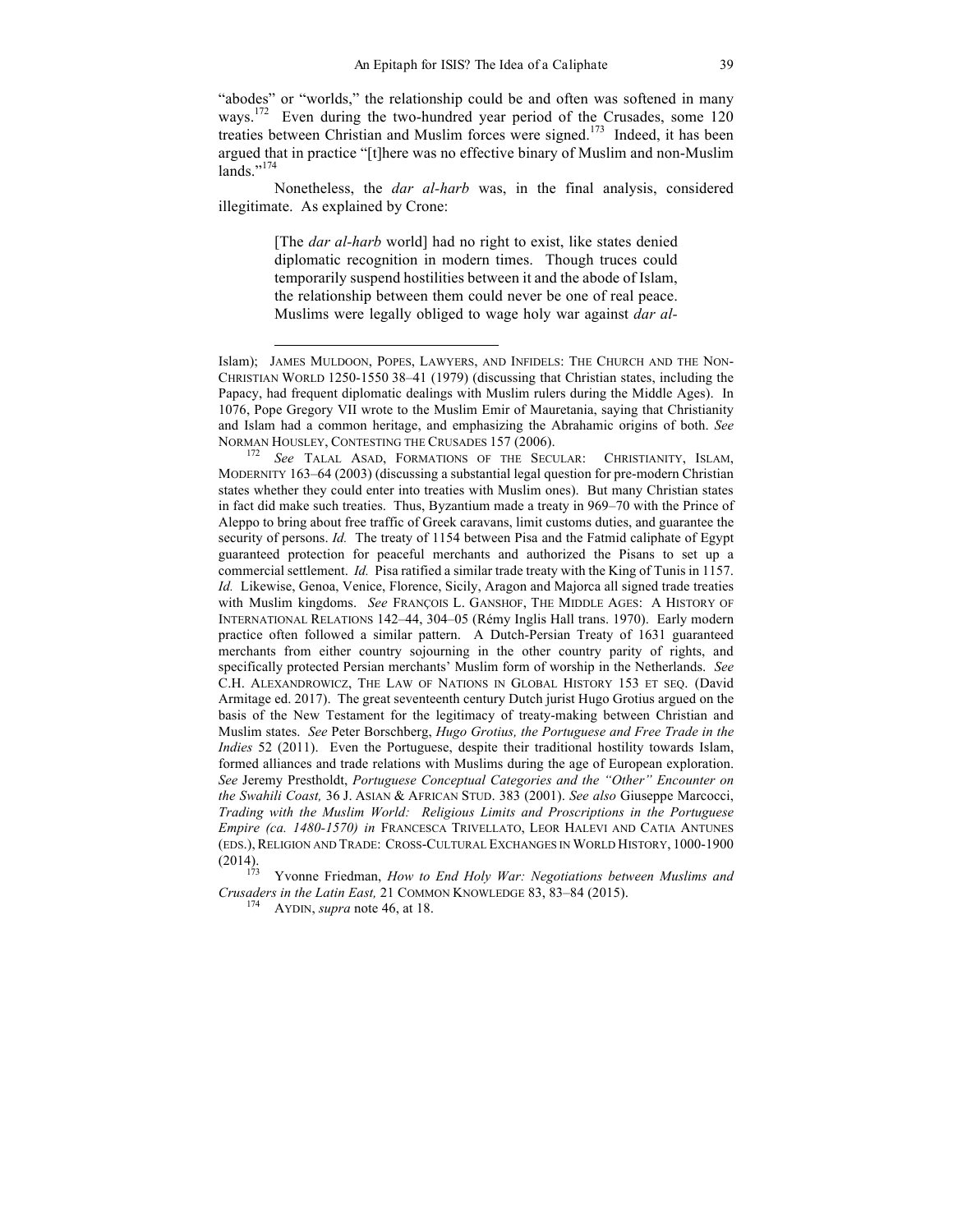*harb* until it ceased to exist or the world came to an end, whichever would be sooner. $175$ 

From this conception it followed that diplomatic relations between the Islamic state and the *dar al-harb* world could not be regularized and institutionalized—even though the prophet Muhammed himself had sent emissaries abroad and corresponded with foreign rulers, including the Emperor of Byzantium.<sup>176</sup> "In early Islam, diplomacy was resorted to as an auxiliary to or as a substitute for war: it served either as a herald to deliver the message of Islam before fighting began or as a means to exchange prisoners of war after the termination of fighting."<sup>177</sup>

One need hardly say that the "classic" Muslim discourse and practice of interstate relations have not survived intact, and both Muslim states and leading Muslim lawyers nowadays would emphatically reject it.<sup>178</sup> The Quran itself holds treaties to be binding and encourages exchanges of diplomatic envoys.<sup>179</sup> As just noted, the prophet Muhammed sent and received envoys.<sup>180</sup> He also formed treaties, including the socalled "Constitution of Medina," which regulated the relations between the *Muhajirun* (Muhammed's followers who had migrated from Mecca to Medina), the *Ansar* (literally "helpers," i.e., Muhammed's followers at Medina) and the Jews of Medina,<sup>181</sup> and the "Treaty of Al-Hudaybiyya" with the Meccans, who permitted Muhammed's followers to make pilgrimages to their city.<sup>182</sup> Although the latter treaty was limited to a fixed term and Muhammed arguably breached it, legal scholars have pointed out that it "offered a juridical mechanism to regulate peaceful relationships between peoples who would otherwise be in a state of violent conflict."<sup>183</sup> Furthermore, from a very early stage onwards, the contest

*Brandis Warns,* GUARDIAN (Dec. 21, 2015), https://www.theguardian.com/world/2015/ dec/22/isis-seeking-to-set-up-distant-caliphate-in-indonesia-george-brandis-warns; Afzal Ashraf, *The Myth of the Caliphate and the Islamic State,* ALJAZEERA (July 10, 2014), http://www.aljazeera.com/indepth/opinion/2014/07/myth-caliphate-islamic-state-

20147912425476113.html; Boko Haram, *As Caliphates Compete, Radical Islam Will Eventually Weaken*, STRATFOR (Sept. 7, 2014), https://www.stratfor.com/analysis/caliphatescompete-radical-islam-will-eventually-weaken; Thomas Joscelyn, *Al Qaeda Renews its Oath of Allegiance to Taliban Leader Mullah Omar,* LONG WAR J. (July 21, 2014),

http://www.longwarjournal.org/archives/2014/07/al\_qaeda\_renews\_its.php. 179 *See* Perry S. Smith, *Of War and Peace: The Hudaibiya Model of Islamic*  Diplomacy, 18 FLA. J. INT'L L. 135, 139–40, 144 (2005).<br>
<sup>180</sup> *Id.* at 143–44.<br>
<sup>181</sup> AFSARUDDIN, *supra* note 131, 4–7.<br>
<sup>182</sup> *Id.* at 10–11.<br>
<sup>183</sup> Anver M. Emon, *On Sovereignties in Islamic Legal History*, 4 MIDDLE

- 
- 

GOVERNANCE 265, 300 (2012).

<sup>&</sup>lt;sup>175</sup> CRONE, *supra* note 168, at 362.<br><sup>176</sup> MAJID KHADDURI, WAR AND PEACE IN THE LAW OF ISLAM 241–42 (1955).<br><sup>177</sup> *Id.* at 239. Adam Brereton, *ISIS Seeking to Set Up 'Distant Caliphate' in Indonesia, George*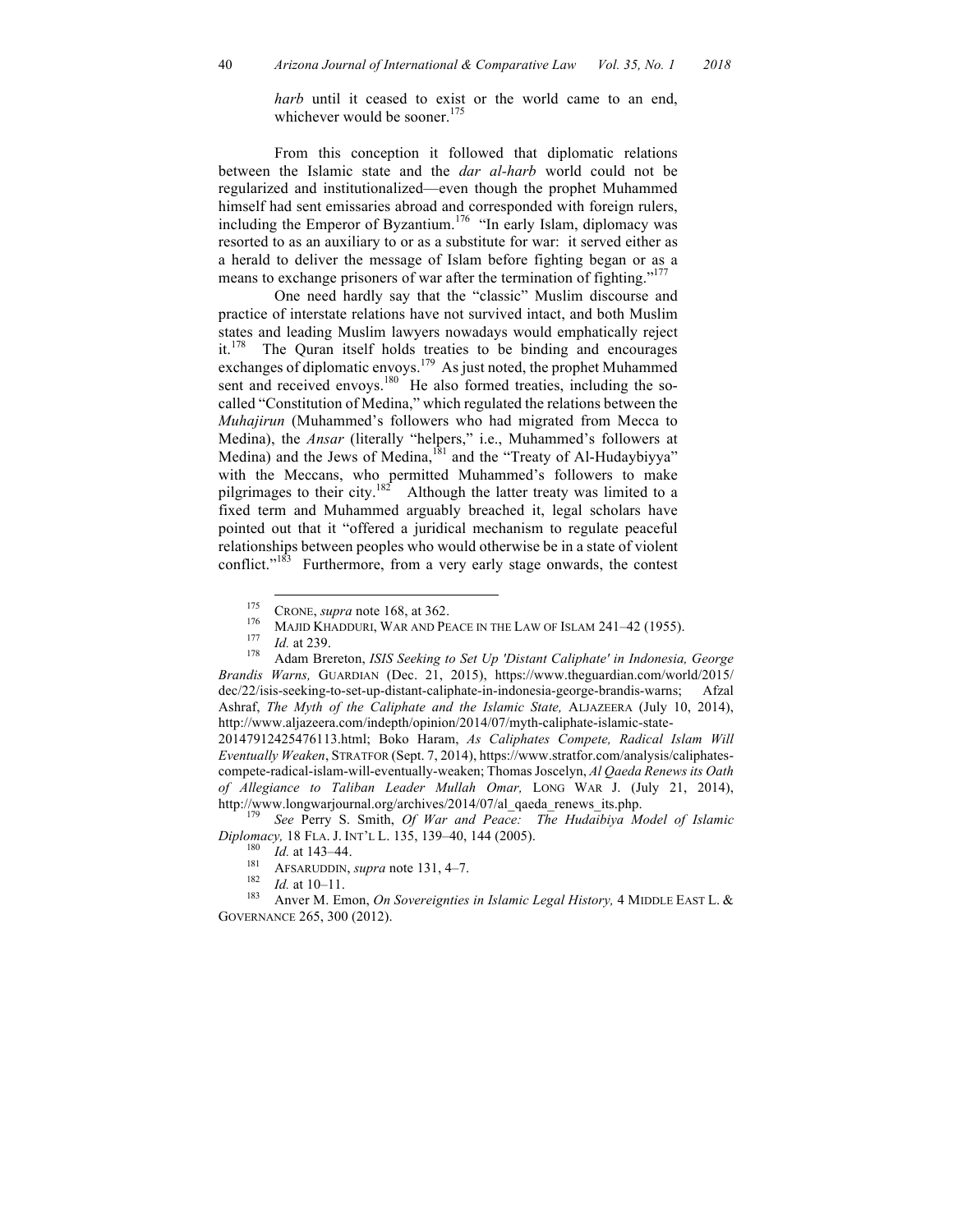between Islam and the world of war was far from a continuous and unrelenting state of actual hostilities; instead, as one leading scholar explained, "it was rather equivalent to what is called in Western legal terminology non-recognition; that is, the incompetence of the world of war to possess a legal status under Muslim law so long as it lacked the essential doctrinal prerequisite of the true faith."<sup>184</sup>

Indeed, even in the medieval period, Muslim scholars sought to align legal doctrine more closely with political realities, and accordingly argued for recognizing the existence of a third global "grey" zone: the *dar al-suhl* or the *dar al- 'ahd,* in which non-Muslim states had subjected themselves to a degree of Islamic rule without having entered the *dar alislam.* <sup>185</sup> Some also argued that the "unity" of the *dar al-islam* was fictitious, and admitted the existence of a plurality of political régimes within it.<sup>186</sup> And even the *dar al-harb*, "though regarded as in the state of nature, was not treated as a no-man's land."<sup>187</sup> Muhammed al-Shaybani (d. 805), perhaps the leading Muslim jurist to write on the *siyar* (very roughly, the Law of Nations), expressly allows Muslims to make peace treaties with the "Inhabitants of the Territory of War," even if the Muslims cannot exact tribute payments from them, although only on restrictive conditions such as the treaty lasting for a specified number of years.<sup>188</sup> Such treaties were often, from the jurists' point of view, "designed as stopgap measures that would allow Muslims to gather sufficient forces to conquer the non-Muslim party," and hence did not represent efforts to create a lasting peace based on the recognition of the parties' equal legitimacy.189 But the practice shows a measure of acceptance, however grudging or provisional, of the reality of a pluralistic world order.

Nonetheless, ISIS and other Islamist movements seek to revive the essentials of the "classical" conception.<sup>190</sup> For instance, the October 2014 issue of *Dabiq* denied the existence of the "gray zone" and reiterated that the world is starkly divided into the "two encampments" of War and Islam.191

<sup>&</sup>lt;sup>184</sup> KHADDURI, *supra* note 176, at 144.<br><sup>185</sup> *See* AYDIN, *supra* note 46, at 18.<br><sup>186</sup> JAMES P. PISCATORI, ISLAM IN A WORLD OF NATION-STATES 47 (1986); KHADDURI,

supra note 176, at 144–45.<br>
<sup>187</sup> MAJID KHADDURI, THE ISLAMIC LAW OF NATIONS: SHAYBANI'S SIYAR 24 (2001).<br>
<sup>188</sup> *Id.* at 154–56<br>
Emon, *supra* note 183, at 294.<br>
<sup>190</sup> *See* SAYYID QUTB, MILESTONES 123–24 (2002) (finding

*dar al-harb* and the *dar-al-islam* restated by the influential Egyptian Islamist Sayyid Qutb); William McCants & Mohammad Fadel, *Experts Weigh in (part 4): How Does ISIS Approach Islamic Scripture,* BROOKINGS (May. 7, 2015), https://www.brookings.edu/blog/markaz/ 2015/05/07/experts-weigh-in-part-4-how-does-isis-approach-islamic-scripture/. 191 HAMID, *supra* note 8, at 229.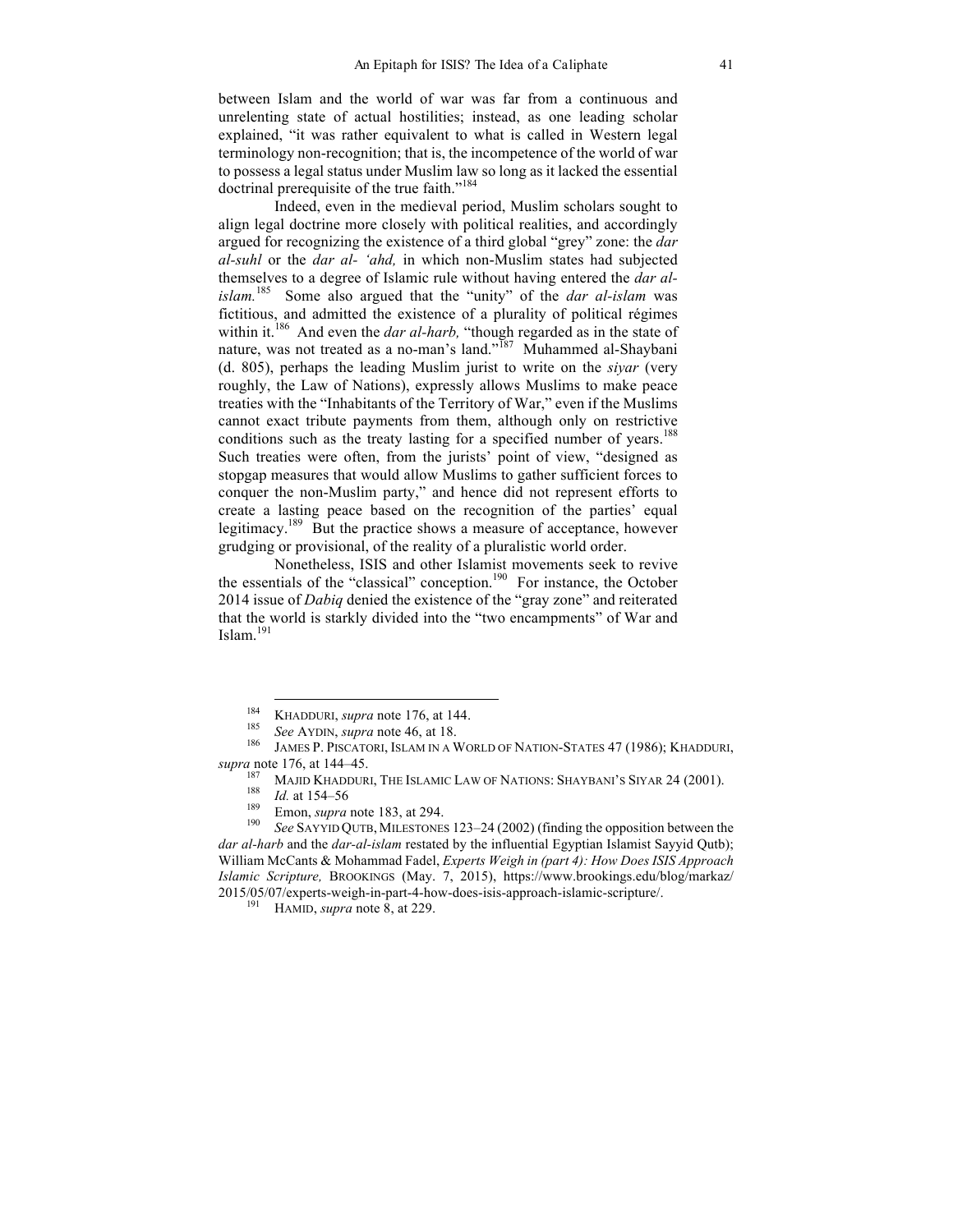### **B. Differing Evaluations of the Challenge of the ISIS Caliphate**

Plainly, the "classic" Islamic conception of the international order is irreconcilable with the Westphalian order, in which the right of states to exist does not depend at all on their religious or ideological character, and which tends to encourage peaceful, diplomatic interactions between states rather than belligerency.<sup>192</sup> Yet the ISIS caliphate holds essentially that conception and wishes to propagate it; indeed, the proclamation of the caliphate was a vivid and arresting exhibition of that idea. Hence arises the fear that the caliphate might undermine the Westphalian international legal order. Both governmental officials<sup>193</sup> and scholars alike $^{194}$  have suggested this possibility.

To take one example, the Israeli scholar Shmuel Bar has written that the establishment of the ISIS caliphate:

> [I]s a watershed event in the annals of Islamic radicalism . . . and will reverberate for the near and medium terms not only in the Middle East but also in far-flung reaches of the Muslim world and parts of the West. . . [ISIS's paradigm] is based on the universality of the Caliphate, total war with any other Muslim entities until subjugation of all the Muslim world (*Dar al-Islam*) under its sway, and confrontation with the non-Muslim world (*dar al-harb*). The Caliphate paradigm, therefore, precludes a "Westphalian" regional or world order. The resurgence of the idea of a Caliphate will have spillover effects regardless of the immediate outcome of the current war against the "Islamic State." It has implication for the evolution of radical Islamic movements across the Muslim world and in Muslim communities in non-Muslim countries. The very idea of the Caliphate carries a

<sup>&</sup>lt;sup>192</sup> HENRY KISSINGER, WORLD ORDER 4 (2015) (explaining that the Westphalian system "reserved judgment on the absolute in favor of the practical and ecumenical"). 193 David Wroe, *Islamic State Bigger Threat to World Order Than Cold War* 

*Communism: Julie Bishop*, SYDNEY MORNING HERALD (Apr. 27, 2015), http://www.smh. com.au/federal-politics/political-news/islamic-state-bigger-threat-to-world-order-than-coldwar-communism-julie-bishop-20150427-1mujvf.html (detailing Australian Foreign Minister Julie Bishop warning in April 2015 that ISIS presented a greater threat to the Westphalian order than Communism had during the Cold War); Dennis Ross, *The Islamists are not our friends,* N.Y. TIMES (Sept. 11, 2014), http://www.nytimes.com/2014/09/12/opinion/ islamists-are-not-our-friends.html?\_r=0\_(viewing the caliphate as a threat to sovereignty).<br><sup>194</sup> Andrew Phillips, *The Islamic State's Challenge to International Order*, 68(5)

AUSTL.J. INT'L AFF. 495, 495–98 (2014); Richard A. Nielsen, *Does the Islamic State Believe in Sovereignty?,* WASH. POST (Feb. 6, 2015), https://www.washingtonpost.com/ blogs/monkey-cage/wp/2015/02/06/does-the-islamic-state-believe-in-sovereignty/?tid=a\_ inl; Barak Mendelsohn, *The Jihadi Threat to International Order*, BELFER CENTER (May 15, 2015), http://belfercenter.hks.harvard.edu/publication/25362/jihadi\_threat\_to\_international\_ order.html; Daphne Richemond-Barak, *Why ISIS Does Not Weaken Our World Order,* INT'L INST. COUNTER-TERRORISM (Nov. 11, 2015), https://www.ict.org.il/Article/1522/Why-ISIS-Does-Not-Weaken-Our-World-Order.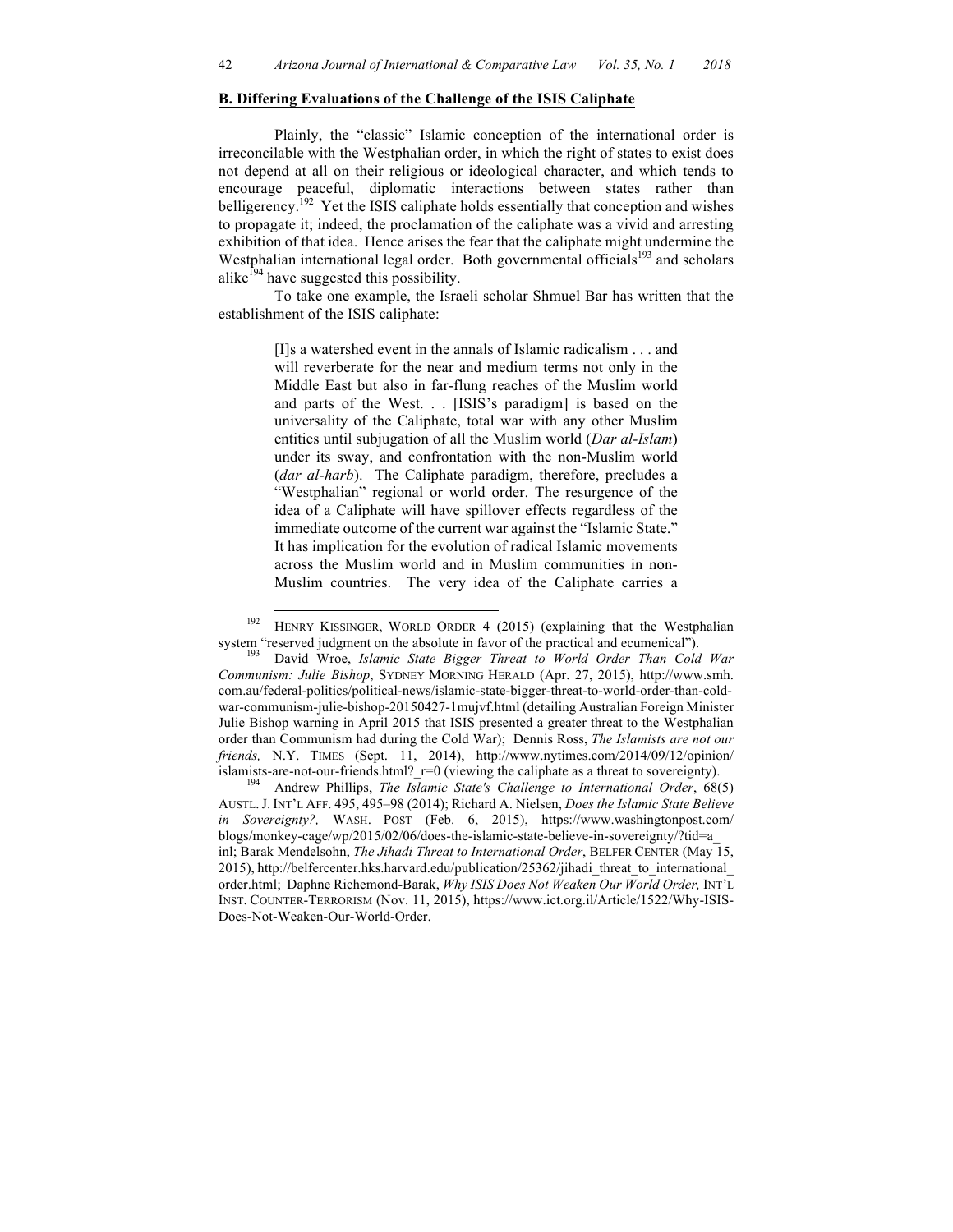message that will contribute to radicalization of those communities and will influence the direction of Islamist terrorism.<sup>195</sup>

Even before the proclamation of the ISIS caliphate, prominent Westerners had discerned in Islamism, and more especially in the Islamist project of a restoration of a caliphate, a threat to the current world legal order. The distinguished American scholar and diplomat, Charles Hill, argued that Islamists held a doctrine that precluded them from accepting or participating in that order. 196 In September 2004, then Vice President Dick Cheney spoke of those who "want[ed] to reestablish  $\dots$  the seventh-century caliphate.  $\dots$  governed by shari'a law."<sup>197</sup> A 2004 study by the National Intelligence Council entitled *Mapping the Global Future,*  which was commissioned by the US Defense Department, envisaged a scenario in which the world of 2020 included a new caliphate ruled by the grandson of Osama bin Laden.<sup>198</sup> In a speech marking the fifth anniversary of the 9/11 attacks, then President George W. Bush warned that al-Qaeda and other "violent Sunni extremists" did:

> hope to establish a violent political utopia across the Middle East, which they call caliphate, where all would be ruled according to their hateful ideology. . . . This caliphate would be a totalitarian Islamic empire encompassing all current and former Muslim lands, stretching from Europe to North Africa, the Middle East and Southeast Asia.<sup>199</sup>

On the other hand, Ali Allawi has deprecated the "bogeyman of an Islamic caliphate."<sup>200</sup> Allawi writes:

> A universal empire which might be territorially contiguous with the reach of Islam would be an incredible prospect. In fact no such empire could ever be stable except for very short periods of time; it would probably crumble as the peripheral parts pulled away. Although it's an unrealistic fantasy, the fear of such a state

<sup>&</sup>lt;sup>195</sup> Bar, *supra* note 35, at 1.<br><sup>196</sup> CHARLES HILL, TRIAL OF A THOUSAND YEARS: WORLD ORDER AND ISLAMISM 116– 17 (2011). <sup>197</sup> Vernie Liebl, *The Caliphate,* 45 Middle Eastern Studies 373, 375 (2009). <sup>198</sup> National Intelligence Council, *Mapping the Global Future: Report of the National* 

*Intelligence Council's 2020 Project*, FUTURE BRIEF 9, 83–91 (Dec. 2004),

http://www.futurebrief.com/project2020.pdf.<br><sup>199</sup> George, W. Bush, 43d President of the United States of America, Remarks on the War on Terror (Sept. 5, 2006), (transcript available at http://www.washingtonpost.com/wpdyn/content/article/2006/09/05/AR2006090500656.html). <sup>200</sup> ALLAWI, *supra* note 48, at 139.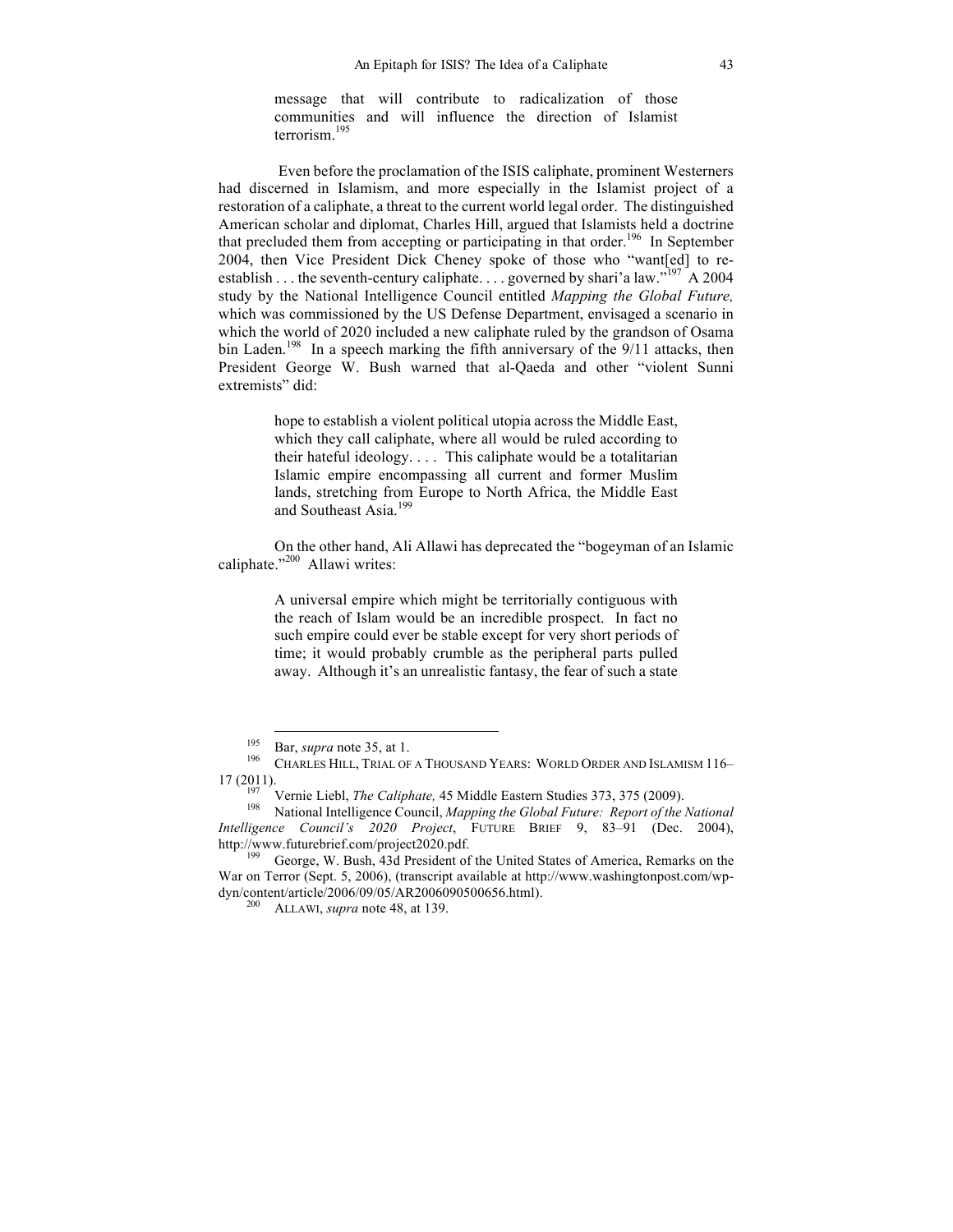ever emerging has had a powerful hold on the imagination of people, both on its proponents and its detractors.<sup>201</sup>

### Further, Allawi argued against those who:

[p]lace Islam at odds with a coherent state structure through which other civilizations appeared to function. Islam [for them] was the perpetual 'outsider', whose political manifestation would be disruptive and destabilizing to the prevailing world order. On the one hand, the prospects of Islamic 'unity' would be dangerous if unity were to lead to the formation of large political entities which might be widely spread geographically or might dispose of considerable resources. On the other hand, it was assumed that Muslims were alienated from the very countries in which they lived because their consciousness as Muslims did not square with the demands of loyalty to the nation-state. $202$ 

### **VI. THE ORIGINS AND MEANING OF THE ISLAMIC CALIPHATE**

We have seen that the discourse and practice of early Islam, above all the teachings and practices of the Prophet Muhammed himself, his Companions, and the original Muslim community, hold controlling normative authority for ISIS and for Islamists generally.<sup>203</sup> Indeed, the ISIS caliphate is purposely modeled on the original institution, which arose immediately after the death of Muhammed. In his speech on acceding to the ISIS caliphate, al-Baghdadi consciously emulated the accession of Abu Bakr, the very first caliph, on the occasion of his accession. 204 Hence, it is essential to recount the origins of the caliphate—or rather, what the Sunni tradition has generally accepted as its origins.<sup>205</sup> The dominant Sunni

CALIPHATE (1924); JONATHAN P. BERKEY, THE FORMATION OF ISLAM: RELIGION AND SOCIETY IN THE NEAR EAST, 600-1800 ch. 7 (2003); PATRICIA CRONE & MARTIN HINDS, GOD'S CALIPH: RELIGIOUS AUTHORITY IN THE FIRST CENTURIES OF ISLAM (1986); MARSHALL G.S. HODGSON, THE VENTURE OF ISLAM: CONSCIENCE AND HISTORY IN A WORLD CIVILIZATION 187–497 (1974); HUGH KENNEDY, CALIPHATE: THE HISTORY OF AN IDEA (2016); BERTOLD SPULER, THE AGE OF THE CALIPHS: HISTORY OF THE MUSLIM WORLD (F.R.C. Bagley trans. 1969). *See* Wilferd Madelung, *The succession to Muhammed: A study of the early Caliphate* 16–27, 39–43 (1997) (providing the Shi'ite perspective). *See also*  KEGIA ALI, THE LIVES OF MUHAMMED 9–18 (2014) (noting the difficulties in reading early

<sup>201</sup> ALLAWI, *supra* note 48, at 139.<br>
202 *Id.* at 139–40.<br>
203 KENNEDY, *supra* note 46, at xiv ("[I]n order to understand the Islamic State's idea of caliphate, and why it should prove relevant and important to many, we have to understand its roots deep in the Muslim tradition. Islamic State has made the revival of the caliphate a centrepiece, a keystone of its project for Islamic renewal, and the response this has generated shows the potency of the idea almost fourteen centuries since it first emerged.").<br>
<sup>204</sup> See supra text at n. 5 and infra, text at n. 227–35.<br>
<sup>205</sup> See generally AFSARUDDIN, supra note 131, at ch. 2; THOMAS W. ARNOLD, T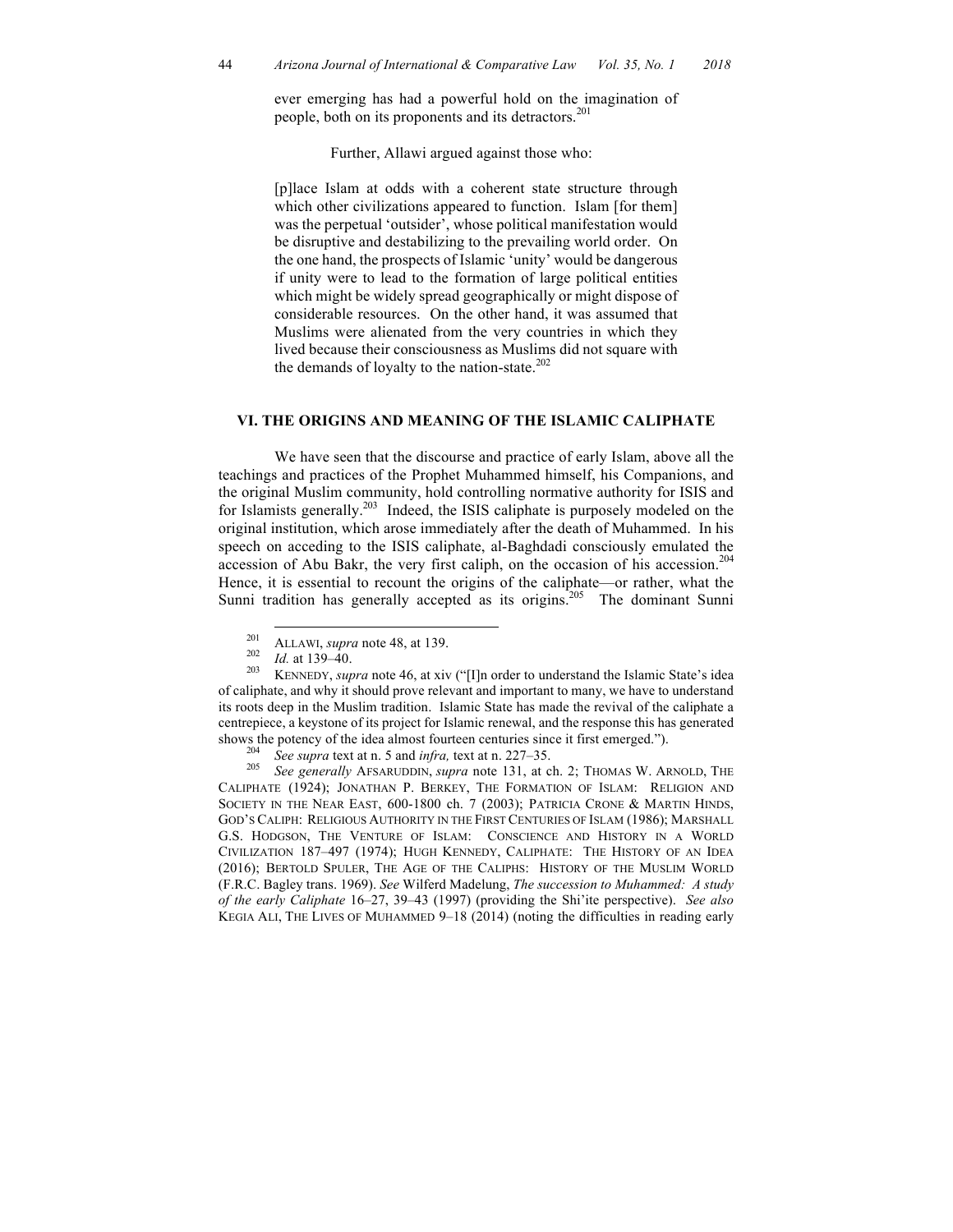narrative is relevant because ISIS is a Sunni movement, the Shi'ite understanding of the rightful succession to Muhammed is fundamentally different.<sup>206</sup>

The death of Muhammed in Medina in 632 (or  $634^{207}$ ) plunged the early Muslim community into a crisis.<sup>208</sup> Muhammed had been both a religious and a political leader: a prophet with unique and charismatic authority; the supreme lawgiver; the court of last resort; the highest war lord; the personage who appointed officials and received ambassadors.<sup>209</sup> But, it is reported that he died without leaving a provision for his successor.<sup>210</sup> Indeed, there was a question upon his death of whether any state or polity should survive at all.<sup>211</sup> In that critical moment, Umar, later to become the second caliph, summoned an assembly of the notables of the Muslim community.212 The meeting took place at a portico (*saqifa*) in Medina. One group of those present—the *Ansar* or *"helpers"* at Medina—reportedly suggested that the Muslims should select one leader (*amir*) from their members and another from among the "Meccan Migrants," or *Muhajirun.<sup>213</sup>*

Led by Umar, some of Muhammed's Companions took the position that the Muslim community in both cities was and should remain unified. Umar took abu Bakr by the hand and invited the assembly to recall the Quranic scriptures (4:90)—the "verses of the cave"—which spoke of Abu Bakr's sojourn with the Prophet on their way to Medina in 622. Umar then pledged his own loyalty to Abu Bakr and urged the others to do the same, which they did.<sup>214</sup> The process was obviously a consultative (if confined) one.<sup>215</sup>

Abu Bakr, the chosen leader of the unified Muslim community, was a highly regarded merchant who had been a close friend of Muhammed's and whose daughter Aisha had been Muhammed's favorite wife. In the dominant Sunni

 $\overline{a}$ 

had designated Ali as his successor).<br><sup>211</sup> HODGSON, *supra* note 205, at 197.<br><sup>212</sup> *The Rightly-Guided Caliphs*, ISLAMIC WEB, http://islamicweb.com/history/

bio\_caliphs.htm#umar (last visited Oct. 13, 2017); Majid Fakhry, *The Theocratic Idea of the Islamic State in Recent Controversies,* 30 INT'L AFF. 450, 455 (1954) ("The electors of the caliph, according to the traditional view, were the so-called people of authority (Ahl al-Hall wa'l-'Aqd), who consisted of the chieftains of the Arab tribes, the governors of the provinces, the dignitaries of the State, etc."). 213 *See* KENNEDY, *supra* note 205, at 3–4 (discussing that the *ansar* of Medina had

inhabited the oasis city before the arrival of Muhammed and his Meccan followers and were not a Qurayshi group, but they were predominantly peasants, and the Qurayshi by contrast were great merchants who were prestigious throughout Arabia and likely considered themselves entitled to be the leaders of a unified Muslim community).<br><sup>214</sup> *See* AFSARUDDIN, *supra* note 131, at 20.<br><sup>215</sup> SPULER, *supra* note 205, at 18.

sources); IBN KHALDUN, THE MUQADIMMAH: AN INTRODUCTION TO HISTORY (Franz Rosenthal trans., N.J. Dawood abridged ed. 1967).<br>
<sup>206</sup> AFSARUDDIN, *supra* note 131, at 18.<br>
<sup>207</sup> ALI, *supra* note 205, at 7, 12–23.<br>
<sup>208</sup> AFSARUDDIN, *supra* note 131, at 18.<br>
<sup>209</sup> ARNOLD, *supra* note 205, at 30.<br>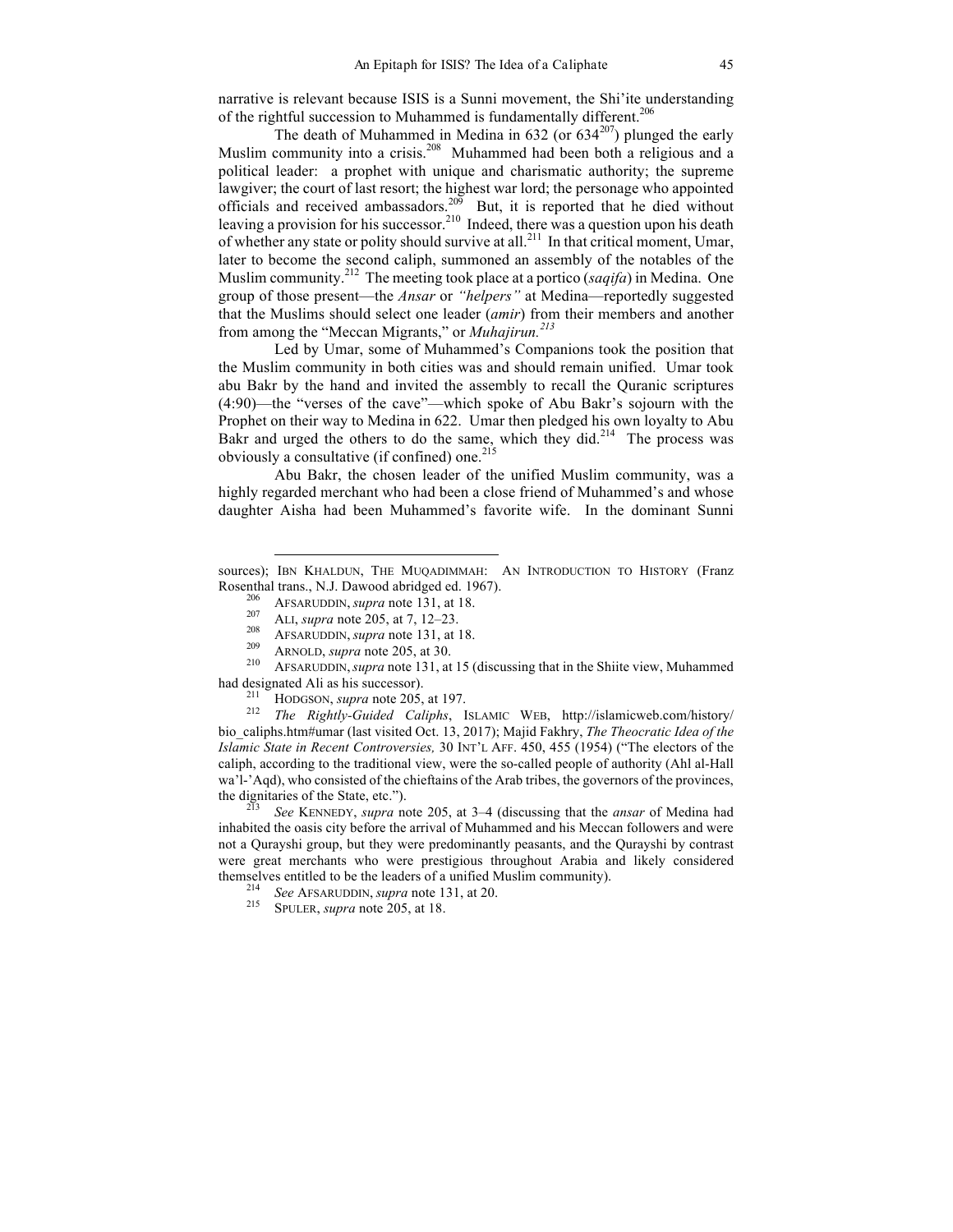narrative, there was no thought given to selecting a successor solely on the basis of descent from or blood ties to Muhammed.

Although there is no explicit evidence,  $216$  Abu Bakr is said to have assumed the title of *caliph,*<sup>217</sup> which is usually translated either as "deputy" or "successor." The meaning of the title "caliph" is a matter of some significance and controversy. Michael Cook explains:

> [I]f it meant "deputy," then it identified the ruler of the Islamic polity as the deputy of God (*khalifat Allah*), and if it meant "successor," then he was the successor of the Prophet (*kaliphat rasul Allah*)…. Either way, the concept of the caliphate was unique: there could be no question of seeing rulers across the globe as successors of God, let alone as successors of the Muslim prophet.<sup>218</sup>

Two other titles were thereafter added to that of *caliph.* Abu Bakr's successor Umar added the title of *Commander of the Faithful* (designating, in effect, the function of supreme war-lord). 219 The title *Imam* (a spiritual or religious guide, charged with leading prayers and performing other duties relating to the communal worship) also became joined to that of *caliph*. The great medieval Muslim thinker Ibn Khaldun (1332-1406) summarized the various powers and responsibilities of the caliph as follows:

> To be caliph in reality means acting as substitute for the Lawgiver (Muhammed) with regard to the preservation of the religion and

(*khalifa,* caliph) of the Messenger of God."). <sup>218</sup> COOK, *supra* note 49, at 309. Sunni tradition seems to support the idea that Abu Bakr's original title was that of "deputy of *the Prophet* of God," and that the Ummayad dynasty changed the title to "Deputy of God." CRONE & HINDS, *supra* note 205, at 4, 19–20, n. 76, 112–13 (disputing the truth of that Sunni tradition: "[w]hat title [Abu Bakr] held is uncertain," but accepting that the Ummayad caliphs took the title "Deputy of God"); AFSARUDDIN, *supra* note 131, at 29, 186; KENNEDY, *supra* note 205, at 6–7 (supporting Crone and Hinds assertions). <sup>219</sup> ARNOLD, *supra* note 205, at 31–32; HODGSON, *supra* note 205, at 207;

AFSARUDDIN,*supra* note 131, at 186. Taliban leader Mullah Omar assumed this title in 1996 in an elaborate public ceremony before some 1500 leaders, including Osama bin Laden, and he donned a venerated cloak, thought to have belonged to Muhammed. Carlotta Gall, *Mullah Muhammad Omar, Enigmatic Leader of Afghan Taliban, Is Dead,* N.Y. TIMES (July 30, 2015), http://www.nytimes.com/2015/07/31/world/asia/mullah-muhammad-omar-talibanleader-afghanistan-dies.html; Mujib Mashal, *The Myth of Mullah Omar*, ALJAZEERA (June 6, 2012), http://www.aljazeera.com/indepth/features/2012/06/20126665650415526.html; Norimitsu Onishi, *A Tale of the Mullah and Muhammad's Amazing Cloak,* N.Y. TIMES (Dec. 19, 2001), http://www.nytimes.com/2001/12/19/international/asia/19CLOA.html. 220 ARNOLD, *supra* note 205, at 33–35.

<sup>216</sup> KENNEDY, *supra* note 205, at 5, 10. <sup>217</sup> KHALDUN, *supra* note 205, at 180 ("the men around Muhammad and all the other early Muslims called Abu Bakr, when he received the oath of allegiance, 'representative'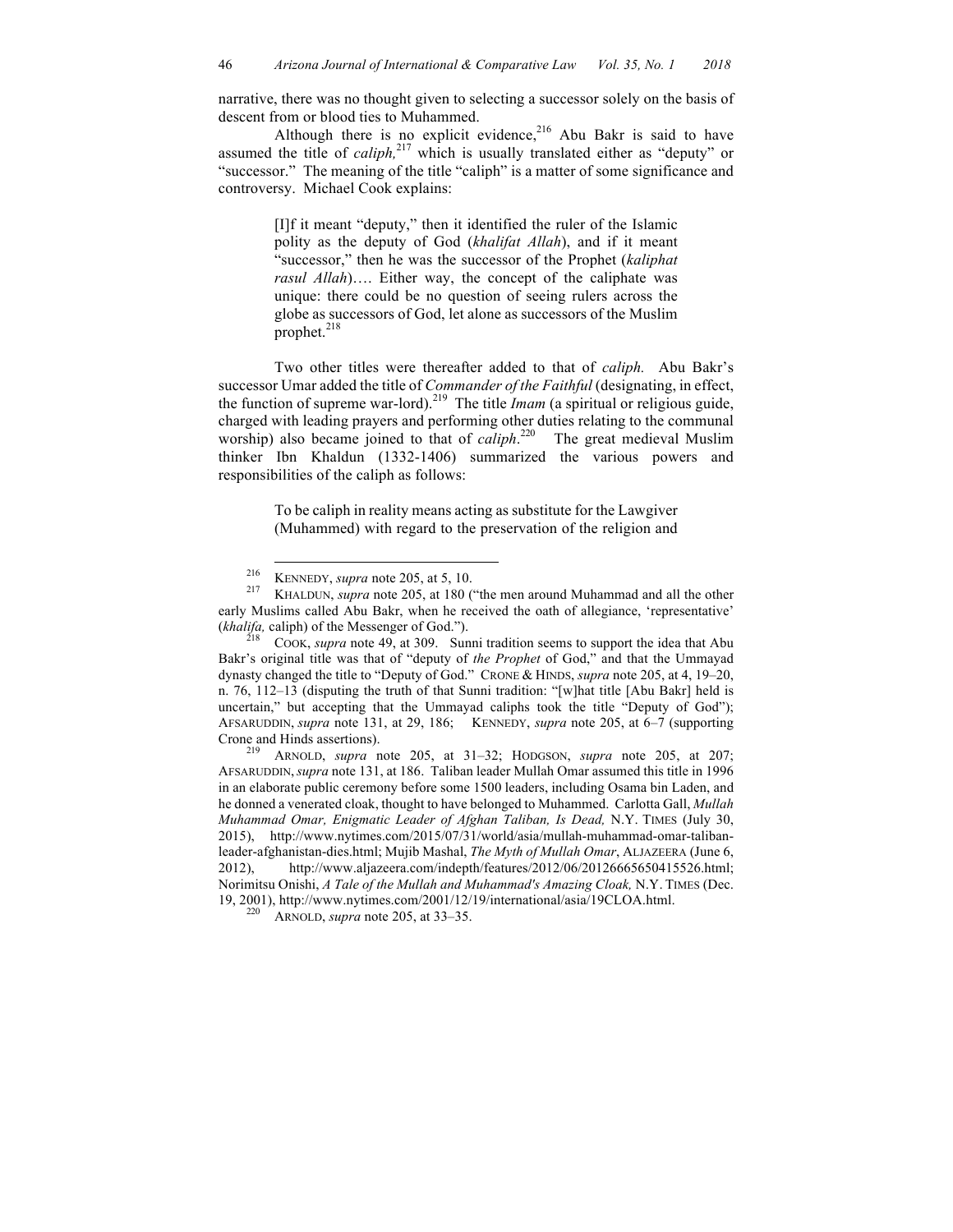the political leadership of the world. The Lawgiver was concerned with both things, with religion in his capacity as the person commanded to transmit the duties imposed by the religious laws to the people and to cause them to act in accordance with them, and with worldly political leadership in his capacity as the person in charge of the (public) interests of human civilization. . . . Royal authority, if it be Muslim, falls under the caliphate and is one of its concomitants. . . . Even though the institution of the caliphate includes royal authority, its religious character brings with it special functions and ranks peculiar to Muslim caliphs . . . such as prayer, the office of judge, the office of mufti, the holy war, and market supervision. . . . The caliphate is a kind of great mainspring and comprehensive basis. . . . [It has] an active interest in all conditions of the Muslim community, both religious and worldly, and its general power [extends to] execut<sup>[ing]</sup> the religious laws relative to both (religious and worldly affairs).<sup>221</sup>

Michael Cook has identified three distinctive elements in the idea of a caliphate. First, the very title signifies that "there is a tight relationship between the conception of rulership and the religious community." Second, "the caliph is conceived as the single ruler of the entire Muslim community." This was the ideal, but not the reality, by the tenth century.<sup>222</sup> Third, the caliphal state—ideally, though often in practice as well—"combined political and religious authority."223

Unlike Muhammed, the caliph did not exercise a prophetic authority, $^{224}$ and his legislative authority was limited.<sup>225</sup> The caliph's main responsibilities (as

("[T]he caliphs were the defenders of this [Quranic] Truth and the ones assigned to implement its decrees. Thus, the early caliphs (even until the middle of the second/eighth century) tended to see themselves, and were seen, as God's direct agents in the mission to enforce His statutes, commands and laws. . . . They also adjudicated – during the first century – issues that required authority-statement solutions, without invoking Prophetic authority. . .

. The caliphs and their office…were not independent agents of legislation, but integrally dependent upon prior exemplary conduct and precedent"). However, the early caliphs, though not formulating their own codes of law, did "legislate" interstitially. *Id.* For instance,

 <sup>221</sup> KHALDUN, *supra* note 205, at 171 (providing a recent account of ibn Khaldun's ideas on kingdoms and caliphates); STEPHEN FREDERIC DALE, THE ORANGE TREES OF MARRAKESH: IBN KHALDUN AND THE SCIENCE OF MAN 208-29 (2015).

 $^{222}$  JANINA M. SAFRAN, THE SECOND UMAYYAD CALIPHATE: THE ARTICULATION OF CALIPHAL LEGITIMACY IN AL-ANDALUS 2–3, 28, 138 (2000) (discussing that although the caliphate is ideally unitary, the political history of Islam reveals the existence of different, competing major caliphates at a single time, and when Abd al-Rahman III proclaimed himself Commander of the Faithful and assumed the prerogatives of caliph in al-Andalus in 929, his Ummayad dynasty denied the legitimacy of the rival Abbasid and Fatmid caliphates that governed in Iraq and Egypt respectively).<br>
<sup>223</sup> COOK, *supra* note 49, at 310–11.<br>
<sup>224</sup> See KHADDURI, *supra* note 176, at 10–11; SAYYID, *supra* note 34, at 53–54.<br>
<sup>225</sup> WAEL B. HALLAQ, SHARI'A: THEORY, PRACTICE, TRANS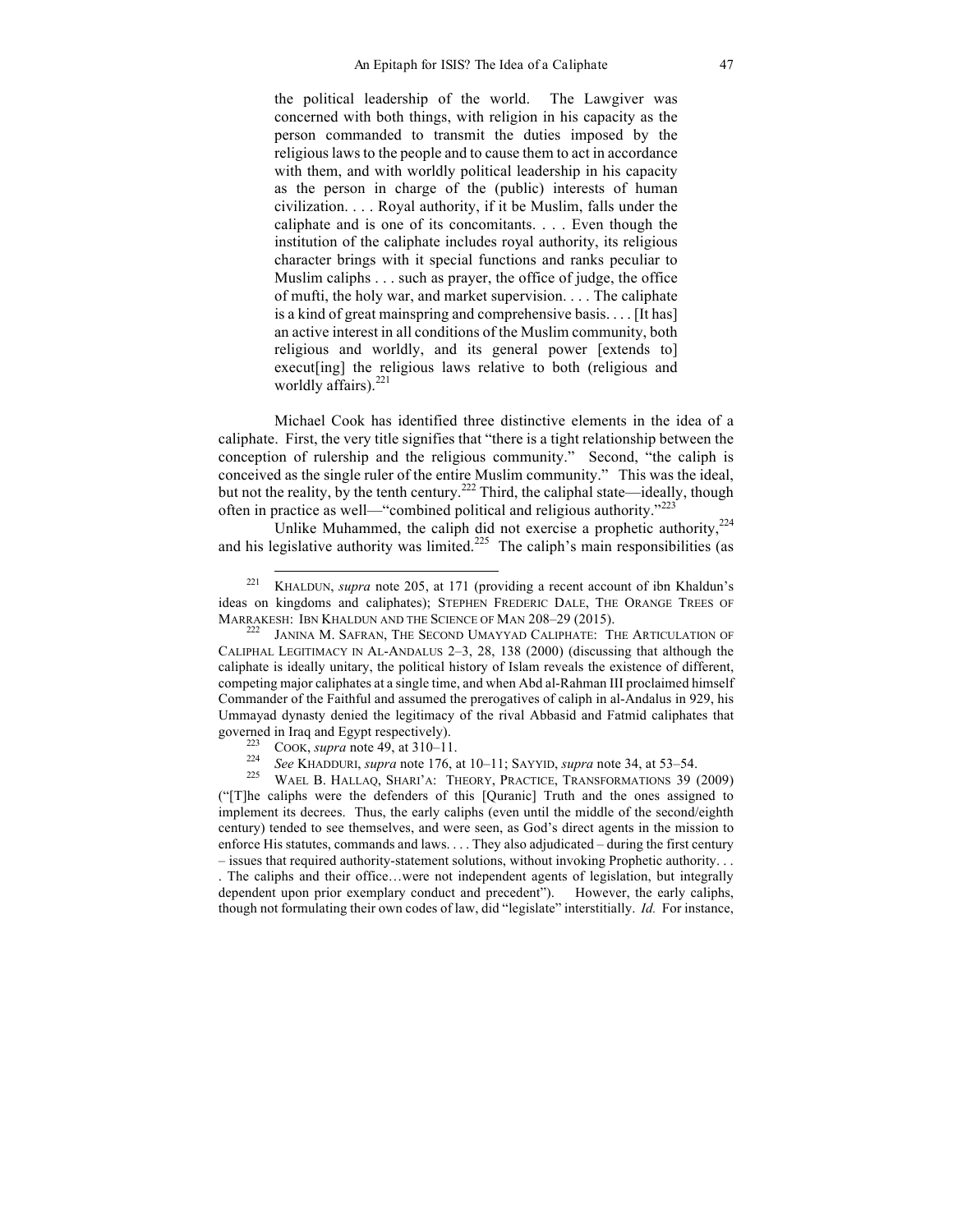the institution developed, at any rate) lay in the *enforcement* of Islamic law. But the caliph was not thought to be vested with Muhammed's unique power of prophesy; and at least in the view that came to be held among the *ulama* (Muslim legal scholars), the functions of interpreting the *sharia* and adjudicating cases eventually fell to them rather than to the caliph.<sup>226</sup>

Muslim scholars and legal experts over the centuries debated the qualifications for becoming a caliph. It was a widely but not universally held opinion that a caliph should be, like Muhammed, a member of the Arab tribe of the Qurayshi.<sup>227</sup> (This attribute was plainly not satisfied by the Ottoman caliphs, who were Turkish, not Arab.) It also came to be widely accepted that a caliph could designate his successor, thus allowing the principle of dynastic succession to take hold. When succession was not dynastic, the common (and original) method of appointment was through a consultative process involving the notables of the Muslim community.

Ibn Khaldun enumerated five criteria of eligibility for the caliphate: knowledge, probity, competence, the absence of any physical disability that might impair judgment or action, and Qurayshi descent.<sup>228</sup> Acknowledging the existence of contrary authority, Khaldun based his argument on the consensus of opinion among the Companions of Muhammed who had selected Abu Bakr. On the other hand, Khaldun pragmatically recognized that the requirement of Qurayshi descent could not supersede all the other requirements.

### **A. Al-Baghdadi's Accession Speech**

 $\overline{a}$ 

Al-Baghdadi's elevation to the caliphate followed the traditional prescriptions. He was, or claimed to be, of Qurayshi descent, and his claim was

the Quran had proscribed the consumption of alcohol but had not stipulated the penalty for an infraction. *Id.* Reasoning from "analogy" to the case of false accusations of adultery (for which the Quran had fixed a penalty), caliph Umar I set the penalty for inebriation of eighty lashes. *Id.* at 36. <sup>226</sup> *Id.* at 313; HODGSON, *supra* note 205, at 349. *See* NOAH FELDMAN, THE FALL AND

RISE OF THE ISLAMIC STATE 6 (2008) (suggesting that this division of responsibilities created a kind of system of checks and balances, limiting the scope for arbitrary rule by rulers). *But see* Christopher A. Ford, *Siyar-ization and Its Discontents: International Law and Islam's Constitutional Crisis,* 30 TEX. INT'L L.J. 499, 508 (1995) (arguing that in practice the rise of the *ulama* meant that the secular ruler's authority was buttressed by the justificatory rationalizations of religious scholars). *See also* Bar, *supra* note 35, at 2. <sup>227</sup> *See generally* ABU'L HASAN AL-MAWARDI, THE ORDINANCES OF GOVERNMENT: A

TRANSLATION OF AL-AKHAM AL-SULTANIYYA W' AL-WILLAYAT AL-DINIYYA (Wafaa H. Wahba trans. 1996) (setting forth seven conditions of eligibility for "supreme leadership," including justice or probity; knowledge conducive to the exercise of good judgment; sound hearing, vision and speech; physical fitness and lack of handicaps; prudence; courage; and "notable Qurayshite descent;" the latter of which he affirms is "a matter indisputably settled by explicit text and general consensus"). *See also* ANTONY BLACK, THE HISTORY OF ISLAMIC POLITICAL THOUGHT 85-90 (2d ed. 2011) (providing an overview and analysis of al-Mawardi's writing). <sup>228</sup> KHALDUN, *supra* note 205, at 158.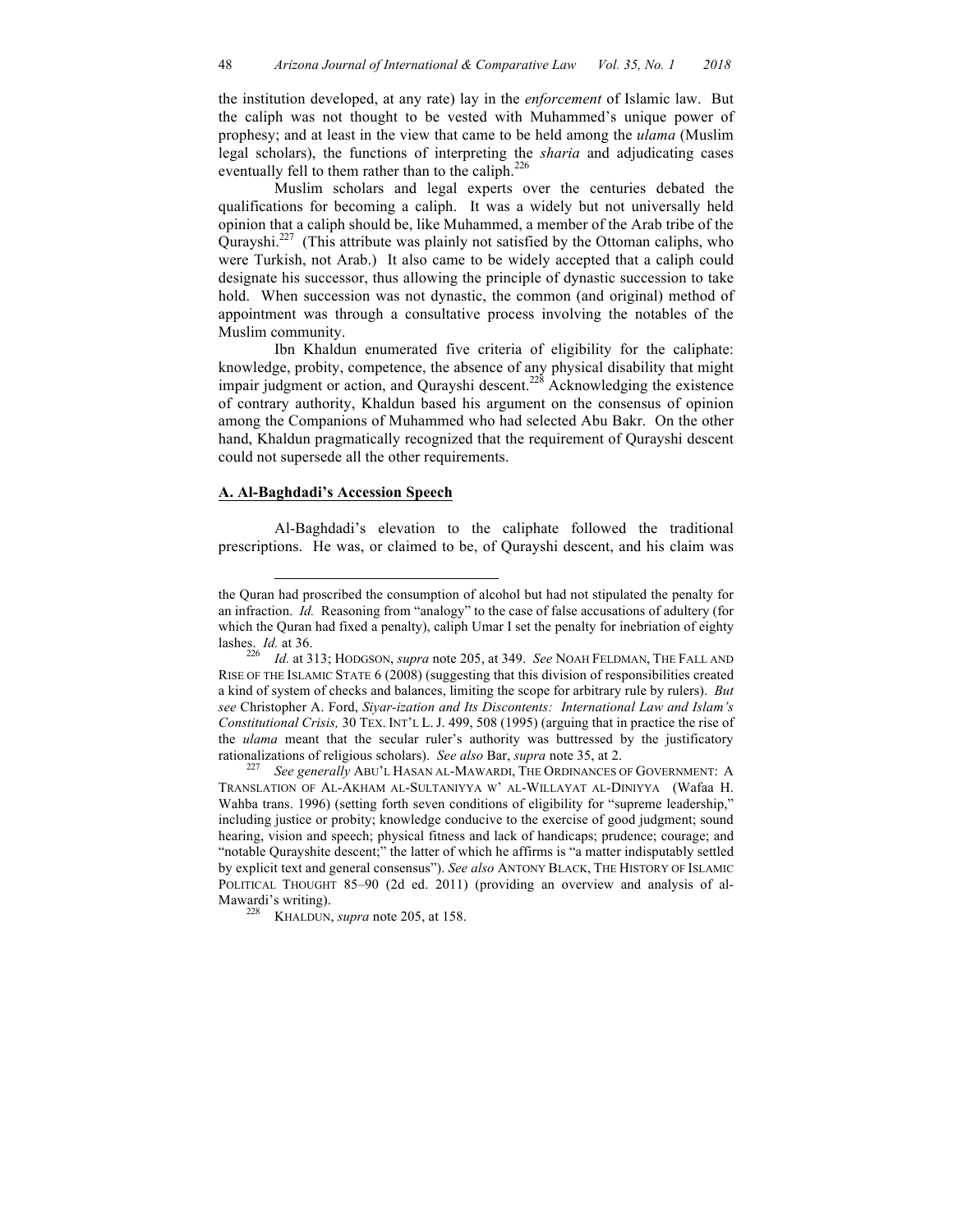accepted by his followers. His selection emerged, it appears, from a consensus of the ISIS leadership, and the ceremony of his accession was carefully scripted to emulate the accession of Abu Bakr.

In acceding to the position of caliph, Abu Bakr delivered a short speech or sermon. "Abu Bakr's inaugural address as the first caliph must rank as one of the most important speeches in the annals of Islamic history."229 It has also served as a model for other Muslim leaders when assuming office, *e.g.,* the Islamist President Morsi of Egypt.<sup>230</sup> One version of that speech (there are others<sup>231</sup>) plainly served as the model for al-Baghdadi's remarks on his accession in 2014.<sup>232</sup> Abu Bakr said:

> O people, I have been appointed over you, though I am not the best among you. If I do well, then help me; and if I act wrongly, then correct me. Truthfulness is synonymous with fulfilling the trust, and lying is equivalent to treachery. The weak among you is deemed strong by me, until I return to them that which is rightfully theirs, insha Allah. And the strong among you is deemed weak by me, until I take from them what is rightfully (someone else's), insha Allah. No group of people abandons military/armed struggle in the path of Allah, except that Allah makes them suffer humiliation. And evil / mischief does not become widespread among a people, except that Allah inflicts them with widespread calamity. Obey me so long as I obey Allah and His Messenger. And if I disobey Allah and His Messenger, then I have no right to your obedience. Stand up now to pray, may Allah have mercy on you" [Al-Bidaayah wan-Nihaayah  $(6/305, 306)$ <sup>233</sup>

Al-Baghdadi, like Abu Bakr, also subjected himself to the judgment of those he claimed to lead.<sup>234</sup> He too acknowledged his liability to error. And he too admitted that his right to rule was contingent upon his obedience to Allah and to the teachings of Muhammed, so that he could rightfully be deposed if he were proven disobedient. In following the example of Abu Bakr, al-Baghdadi surely intended to further ISIS's efforts to appropriate the idea of the caliphate.

<sup>&</sup>lt;sup>229</sup> AFSARUDDIN, *supra* note 131, at 20.<br>
<sup>230</sup> COOK, *supra* note 49, at 329.<br>
AFSARUDDIN, *supra* note 131, at 21.<br>
<sup>232</sup> WOOD, *supra* note 2, at 54–55. *See also* COOK, *supra* note 49, at 329 (noting that Abu Bakr's accession speech has also served as a model for other Muslim leaders when assuming office, for example, President Morsi of Egypt). <sup>233</sup> Seyed Ibrahim, *Caliph Abu Bakr Siddeeq's (RA) Inaugural Speech: Text and* 

*Lessons,* WORLD PRESS (Feb. 2012), https://seyedibrahim.wordpress.com/2012/02/. <sup>234</sup> *See* Amirul-Mu'Minin, *A Message to the Mujahidin and the Muslim Ummah in the* 

*Month of Ramadan*, ALHAYAT MEDIA CEN. (Jan. 7, 2014), https://www.gatestoneinstitute. org/documents/baghdadi-caliph.pdf (providing a translation of al-Baghdadi's speech).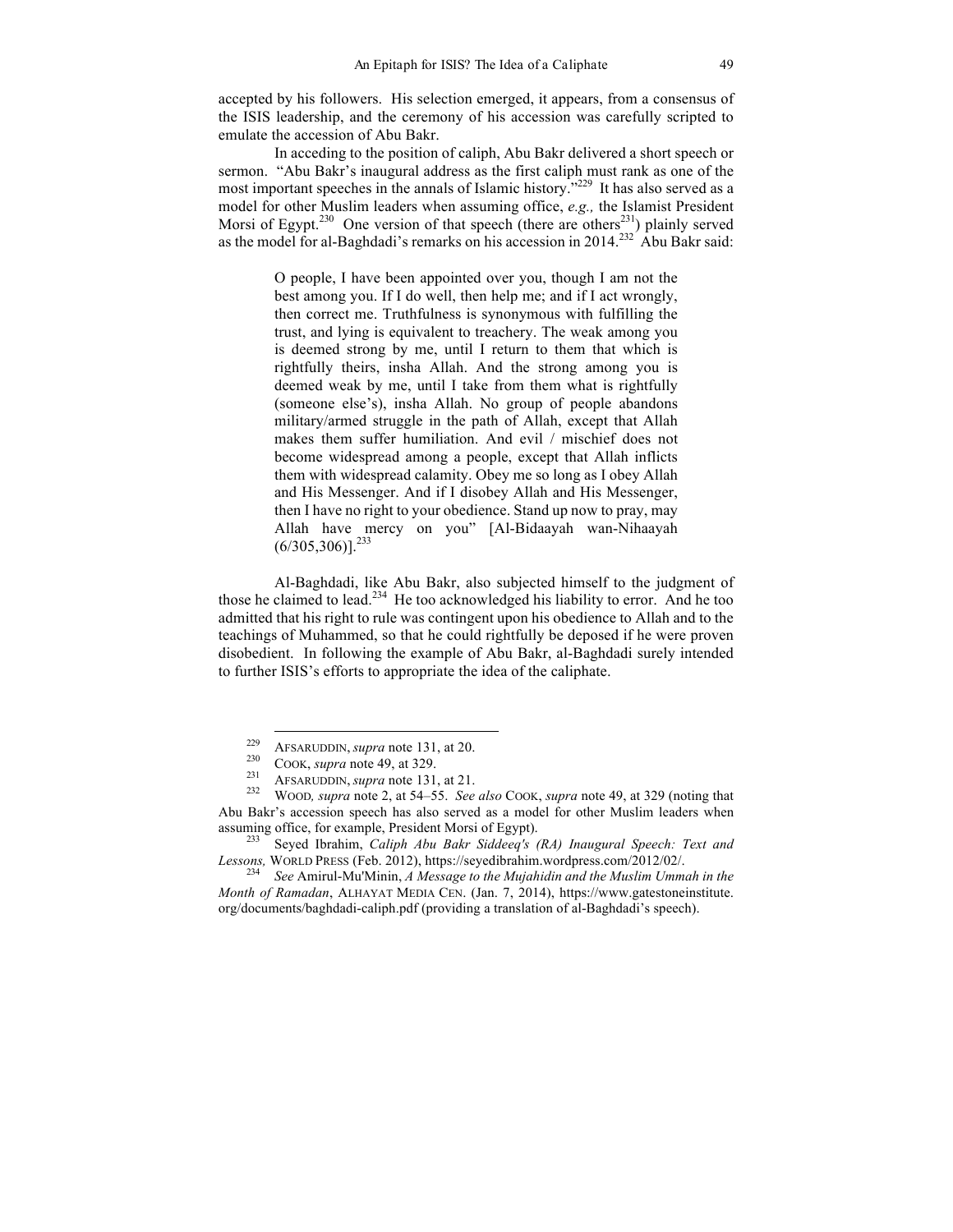ISIS's announcement of the caliphate in *This is the Promise of Allah*<sup>235</sup> also models al-Baghdadi's accession on scriptural authority and early precedent. After arguing on the basis of a Quranic verse (Al-Baqarah: 30) that Allah had ordained a caliphate and then explicating that verse through a reference to scholarly exegesis, ISIS attempted to demonstrate that al-Baghdadi's caliphate satisfied the traditional tests.

Therefore, the *shura* (consultation) council of the Islamic State studied this matter after the Islamic State:

> gained the essentials necessary for Khilafa [caliphate], which the Muslims are sinful if they do not try to establish. In light of the fact that the Islamic State has no shar'I (legal) constraint or excuse that can justify declaring or neglecting the establishment of the khilafah . . . the Islamic State – represented by ahlul-halliwal-'aqd (its people of authority), consisting of its senior figures, leaders, and the shura council – resolved to announce the establishment of the Islamic khilafah, the appointment of a khalifa for the Muslims, and the pledge of allegiance to the shayk (sheik) [al-Baghdadi], al-Qurashi by lineage. . . And he has accepted the bay'ah (pledge of allegiance). Thus, he is the imam and khalifa for the Muslims everywhere. . . . The khalifa Ibrahim [al-Baghdadi] . . . has fulfilled all the conditions for khalifah mentioned by the scholars. He was given bay'ah in Iraq by the people of authority in the Islamic State.  $\ldots$ <sup>236</sup>

### **B. Other Caliphal Models**

Given the normatively controlling position that ISIS accords to early Islamic practice, we should expect to find that its "caliphate" is intended to recall the first four "righteous" caliphs—Abu Bakr, Umar (also a father-in-law of Muhammed), Uthman, and Muhammed's cousin and son-in-law, Ali.<sup>237</sup> In privileging this period, ISIS reflects a widespread Sunni view:

> The thirty years which constitute the era of the 'Rightly-Guided Caliphs' . . . have become enshrined in the collective memory of the Muslim polity as a golden, paradigmatic age. The prescriptions, policies, and practices of the four caliphs as remembered and recorded by succeeding generations became normative precedents for the majority of Muslims . . . . The Rightly-Guided Caliphs are an integral and, after the Prophet, the

<sup>235</sup> Al-Shami, *supra* note 162. 236 *Id.* at 4. <sup>237</sup> ALI, *supra* note 205, at 140 (discussing that for Shiites, the succession to Muhammed had passed directly to Ali, and thereafter to Ali's male descendants; hence, the Shiites do not recognize three of the four "righteous" caliphs).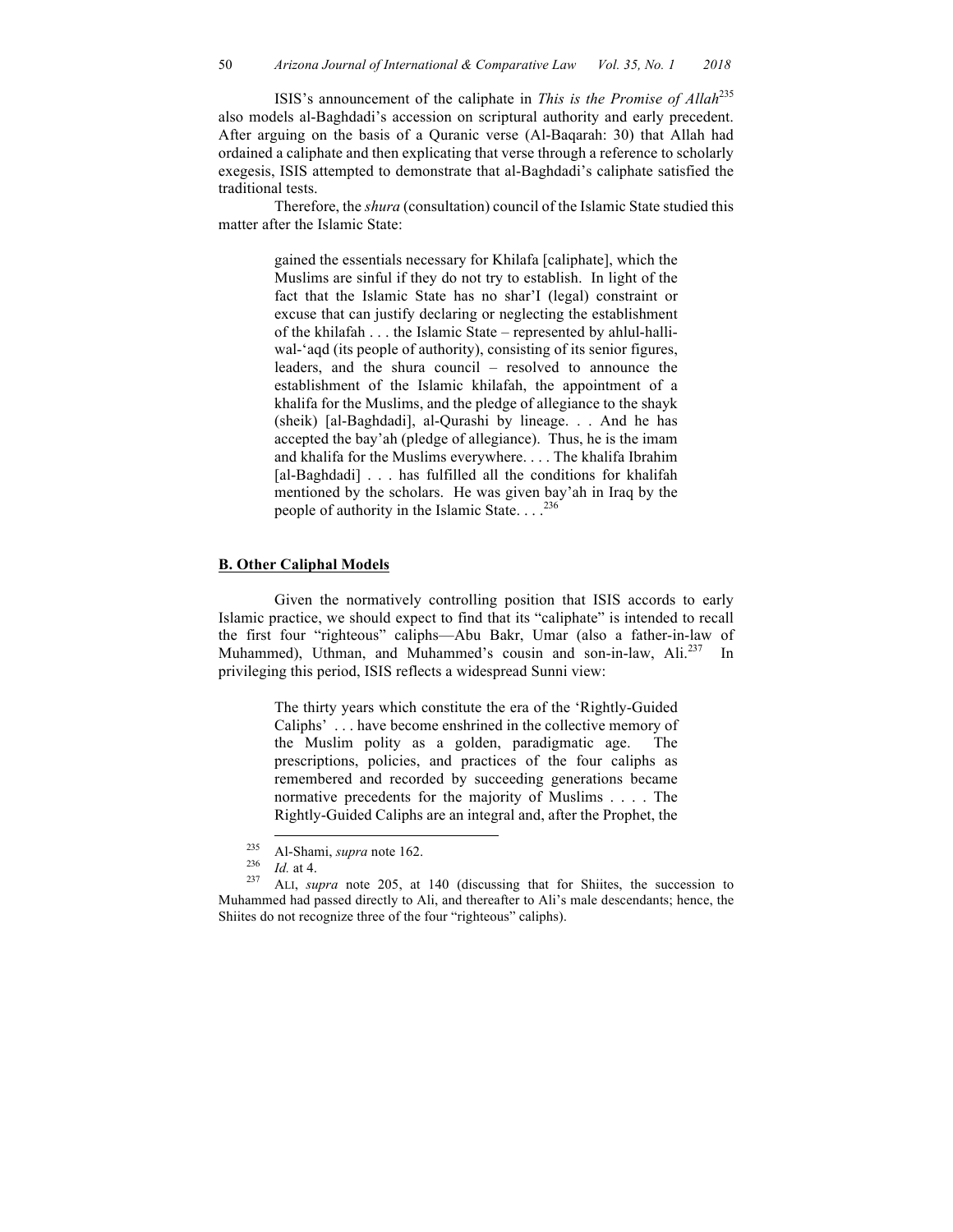most significant component of *al-Salaf al-Salih,* the Pious Forbears, a powerful emotive concept.  $\ldots$ <sup>238</sup>

The twenty-four-year period of the "righteous" caliphs, moreover, was marked by spectacular military victories, including the defeat of the Sassanid (Persian) Empire at Qadissiya in 636, and the breathtakingly fast conquest of territories that eventually included Persia, the Levant, Mesopotamia, Egypt, Cyprus, and more. ISIS recalled those stirring events in *This is the Promise of Allah*. 239

In a standard Sunni narrative, the period that ensued after the death of Uthman, that of the dynastic, Ummayid caliphate  $(661–750)$ , marked the beginning of a spiritual decline, along with further military and political success. However, the Abbasid dynasty, which succeeded the Ummayid, brought Islamic civilization to, perhaps, its highest level of achievement. Despite the unorthodoxy of some Abbasid caliphs, the historical memory of the magnificence of that dynasty led ISIS to invoke it. ISIS's and al-Baghdadi's references to overcoming the humiliation that many Muslims feel are allusions to the glory of the Abbasid caliphs. $240$ 

The Ottoman caliphate, which the Turkish government brought an end by legislation in 1924 under the secularizing strongman Ataturk (Mustapha Kemal),<sup>241</sup> is not a model for ISIS—and reasonably so. To begin with, the Ottoman claim to the caliphate was open to question.<sup>242</sup> Moreover, the Ottoman caliph's appeal to

<sup>238</sup> AFSARUDDIN, *supra* note 131, at 54. 239 Al-Shami, *supra* note 162. The announcement recalled that the Muslim *umma* "succeeded in ending two of the largest empires known to history in just 25 years, and then spent the treasures of those empires on jihad in the path of Allah. They put out the fire of the Magians [an apparent reference to the Zoroastrians of the Persian Empire] and they forced the noses of the cross-worshipers [perhaps a reference to the Byzantine Empire] onto the

ground with the most miserable of weapons and the weakest of numbers." *Id.* at 3.<br><sup>240</sup> See generally MCCANTS, supra note 5, at 131–33.<br><sup>241</sup> See generally M. SUKRU HANIOGLU, ATATURK: AN INTELLECTUAL BIOGRAPHY ch.<br>6 (201

<sup>6 (2011).</sup> <sup>242</sup> *See* KENNEDY, *supra* note 205, at 248–52; ARNOLD, *supra* note 205, at 89–90, 142– 43. Although the Abbasid caliphate in Baghdad had been brought to an end by the Mongol sack of the city in 1258, the Mamluk rulers of Egypt in 1261 or 1262 installed a pretender in Cairo—an uncle of the last Abbasid caliph in Baghdad who had survived the massacre—in order to legitimize their rule. KENNEDY, *supra* note 205, at 248–52; ARNOLD, *supra* note 205, at 89–90, 142–43. The claims of that caliph and his successors were largely ignored outside of Egypt. The Ottoman claim rested on the purported transfer of the caliphate in 1517 to Sultan Selim by al-Mutawakkil, the Abbasid pseudo-caliph in Cairo. KENNEDY, *supra* note 205, at 248–52; ARNOLD, *supra* note 205, at 89–90, 142–43. The legend of that transfer is unfounded. HODGSON, *supra* note 205, at 108, n. 6. The eighteenth-century figure Ahmad al-Damanhuri (d. 1778), the rector of the prestigious al-Azhar Seminary in Cairo (Sunni Islam's leading center of learning), declared that the "nominal caliphate" had disappeared long before and that by his time nothing remained "except the sultanate and the wazirate." BRUCE MASTERS, THE ARABS OF THE OTTOMAN EMPIRE, 1516-1918: A SOCIAL AND CULTURAL HISTORY 28 (2013).Indeed, it was not until the end of the eighteenth century that the Ottomans claimed the caliphate in relation to Muslims outside their empire. ALBERT HOURANI, ARABIC THOUGHT IN THE LIBERAL AGE 1798-1939 27, 106 (1962). As a face-saving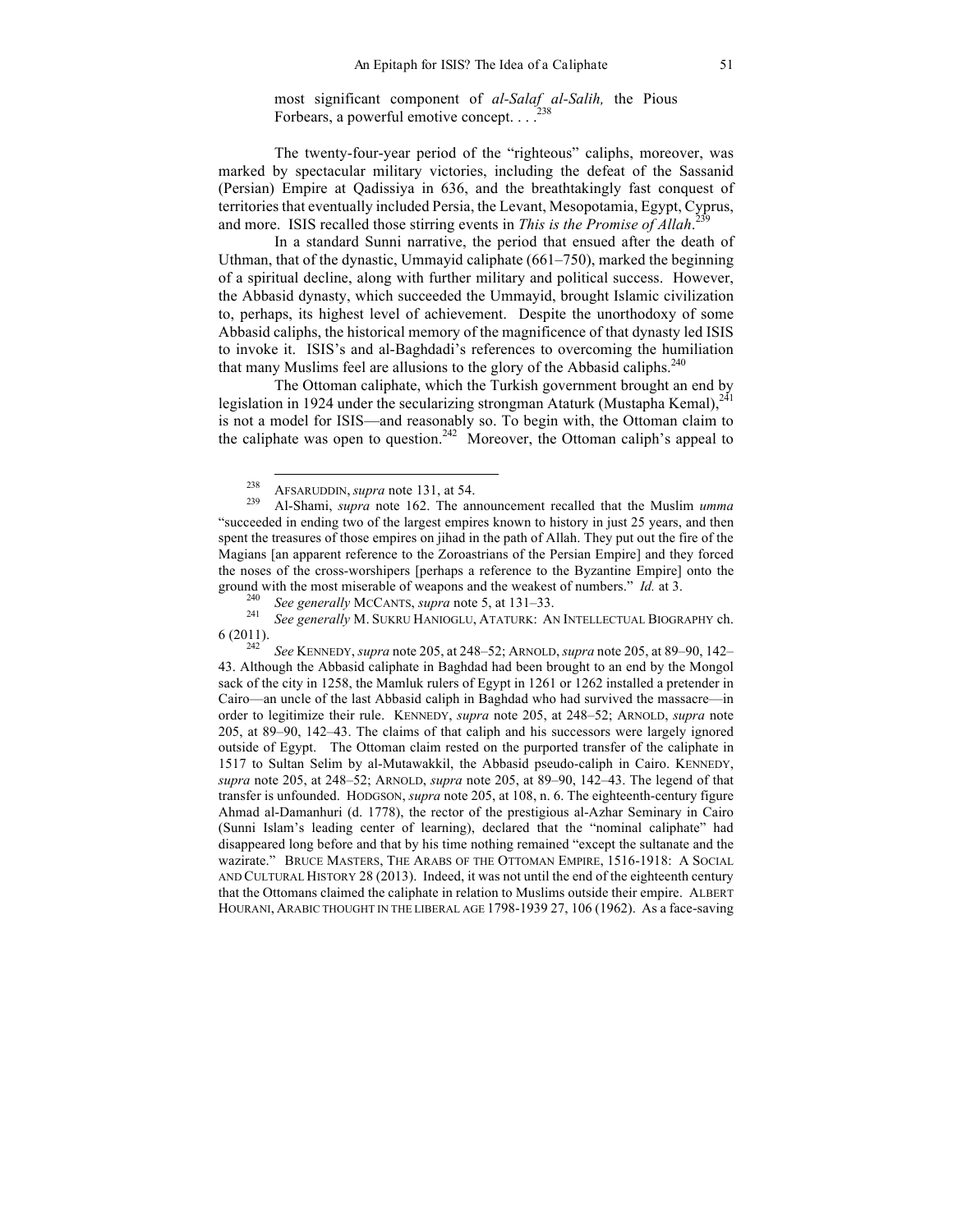the global Muslim community to take up arms against the Western allies during World War I was not only a resounding failure, but also failed to prevent a Britishsupported Arab revolt against his rule.<sup>24</sup>

For all that, a certain aura lingers around the Ottoman caliphate, and the ISIS caliphate may have been seeking to capture it. The end of the Ottoman caliphate provoked dismay in much of the Islamic world,<sup>244</sup> but it also stimulated efforts at Islamic renewal.<sup>245</sup> Leading Muslim intellectuals, like the Syrian Muhammed Rashid Rida (1865–1935) and the Indian Abul Kalam Azad (1888– 1958), argued for the restoration of a caliphate, though they differed sharply in their conceptualizations of it.<sup>246</sup> Rida in particular may have exercised an influence on later Arab Islamists, possibly including ISIS, because of his insistence that a future caliph descend from the Qurayshi. Overall, the abolition of the Ottoman caliphate, coupled with the extension of Western colonial rule to parts of the dismembered Ottoman Empire, had powerful, but also contradictory effects in the Muslim world; the abolition promoted both Turkish and Arab nationalism on the one hand, and pan-Arabism and pan-Islamism on the other. This is not the place in which to survey those trends.<sup>247</sup> However, ISIS reveals the persisting effects of the Ottoman caliphate's demise over ninety years later.<sup>248</sup> The debate over the end of the

 $\overline{a}$ 

and Abul Kalam Azad, 32 INT'L HIST. REV. 711, 716 (2010) ("The end of the caliphate created a space of both political possibility and apprehension for many Muslims.").<br>
<sup>246</sup> *Id.*; HOURANI, *supra* note 242, at 224–44 (discussing the views of Rida).<br>
<sup>247</sup> HAMID, *supra* note 8, at 68–84 (providing a brief acco

and its growth after the end of the caliphate); AFSARUDDIN, *supra* note 131, at 153–54. *See also* James Piscatori, *Imagining Pan-Islam: Religious Activism and Political Utopias,* 151 PROC. BRIT. ACAD. 421, 426–34 (2005) (providing the specific effects of the demise of the caliphate on Pan-Islamism).<br><sup>248</sup> For example, in a videotaped address on October 7, 2001 (the day the US began its

air campaign in Afghanistan), Osama bin Laden appeared to be dating the misfortunes of the Islamic world to the fall of the Ottoman caliphate in 1924. Osama bin Laden, Founder of al-Qaeda, Videotaped Address (Oct. 7, 2001) (transcript available at http://www.press. uchicago.edu/Misc/Chicago/481921texts.html). Specifically, he said: "Our Islamic nation has been tasting the same for more than 80 years of humiliation and disgrace, its sons killed and their blood spilled, its sanctities desecrated." *Id.* at § 2. However, restoration of the caliphate was not a major objective for al-Qaeda under his leadership. *See* PANKHURST, *supra* note 37, at 158–59. Indeed, when al-Qaeda in the Arabian Peninsula was considering

measure (to cover the loss of Ottoman Crimea to Catherine the Great of Russia), the Treaty of Kucuk Kaynarca of 1774 described Sultan Abd al-Hamid I as "the caliph of all who profess the unity of God [i.e., Muslims]." KENNEDY, *supra* note 205, at 254.<br><sup>243</sup> ONDER BAKIRCIOGLU, ISLAM AND WARFARE: CONTEXT AND COMPATIBILITY WITH

INTERNATIONAL LAW 163 (2014); EUGENE ROGAN, THE FALL OF THE OTTOMANS: THE GREAT WAR IN THE MIDDLE EAST 70–72 (2011); Mustafa Aksakal, *'Holy War Made in Germany'? Ottoman Origins of the 1914 Jihad,* 18 WAR IN HIST. 184–85 (2011).<br><sup>244</sup> CEMIL AYDIN, THE POLITICS OF ANTI-WESTERNISM IN ASIA: VISIONS OF WORLD

ORDER IN PAN-ISLAMIC AND PAN-ASIAN THOUGHT 137–39 (2009); PANKHURST, *supra* note 37, at 49–62; Toynbee, *supra* note 126, at 25–67 (giving a detailed account of the abolition of, first, the Ottoman sultanate and then, later, the caliphate); HODGSON, *supra* note 205, at 262–66 (providing a succinct overview of the disestablishment of Islam in Kemalist Turkey). <sup>245</sup> John Willis*, Debating the Caliphate: Islam and Nation in the Work of Rashid Rida*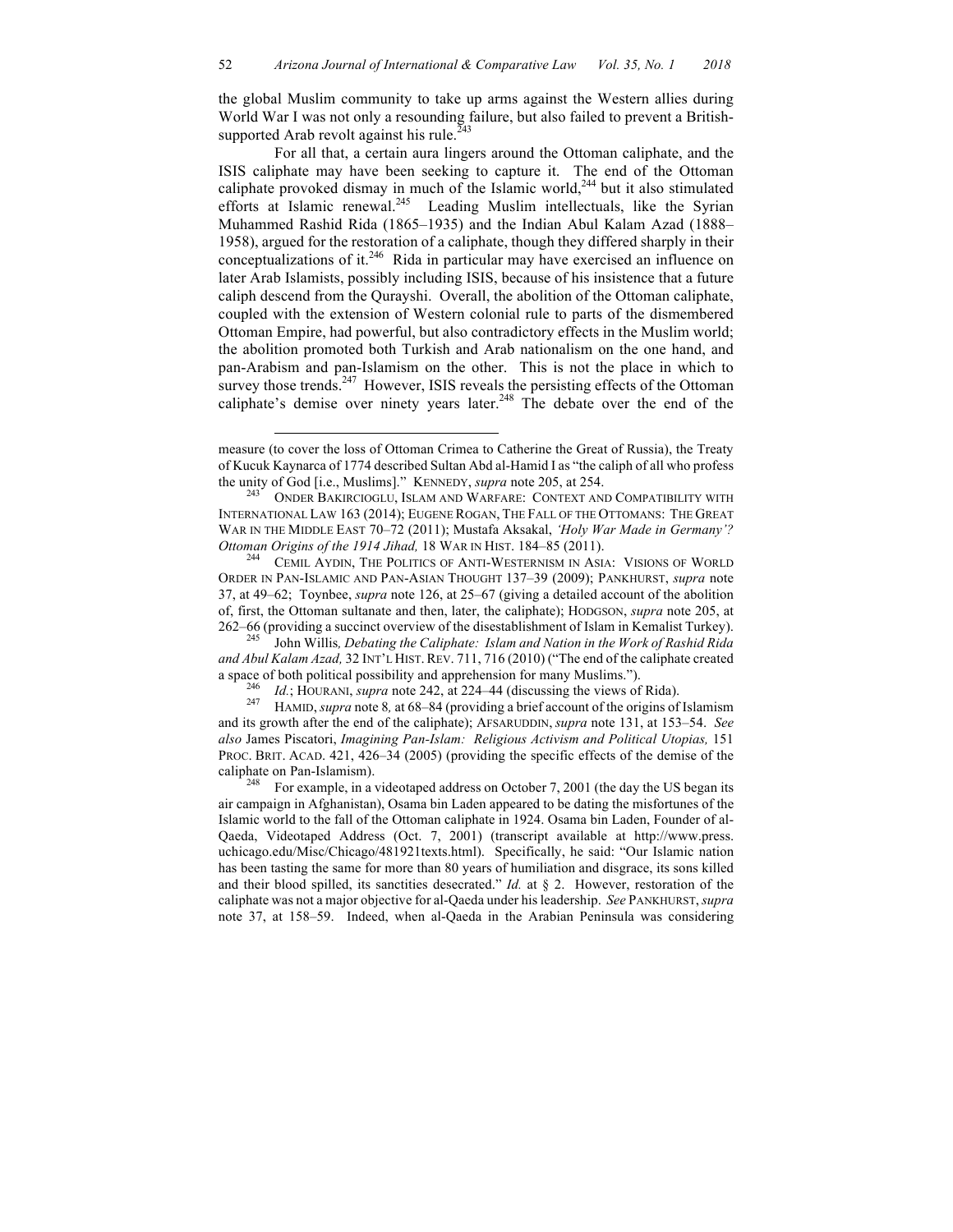caliphate, though brief, opened up visions of an imaginable world order that rejected "the European international system and the nation."<sup>249</sup> Indeed, the abolition of the caliphate was a necessary condition for the emergence of contemporary Islamism.250

### **VII. WOULD AN ISLAMIST CALIPHATE BE A THREAT TO THE WESTPHALIAN ORDER?**

Sub-part A of this section will suggest ways in which the emergence of the ISIS caliphate or of a more successful caliphate along similar lines could arguably undercut or destabilize the international legal order. It will conclude that even if a caliphal state under Islamist rule did emerge and could consolidate its hold, it would eventually be integrated more or less successfully into the current state-centric system, or else cease to be a threat to that system.

To put this point paradoxically, but succinctly: in order to provide a political and economic model that is compellingly attractive to large numbers of Muslims throughout the Islamic world, the ISIS caliphate (or one like it) would have to assume the current form and function of a *de jure* state—and in doing so it would cease to threaten to destabilize and displace the Westphalian legal order. Conversely, to the extent that its caliphal model presented an alternative to that of the existing state, ISIS would be unattractive to the overwhelming majority of the global Muslim population, and hence it would *not* pose a threat to the Westphalian order. To be attractive, the caliphal model must be *viable*, and the price of viability is deepening integration into the Westphalian order.

Thereafter, sub-part B will consider the harder question of the threat to the Westphalian order that might be created by an Islamist declaration of a caliphate in a populous and established state like Turkey or Egypt.

It is overwhelming likely that a military force will destroy the ISIS caliphate in the near future. But what if that caliphate were not to be destroyed? The thought experiment is worth conducting. It will reveal both the vulnerabilities and the resilience of the Westphalian order.

In the abstract, there would seem to be three main possibilities for a caliphate's development, corresponding to three categories within the Westphalian

 $\overline{a}$ 

declaring a caliphate in Yemen, bin Laden emphatically opposed the idea: "It seems to me that being deliberate in this matter is a good thing, and to explain further, establishing the state before the elements necessary for success are put in place most often will lead to aborting the effort wherever it takes place, because establishing a state and then toppling the state represents a burden that exceeds the energy of the people." MUHAMMED AL-UBAYDI ET AL., THE GROUP THAT CALLS ITSELF A STATE: UNDERSTANDING THE EVOLUTION AND CHALLENGES OF THE ISLAMIC STATE 65–66 (2014). Likewise, bin Laden's successor Ayman al-Zawahiri has warned that the restoration of the Caliphate would be the work of several generations. *See* Manne, *supra* note 8, at 119. <sup>249</sup> Willis, *supra* note 245, at 728. <sup>250</sup> SAYYID, *supra* note 34, at ch. 3.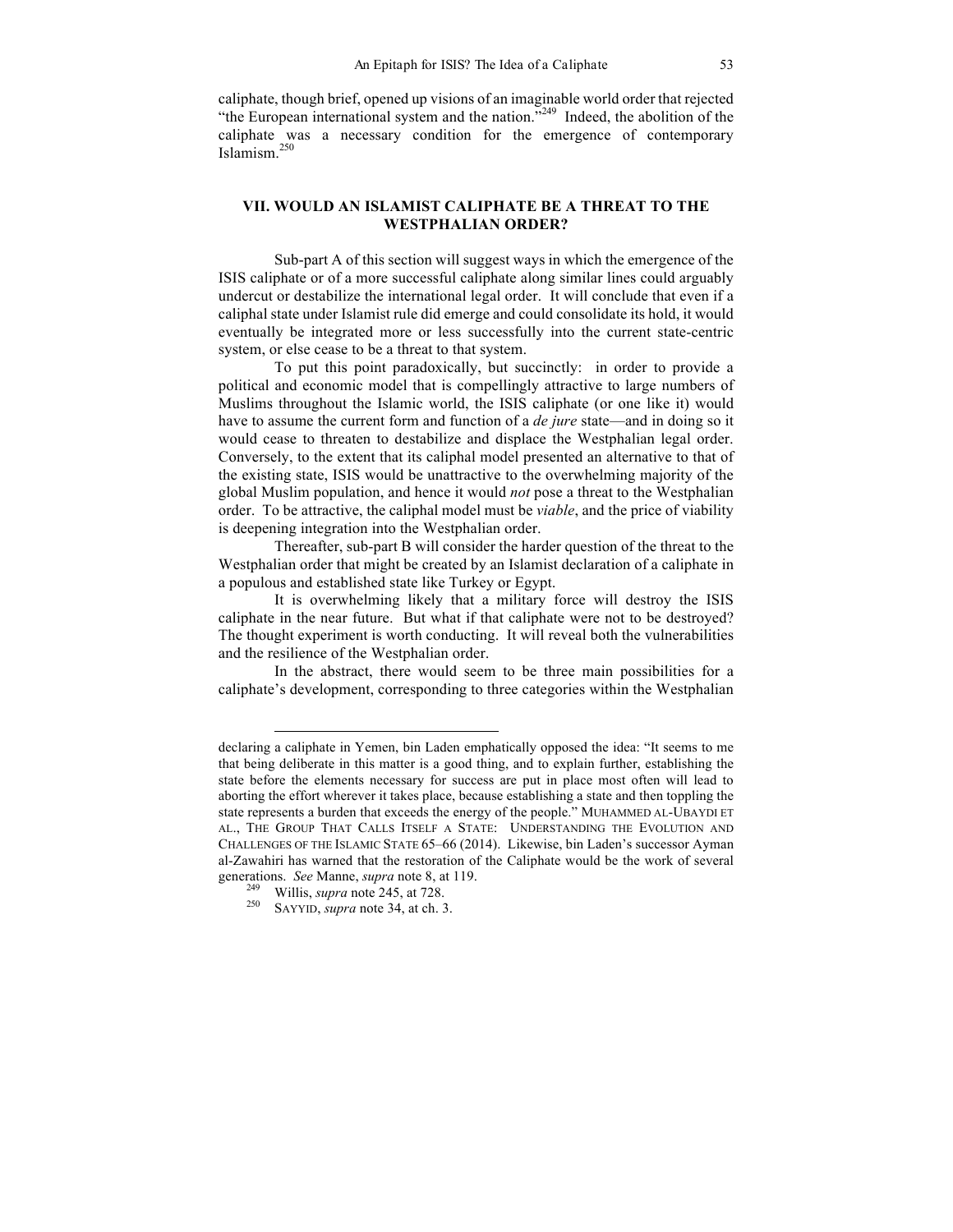system. The categorization is rough and imperfect, and it requires further subdivisions. Nonetheless, it is analytically useful for these purposes.

## **A.** *De Jure* **States,** *De Facto* **States and Para-States**

To begin with, let us reconsider the idea of a *de jure* state, which we have glanced at above. *De jure* statehood as understood here requires more than the bare control over a population and a territory and the capacity to administer them. An entity with those characteristics (a government) might be a *de facto* state, but not a *de jure* one, as those terms are used here. To be a *de jure* state requires international recognition as a state. International recognition, as understood here, is *constitutive*, not declaratory, of sovereign statehood.

"Recognition" in the fullest sense does not mean merely the existence of diplomatic relations or acceptance as a co-party to treaties. It also includes what can be called the conferral of international "legitimacy," or more precisely, an acceptance of the validity of the state's claim to certain rights and a corresponding demand that it satisfy certain obligations. Recognition thus includes the acknowledgment of a state's authority over the people and territory it governs and a requirement that it be responsible to other states for its actions. To be a *de jure* state in the full sense requires general acceptance by the rest of the community of states—or at least the dominant and most influential part of it—as a member in good standing.

*De jure* statehood, as understood here, is not a stark either/or condition. Let us assume here that a state that has been accepted as a member of the United Nations and other international organizations meets the minimum conditions for being *de jure.* Thereafter, its claim to be a state under international law would seem to bind other states.251 But even such a *de jure* state may be in bad standing with the rest of the international community. Finland, Canada, Japan, and Uruguay are *de jure* states in the full sense. North Korea, albeit a member of the United Nations, is *de jure* in a more attenuated sense. It participates in the activities of the international community of states only to a limited extent, and it has been repeatedly subject to United Nations sanctions for its violations of international law.<sup>252</sup>

Other formally *de jure* states are or have been in a situation like that of North Korea—members of the United Nations, but the frequent targets of serious international legal sanctions or other forms of international censure. Iraq under the government of Saddam Hussein was such a case. For decades after the 1979 Iranian Revolution, Iran was also such a *de jure* state, though to a lesser degree now.

In these three cases—North Korea, Iraq, and Iran—the international community recognized an established government as the incontestable representative of the state in question. In addition, however, there are (minimally) *de jure* states, like Afghanistan under Taliban rule, whose governments are

Application of the Convention on the Prevention and Punishment of the Crime of Genocide, Preliminary Objections, 1996 I.C.J. Rep. 91, at 595, (July 11) (implying that its claim is binding on other states).<br><sup>252</sup> *See, e.g.*, S.C. Res. 2356 (June 2, 2017).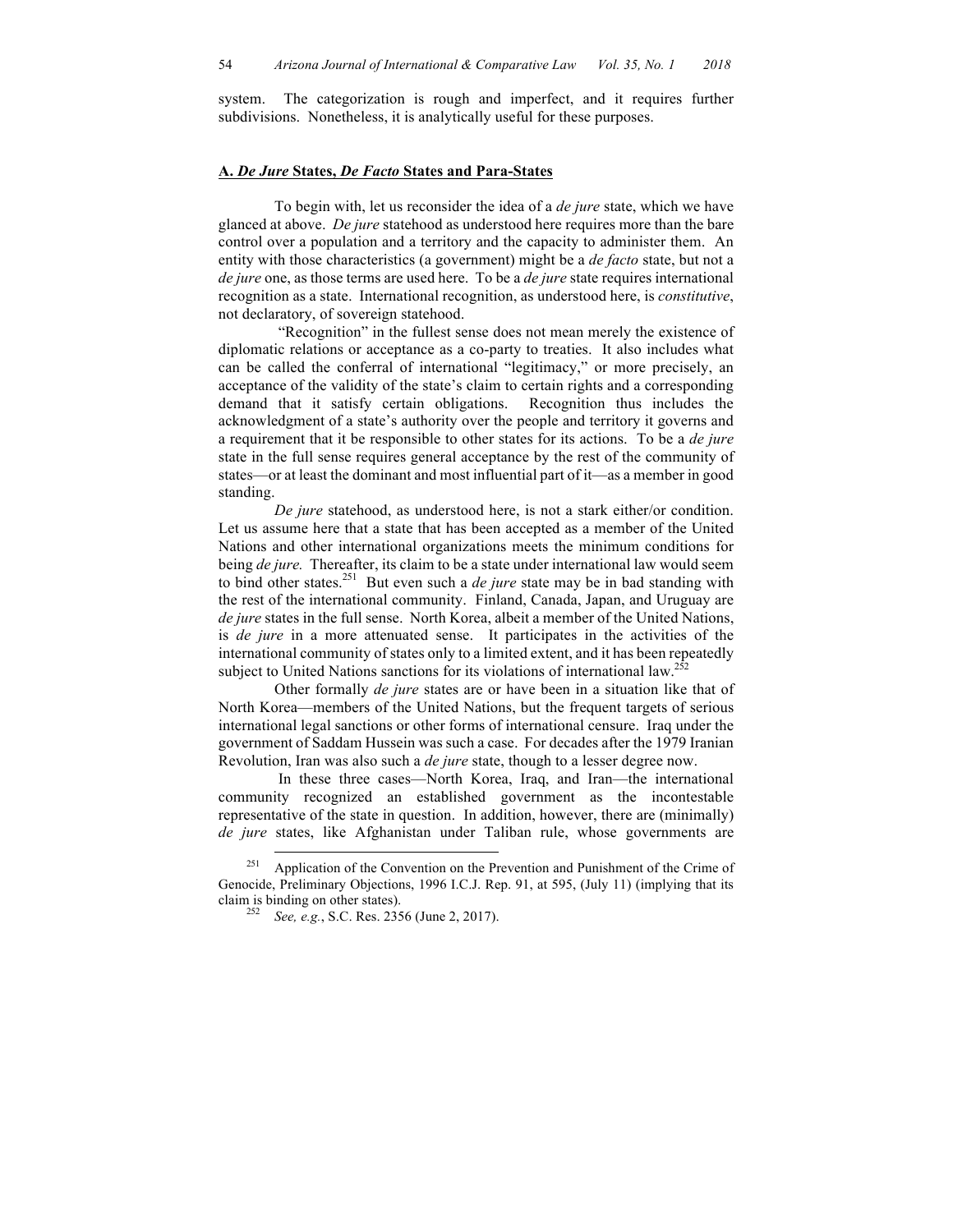generally unrecognized, even while those states retain membership in the United Nations.<sup>253</sup>

Kampuchea (Cambodia) in the early 1980s is another, yet different, case of marginal *de jure* statehood. Different sections of the international community were divided over whether to continue to recognize Pol Pot's government as the international representative of Kampuchea, despite that régime's appalling human rights violations and even though it had virtually no actual authority in the country, or instead to recognize the Heng Semrin government, which was in effective control of the country but which had been installed as a result of the allegedly illegal invasion of Kampuchea by Vietnam in 1978.<sup>254</sup> However, this international disagreement did not touch on the question of the recognition of Kampuchea's statehood: it remained a member of the United Nations.<sup>255</sup> What was at issue only was the question of which government merited international recognition.<sup>256</sup>

Distinct from *de jure* statehood is *de facto* statehood. Here, a government may be in effective control of a territory and a population. It may even have a measure of international recognition. And typically, it will desire *de jure* status.<sup>257</sup> But it is unrecognized internationally, either in general or at least by a significant part of the international community, and it does not belong to the United Nations or other major international organizations. Kosovo is one such example. Though it enjoys widespread international recognition and the support of both the United States and the European Union, an influential bloc of states, led by Serbia and Russia, have deliberately withheld recognition from it, and have prevailed in opposing its admission into the United Nations. Other *de facto* states include Abkhazia, the Turkish Republic of North Cyprus, the former Bosnian Serb Republic, and the "quasi-state" of Iraqi Kurdistan.<sup>258</sup> Of course, the ISIS caliphate is in a sense a *de facto* state itself.

Finally, we should distinguish states of all the varieties referenced above from *non-state* entities. This is a diffuse, variegated, and, until recently, understudied category. Included within it are de-territorialized transnational terrorist groups like al-Qaeda, "warlord" groups based on clan affiliation or personal

 <sup>253</sup> *See* Zachary Laub, *The Taliban in Afghanistan,* COUNCIL ON FOREIGN RELATIONS (July 4, 2014), http://www.cfr.org/afghanistan/taliban-afghanistan/p10551 (noting that only Saudi Arabia, the United Arab Emirates, and Pakistan recognized the Taliban government of Afghanistan). 254 Colin Warbrick, *Kampuchea: Representation and Recognition,* 30 INT'L & COMP.

L.Q. 234, 235 (1981).<br>See Suellen

<sup>255</sup> *See* Suellen Ratliff, *UN Representation Disputes: A Case Study of Cambodia and a New Accreditation Proposal for the Twenty-First Century,* 87 Cal. L. Rev. 1207, 1243–59

<sup>(1999).&</sup>lt;br><sup>256</sup> James Crawford, The Creation of States in International Law 33–35 (2d

ed. 2006) (analyzing the distinction between recognition of "states" and of "governments"). <sup>257</sup> *See* CASPERSEN, *supra* note 106, at 9 (discussing the desire for internationally recognized independence is "a central driving force for unrecognized states"). <sup>258</sup> Denise Natali, *Stalemate, Not Statehood, for Iraqi Kurdistan*, LAWFARE (Nov. 1,

<sup>2015),</sup> https://lawfareblog.com/stalemate-not-statehood-iraqi-kurdistan.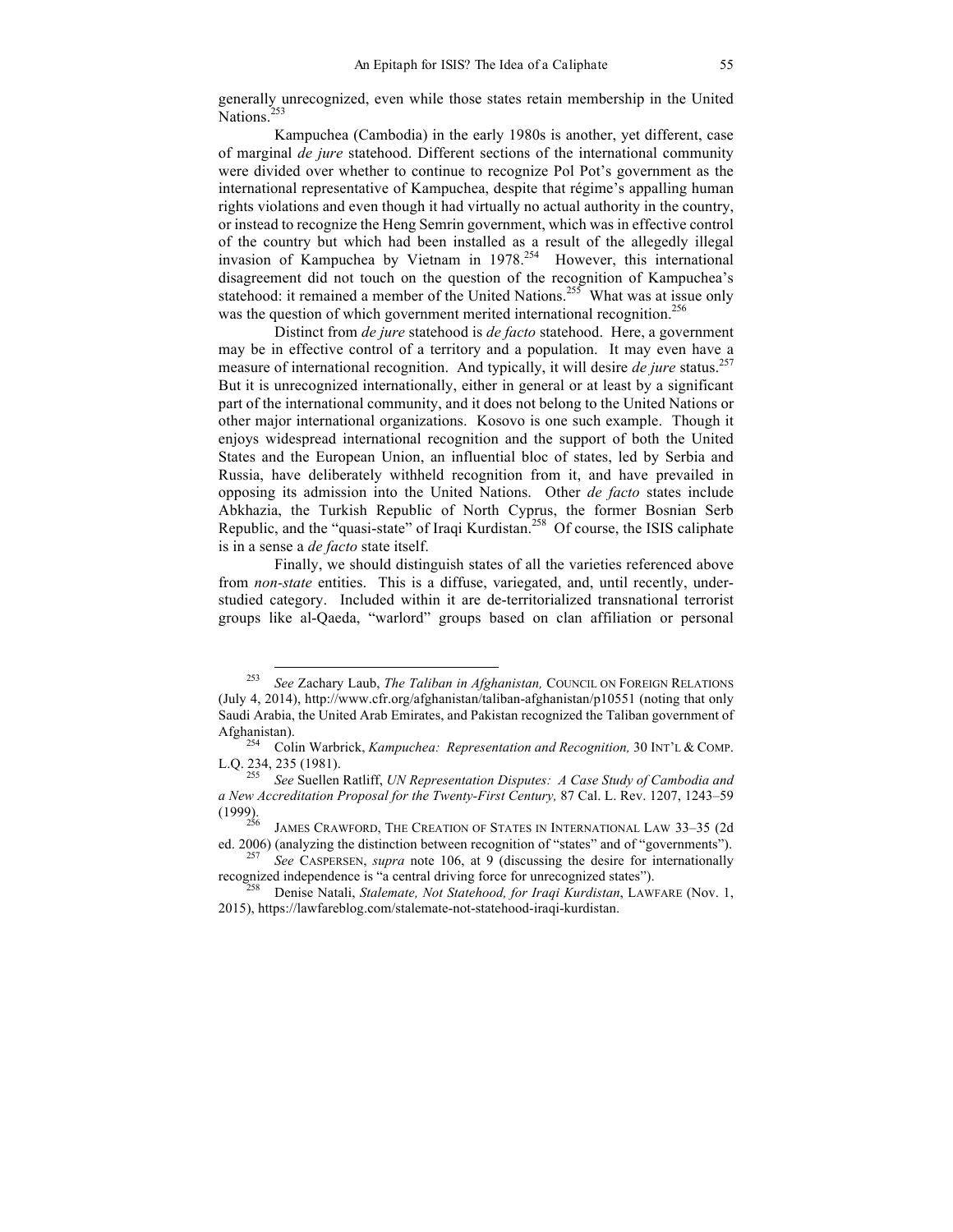loyalties like those in Somalia,<sup>259</sup> and "states" within states, like the former Islamic Courts Union in Mogadishu. ISIS might conceivably degenerate into some kind of non-state or sub-national actor within this broad category. In particular, it might occupy, control, and effectively govern an area within the formal boundaries of a *de jure* state—in other words, it might evolve into a "state within a state."

### 1. Warfare and Welfare in the ISIS Caliphate

Like virtually any contemporary polity, the ISIS caliphate must and did take account of "welfarist" objectives in shaping public policy.<sup>260</sup> Despite its apocalyptic discourse,<sup>261</sup> ISIS's publicity sought to attract Muslims—especially those with technical skills—as migrants to its territory.262 To draw them there, it advertised an array of prospective benefits, including the prospect of being able to lead an authentically Muslim way of life, the opportunity to participate in the global renewal of the Muslim world, the possibility of satisfying imperative religious duties, the allure of risk and combat and, not least, a chance to improve their life prospects.263 In these respects, the ISIS caliphate's appeal to Muslims might recall the appeal that Zionism had for Jews emigrating to Israel in the post-Holocaust period.<sup>264</sup>

ISIS did not seek to promote material well-being merely to avoid disappointing the expectations of those whom it governs or to present itself in a good light to the Muslim community at large. Welfare is not merely an incidental or secondary goal, a means for accomplishing political or theological ends. Rather, the restorationist project of Islamism and ISIS rests on the core premise that power and prosperity will be the necessary outcomes of a return to true Islamic principles. That is, ISIS assumed a particular historical narrative of Islam's rise, fall and renewal—a narrative that it holds in common with other forms of Islamist restorationism.

For ISIS, as for Islamists generally, there is an inherent connection between religious truth and material well-being, such that the recovery of true Islam will necessarily bring worldly success with it. Power, respect, and wealth will flow from the renewal of pristine teaching and practice.<sup>265</sup> In the Islamist narrative, the

*Contested Identities,* 7 ISRAEL STUD. 115, 115 (2002). <sup>265</sup> HOURANI, *supra* note 242, at 228 (describing views of Rashid Rida).

 <sup>259</sup> Kimberley Marten, *Warlordism in Comparative Perspective,* 31 INT'L SEC. 41, 46– 48 (2007) (providing an inductive definition of "warlordism"); Napoleoni, *supra* note 8, at 47–50.

<sup>260</sup> AL-UBAYDI ET AL., *supra* note 248, at 65–66. <sup>261</sup> *See* ROY, *supra* note 8*,* at 54–56 (noting the contradiction between ISIS's apocalypticism and its restorationist project).<br><sup>262</sup> GERGES, *supra* note 1, at 268 ("Baghdadi and his associates have repeatedly called

on Muslims worldwide with technical expertise to migrate to the Islamic State and serve it."). <sup>263</sup> Sadakat Kadri, *Want to Understand the Appeal of ISIS? Think Like a Young Muslim* 

*Outsider,* GUARDIAN (June 18, 2015), https://www.theguardian.com/commentisfree/2015/ jun/18/appeal-isis-muslim-outsider-recruits. 264 Yael Zerubavel, *The "Mythological Sabra" and Jewish Past: Trauma, Memory, and*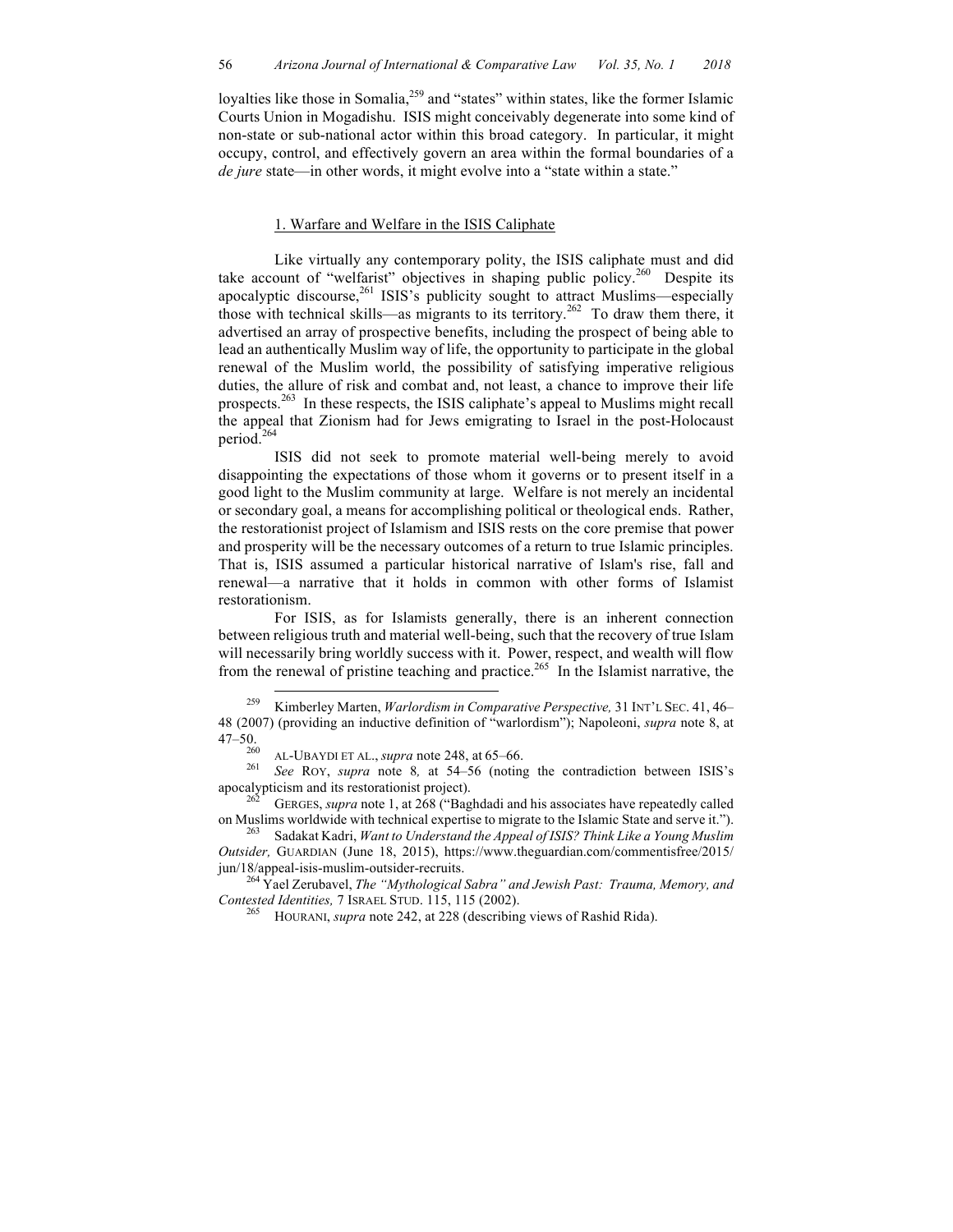founding age of Islam was marked by the sudden, dazzling enrichment of the warriors who followed its precepts and spread its message. Succeeding Muslim generations achieved unprecedented civilizational greatness by remaining faithful, by and large, to the original paradigm. Correspondingly, civilizational decline, economic backwardness, and subjection to Western colonial rule began to set-in only after faith had been corrupted and weakened. By revitalizing early beliefs and establishing a polity based on original practices, contemporary Muslims will be rewarded with successes comparable to those of the early generations of believers.<sup>266</sup> However, if the caliphate should prove unable to achieve such successes, its failure would constitute proof of faithlessness, and the loss of its legitimacy would ensue.

As the actual trajectory of the ISIS caliphate showed, the necessity of creating a record of conspicuous and irresistible successes would drive the caliphate into a program of aggression and expansionism directed against its neighbors, and that program would in turn likely lead to the caliphate's demise. The strategic environment that the ISIS caliphate encountered in the contemporary Middle East is radically unlike that in which the earliest caliphs acted, and far less favorable to rapid conquests like theirs.<sup>267</sup> Alternatively, however, the necessity of promoting welfare might conceivably have induced the ISIS caliphate to seek the status of a *de jure* state, even though it exhibited no such interest. The attractions of such recognition would be very powerful for the caliphate (just as they were in the 1920s and 1930s for the former Soviet Union).

First, as a *de jure* state, the caliphate would enjoy international recognition of its government and territorial borders. It would therefore be able to lay claim to the international legal protections that prohibit forcible violations of a state's political and territorial integrity. It could thereby achieve at least a *modus vivendi* with other powers, including its near neighbors, with which it had been more or less actively at war. Thus safeguarded, it would be spared much of the cost of providing for its national security and maintaining contested boundaries—and the resources

 <sup>266</sup> *See* AYDIN, *supra* note 46, at 72 ("The Muslim modernist critique of decline was harsh and directed the blame inward. It argued that Sufism and contemporary vernacular Muslim practices were the cause of the decline, and therefore the purity of early Islam was the solution."). What is here called "the Islamist narrative" of Muslim history seems to have originated in the thought of modernist Islamic movements of the late nineteenth and early twentieth centuries. *Id.*; Ira M. Lapidus, *Islamic Revival and Modernity: The Contemporary Movements and the Historical Paradigms,* 40 J. ECON. & SOC. HIST. ORIENT 444, 445–46 (1997). <sup>267</sup> HUGH KENNEDY, THE PROPHET AND THE AGE OF THE CALIPHATES: THE ISLAMIC

NEAR EAST FROM THE SIXTH TO THE ELEVENTH CENTURY 1–12 (3d ed. 2016) (discussing how the early caliphates operated in a strategic environment in which the two great empires—that they were to weaken or destroy—the Byzantine and the Persian had exhausted themselves in decades of continuous but inconclusive warfare that immediately preceded the rise of Islam, and so were both vulnerable to swift defeat). By contrast, while many of the existing states in the region of the caliphate are fragile, others (Turkey, Iran and Israel in particular) are not. *Id.* And great powers outside the region, including the United States and Russia, intervene actively in its affairs and provide support even for the weaker states in it. *Id.*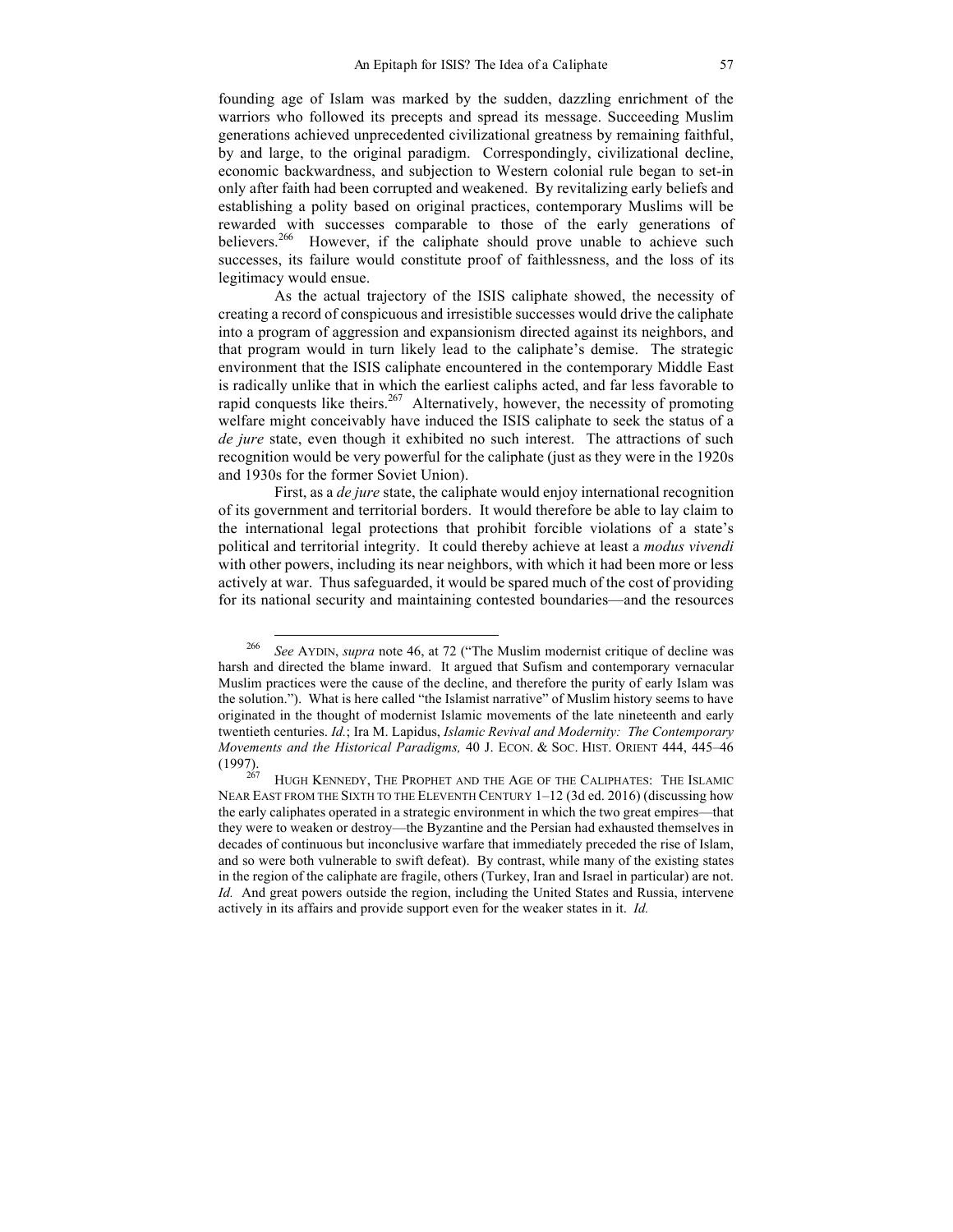that had been dedicated to those purposes could be redeployed to advance economic development. Second, as a *de jure* state, it would be far better positioned to engage in international trade and to attract foreign investment. That too would promote the welfare of its population. Granted, there is a controversy as to how far openness to international trade promotes economic growth in developing countries.<sup>268</sup> Yet as the UN General Assembly put it in its Resolution 68/199 on *International trade and development* (2013), the consensus seems to be that "international trade is an engine for development and sustained economic growth . . . . [T]rade has an important role in ensuring the sustainable development of the least developed countries" (at operative paras. 2, 6).

ISIS has attempted to deliver on its promises of economic improvement:

Engineers and technocrats oversee the subsidization and distribution of water, electricity, foodstuffs and gasoline. A skeletal welfare system offers healthcare and pensions for mujahideen and their dependents. In fact, polemicists specifically highlight the superiority of the Islamic State's welfare provision to that of the Gulf regimes.<sup>269</sup>

Furthermore,

ISIS has set up a rudimentary functioning bureaucracy, administration, and institutions; it improved security and law and order—though harsh—and provided jobs in decimated economies. Residents report that ISIS delivers important services, such as bakeries, policing, a swift, sharia-based justice system, identity cards and birth certificates, consumer protection, garbage collection, day care centers, and clean and well-run hospitals, and it has procured teachers to work in its schools, even though the quality of these services is neither stellar nor free.<sup>270</sup>

Moreover, ISIS is in part a response to the problem of chronic developmental failure in the Arab world—failure that has been starkly documented over recent years in the United Nations' series of "Arab Development Reports" that began publication in 2001. In 2009, for example, the relevant Report found that "[i]n the Arab region, human insecurity—pervasive, often intense and with consequences affecting large numbers of people—inhibits human development. It is revealed in the impacts of military occupation and conflict in Iraq, Sudan, Somalia and [the] Palestinian Territory."<sup>271</sup>

 <sup>268</sup> *See generally* Tarlok Singh, *Does International Trade Cause Economic Growth? A Survey,* 10 WORLD ECON. 1517 (2010).<br><sup>269</sup> Ahram & Lust, *supra* note 111, at 20.<br><sup>270</sup> GERGES, *supra* note 1, at 265.<br><sup>271</sup> Regional Bureau for Arab States, *The Report in Brief: Arab Human Development* 

*Report 2009*, DGVN 2 (2009), http://www.dgvn.de/fileadmin/user\_upload/ PUBLIKATIONEN/UN\_Berichte\_HDR/AHDR/execsummary-e.pdf.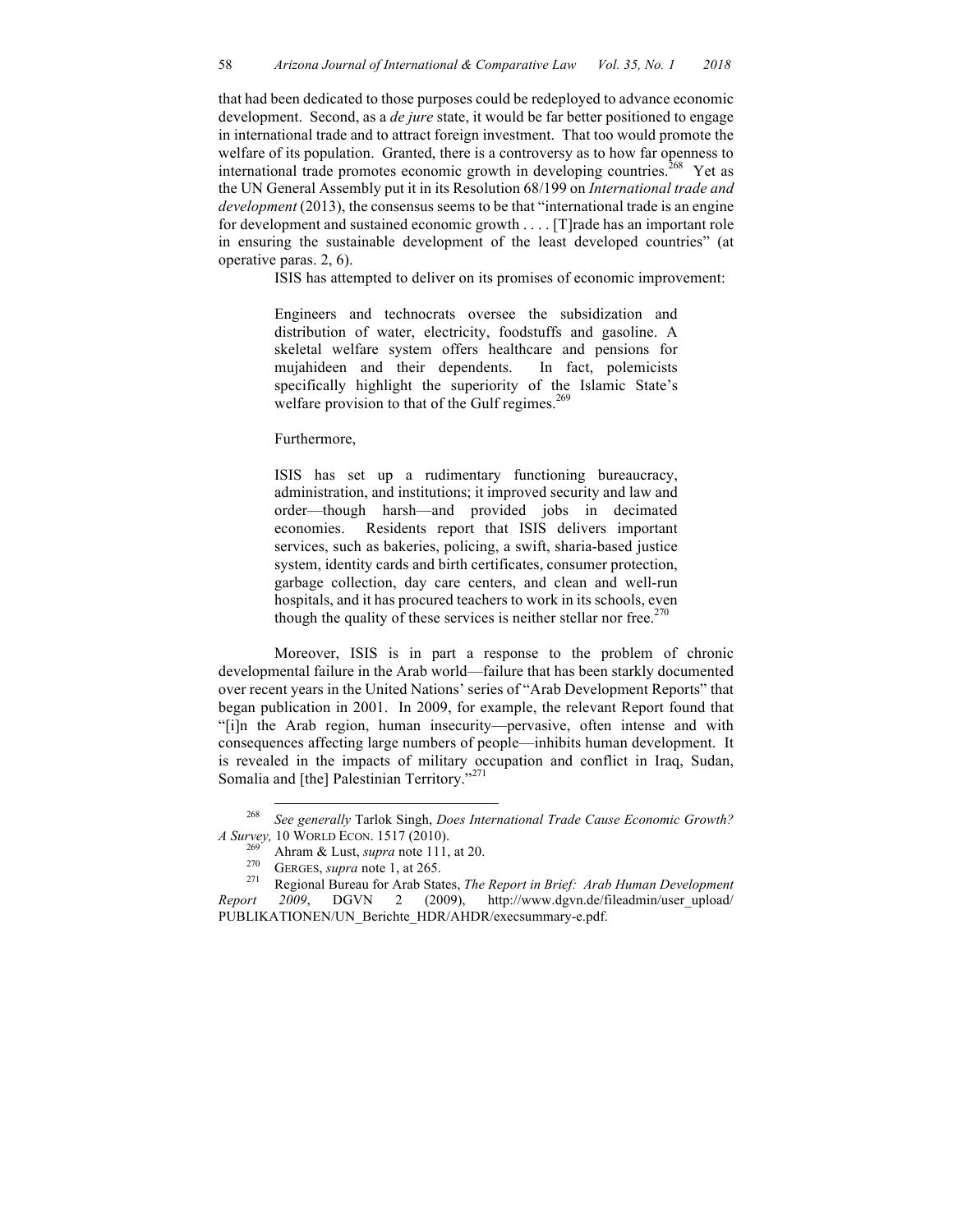Anger and frustration were widely felt throughout the Arab world over failures such as these have contributed to the Islamic revival in the area<sup>272</sup> and helped to cause the "Arab Spring." But in the aftermath of the Arab Spring, conditions for young Arabs have not improved; the initial optimism has faded.<sup>273</sup> Currently, the Middle East and North Africa have the highest level of youth unemployment in the world.<sup>274</sup> A February 2015 survey found that chronically high rates of unemployment were a source of suffering and despair for young Tunisians and represented their main concern.<sup>275</sup> There is evidence that a significant proportion of ISIS fighters were drawn to the movement by desire for money and recognition.276 If an ISIS caliphate were eventually to command the support and loyalty of the mass of the population in Arab and other Muslim states, it would surely have to be able to make a credible case that it could overcome these developmental failures and bring about improved standards of health, education, and welfare. To do that, however, the caliphate would likely have found it necessary to seek and obtain international recognition as a *de jure* state.

Granted, such an attempt might have entailed the renunciation of the caliphate's core claims regarding its relations with the outside world, including its claim to a uniquely privileged place in a divinely-ordained global legal order. If the caliphate had indeed renounced such claims in order to be accommodated within the Westphalian order, it would by that very action seemingly have ceased to be a challenge to that order. In other words, the caliphate as a project aiming at the radical transformation of the current world order would apparently have been pronouncing itself a failure.

remaining 25 per cent are unsure."). 274 ILO, *Youth Unemployment Rate in Selected World Regions in 2014 and 2015*, STATISTA, https://www.statista.com/statistics/269640/youth-unemployment-rate-in-selected

 <sup>272</sup> *See* Jean-Paul Carvalho, *A Theory of the Islamic Revival* 35 (Oxford Dept. of Econ., Working Paper No. 424, 2009), https://www.economics.ox.ac.uk/materials/working<br>papers/paper424.pdf.<br> $\frac{273}{273}$  John Dubber, *What Is The America of ISIS*? Degrees Converse (1, s. 8, 2015)

John Dubber, *What Is The Appeal of ISIS?*, BRITISH COUNCIL (June 2, 2015), https://www.britishcouncil.org/voices-magazine/isis-where-appeal-young-people

<sup>(&</sup>quot;Immediately after the first uprisings, a wave of optimism swept the region. The Arab Youth Survey 2012, which measured the attitudes of 2,500 young people across 12 countries, showed that 72 per cent thought things had improved since the uprisings. It also found that the majority felt positive about their own and their countries' futures. The results of this year's survey tell a very different story. In 2015, just 38 per cent of young people agree that the Middle East and North Africa is better off following the Arab Spring, compared to 72 per cent in 2012. As many as 39 per cent of young people agree with the statement that 'democracy will never work in the region', while just 36 per cent think it will work and the

<sup>-</sup>world-regions/ (last visited Oct. 13, 2017). <sup>275</sup> *Experiences and Perceptions of Young People in Tunisia: The Case of Douar Hicher and Ettadhamen*, INT'L ALERT (Feb. 2015), http://www.international-alert.org/ sites/default/files/Tunisia\_YoungPeopleSurvey\_EN\_2015.pdf; Dubber, *supra* note 273. 276 Patrick Tucker, *Why Join ISIS? How Fighters Respond When You Ask Them*,

ATLANTIC (Dec. 9, 2015), http://www.realcleardefense.com/articles/2017/01/18/the iliad and the islamic state 110653.html.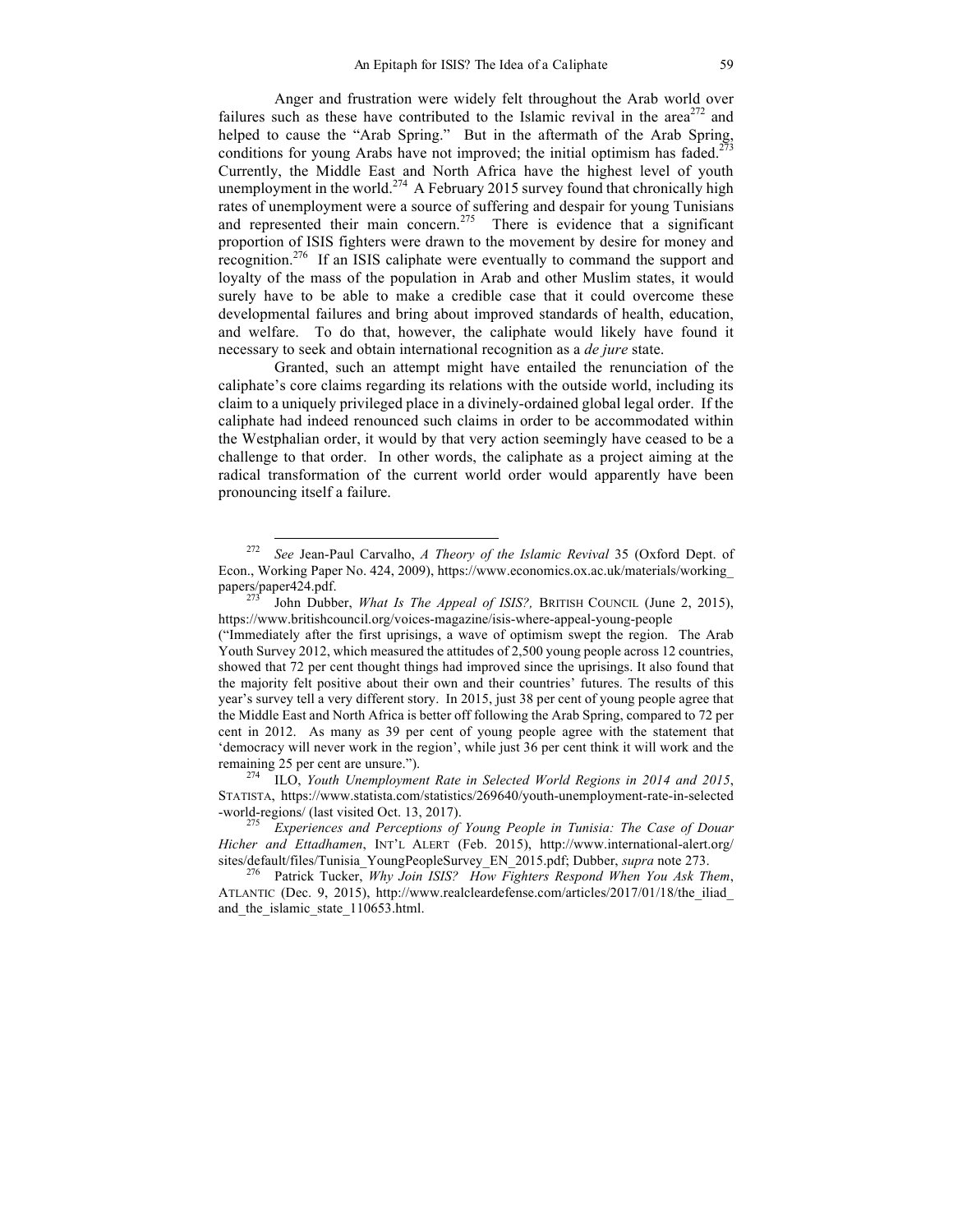But is that necessarily so? As a *de jure* state, the ISIS caliphate might have tried to play, so to speak, a double game. It might have sought to secure for itself the privileges and immunities of membership in the Westphalian system, including settled borders, the cessation of hostilities against it, and the opportunities for crossborder trade and investment. But at the same time, it might (more or less openly) have sought to subvert and overthrow that order, refusing to accept and honor its rules when doing so would disadvantage it. Legal scholars have argued that the former Soviet Union pursued, over several decades, exactly such an opportunistic strategy in relation to international law.<sup>277</sup> And it is arguable that Iran has followed, and may even still be following, such a course. For the ISIS caliphate, then, recognition as a *de jure* state might seem to have offered the deferral, but not the abandonment, of its universalizing ambitions.

### 2. Why the Westphalian Order Could Not Have Recognized the ISIS Caliphate as *De Jure*

The chances that the ISIS caliphate might eventually have been recognized as a *de jure* state were always unrealistic, however. Even assuming that the caliphate somehow survives destruction in the near term, there are at least three reasons that impel this conclusion. One might even say that the constitutional logic of the Westphalian order precludes this possibility.

First, it is unthinkable that states whose very right to existence ISIS denies would be willing to recognize it—and those include some Arab and other Muslim states in the caliphate's immediate environment. The caliphate not only denies the right of those states' governments to rule their subjects, but it also refuses to acknowledge the validity of their international borders. It is inconceivable that those states would recognize the caliphate so long as it maintained those views (which are integral to the project of the caliphate). And it is hard to see what the caliphate could do or say to make a credible claim that it had changed its beliefs, or abandoned its intentions, with regard to them.

Second, states in the contemporary Westphalian order have been extremely reluctant to recognize new states that have been formed out of the territories of existing states without the consent of the latter. This reluctance has been manifested repeatedly, and is plainly connected with (though it is distinct from) the "territorial integrity norm."<sup>278</sup> As codified in Article 2(4) of the UN

 <sup>277</sup> O.J. Lissitzyn, *The Soviet View of International Law, in* INTERNATIONAL LAW STUDIES: ROLE OF INTERNATIONAL LAW AND AN EVOLVING OCEAN LAW 90, 90–91 (Richard

B. Lillich & John Norton Moore eds. 1980). <sup>278</sup> Mark W. Zacher, *The Territorial Integrity Norm: International Boundaries and the Use of Force,* 55 INT'L ORG. 215 (2001); Stuart Elden, *Contingent Sovereignty, Territorial Integrity and the Sanctity of Borders,* 26 SAIS REV. 11 (2006); 458 Maritime Delimitation and Territorial Questions between Qatar and Bahrain, Judgment, 2001 I.C.J Rep. 87, at 40, 458 (Mar. 16) ("The position now prevailing and fully accepted in international law is that the use of force is unlawful and, by itself, ineffective to bring about a change of title."); S.C. Res. 661 (Aug. 2, 1990) (relating to the Iraqi invasion of Kuwait,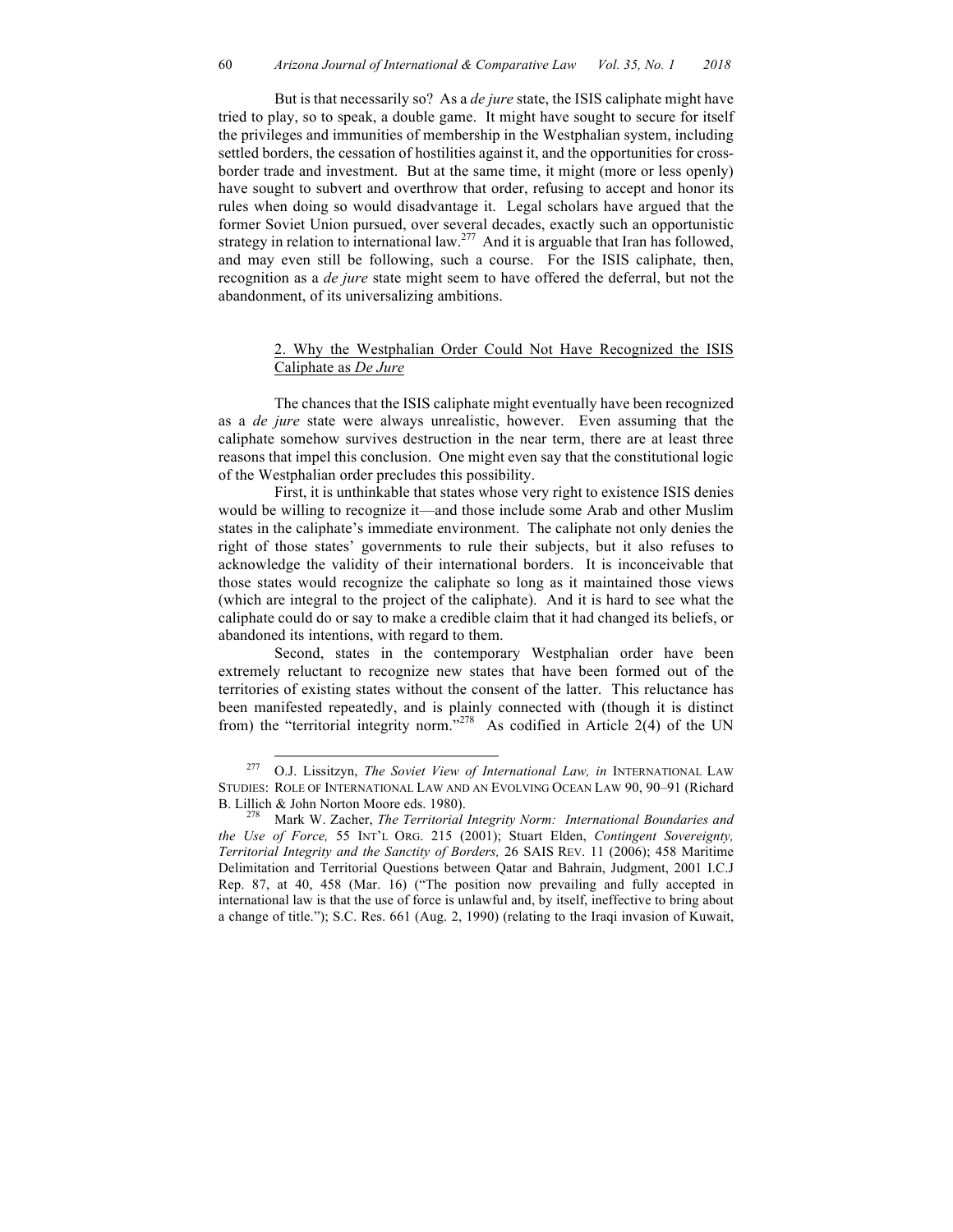Charter, that norm applies specifically to relations *between* States.<sup>279</sup> but the international community has also been reluctant in many instances to accept boundary changes brought about by violence *internal to* States.<sup>280</sup> For example, this reluctance does much to explain why the US and other nations have been unwilling to recognize *de jure* the Kurdish Regional Government (KRG) in Iraq, despite the fact that the KRG is a functioning, *de facto* state that has holds itself out as a liberal democracy and that has proven to be a valuable ally to the United States in its conflict with ISIS.<sup>281</sup> For (Iraqi) Kurdistan to achieve *de jure* recognition, the consent of Iraq to its own partial dismemberment would be necessary, and Iraq has refused to consent.

Likewise, despite the backing of influential supporters among Western states, an independent Kosovo is still denied membership in the UN General Assembly, owing in large part to Serbia's continuing opposition. In that case too, a new (claimant) state was created (with the forcible assistance of outside powers) by redrawing the international boundaries of an existing state, and the emergent entity has encountered stiff resistance to its claim for general *de jure* recognition.<sup>282</sup> The Turkish Republic of Northern Cyprus, as noted earlier, has been recognized only by Turkey (whose military intervention severed it from Cyprus) and is not a UN member state.<sup>283</sup> To reach back further, Security Resolution 169 (1961) "[s]trongly deprecate[d] the secessionist activities illegally carried out by the provincial administration of Katanga" and "declare[d] that all secessionist activities against the Republic of the Congo are contrary to the *Loi fundamentale* and Security Council decisions."<sup>284</sup>

territorial integrity is confined to the sphere of relations *between* States." Accordance with International Law of the Unilateral Declaration of Independence with respect to Kosovo*,* Advisory Opinion, 2012 I.C.J. Rep. 141, at. 403 (July 22) (emphasis added).<br><sup>280</sup> An arguable exception is the Western Powers willingness to accept the redrawing

of existing international boundaries in the case of the former Yugoslavia. *See* Delahunty &

 $\overline{a}$ 

Perez, *supra* note 159, at 79–84.<br><sup>281</sup> Ahram & Lust, *supra* note 111, at 19.<br><sup>282</sup> Efevwerham, *supra* note 101, at 112 ("[M]ost States that have not recognized Kosovo do so, on the basis of the inviolability of the principle of territorial integrity.").<br><sup>283</sup> See Zacher, *supra* note 278, at 228–29.<br><sup>284</sup> S.C. Res. 169 (1961); Certain Expenses of the United Nations, Advisory Opin

1962 I.C.J. 49, at 151, 177 (implying that the ICJ appears to have adopted the opinion of the UN Secretary General that Katanga was not a "state" for purposes of the UN Charter). And

exemplify the norm); S.C. Res. 384 (Dec. 22, 1975). The territorial integrity norm is linked to non-recognition in a variety of ways. Of chief relevance here is its bearing on the recognition of new states. But the norm also relates to the question of the non-recognition of international boundaries redrawn by unlawful conquest or annexation. *See* Legal Consequences for States of the Continued Presence of South Africa in Namibia (South West Africa) notwithstanding Security Council Resolution 276 (1970), Advisory Opinion, 1971 I.C.J. Rep. 53, at 16 (June 21). That aspect of the territorial integrity norm was reaffirmed by the General Assembly in 2014 by a 100-11 vote, in which they called upon member states not to recognize the change in Crimea's status brought about by the Russian intervention earlier that year. G.A. Res. 68/262 (Mar. 27, 2014). <sup>279</sup> U.N. Charter art. 2(4). The ICJ has opined that "the scope of the principle of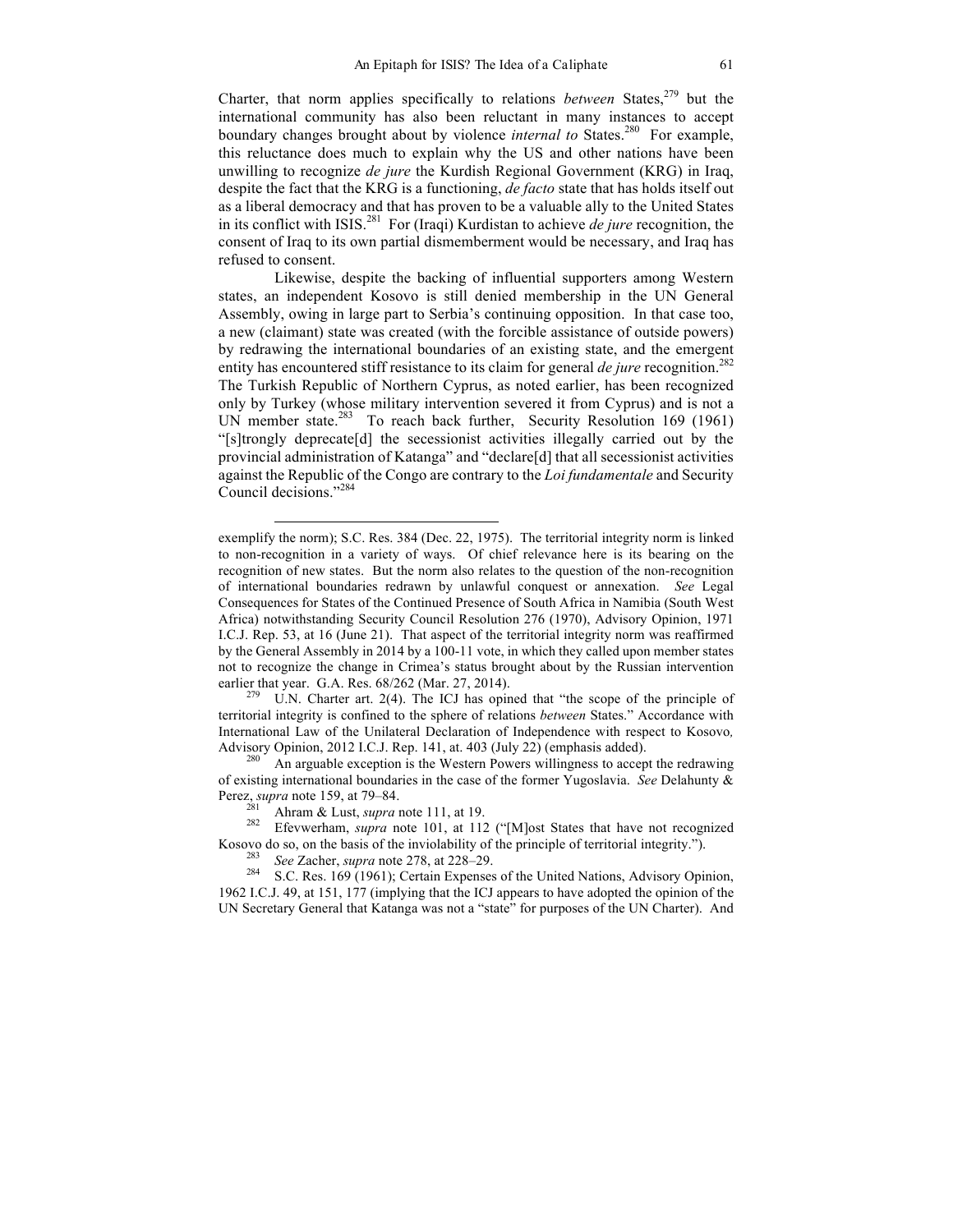There have, of course, been cases in which a new state has achieved general *de jure* recognition despite having come into existence through the forcible redrawing of pre-existing borders. But those cases have been relatively few;<sup>285</sup>and even then, the force of the territorial integrity norm was still felt. For instance, in the case of Bangladesh, which emerged from India's armed intervention and the defeat of Pakistan in 1971, general recognition was withheld and admission into the General Assembly was denied until Pakistan recognized the new state.<sup>286</sup>

Here, of course, the ISIS caliphate wrenched control of the territory it held from both Iraq and Syria. For the caliphate to have been recognized in accordance with prevailing state practice, therefore, both of those states would have had to accept the permanent loss of substantial amounts of their territories. That acceptance would surely have been unlikely.

But the third and overriding reason why the ISIS caliphate could not be recognized as a *de jure* state is that the admission of new states into the international community is governed by normative criteria that ISIS manifestly did not meet. The "non-recognition" of a prospective new state can be, and sometimes is, a deliberate decision by the consensus of the international community to deny that entity the legal personality of a state under international law. It can be, in other words, a kind of ostracism. But, as the European Commission's 1991 *Guidelines on the Recognition of New States in Eastern Europe and in the Soviet Union*<sup>287</sup> show, recognition will be intentionally withheld, even from a *de facto* state with a functioning government that effectively controls a territory and a population, if that state fails to meet certain evaluative standards of conduct.<sup>288</sup> As Christian Hillgruber put it:

> The reliability of the new entity as a partner in international relations is the decisive criterion of statehood in the sense of international law . . . [T]he ability and willingness of the new state to respect international law constitute the central criteria of statehood in terms of international law; that is, they are decisive for the conferment of legal capacity under international law.<sup>289</sup>

 $\overline{a}$ 

INTERNATIONAL SOCIETY AND THE ESTABLISHMENT OF NEW STATES SINCE 1776 186–87 (2010) (observing that in implementing the *Guidelines,* "the United States and the EC

a later attempt at secession by Katanga was rebuffed. Katangese Peoples' Congress v. Zaire, Communication 75/92, African Commission on Human and Peoples' Rights [Afr. Comm'n H.P.R.] (Mar. 22, 2000).<br><sup>285</sup> CRAWFORD, *supra* note 256, at 391–403.<br><sup>286</sup> *Id.* at 393.<br><sup>287</sup> *European Community: Declaration on Yugoslavia and on the Guidelines on the* 

*Recognition of New States*, 31 I.L.M. 1485 (1992), https://www.jstor.org/stable/pdf/ 20693758.pdf [hereinafter EC *Guidelines*]. <sup>288</sup> Accordance with International Law of the Unilateral Declaration, *supra* note 279,

<sup>¶ 81 (</sup>noting reluctance of Security Council to give effect to several unilateral declarations of independence that "were, or would have been, connected with the unlawful use of force or other egregious violations of norms of general international law").<br><sup>289</sup> Hillgruber, *supra* note 63, at 499, 503; MIKULAS FABRY, RECOGNIZING STATES: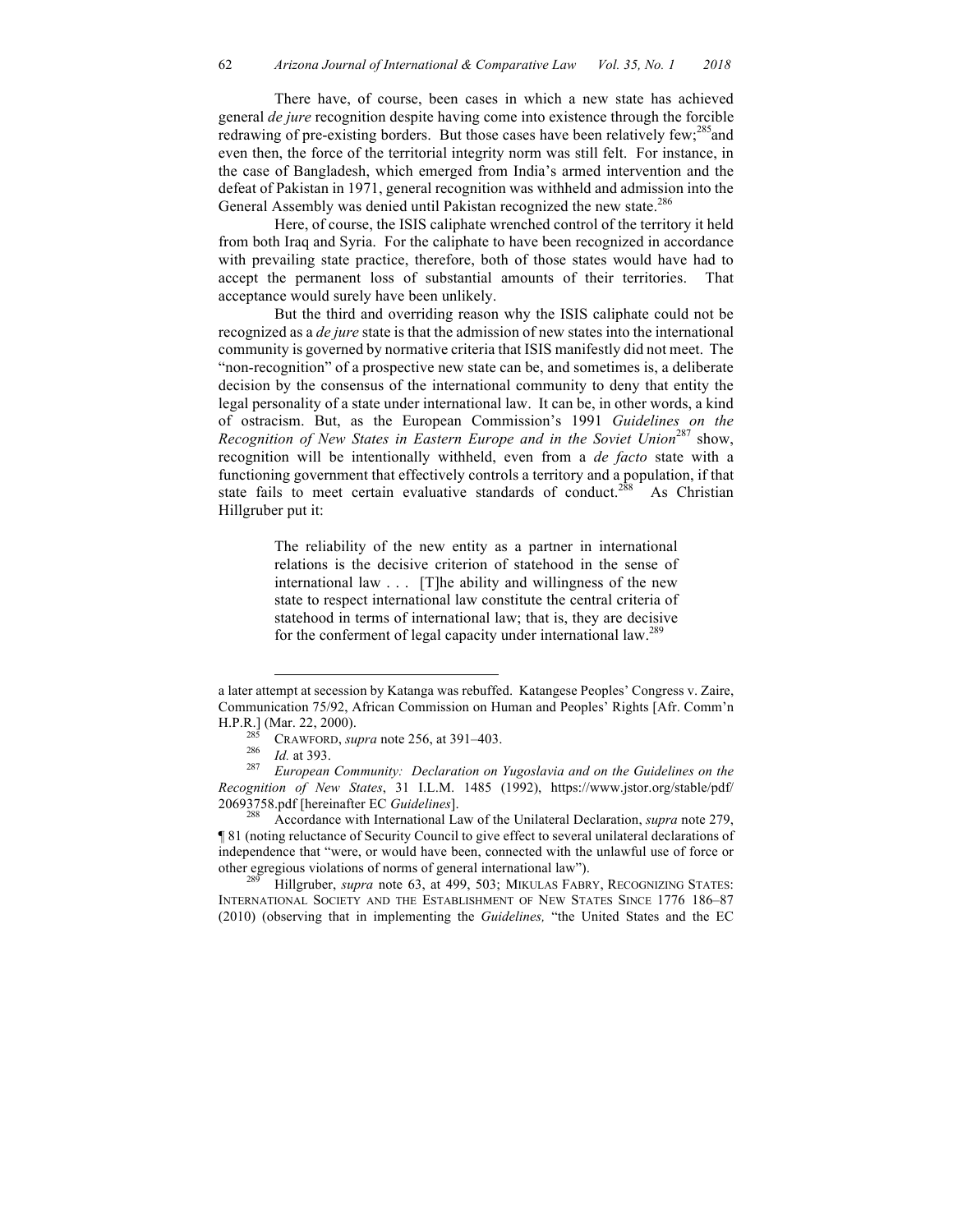Thus, in order to be recognized as *de jure* under the 1991 EC *Guidelines,* new states were required to "have accepted the appropriate international obligations and [to] have committed themselves in good faith to a peaceful process and to negotiations."290 Further, reflecting the territorial integrity norm, the new states were required to respect existing international boundaries and to provide guarantees of protection of the rights of national and ethnic minorities.<sup>291</sup> Likewise, no new state would be recognized if it had been created as the result of aggression.<sup>292</sup>

The EC *Guidelines* crystallized an emerging norm of state practice: only if a *de facto* state supplied reliable guarantees that it would comply with the basic rules of international law would it be recognized *de jure* as a member of the international society of states.<sup>293</sup> This state practice began to emerge in the early 1930s with the promulgation of the "Stimson Doctrine," adopted by the League of Nations, which mandated a policy of non-recognition of the "new state" of Manchukuo in conscious opposition to Imperial Japanese aggression against China.294 Under a 1933 Resolution of the League's Assembly, recognition of Manchukuo would have been "incompatible with the fundamental principles of existing international obligations."<sup>295</sup>

The emerging norm was deepened and entrenched with the international community's deliberate non-recognition of the minority white settler state of Rhodesia, even though the effectiveness of that government was not in doubt. In Security Council Resolution 215 (1965), the Council "[d]ecide[d] to call upon all States not to recognize this illegal authority racist minority régime," and in the immediately ensuing Resolution 217 (1965) "[c]ondemn[ed] the usurpation of power by a racist settler minority in Southern Rhodesia and regards the declaration of independence by it as having no legal validity." The obvious basis for the Council's non-recognition mandate was the new Rhodesian state's violations of fundamental requirements of international law, including the right of selfdetermination of colonial peoples expressed in General Assembly Resolution 1514 (XV) (1960), to which the Council explicitly referred. Liberal political theory

 $\overline{a}$ 

countries did not want to see the emergence of countries whose policies would be the source of regional or international security, or contravene international rules and agreements.").<br><sup>290</sup> EC Guidelines, *supra* note 287.<br><sup>291</sup> Id.<br><sup>292</sup> Id.<br><sup>293</sup> Hilleruber. *supra* note 63. at 506 (contending that in the emer

non-recognition, "[W]e can see what is known as peremptory international law (*jus cogens*) taking shape."); *see also* J.D. van der Vyver, *Statehood in International Law,* 5 EMORY INT'L

L. REV. 9, 21 (1991). 294 *See* Arnold D. McNair, *The Stimson Doctrine of Non-Recognition,* 14 BRIT. Y.B. INT'L L. 65 (1933); Quincy Wright, *The Legal Foundations of the Stimson Doctrine,* 8 PAC. AFF. 439 (1935).

<sup>295</sup> CRAWFORD, *supra* note 256, at 132. To be precise, the objection was directed not at how the new state of Manchukuo originated, but to its lack of genuine independence from Japan. Thus, the pre-War Stimson doctrine differed somewhat from the current norm, which looks at territorial integrity.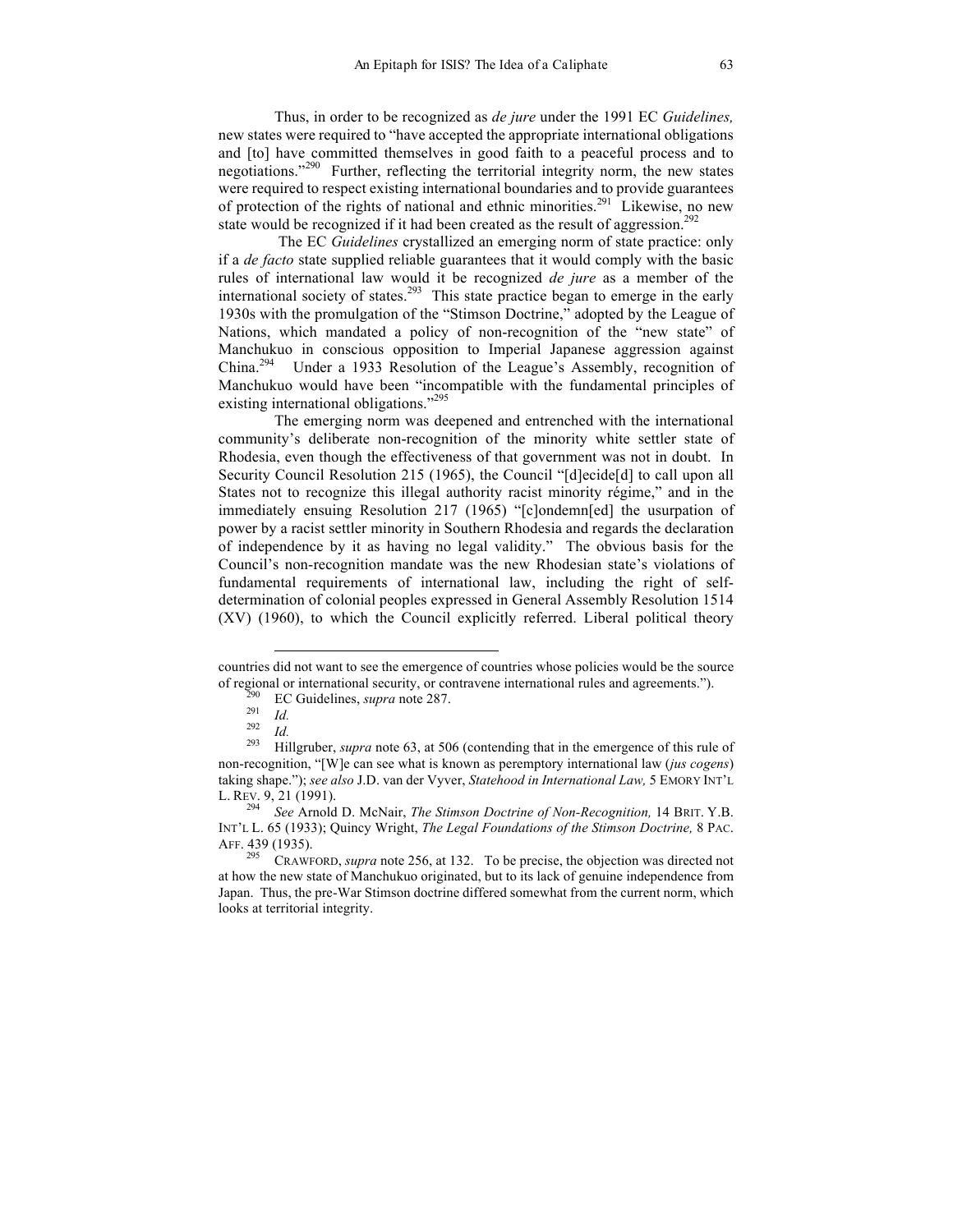strongly supports the emergence of this norm of non-recognition, finding both empirical correlations and theoretical pathways between human rights violations and a propensity to international aggression.<sup>296</sup>

The ISIS caliphate plainly could not begin to satisfy the normative requirements for *de jure* recognition: its record of intolerable human rights abuses, including genocide and crimes against humanity; the aggression it has directed against its near neighbors; and its sponsorship of transnational terrorism, are all obviously disqualifying. ISIS decided to "reject[] the global codes that have governed or framed politics," and it could not have been forgiven for that choice.<sup>297</sup>

### 3. The ISIS Caliphate as a *De Facto* State

The category of *de facto* states encompasses a range of cases, from stable economic powerhouses like Taiwan to tiny statelets like South Ossetia.<sup>298</sup> Might the ISIS caliphate survive, albeit in severely weakened form, as a *de facto* state?

It is characteristic of *de facto* states to seek international recognition as *de jure*, and to conduct their affairs with a view to acquiring the legitimacy needed for such recognition. Indeed, some *de facto* states, like Taiwan and Kosovo, have a fair measure of international recognition. But if aspiring to *de jure* status is a necessary condition or defining element of being a *de facto* state, then the question of whether the ISIS caliphate might evolve into a *de facto* state can be answered swiftly: it will not because it does not aspire to international recognition, and shows no sign that it will seek recognition in the future.

But even if there might be a *de facto* state that did not desire international recognition, the ISIS caliphate would not present a threat of destabilizing the Westphalian order if it achieved that status. Most of the existing *de facto* states survive under the shelter of a larger, protective power. Even Taiwan, the most significant *de facto* state, is nestled under the protection of the United States.<sup>299</sup> Kosovo, another large *de facto* state, enjoys the sponsorship of the NATO powers and the European Union; Abkhazia and South Ossetia fall under the protective power of Russia; the Turkish Republic of Northern Cyprus is sustained by Turkey; Nagorno-Karabakh by Armenia. If the ISIS caliphate survived as a *de facto* state only through enjoying the patronage of an outside power, it would be unlikely to become a model polity for the Muslim world at large, or to be able to shake the Westphalian order.

A small handful of *de facto* states seem able to survive without an outside protective power because the international community has generally ignored them. Somaliland is perhaps such a case. But the ISIS caliphate would not be met with such indifference. Its claims have been too sweeping, its conduct too brutal, and its

<sup>&</sup>lt;sup>296</sup> William W. Burke-White, *Human Rights and National Security: The Strategic Correlation*, 17 HARV. HUM. RTS. J. 249, 264–68 (2004).

<sup>&</sup>lt;sup>297</sup> Salazar, *supra* note 8, at 186.<br><sup>298</sup> CASPERSEN, *supra* note 106, at 11–12.<br><sup>299</sup> *See* Taiwan Relations Act, 22 U.S.C. §§ 3301–16 (1979).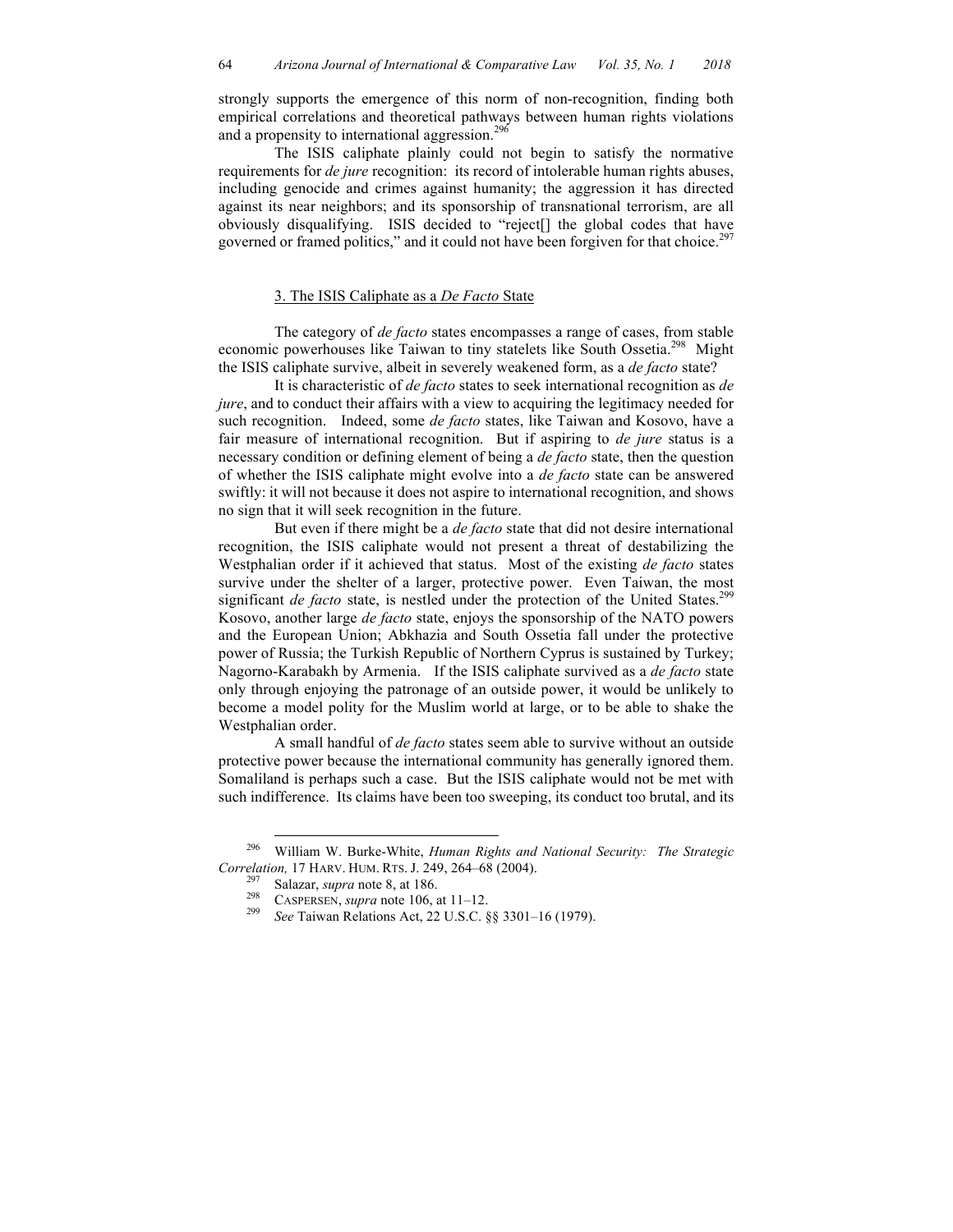location too strategically sensitive for it to escape attention. It would not survive as a *de facto* state through general lack of interest.

Finally, even when a *de facto* state happens to enjoy the favor of an outside protective power, it may nonetheless come under powerful pressure to abandon its claims to statehood and independence. Here, the case of the Kurdish Regional Government in Iraq is on point: despite its close relationship with the United States and the significant military support it provides for military operations against the ISIS caliphate, the United States has insisted that it remain within Iraq.

### 4. The ISIS Caliphate as a '"State' Within a State"

Finally, the existing ISIS caliphate might contract even further than it has, but still not be utterly ousted from the territories it holds. This situation could happen if, for example, neither Syria, Iraq, or any of the allies of either thought it worth the cost of eradicating ISIS entirely, or found some benefit in permitting ISIS to retain a marginal existence. The ISIS caliphate might then form a kind of governmental entity wielding power within a vicinity outside the areas of effective control by the *de jure* states within whose international boundaries that territory is located. In view of these characteristics, it might be characterized as a "state" within a state" $300$  or as a "black spot."

This article has already described a case that illustrates these possibilities: the Islamic Courts Union of Somalia, which exercised a sharia-based rule over parts of Somalia and enjoyed support from the local population for a time. The Islamic Courts Union of Somalia was powerful enough to combat both local warlords and the internationally recognized state of Somalia, and was finally brought down by Ethiopian (and US) military intervention.

Another such case is the "Wahhabi Republic" that existed in the Russian Republic of Dagestan in 1998-1999. This "Republic" was established by local Islamists, who dismantled the structures of Russian rule and introduced the sharia law. In its brief existence, this Islamist government restored order, combated crime, and provided security for the population in what had been an area of extreme lawlessness. This Islamist enclave also established contacts with Chechen Muslim militants and international Islamist terrorists, from the latter of whom it received arms and visits. The Islamist group's aim was to transform the "Republic" into a sharia-based state independent of Russia. However, the "Republic" was crushed by Russian federal troops in 1999.<sup>301</sup>

 <sup>300</sup> *Cf.* CASPERSEN, *supra* note 106, at 10 (using a similar term: the term, "state within a state" is a region "that maintain[s] a very high level of independence *but still recognize[s] the central government.*") (emphasis added). The ISIS caliphate would surely not recognize the central authorities of Syria or Iraq. Nonetheless, it could have a high level of *de facto*  independence and a sufficiently developed form of government to distinguish it from anarchy. <sup>301</sup> Pelczyńska-Nalęcz et al., *supra* note 110, at 376–77. *See generally* Emil

Souleimanov, *Chechnya, Wahhabism and the Invasion of Dagestan,* 9 MIDDLE EAST REV. INT'L AFF. (2005).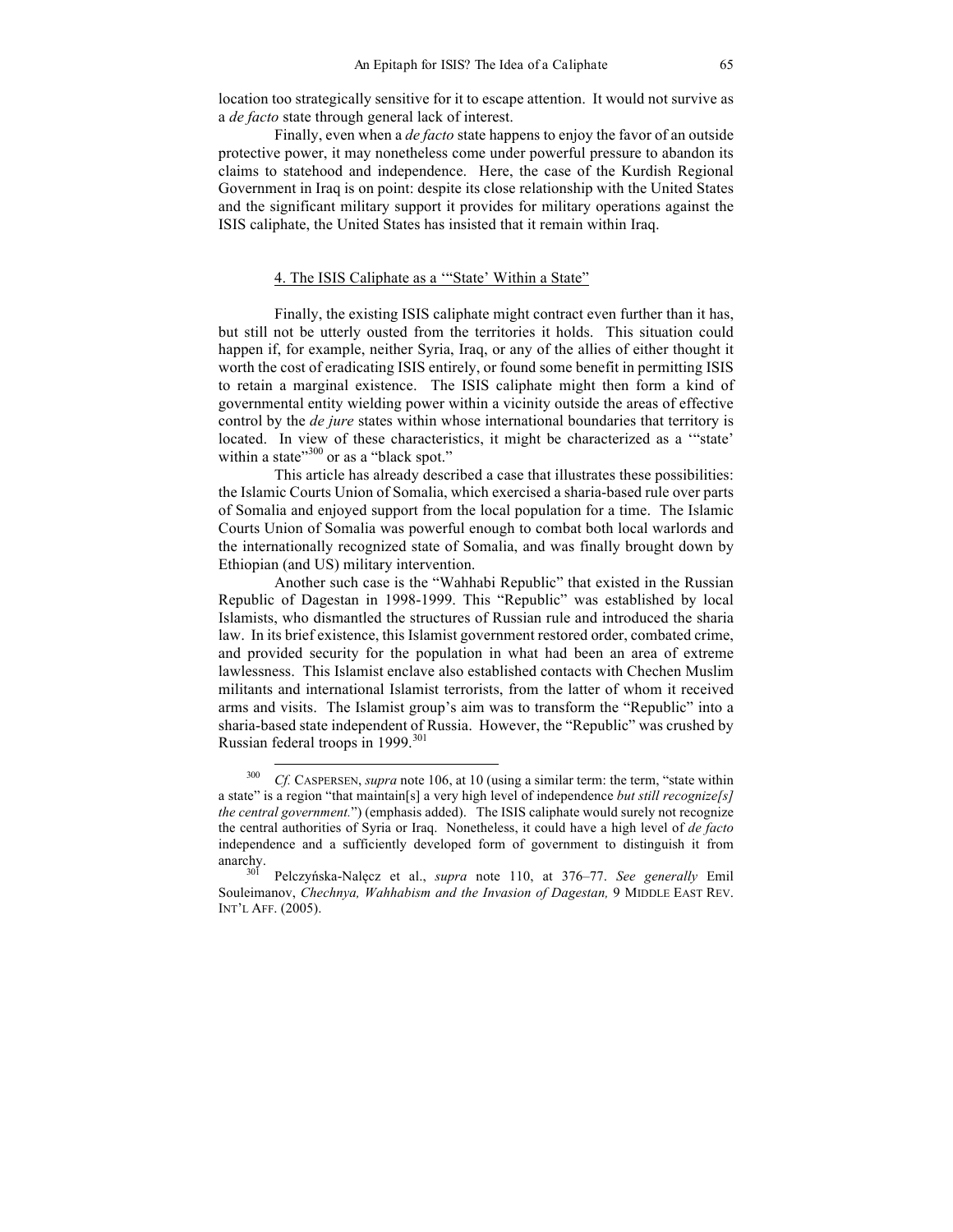Like these earlier Islamist experiments, the ISIS caliphate might survive and even manage to govern effectively, albeit in a severely marginalized condition. But even if so, its "caliphate" would hardly provide an attractive model of governance for large masses of the world's Muslim population. Further, it would remain highly vulnerable, as both the Islamic Courts Union and the Wahhabi Republic were, to outside military intervention by hostile regional or global powers.

Finally, the Islamic caliphate might become nearly or completely deterritorialized as al-Qaeda became after the war in Afghanistan. In that form, the ISIS caliphate might well remain a threat to international peace and security, as al-Qaeda has. Nonetheless, de-territorialization would be tantamount to an admission that ISIS's caliphate project has been a failure, or at least highly premature. There cannot be a "virtual" caliphate, but only one that presides over a territory and a people.

### **B. Establishing a "Great Power" Caliphate in an Existing Muslim State**

This brief concluding section addresses the question of whether a caliphate in a major existing Sunni Muslim state (*e.g.,* Turkey, Indonesia, Pakistan, Egypt, or Saudi Arabia) would threaten the Westphalian order. As discussed above, the possibility of such a caliphate cannot be dismissed as utterly unrealistic; there are informed observers who welcome or fear such a prospect with regard to each of those states.<sup>302</sup>

The short answer to this question is that it is impossible to tell. Much would depend on the circumstances in which such a caliphate arose such as the history, capabilities, and strategic environment of the state in which a caliphate was installed. Much would also depend on the objectives of the Islamist government that installed it, and on the personalities of the leading figures involved. Moreover, the trajectory of such a caliphate, once established, cannot be foreseen. That said, it is possible to engage in educated guesswork based on both the evidence of past practices and on the conditions that an emergent caliphate would likely face.

To simplify, let us assume that the current Islamist government of Turkey restored the Ottoman caliphate, which the (secular) Turkish Republic abolished in 1924. As noted above, some commentators speculate that Turkey might enact such a measure to mark the centenary of the caliphate's abolition. Turkey is, by any reckoning, a large and important Muslim state, a NATO member, and a significant regional power. Therefore, a restoration of the caliphate in Turkey could be expected to reverberate throughout the international system.

Nonetheless, there are at least three reasons why a restored caliphate in Turkey, even under the auspices of an Islamist government, might not present a challenge to the Westphalian order.

First, restoration would not necessarily signal a desire for world conquest, an ambition to rule over global *umma,* or even an intent to assert regional

SAFRAN, *supra* note 222 (explaining that Islamic history clearly demonstrates that there can be different, competing major caliphates at a single time).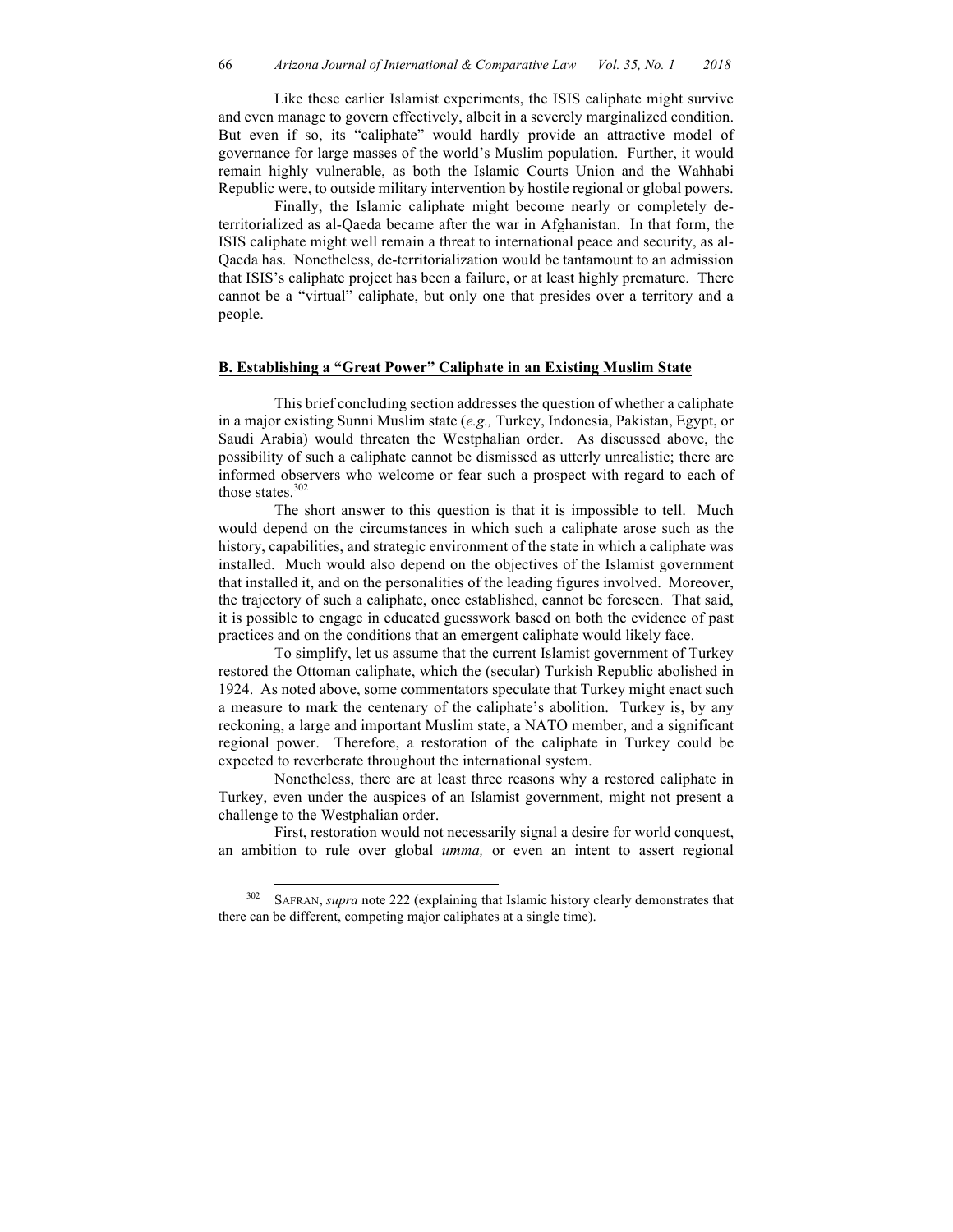ascendancy. It might not be intended as the prelude to overthrowing the Westphalian order or even constitute a breach of it. It might simply be designed to give Turkey a certain preeminence or prestige in Muslim affairs such as it enjoyed under the Ottoman Empire, or to provide it with a useful instrument to advance national policy. It might constitute no more a challenge to the Westphalian order than the assumption of the title "Custodian of the Two Holy Mosques" by King Fahd of Saudi Arabia in 1986—a title that had previously been held by the great warrior Saladin during the Crusades and by Ottoman sultans later.<sup>303</sup>

Consider how the Ottoman caliphate functioned in the past. The existence of a caliphate did not preclude the Ottoman Empire from acting as a "normal" state in many ways. Indeed, "[t]he Ottoman Empire was the first non-Christian country to participate in the European state system and the first unconditionally to accept its form of diplomacy. The Ottoman realization of full diplomatic reciprocity with Europe thus constituted a major step in the transformation of the European state system into a world system."<sup>304</sup>

For centuries, the Ottoman Empire engaged with European states in diplomacy, trade, treaty making, and military alliances. The Empire sent some 145 envoys to Venice between 1384 and 1600.<sup>305</sup> After intensive diplomacy, King Francis I of France concluded a commercial agreement with the Ottoman Sultan Suleiman "the Magnificent" in 1536, and France appointed a permanent diplomatic representative to the Ottomans at the same time.306 The Ottomans did not, however, reciprocate.307 The Treaty of Carlowitz of 1699, which established a procedure for defining the boundaries between the Ottoman Empire and European states, imposed a permanent peace between the treaty parties, not a mere truce in a state of continuing hostilities, as before. The Treaty of Carlowitz can therefore be construed as signifying the acceptance of European international law, as opposed to the "classic" Islamic system.<sup>308</sup>

 <sup>303</sup> Galal Fakkar, *Story Behind the King's Title,* ARAB NEWS (Jan. 27, 2015),

http://www.arabnews.com/saudi-arabia/news/695351. <sup>304</sup> J.C. Hurewitz, *Ottoman Diplomacy and the European State System,* 15 MIDDLE EAST J. 141, 141 (1961). <br><sup>305</sup> ADAM WATSON, THE EVOLUTION OF INTERNATIONAL SOCIETY: A COMPARATIVE

HISTORICAL ANALYSIS (1992). <sup>306</sup> De Lamar Jensen, *The Ottoman Turks in Sixteenth Century French Diplomacy,* <sup>16</sup>

SIXTEENTH CENTURY J. 451, 455–56 (1985). Pope Paul III reprimanded King Francis for making a treaty with infidels, but Francis defended himself on the grounds that international law is universal. Alexander Orakhelashvili, *The Idea of European International Law,* 17 EUR. J. INT'L L. 315, 331 (2006). 307 Hurewitz, *supra* note 304, at 146–47. <sup>308</sup> *See generally* Rifaat A. Abou-el-Haj, *The Formal Closure of the Ottoman Frontier* 

*in Europe: 1699-1703,* 89 J. AM. ORIENTAL SOC'Y 467 (1969). This characterization has been controverted by later scholarship, however, which denies that the Ottoman Empire was a sharia state, or that it saw itself on a permanent war footing with the Christian West. *See generally* A. Nuri Yurdusev, *The Ottoman Attitude toward Diplomacy, in* OTTOMAN DIPLOMACY: CONVENTIONAL OR UNCONVENTIONAL? (2004).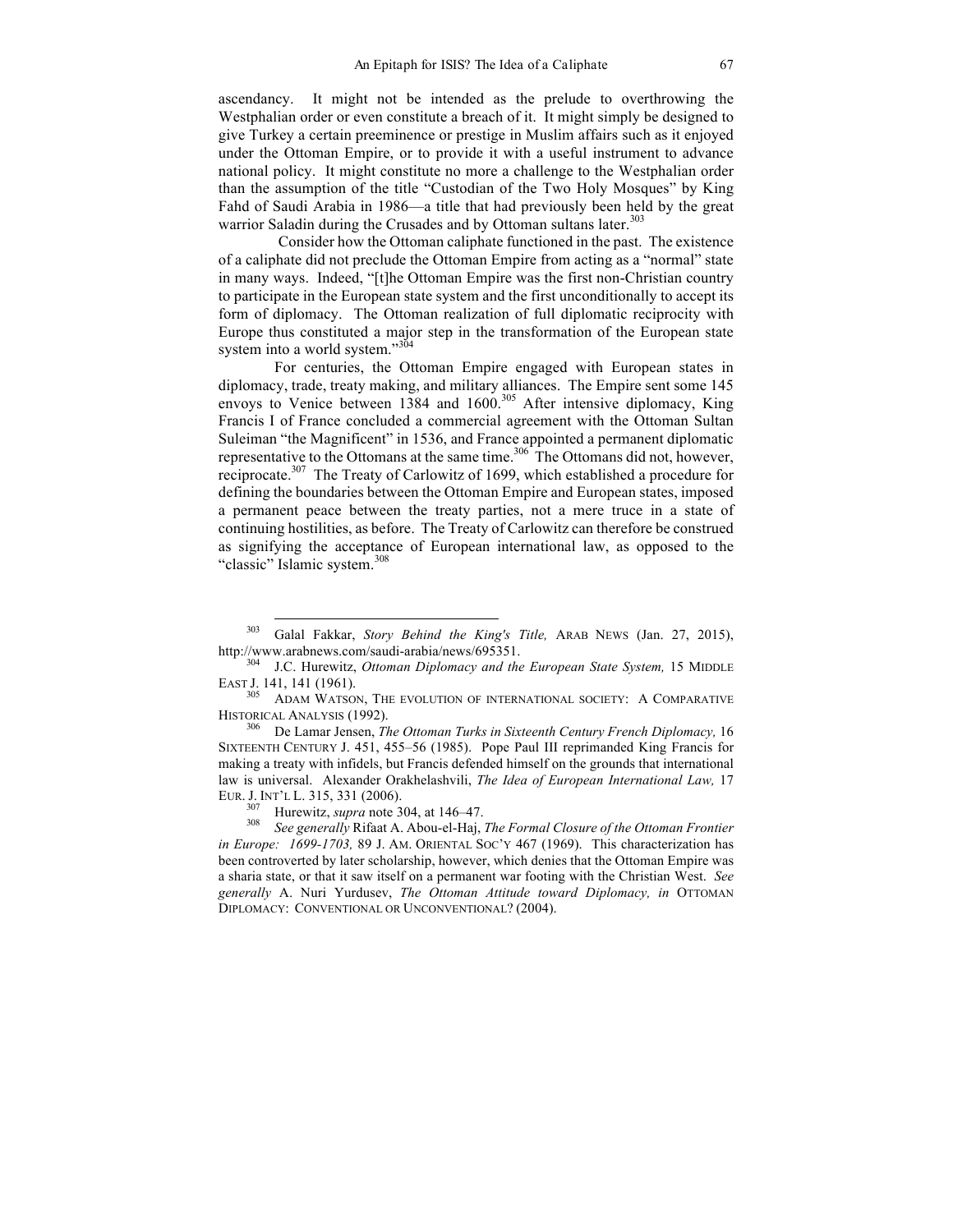As a result, the Ottomans became even more deeply enmeshed in the European state system during the eighteenth and nineteenth centuries. For example, a resident Ottoman Ambassador was sent to London in 1793.<sup>309</sup> The Ottoman Empire was formally admitted into the European states system by Article 7 of the Treaty of Paris of 1856.<sup>310</sup> Additionally, the Ottoman Empire later entered World War I as an ally of the Central Powers.

Moreover, the Ottomans' later effort to instrumentalize the caliphate for purposes of war was a failure.<sup>311</sup> The caliph's call for a jihad by the Muslims of India against their imperial British masters went largely unheeded. Furthermore, the caliphate was even unable to prevent Arab Muslims from rebelling against the Ottoman Empire. Thus, even when the prestige of the caliphate was invoked to mobilize the *umma* in a global conflict with Western powers, the appeal failed.

To be sure, Ottoman state practice (which itself varied significantly over the centuries) is not necessarily a guide to the future practices of a renewed Turkish caliphate. Nonetheless, the history of the Ottoman caliphate does demonstrate that a caliphate does not, in and of itself, constitute a threat to the Westphalian order.

Second, the gravitational pull of the Westphalian order has been strong enough in the past to draw revolutionary states like the Soviet Union and Iran away from their original trajectories. Membership in the Westphalian order, so to say, has its privileges. The Soviets under Lenin, and the Iranians under Khomeini both voiced vehement objections to the Westphalian order and seemed determined to do everything in their power to overthrow it. Both regimes appealed strongly to vast numbers of actual or putative supporters outside their own national boundaries, and both exerted a compelling ideological fascination. In both cases, the states themselves almost seemed to be mere couriers of a revolutionary message.

Yet, it was not long in either case before the demands of the state collided with the demands of the revolutionary cause—and the demands of the state prevailed. The imperative needs for national security, freedom from foreign intervention, defined boundaries, and international trade and investment took precedence over the violent propagation of revolutionary doctrine. Both states sought a *modus vivendi*, if not a "normal" place, within the Westphalian order. The Soviet and Iranian states did not become mere vehicles for a revolutionary cause; rather, the cause became an instrument in the service of Iranian and Russian statecraft. Given these historical examples, even if an aggressively Islamist caliphate were established in Turkey or in some other large Muslim state, the chances are good that it, too, would be impelled to follow this pattern.

Third, the internal logic of Islamism would probably draw even a revolutionary, big-state caliphate into accommodation with the Westphalian order. Recall that the promise of renewed Muslim greatness—power, prestige, and wealth—is at the core of the Islamist message. It is said that the recovery of the spiritual purity and heroic virtue of the generation of the Righteous Caliphs will

<sup>&</sup>lt;sup>309</sup> Yurdusev, *supra* note 308, at 5.<br>
EDOUARD GOURDON, HISTOIRE DU CONGRÈS DE PARIS (2010) (providing a French<br>
translation of the 1857 treaty text).<br>
<sup>311</sup> AYDDL supra pata 46, at 115, 22 (pixing a guyunnary of supra)

AYDIN, *supra* note 46, at 115–22 (giving a summary of events).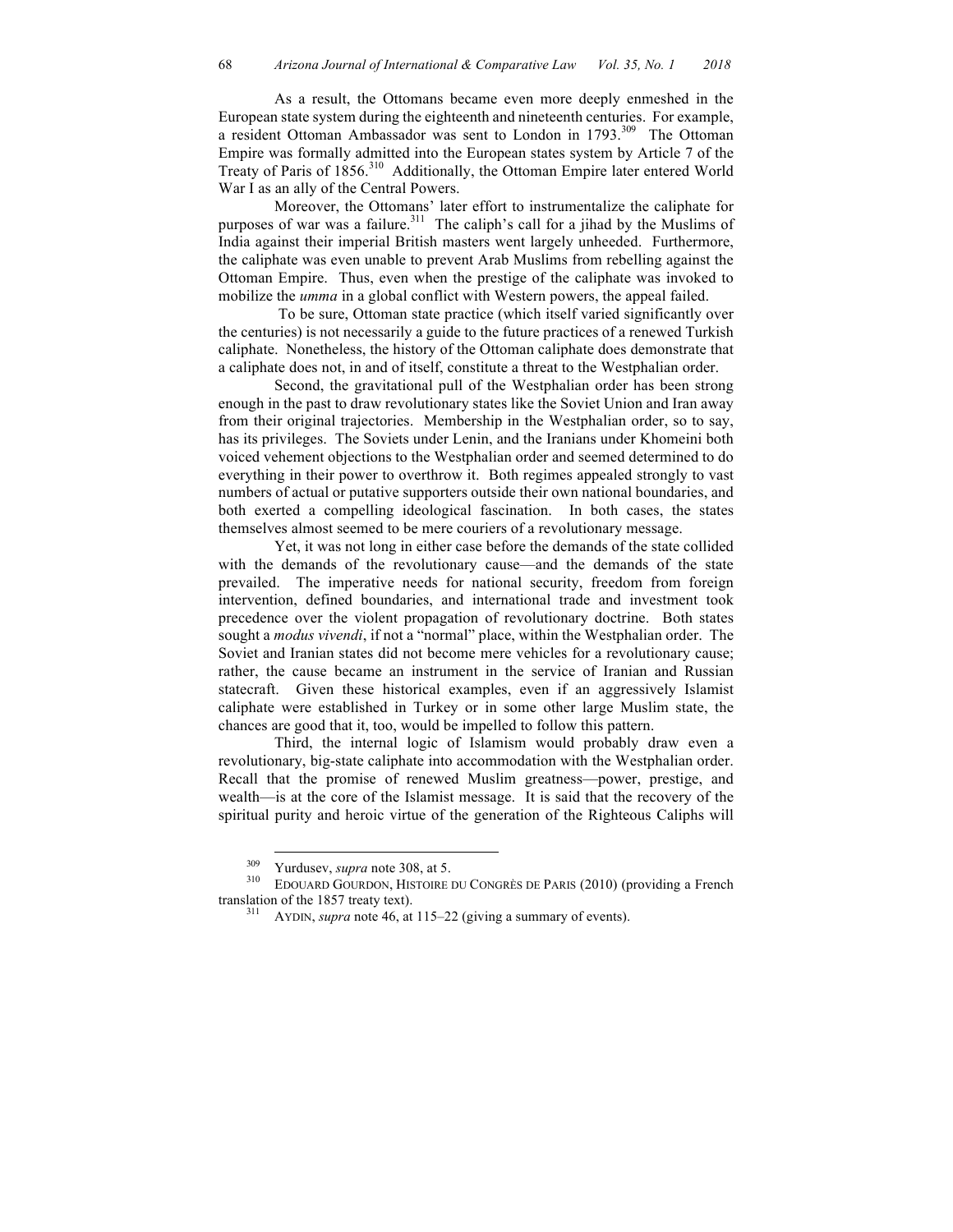lead to material successes comparable to theirs. But in order to make good on that promise, an Islamist caliphate would have to choose between two alternatives.

The first would be to wage successful wars of conquest, like those of the early caliphs. Yet, the strategic environment that a renewed caliphate would encounter would, in all likelihood, be far less propitious for such activity than that in which the early caliphs operated.<sup>312</sup> The early Muslim conquerors swept over territories ruled by two gravely weakened, exhausted, and internally driven empires. But in the contemporary world, a renewed caliphate would face not only important regional competitors (say, Iran in the case of Turkey), but also Great Powers like the United States, Russia, India, and China, each of which might seek to curb the caliphate's rise.<sup>313</sup>

The alternative to a policy of conquest is, of course, peaceful participation in the world order, with the aim of achieving prosperity, influence, and prestige primarily through economic development. This is essentially the path that China has taken since the reforms of 1979. The structure of the existing international legal and economic order tends to force the units within it to become functionally and organizationally similar, much as business firms in the marketplace are driven to adopt the practices and innovations of their competitors, or risk destruction; this is known as the "sameness" effect.<sup>314</sup> If a renewed caliphate were to pursue this course, however, it would have to "normalize" its relations with other states to a great degree. It would have to achieve a *modus vivendi* with the existing international system. And, of course, to the extent that a renewed caliphate became enmeshed in the Westphalian order, its threat to that order would dwindle.

The internal logic of Islamism, therefore, creates an inescapable dilemma for a renewed caliphate, even on the big-state level. It forces a choice between a high-risk policy of aggression, war, and conquest that would likely lead to massive resistance from other powers, or a lower-risk policy of accommodation that over time would tend to moderate and domesticate revolutionary zeal and abate the caliphate's danger to the Westphalian order.

 <sup>312</sup> PETER LIBERMAN, DOES CONQUEST PAY? THE EXPLOITATION OF OCCUPIED INDUSTRIAL SOCIETIES (1996) (discussing how extracting gains from the conquest and occupation of foreign territory is difficult, and to a great extent, gains depend on whether the conquered population chooses to resist or collaborate; such resistance tends to result in withheld revenues, lessened productivity, and higher collection costs). Although it is true that a conqueror can still extract gains from an occupied industrial economy if it is ruthless enough, ruthlessness itself creates an economic drain. *Id.* <sup>313</sup> *See* SAYYID, *supra* note 36, at 130. *See also* Ian Lustick, *The Absence of Middle* 

*Eastern Great Powers: Political "Backwardness" in Historical Perspective,* 51 INT'L ORG. 653 (1997) (explaining why no "great power" has arisen in the Arab Middle East in modern times and arguing that great powers emerge from series of wars, and that both Western intervention and international norms have precluded such wars from being fought among Arab states). <sup>314</sup> Ebrahim Afsah, *Contested Universalities of International Law: Islam's Struggle* 

*with Modernity,* 10 J. HIST. INT'L L. 259, 267, 293 (2008).